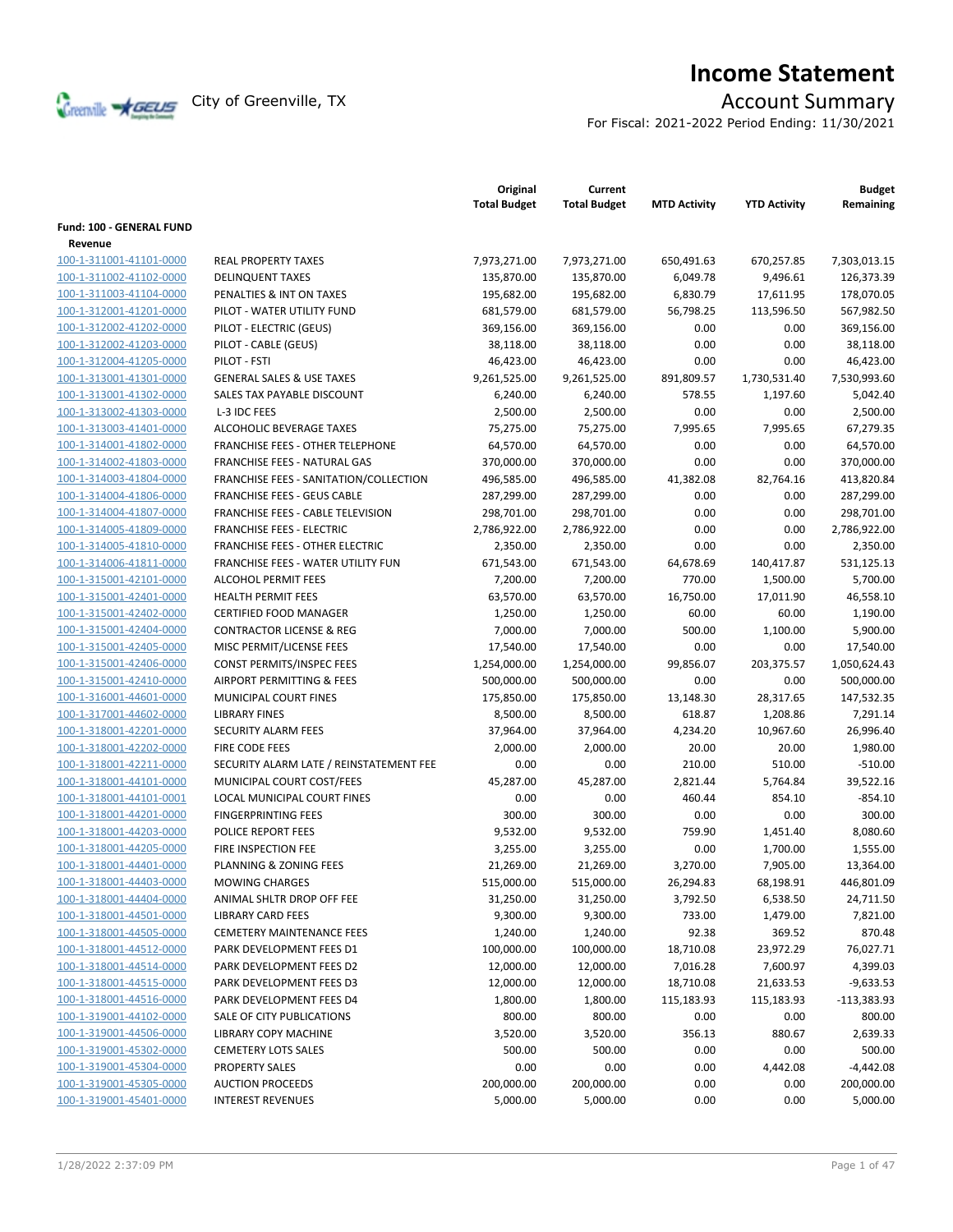|                         |                                       | Original<br><b>Total Budget</b> | Current<br><b>Total Budget</b> | <b>MTD Activity</b> | <b>YTD Activity</b> | <b>Budget</b><br>Remaining |
|-------------------------|---------------------------------------|---------------------------------|--------------------------------|---------------------|---------------------|----------------------------|
| 100-1-319001-45501-0000 | LIBRARY MTG ROOM RENTAL               | 750.00                          | 750.00                         | 20.00               | 20.00               | 730.00                     |
| 100-1-319001-45503-0000 | <b>PAVILION RENTALS</b>               | 9,900.00                        | 9,900.00                       | 397.22              | 1,351.50            | 8,548.50                   |
| 100-1-319001-45601-0000 | MISCELLANEOUS REVENUES                | 67,000.00                       | 67,000.00                      | 21,752.52           | 21,773.77           | 45,226.23                  |
| 100-1-319001-45604-0000 | OTHER REVENUE / OVER/SHORT            | 0.00                            | 0.00                           | 15.55               | 428,607.27          | -428,607.27                |
| 100-1-322001-43002-0000 | ANIMAL SHELTER CONTRIB                | 100,000.00                      | 100,000.00                     | 0.00                | 0.00                | 100,000.00                 |
| 100-1-322001-43003-0000 | HUNT CO CONTRIB - FIRE                | 28,800.00                       | 28,800.00                      | 7,200.00            | 9,600.00            | 19,200.00                  |
| 100-1-322001-43004-0000 | HUNT CO MEM HOSP REIM                 | 22,400.00                       | 22,400.00                      | 2,097.58            | 12,660.00           | 9,740.00                   |
| 100-1-323001-46008-0000 | <b>XFR - TOURISM FUND</b>             | 98,000.00                       | 98,000.00                      | 8,166.67            | 16,333.34           | 81,666.66                  |
| 100-1-324001-46506-0000 | CA - RECREATION FUND                  | 342.00                          | 342.00                         | 28.50               | 57.00               | 285.00                     |
| 100-1-324001-46509-0000 | CA - VENUE MGMT FUND                  | 5,259.00                        | 5,259.00                       | 438.25              | 876.50              | 4,382.50                   |
| 100-1-324001-46537-0000 | CA - MAIL MACHINE LEASE               | 0.00                            | 0.00                           | 269.28              | 538.56              | $-538.56$                  |
| 100-1-324001-46614-0000 | CA - SANITATION FUND COLLECTION       | 49,054.00                       | 49,054.00                      | 4,087.83            | 8,175.66            | 40,878.34                  |
| 100-1-324001-46650-0000 | CA - UTILITY FUND TO GENERAL GOVERNME | 294,215.00                      | 294,215.00                     | 24,517.92           | 49,035.84           | 245,179.16                 |
| 100-1-324001-46651-0000 | CA - UTILITY FUND TO PUBLIC WORKS     | 170,599.00                      | 170,599.00                     | 14,216.58           | 28,433.16           | 142,165.84                 |
| 100-1-324001-46801-0000 | CA - SPENCE FUND                      | 600.00                          | 600.00                         | 50.00               | 100.00              | 500.00                     |
| 100-1-324009-46901-0000 | CA - ELECTRIC UTILITY                 | 279,377.00                      | 279,377.00                     | 23,281.41           | 46,562.82           | 232,814.18                 |
| 100-1-324009-46906-0000 | <b>CA - CABLE UTILITY</b>             | 39,242.00                       | 39,242.00                      | 3,270.17            | 6,540.34            | 32,701.66                  |
| 100-1-443200-52004-0000 | <b>MICROCHIP</b>                      | 0.00                            | 0.00                           | 730.00              | 760.00              | $-760.00$                  |
|                         | <b>Revenue Total:</b>                 | 27,976,074.00                   | 27,976,074.00                  | 2,171,522.90        | 3,937,341.67        | 24,038,732.33              |
| Expense                 |                                       |                                 |                                |                     |                     |                            |
| 100-1-411000-52001-0000 | <b>OFFICE SUPPLIES</b>                | 150.00                          | 150.00                         | 0.00                | 0.00                | 150.00                     |
| 100-1-411000-52005-0000 | PRINTED MATERIALS                     | 96.00                           | 96.00                          | 0.00                | 0.00                | 96.00                      |
| 100-1-411000-52103-0000 | <b>MEETING SUPPLIES</b>               | 3,331.10                        | 3,331.10                       | 240.71              | 262.35              | 3,068.75                   |
| 100-1-411000-54001-0000 | <b>TELEPHONE CHARGES</b>              | 3,648.00                        | 3,648.00                       | 227.94              | 227.94              | 3,420.06                   |
| 100-1-411000-54101-0000 | PROFESSIONAL SERVICES                 | 22,000.00                       | 22,000.00                      | 2,000.00            | 2,000.00            | 20,000.00                  |
| 100-1-411000-54201-0000 | MEMBERSHIPS & SUBSCRIPTIONS           | 7,125.00                        | 7,125.00                       | 0.00                | 0.00                | 7,125.00                   |
| 100-1-411000-54204-0000 | <b>PUBLIC RELATIONS</b>               | 2,500.00                        | 2,500.00                       | 0.00                | 0.00                | 2,500.00                   |
| 100-1-411000-54213-0000 | PLAQUES AND AWARDS                    | 1,200.00                        | 1,200.00                       | 0.00                | 0.00                | 1,200.00                   |
| 100-1-411000-54214-0000 | <b>TRAVEL &amp; TRAINING</b>          | 17,650.00                       | 17,650.00                      | 8,590.75            | 9,133.86            | 8,516.14                   |
| 100-1-411000-54300-0000 | <b>TRAVEL TO CAPITAL</b>              | 2,500.00                        | 2,500.00                       | 0.00                | 0.00                | 2,500.00                   |
| 100-1-411400-51001-0000 | <b>REGULAR SALARIES</b>               | 160,873.00                      | 160,873.00                     | 12,036.16           | 23,946.56           | 136,926.44                 |
| 100-1-411400-51021-0000 | LONGEVITY                             | 1,860.00                        | 1,860.00                       | 1,980.00            | 1,980.00            | $-120.00$                  |
| 100-1-411400-51116-0000 | CAR ALLOWANCE                         | 4,200.00                        | 4,200.00                       | 323.08              | 646.16              | 3,553.84                   |
| 100-1-411400-51117-0000 | CELL PHONE ALLOWANCE                  | 2,130.00                        | 2,130.00                       | 163.84              | 327.68              | 1,802.32                   |
| 100-1-411400-51201-0000 | <b>FICA</b>                           | 10,711.00                       | 10,711.00                      | 858.06              | 1,585.53            | 9,125.47                   |
| 100-1-411400-51202-0000 | MEDICARE                              | 2,505.00                        | 2,505.00                       | 200.67              | 370.80              | 2,134.20                   |
| 100-1-411400-51203-0000 | HEALTH INSURANCE                      | 24,859.42                       | 24,859.42                      | 2,071.62            | 4,143.24            | 20,716.18                  |
| 100-1-411400-51204-0000 | <b>WORKERS COMPENSATION</b>           | 342.00                          | 342.00                         | 28.40               | 56.80               | 285.20                     |
| 100-1-411400-51205-0000 | <b>STATE UNEMPLOYMENT</b>             | 383.00                          | 383.00                         | 0.00                | 0.00                | 383.00                     |
| 100-1-411400-51301-0000 | <b>TMRS</b>                           | 20,299.00                       | 20,299.00                      | 1,682.36            | 3,120.45            | 17,178.55                  |
| 100-1-411400-52001-0000 | <b>OFFICE SUPPLIES</b>                | 325.00                          | 325.00                         | 0.00                | 0.00                | 325.00                     |
| 100-1-411400-52002-0000 | POSTAGE / FREIGHT                     | 100.00                          | 100.00                         | 2.77                | 15.60               | 84.40                      |
| 100-1-411400-52005-0000 | PRINTED MATERIALS                     | 2,090.00                        | 2,090.00                       | 0.00                | 0.00                | 2,090.00                   |
| 100-1-411400-54001-0000 | <b>TELEPHONE CHARGES</b>              | 1,104.24                        | 1,104.24                       | 91.07               | 131.30              | 972.94                     |
| 100-1-411400-54101-0000 | PROFESSIONAL SERVICES                 | 1,195.00                        | 1,195.00                       | 0.00                | 395.00              | 800.00                     |
| 100-1-411400-54201-0000 | MEMBERSHIPS & SUBSCRIPTIONS           | 250.00                          | 250.00                         | 100.00              | 250.00              | 0.00                       |
| 100-1-411400-54206-0000 | <b>ELECTION EXPENSE</b>               | 104,000.00                      | 104,000.00                     | 0.00                | 0.00                | 104,000.00                 |
| 100-1-411400-54214-0000 | <b>TRAVEL &amp; TRAINING</b>          | 4,430.00                        | 4,430.00                       | 850.49              | 1,228.93            | 3,201.07                   |
| 100-1-412100-51001-0000 | <b>REGULAR SALARIES</b>               | 191,306.00                      | 191,306.00                     | 12,010.48           | 23,569.04           | 167,736.96                 |
| 100-1-412100-51020-0000 | <b>OVERTIME</b>                       | 7,210.00                        | 7,210.00                       | 98.40               | 98.40               | 7,111.60                   |
| 100-1-412100-51021-0000 | LONGEVITY                             | 6,172.00                        | 6,172.00                       | 2,044.00            | 2,044.00            | 4,128.00                   |
| 100-1-412100-51101-0000 | <b>CERTIFICATION PAY</b>              | 3,600.00                        | 3,600.00                       | 184.62              | 323.08              | 3,276.92                   |
| 100-1-412100-51201-0000 | <b>FICA</b>                           | 12,914.00                       | 12,914.00                      | 822.71              | 1,481.70            | 11,432.30                  |
| 100-1-412100-51202-0000 | MEDICARE                              | 3,020.00                        | 3,020.00                       | 192.41              | 346.53              | 2,673.47                   |
| 100-1-412100-51203-0000 | <b>HEALTH INSURANCE</b>               | 49,718.00                       | 49,718.00                      | 4,143.17            | 8,286.34            | 41,431.66                  |
| 100-1-412100-51204-0000 | <b>WORKERS COMPENSATION</b>           | 412.00                          | 412.00                         | 34.00               | 68.00               | 344.00                     |
| 100-1-412100-51205-0000 | STATE UNEMPLOYMENT                    | 1,149.00                        | 1,149.00                       | 0.00                | 0.00                | 1,149.00                   |
| 100-1-412100-51301-0000 | <b>TMRS</b>                           | 23,015.00                       | 23,015.00                      | 1,663.16            | 3,020.01            | 19,994.99                  |
| 100-1-412100-52001-0000 | OFFICE SUPPLIES                       | 1,100.00                        | 1,100.00                       | 133.76              | 133.76              | 966.24                     |
|                         |                                       |                                 |                                |                     |                     |                            |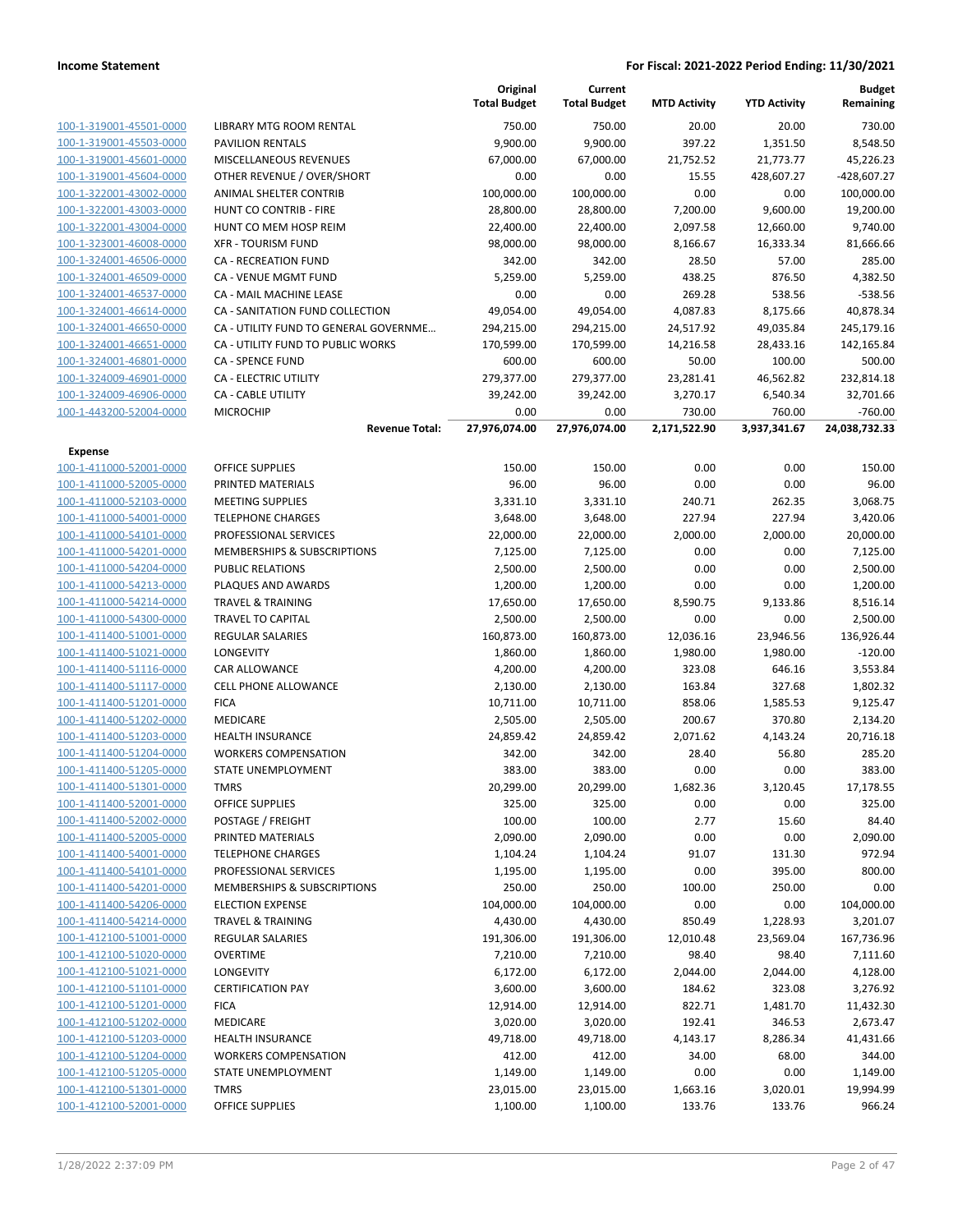|                                                    |                                                          | Original<br><b>Total Budget</b> | Current<br><b>Total Budget</b> | <b>MTD Activity</b> | <b>YTD Activity</b> | <b>Budget</b><br>Remaining |
|----------------------------------------------------|----------------------------------------------------------|---------------------------------|--------------------------------|---------------------|---------------------|----------------------------|
| 100-1-412100-52002-0000                            | POSTAGE / FREIGHT                                        | 2,750.00                        | 2,750.00                       | 138.42              | 273.88              | 2,476.12                   |
| 100-1-412100-52005-0000                            | PRINTED MATERIALS                                        | 1,500.00                        | 1,500.00                       | 0.00                | 0.00                | 1,500.00                   |
| 100-1-412100-52102-0000                            | <b>BOOKS / REF SUPPLIES</b>                              | 250.00                          | 250.00                         | 0.00                | 0.00                | 250.00                     |
| 100-1-412100-52110-0000                            | <b>TICKET WRITER SUPPLIES</b>                            | 9,500.00                        | 9,500.00                       | 0.00                | 0.00                | 9,500.00                   |
| 100-1-412100-53201-0000                            | <b>FURNITURE &amp; OFFICE EQUIPMENT</b>                  | 1,715.00                        | 1,715.00                       | 449.97              | 1,773.86            | $-58.86$                   |
| 100-1-412100-54001-0000                            | <b>TELEPHONE CHARGES</b>                                 | 4,959.00                        | 4,959.00                       | 402.15              | 602.31              | 4,356.69                   |
| 100-1-412100-54101-0000                            | PROFESSIONAL SERVICES                                    | 29,000.00                       | 29,000.00                      | 75.00               | 150.00              | 28,850.00                  |
| 100-1-412100-54201-0000                            | MEMBERSHIPS & SUBSCRIPTIONS                              | 635.00                          | 635.00                         | 165.00              | 165.00              | 470.00                     |
| 100-1-412100-54207-0000                            | <b>COURT COSTS, JURY, WIT FEES</b>                       | 360.00                          | 360.00                         | 0.00                | 0.00                | 360.00                     |
| 100-1-412100-54214-0000                            | <b>TRAVEL &amp; TRAINING</b>                             | 7,280.00                        | 7,280.00                       | 300.00              | 1,273.80            | 6,006.20                   |
| 100-1-413200-51001-0000                            | REGULAR SALARIES                                         | 265,815.00                      | 265,815.00                     | 19,812.44           | 39,712.80           | 226,102.20                 |
| 100-1-413200-51020-0000                            | <b>OVERTIME</b>                                          | 146.00                          | 146.00                         | 0.00                | 0.00                | 146.00                     |
| 100-1-413200-51021-0000                            | LONGEVITY                                                | 1,050.00                        | 1,050.00                       | 1,113.00            | 1,113.00            | $-63.00$                   |
| 100-1-413200-51116-0000                            | CAR ALLOWANCE                                            | 7,200.00                        | 7,200.00                       | 553.84              | 1,107.68            | 6,092.32                   |
| 100-1-413200-51117-0000                            | CELL PHONE ALLOWANCE                                     | 1,170.00                        | 1,170.00                       | 90.00               | 180.00              | 990.00                     |
| 100-1-413200-51201-0000                            | <b>FICA</b>                                              | 22,650.00                       | 22,650.00                      | 298.92              | 561.81              | 22,088.19                  |
| 100-1-413200-51202-0000                            | <b>MEDICARE</b>                                          | 3,993.00                        | 3,993.00                       | 292.62              | 570.37              | 3,422.63                   |
| 100-1-413200-51203-0000                            | <b>HEALTH INSURANCE</b>                                  | 31,074.00                       | 31,074.00                      | 2,589.50            | 5,179.00            | 25,895.00                  |
| 100-1-413200-51204-0000                            | <b>WORKERS COMPENSATION</b>                              | 545.00                          | 545.00                         | 45.00               | 90.00               | 455.00                     |
| 100-1-413200-51205-0000                            | STATE UNEMPLOYMENT                                       | 479.00                          | 479.00                         | 0.00                | 0.00                | 479.00                     |
| 100-1-413200-51301-0000                            | <b>TMRS</b>                                              | 32,357.00                       | 32,357.00                      | 2,502.02            | 4,885.14            | 27,471.86                  |
| 100-1-413200-51303-0000                            | SUP 457 COMP PLAN                                        | 22,230.00                       | 22,230.00                      | 1,695.24            | 3,390.48            | 18,839.52                  |
| 100-1-413200-52001-0000                            | <b>OFFICE SUPPLIES</b>                                   | 575.00                          | 575.00                         | 18.13               | 129.88              | 445.12                     |
| 100-1-413200-52002-0000                            | POSTAGE / FREIGHT                                        | 40.00                           | 40.00                          | 0.87                | 0.87                | 39.13                      |
| 100-1-413200-52103-0000                            | <b>MEETING SUPPLIES</b>                                  | 4,700.00                        | 4,700.00                       | 63.47               | 63.47               | 4,636.53                   |
| 100-1-413200-54001-0000                            | <b>TELEPHONE CHARGES</b>                                 | 4,300.00                        | 4,300.00                       | 494.17              | 722.39              | 3,577.61                   |
| 100-1-413200-54201-0000                            | MEMBERSHIPS & SUBSCRIPTIONS                              | 3,400.00                        | 3,400.00                       | 2,901.20            | 2,901.20            | 498.80                     |
| 100-1-413200-54205-0000                            | <b>BUSINESS MEALS</b>                                    | 600.00                          | 600.00                         | 70.94               | 70.94               | 529.06                     |
| 100-1-413200-54212-0000                            | <b>PRINTING</b>                                          | 100.00                          | 100.00                         | 0.00                | 0.00                | 100.00                     |
| 100-1-413200-54214-0000                            | <b>TRAVEL &amp; TRAINING</b>                             | 5,000.00                        | 5,000.00                       | 205.30              | 270.90              | 4,729.10                   |
| 100-1-413200-54300-0000                            | <b>TRAVEL TO CAPITAL</b>                                 | 2,500.00                        | 2,500.00                       | 0.00                | 0.00                | 2,500.00                   |
| 100-1-415100-51001-0000                            | <b>REGULAR SALARIES</b>                                  | 309,857.00                      | 309,857.00                     | 24,016.71           | 47,873.62           | 261,983.38                 |
| 100-1-415100-51020-0000                            | <b>OVERTIME</b>                                          | 3,404.00                        | 3,404.00                       | 40.28               | 40.28               | 3,363.72                   |
| 100-1-415100-51021-0000                            | LONGEVITY                                                | 4,282.00                        | 4,282.00                       | 3,712.00            | 3,712.00            | 570.00                     |
| 100-1-415100-51116-0000                            | CAR ALLOWANCE                                            | 4,200.00                        | 4,200.00                       | 323.08              | 807.70              | 3,392.30                   |
| 100-1-415100-51117-0000                            | <b>CELL PHONE ALLOWANCE</b>                              | 2,130.00                        | 2,130.00                       | 227.76              | 436.60              | 1,693.40                   |
| 100-1-415100-51201-0000                            | <b>FICA</b>                                              | 20,080.00                       | 20,080.00                      | 1,670.05            | 3,234.96            | 16,845.04                  |
| 100-1-415100-51202-0000                            | MEDICARE                                                 | 4,696.00                        | 4,696.00                       | 390.57              | 756.56              | 3,939.44                   |
| 100-1-415100-51203-0000                            | <b>HEALTH INSURANCE</b>                                  | 68,363.00                       | 68,363.00                      | 5,696.92            | 11,393.84           | 56,969.16                  |
| 100-1-415100-51204-0000                            | <b>WORKERS COMPENSATION</b><br><b>STATE UNEMPLOYMENT</b> | 641.00                          | 641.00                         | 52.92               | 105.84              | 535.16                     |
| 100-1-415100-51205-0000<br>100-1-415100-51301-0000 | <b>TMRS</b>                                              | 1,054.00<br>38,055.00           | 1,054.00<br>38,055.00          | 29.95<br>3,285.09   | 179.25<br>6,400.10  | 874.75<br>31,654.90        |
| 100-1-415100-52001-0000                            | <b>OFFICE SUPPLIES</b>                                   | 1,700.00                        | 1,700.00                       | 222.25              | 222.25              | 1,477.75                   |
| 100-1-415100-52002-0000                            | POSTAGE / FREIGHT                                        | 4,000.00                        | 4,000.00                       | 315.16              | 686.02              | 3,313.98                   |
| 100-1-415100-52005-0000                            | PRINTED MATERIALS                                        | 150.00                          | 150.00                         | 0.00                | 0.00                | 150.00                     |
| 100-1-415100-54001-0000                            | <b>TELEPHONE CHARGES</b>                                 | 3,326.00                        | 3,326.00                       | 282.42              | 450.62              | 2,875.38                   |
| 100-1-415100-54110-0000                            | <b>AUDIT</b>                                             | 80,000.00                       | 80,000.00                      | 0.00                | 0.00                | 80,000.00                  |
| 100-1-415100-54201-0000                            | MEMBERSHIPS & SUBSCRIPTIONS                              | 1,940.00                        | 1,940.00                       | 445.00              | 445.00              | 1,495.00                   |
| 100-1-415100-54211-0000                            | ADVERTISING                                              | 35,000.00                       | 35,000.00                      | 1,407.40            | 1,598.40            | 33,401.60                  |
| 100-1-415100-54214-0000                            | <b>TRAVEL &amp; TRAINING</b>                             | 1,625.00                        | 1,625.00                       | 1,002.32            | 1,002.32            | 622.68                     |
| 100-1-415150-54401-0000                            | APPRAISER                                                | 313,963.18                      | 313,963.18                     | 0.00                | 0.00                | 313,963.18                 |
| 100-1-415150-54402-0000                            | <b>COLLECTOR</b>                                         | 16,100.00                       | 16,100.00                      | 0.00                | 0.00                | 16,100.00                  |
| 100-1-415300-54106-0000                            | <b>ATTORNEY FEES</b>                                     | 200,000.00                      | 200,000.00                     | 0.00                | 18,840.00           | 181,160.00                 |
| 100-1-415500-51001-0000                            | <b>REGULAR SALARIES</b>                                  | 194,747.00                      | 194,747.00                     | 14,980.80           | 29,603.92           | 165,143.08                 |
| 100-1-415500-51020-0000                            | <b>OVERTIME</b>                                          | 0.00                            | 0.00                           | 223.92              | 870.29              | $-870.29$                  |
| 100-1-415500-51021-0000                            | LONGEVITY                                                | 4,422.00                        | 4,422.00                       | 4,422.00            | 4,422.00            | 0.00                       |
| 100-1-415500-51116-0000                            | CAR ALLOWANCE                                            | 4,200.00                        | 4,200.00                       | 323.08              | 646.16              | 3,553.84                   |
| 100-1-415500-51117-0000                            | <b>CELL PHONE ALLOWANCE</b>                              | 1,170.00                        | 1,170.00                       | 90.00               | 180.00              | 990.00                     |
| 100-1-415500-51201-0000                            | <b>FICA</b>                                              | 12,681.00                       | 12,681.00                      | 1,151.57            | 2,032.88            | 10,648.12                  |
|                                                    |                                                          |                                 |                                |                     |                     |                            |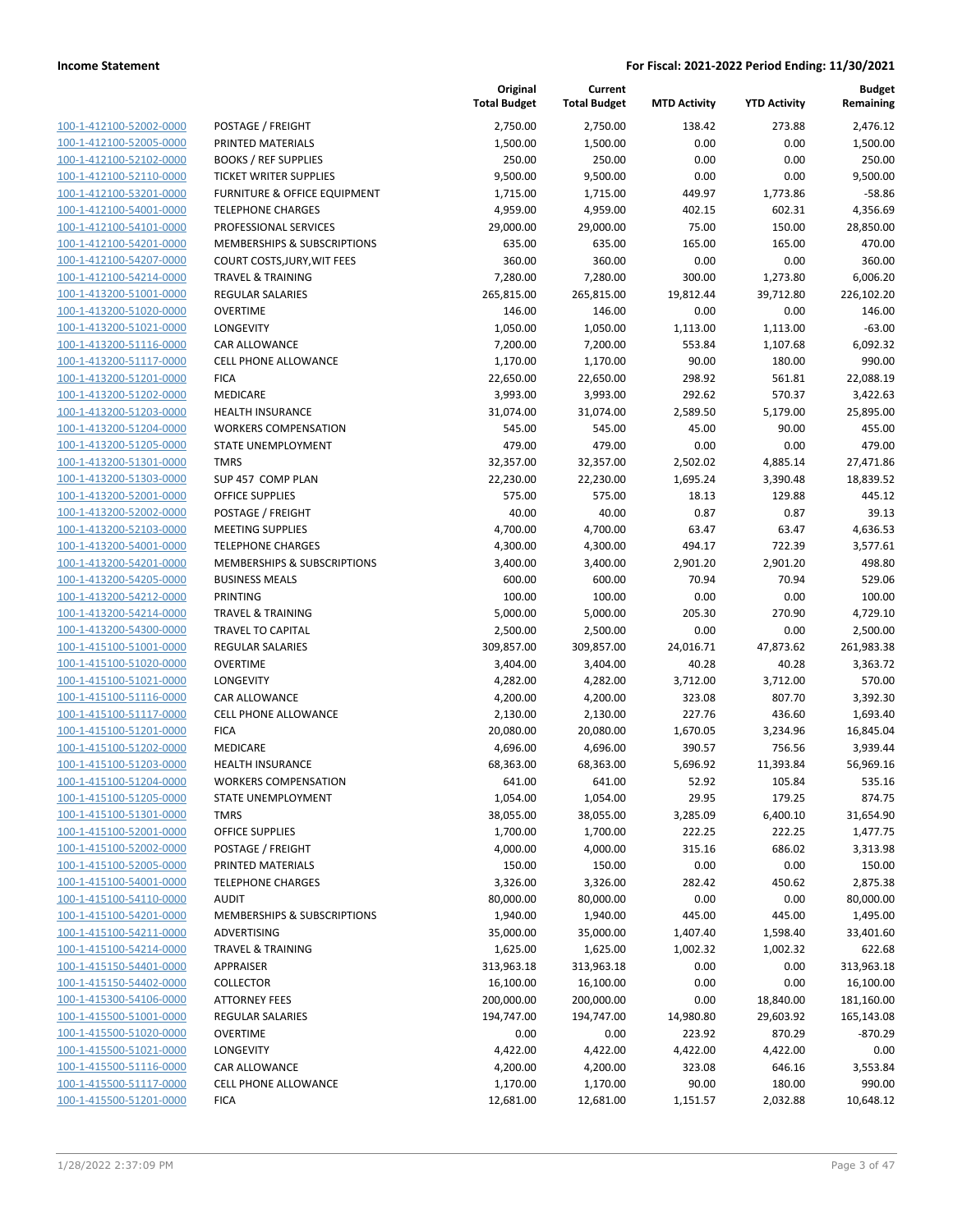| 100-1-415500-51202-0000        |
|--------------------------------|
| 100-1-415500-51203-0000        |
| 100-1-415500-51204-0000        |
| 100-1-415500-51205-0000        |
| <u>100-1-415500-51301-0000</u> |
| 100-1-415500-52001-0000        |
| 100-1-415500-52002-0000        |
| 100-1-415500-52303-0000        |
| 100-1-415500-54001-0000        |
| 100-1-415500-54102-0000        |
| 100-1-415500-54103-0000        |
| 100-1-415500-54107-0000        |
| 100-1-415500-54118-0000        |
|                                |
| 100-1-415500-54119-0000        |
| <u>100-1-415500-54201-0000</u> |
| 100-1-415500-54213-0000        |
| 100-1-415500-54214-0000        |
| 100-1-421100-51001-0000        |
| 100-1-421100-51020-0000        |
| <u>100-1-421100-51021-0000</u> |
| 100-1-421100-51101-0000        |
| 100-1-421100-51115-0000        |
| 100-1-421100-51117-0000        |
| 100-1-421100-51201-0000        |
| 100-1-421100-51202-0000        |
| 100-1-421100-51203-0000        |
| 100-1-421100-51204-0000        |
| 100-1-421100-51205-0000        |
|                                |
| 100-1-421100-51301-0000        |
| 100-1-421100-52001-0000        |
| 100-1-421100-52002-0000        |
| 100-1-421100-52004-0000        |
| 100-1-421100-52005-0000        |
| 100-1-421100-52102-0000        |
| <u>100-1-421100-52103-0000</u> |
| 100-1-421100-52104-0000        |
| 100-1-421100-52201-0000        |
| 100-1-421100-52203-0000        |
| 100-1-421100-52302-0000        |
| 100-1-421100-52305-0000        |
| 100-1-421100-53202-0000        |
| 100-1-421100-53205-0000        |
| 100-1-421100-54001-0000        |
|                                |
| <u>100-1-421100-54002-0000</u> |
| 100-1-421100-54201-0000        |
| <u>100-1-421100-54205-0000</u> |
| 100-1-421100-54212-0000        |
| 100-1-421100-54213-0000        |
| 100-1-421100-54214-0000        |
| <u>100-1-421210-51001-0000</u> |
| <u>100-1-421210-51020-0000</u> |
| 100-1-421210-51021-0000        |
| 100-1-421210-51101-0000        |
| <u>100-1-421210-51115-0000</u> |
| <u>100-1-421210-51117-0000</u> |
| <u>100-1-421210-51201-0000</u> |
| 100-1-421210-51202-0000        |
| 100-1-421210-51203-0000        |
|                                |
| 100-1-421210-51204-0000        |

|                         |                              | Original<br><b>Total Budget</b> | Current<br><b>Total Budget</b> | <b>MTD Activity</b> | <b>YTD Activity</b> | <b>Budget</b><br>Remaining |
|-------------------------|------------------------------|---------------------------------|--------------------------------|---------------------|---------------------|----------------------------|
| 100-1-415500-51202-0000 | MEDICARE                     | 2,966.00                        | 2,966.00                       | 269.32              | 475.43              | 2,490.57                   |
| 100-1-415500-51203-0000 | <b>HEALTH INSURANCE</b>      | 37,289.00                       | 37,289.00                      | 3,107.42            | 6,214.84            | 31,074.16                  |
| 100-1-415500-51204-0000 | <b>WORKERS COMPENSATION</b>  | 405.00                          | 405.00                         | 33.42               | 66.84               | 338.16                     |
| 100-1-415500-51205-0000 | STATE UNEMPLOYMENT           | 575.00                          | 575.00                         | 0.00                | 0.00                | 575.00                     |
| 100-1-415500-51301-0000 | <b>TMRS</b>                  | 24,033.00                       | 24,033.00                      | 2,324.61            | 4,143.79            | 19,889.21                  |
| 100-1-415500-52001-0000 | <b>OFFICE SUPPLIES</b>       | 5,000.00                        | 5,000.00                       | 501.68              | 3,126.68            | 1,873.32                   |
| 100-1-415500-52002-0000 | POSTAGE / FREIGHT            | 1,500.00                        | 1,500.00                       | 26.87               | 79.55               | 1,420.45                   |
| 100-1-415500-52303-0000 | <b>TRAINING SUPPLIES</b>     | 750.00                          | 750.00                         | 0.00                | 0.00                | 750.00                     |
| 100-1-415500-54001-0000 | <b>TELEPHONE CHARGES</b>     | 2,675.00                        | 2,675.00                       | 226.98              | 375.18              | 2,299.82                   |
| 100-1-415500-54102-0000 | <b>MVR CHECKS</b>            | 500.00                          | 500.00                         | 0.00                | 0.00                | 500.00                     |
| 100-1-415500-54103-0000 | POLICE EXAM MATERIALS        | 25,312.00                       | 25,312.00                      | 0.00                | 0.00                | 25,312.00                  |
| 100-1-415500-54107-0000 | <b>MEDICAL</b>               | 8,000.00                        | 8,000.00                       | 2,405.00            | 2,405.00            | 5,595.00                   |
| 100-1-415500-54118-0000 | <b>MEDICAL - POLICE</b>      | 2,500.00                        | 2,500.00                       | 0.00                | 0.00                | 2,500.00                   |
| 100-1-415500-54119-0000 | <b>MEDICAL - FIRE</b>        | 2,500.00                        | 2,500.00                       | 0.00                | 0.00                | 2,500.00                   |
| 100-1-415500-54201-0000 | MEMBERSHIPS & SUBSCRIPTIONS  | 4,000.00                        | 4,000.00                       | 637.69              | 637.69              | 3,362.31                   |
| 100-1-415500-54213-0000 | PLAQUES AND AWARDS           | 128,000.00                      | 128,000.00                     | 6,679.09            | 8,843.59            | 119,156.41                 |
| 100-1-415500-54214-0000 | <b>TRAVEL &amp; TRAINING</b> | 3,000.00                        | 3,000.00                       | 2,246.25            | 2,246.25            | 753.75                     |
| 100-1-421100-51001-0000 | <b>REGULAR SALARIES</b>      | 443,625.00                      | 443,625.00                     | 34,573.44           | 67,485.20           | 376,139.80                 |
| 100-1-421100-51020-0000 | <b>OVERTIME</b>              | 17,853.00                       | 17,853.00                      | 4,268.73            | 7,840.07            | 10,012.93                  |
| 100-1-421100-51021-0000 | LONGEVITY                    | 9,898.00                        | 9,898.00                       | 6,706.46            | 6,964.92            | 2,933.08                   |
| 100-1-421100-51101-0000 | <b>CERTIFICATION PAY</b>     | 5,400.00                        | 5,400.00                       | 415.38              | 830.76              | 4,569.24                   |
| 100-1-421100-51115-0000 | <b>CLOTHING ALLOWANCE</b>    | 841.00                          | 841.00                         | 27.72               | 955.44              | $-114.44$                  |
| 100-1-421100-51117-0000 | <b>CELL PHONE ALLOWANCE</b>  | 2,130.00                        | 2,130.00                       | 223.84              | 447.68              | 1,682.32                   |
| 100-1-421100-51201-0000 | <b>FICA</b>                  | 29,796.00                       | 29,796.00                      | 2,842.28            | 5,197.12            | 24,598.88                  |
| 100-1-421100-51202-0000 | MEDICARE                     | 6,969.00                        | 6,969.00                       | 664.73              | 1,215.46            | 5,753.54                   |
| 100-1-421100-51203-0000 | <b>HEALTH INSURANCE</b>      | 62,149.00                       | 62,149.00                      | 5,179.08            | 10,358.16           | 51,790.84                  |
| 100-1-421100-51204-0000 | <b>WORKERS COMPENSATION</b>  | 7,798.00                        | 7,798.00                       | 644.17              | 1,288.34            | 6,509.66                   |
| 100-1-421100-51205-0000 | STATE UNEMPLOYMENT           | 958.00                          | 958.00                         | 0.00                | 0.00                | 958.00                     |
| 100-1-421100-51301-0000 | <b>TMRS</b>                  | 56,469.00                       | 56,469.00                      | 5,360.99            | 9,804.78            | 46,664.22                  |
| 100-1-421100-52001-0000 | <b>OFFICE SUPPLIES</b>       | 1,000.00                        | 1,000.00                       | 0.00                | 0.00                | 1,000.00                   |
| 100-1-421100-52002-0000 | POSTAGE / FREIGHT            | 300.00                          | 300.00                         | 7.38                | 7.38                | 292.62                     |
| 100-1-421100-52004-0000 | <b>COMPUTER SUPPLIES</b>     | 600.00                          | 600.00                         | 0.00                | 0.00                | 600.00                     |
| 100-1-421100-52005-0000 | PRINTED MATERIALS            | 300.00                          | 300.00                         | 0.00                | 0.00                | 300.00                     |
| 100-1-421100-52102-0000 | <b>BOOKS / REF SUPPLIES</b>  | 450.00                          | 450.00                         | 109.95              | 109.95              | 340.05                     |
| 100-1-421100-52103-0000 | <b>MEETING SUPPLIES</b>      | 2,300.00                        | 2,300.00                       | 291.71              | 291.71              | 2,008.29                   |
| 100-1-421100-52104-0000 | <b>WEARING APPAREL</b>       | 470.00                          | 470.00                         | 0.00                | 0.00                | 470.00                     |
| 100-1-421100-52201-0000 | MINOR TOOLS & EQUIPMENT      | 4,503.00                        | 4,503.00                       | 3,195.00            | 3,195.00            | 1,308.00                   |
| 100-1-421100-52203-0000 | <b>MOTOR VEHICLE FUEL</b>    | 2,703.00                        | 2,703.00                       | 357.43              | 665.74              | 2,037.26                   |
| 100-1-421100-52302-0000 | <b>MEDICAL SUPPLIES</b>      | 300.00                          | 300.00                         | 0.00                | 0.00                | 300.00                     |
| 100-1-421100-52305-0000 | PUBLIC EDUCATION             | 17,400.00                       | 17,400.00                      | 2,164.23            | 2,177.22            | 15,222.78                  |
| 100-1-421100-53202-0000 | MACHINE, TOOLS & IMPLMNTS    | 150.00                          | 150.00                         | 0.00                | 0.00                | 150.00                     |
| 100-1-421100-53205-0000 | <b>MOTOR VEHICLES</b>        | 1,750.00                        | 1,750.00                       | 0.00                | 0.00                | 1,750.00                   |
| 100-1-421100-54001-0000 | <b>TELEPHONE CHARGES</b>     | 4,000.00                        | 4,000.00                       | 484.47              | 660.67              | 3,339.33                   |
| 100-1-421100-54002-0000 | UTILITY CHARGES              | 65,248.00                       | 65,248.00                      | 5,216.50            | 10,840.10           | 54,407.90                  |
| 100-1-421100-54201-0000 | MEMBERSHIPS & SUBSCRIPTIONS  | 4,979.00                        | 4,979.00                       | 0.00                | 0.00                | 4,979.00                   |
| 100-1-421100-54205-0000 | <b>BUSINESS MEALS</b>        | 150.00                          | 150.00                         | 0.00                | 0.00                | 150.00                     |
| 100-1-421100-54212-0000 | PRINTING                     | 172.00                          | 172.00                         | 0.00                | 0.00                | 172.00                     |
| 100-1-421100-54213-0000 | PLAQUES AND AWARDS           | 1,700.00                        | 1,700.00                       | 0.00                | 0.00                | 1,700.00                   |
| 100-1-421100-54214-0000 | <b>TRAVEL &amp; TRAINING</b> | 11,690.00                       | 11,690.00                      | 90.00               | 90.00               | 11,600.00                  |
| 100-1-421210-51001-0000 | REGULAR SALARIES             | 910,641.00                      | 910,641.00                     | 53,642.39           | 106,440.30          | 804,200.70                 |
| 100-1-421210-51020-0000 | <b>OVERTIME</b>              | 49,998.00                       | 49,998.00                      | 3,546.01            | 7,732.66            | 42,265.34                  |
| 100-1-421210-51021-0000 | LONGEVITY                    | 16,128.00                       | 16,128.00                      | 11,399.38           | 11,574.76           | 4,553.24                   |
| 100-1-421210-51101-0000 | <b>CERTIFICATION PAY</b>     | 17,040.00                       | 17,040.00                      | 1,061.52            | 2,123.04            | 14,916.96                  |
| 100-1-421210-51115-0000 | <b>CLOTHING ALLOWANCE</b>    | 8,646.00                        | 8,646.00                       | 73.92               | 2,547.84            | 6,098.16                   |
| 100-1-421210-51117-0000 | <b>CELL PHONE ALLOWANCE</b>  | 6,600.00                        | 6,600.00                       | 387.68              | 775.36              | 5,824.64                   |
| 100-1-421210-51201-0000 | <b>FICA</b>                  | 62,561.00                       | 62,561.00                      | 4,169.32            | 7,781.20            | 54,779.80                  |
| 100-1-421210-51202-0000 | MEDICARE                     | 14,631.00                       | 14,631.00                      | 975.09              | 1,819.81            | 12,811.19                  |
| 100-1-421210-51203-0000 | HEALTH INSURANCE             | 149,157.00                      | 149,157.00                     | 12,429.75           | 24,859.50           | 124,297.50                 |
| 100-1-421210-51204-0000 | <b>WORKERS COMPENSATION</b>  | 18,953.00                       | 18,953.00                      | 1,565.75            | 3,131.50            | 15,821.50                  |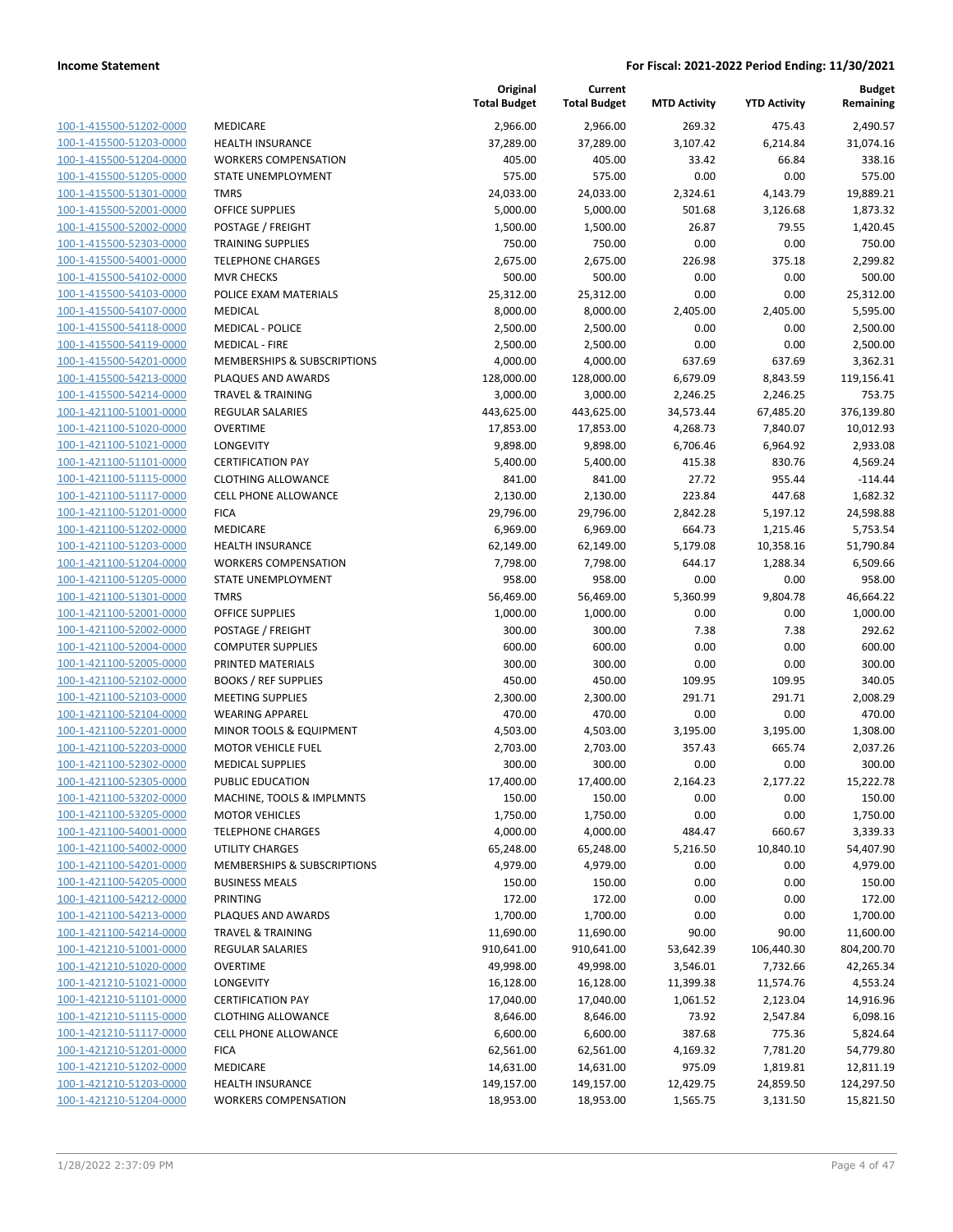100-1-421210-51205-0000 100-1-421210-51301-0000 100-1-421210-52001-0000 100-1-421210-52002-0000 100-1-421210-52004-0000 100-1-421210-52005-0000 100-1-421210-52102-0000 100-1-421210-52201-0000 100-1-421210-52203-0000 100-1-421210-53203-0000 100-1-421210-53205-0000 100-1-421210-54001-0000 100-1-421210-54201-0000 100-1-421210-54208-0000 100-1-421210-54214-0000 100-1-421230-51001-0000 100-1-421230-51020-0000 100-1-421230-51021-0000 100-1-421230-51101-0000 100-1-421230-51102-0000 100-1-421230-51115-0000 100-1-421230-51117-0000 100-1-421230-51201-0000 100-1-421230-51202-0000 100-1-421230-51203-0000 100-1-421230-51204-0000 100-1-421230-51205-0000 100-1-421230-51301-0000 100-1-421230-51401-0000 100-1-421230-52001-0000 100-1-421230-52002-0000 100-1-421230-52004-0000 100-1-421230-52005-0000 100-1-421230-52006-0000 100-1-421230-52007-0000 100-1-421230-52008-0000 100-1-421230-52009-0000 100-1-421230-52102-0000 100-1-421230-52104-0000 100-1-421230-52105-0000 100-1-421230-52108-0000 100-1-421230-52108-0001 100-1-421230-52109-0000 100-1-421230-52111-0000 100-1-421230-52201-0000 100-1-421230-52202-0000 100-1-421230-52203-0000 100-1-421230-52303-0000 100-1-421230-52309-0000 100-1-421230-53202-0000 100-1-421230-53205-0000 100-1-421230-54001-0000 100-1-421230-54108-0000 100-1-421230-54108-0001 100-1-421230-54201-0000 100-1-421230-54202-0000 100-1-421230-54214-0000 100-1-421230-54215-0000 100-1-421230-55202-0000

|                                       | Original<br><b>Total Budget</b> | Current<br><b>Total Budget</b> | <b>MTD Activity</b> | <b>YTD Activity</b> | <b>Budget</b><br>Remaining |
|---------------------------------------|---------------------------------|--------------------------------|---------------------|---------------------|----------------------------|
| STATE UNEMPLOYMENT                    | 2,299.00                        | 2,299.00                       | 0.00                | 0.00                | 2,299.00                   |
| <b>TMRS</b>                           | 122,699.00                      | 122,699.00                     | 8,132.88            | 15,218.52           | 107,480.48                 |
| OFFICE SUPPLIES                       | 1,060.00                        | 1,060.00                       | 0.00                | 0.00                | 1,060.00                   |
| POSTAGE / FREIGHT                     | 150.00                          | 150.00                         | 14.01               | 21.70               | 128.30                     |
| <b>COMPUTER SUPPLIES</b>              | 1,350.00                        | 1,350.00                       | 272.65              | 272.65              | 1,077.35                   |
| PRINTED MATERIALS                     | 50.00                           | 50.00                          | 0.00                | 0.00                | 50.00                      |
| <b>BOOKS / REF SUPPLIES</b>           | 120.00                          | 120.00                         | 0.00                | 0.00                | 120.00                     |
| MINOR TOOLS & EQUIPMENT               | 840.00                          | 840.00                         | 0.00                | 0.00                | 840.00                     |
| <b>MOTOR VEHICLE FUEL</b>             | 6,936.00                        | 6,936.00                       | 1,860.61            | 3,194.01            | 3,741.99                   |
| <b>INSTRUMENTS &amp; APPARATUS</b>    | 300.00                          | 300.00                         | 0.00                | 0.00                | 300.00                     |
| <b>MOTOR VEHICLES</b>                 | 1,750.00                        | 1,750.00                       | 0.00                | 0.00                | 1,750.00                   |
| <b>TELEPHONE CHARGES</b>              | 7,500.00                        | 7,500.00                       | 1,028.06            | 1,448.28            | 6,051.72                   |
| MEMBERSHIPS & SUBSCRIPTIONS           | 10,198.00                       | 10,198.00                      | 0.00                | 0.00                | 10,198.00                  |
| <b>LABORATORY WORK</b>                | 9,900.00                        | 9,900.00                       | 0.00                | 0.00                | 9,900.00                   |
| <b>TRAVEL &amp; TRAINING</b>          | 11,100.00                       | 11,100.00                      | 0.00                | 0.00                | 11,100.00                  |
| <b>REGULAR SALARIES</b>               | 3,277,104.00                    | 3,277,104.00                   | 232,239.19          | 459,494.70          | 2,817,609.30               |
| <b>OVERTIME</b>                       | 220,593.00                      | 220,593.00                     | 61,449.07           | 99,526.53           | 121,066.47                 |
| LONGEVITY                             | 29,688.00                       | 29,688.00                      | 28,276.16           | 28,346.32           | 1,341.68                   |
| <b>CERTIFICATION PAY</b>              | 71,280.00                       | 71,280.00                      | 3,599.94            | 7,199.88            | 64,080.12                  |
| <b>BILINGUAL PAY</b>                  | 1,800.00                        | 1,800.00                       | 138.48              | 276.96              | 1,523.04                   |
| <b>CLOTHING ALLOWANCE</b>             | 5,291.00                        | 5,291.00                       | 360.36              | 1,020.72            | 4,270.28                   |
| <b>CELL PHONE ALLOWANCE</b>           | 2,520.00                        | 2,520.00                       | 627.68              | 1,105.36            | 1,414.64                   |
| <b>FICA</b>                           | 223,713.00                      | 223,713.00                     | 19,440.58           | 35,422.18           | 188,290.82                 |
| <b>MEDICARE</b>                       | 52,320.00                       | 52,320.00                      | 4,546.60            | 8,284.23            | 44,035.77                  |
| <b>HEALTH INSURANCE</b>               | 559,337.00                      | 559,337.00                     | 46,611.43           | 93,222.86           | 466,114.14                 |
| <b>WORKERS COMPENSATION</b>           | 70,491.00                       | 70,491.00                      | 5,826.08            | 11,652.16           | 58,838.84                  |
| STATE UNEMPLOYMENT                    | 8,527.00                        | 8,527.00                       | 118.64              | 410.58              | 8,116.42                   |
| <b>TMRS</b>                           | 423,972.00                      | 423,972.00                     | 37,896.20           | 69,248.69           | 354,723.31                 |
| <b>CONTRA - SALARIES</b>              | $-150,000.00$                   | $-150,000.00$                  | $-2,025.90$         | $-2,025.90$         | $-147,974.10$              |
| OFFICE SUPPLIES (PATROL)              | 600.00                          | 600.00                         | 0.00                | 0.00                | 600.00                     |
| POSTAGE / FREIGHT (PATROL)            | 390.00                          | 390.00                         | 24.08               | 24.08               | 365.92                     |
| <b>COMPUTER SUPPLIES (PATROL)</b>     | 400.00                          | 400.00                         | 0.00                | 0.00                | 400.00                     |
| PRINTED MATERIALS (PATROL)            | 524.00                          | 524.00                         | 0.00                | 0.00                | 524.00                     |
| OFFICE SUPPLIES (OPERATIONS)          | 1,110.00                        | 1,110.00                       | 84.88               | 84.88               | 1,025.12                   |
| POSTAGE/FRIEGHT (OPERATIONS)          | 50.00                           | 50.00                          | 0.00                | 0.00                | 50.00                      |
| <b>COMPUTER SUPPLIES (OPERATIONS)</b> | 1,420.00                        | 1,420.00                       | 559.96              | 559.96              | 860.04                     |
| PRINTED MATERIALS (OPERATIONS)        | 2,245.00                        | 2,245.00                       | 0.00                | 0.00                | 2,245.00                   |
| <b>BOOKS / REF SUPPLIES</b>           | 80.00                           | 80.00                          | 67.64               | 67.64               | 12.36                      |
| <b>WEARING APPAREL (PATROL)</b>       | 57,232.00                       | 57,232.00                      | 929.34              | 1,079.34            | 56,152.66                  |
| WEARING APPAREL (OPERATIONS)          | 6,400.00                        | 6,400.00                       | 1,689.51            | 1,689.51            | 4,710.49                   |
| MENAGERIE SUPPLIES (OPERATIONS)       | 1,495.00                        | 1,495.00                       | 186.12              | 246.12              | 1,248.88                   |
| <b>MENAGERIE SUPPLIES (PATROL)</b>    | 1,275.00                        | 1,275.00                       | 0.00                | 0.00                | 1,275.00                   |
| SUPPORT OF PRISONERS                  | 2,635.00                        | 2,635.00                       | 25.00               | 107.00              | 2,528.00                   |
| <b>AMMUNITION</b>                     | 18,450.00                       | 18,450.00                      | 0.00                | 0.00                | 18,450.00                  |
| MINOR TOOLS & EQUIPMENT (PATROL)      | 10,410.00                       | 10,410.00                      | 2,265.95            | 2,265.95            | 8,144.05                   |
| MINOR TOOLS AND EQUIPMENT (OPERATION  | 8,785.00                        | 8,785.00                       | 593.24              | 593.24              | 8,191.76                   |
| <b>MOTOR VEHICLE FUEL</b>             | 78,291.00                       | 78,291.00                      | 8,351.57            | 15,064.77           | 63,226.23                  |
| <b>TRAINING SUPPLIES</b>              | 520.00                          | 520.00                         | 161.29              | 161.29              | 358.71                     |
| <b>BODY ARMOR</b>                     | 20,400.00                       | 20,400.00                      | 0.00                | 0.00                | 20,400.00                  |
| MACHINE, TOOLS & IMPLMNTS             | 1,500.00                        | 1,500.00                       | 105.00              | 105.00              | 1,395.00                   |
| <b>MOTOR VEHICLES</b>                 | 20,000.00                       | 20,000.00                      | 7,067.10            | 9,830.92            | 10,169.08                  |
| <b>TELEPHONE CHARGES</b>              | 20,000.00                       | 20,000.00                      | 3,107.90            | 4,048.19            | 15,951.81                  |
| <b>VETERINARY SERVICES</b>            | 700.00                          | 700.00                         | 0.00                | 0.00                | 700.00                     |
| <b>VETERINARY SERVICES</b>            | 1,000.00                        | 1,000.00                       | 0.00                | 0.00                | 1,000.00                   |
| MEMBERSHIPS & SUBSCRIPTIONS (PATROL)  | 535.00                          | 535.00                         | 40.00               | 40.00               | 495.00                     |
| MEMBERSHIPS & SUBSCRIPTIONS (OPERATIO | 4,112.00                        | 4,112.00                       | 12.99               | 12.99               | 4,099.01                   |
| <b>TRAVEL &amp; TRAINING</b>          | 12,900.00                       | 12,900.00                      | 0.00                | 0.00                | 12,900.00                  |
| TRAVEL & TRAINING (OPERATIONS)        | 16,000.00                       | 16,000.00                      | 0.00                | 0.00                | 16,000.00                  |
| <b>VEHICLES</b>                       | 0.00                            | 0.00                           | 482.70              | 482.70              | $-482.70$                  |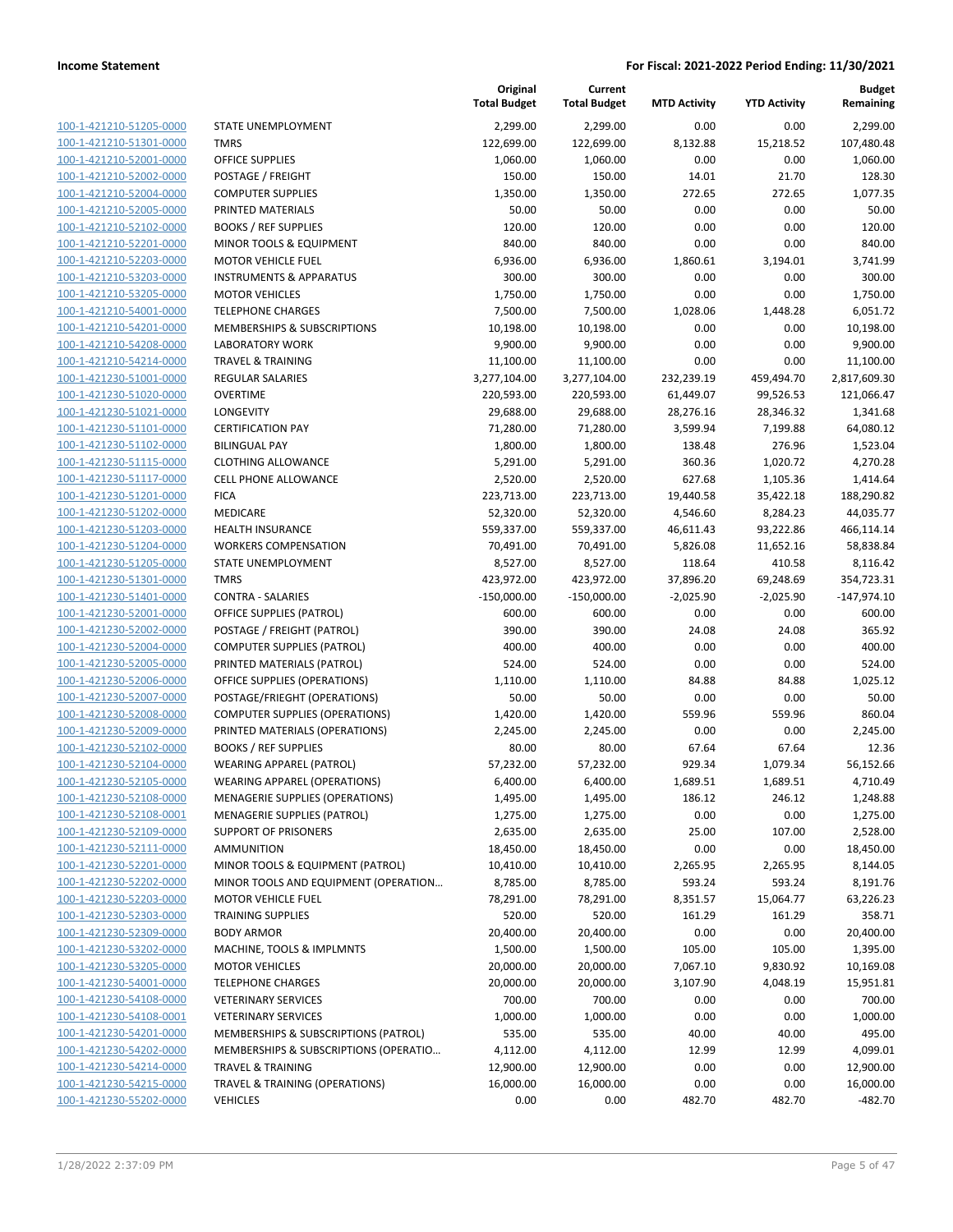| 100-1-421240-51001-0000        |
|--------------------------------|
| 100-1-421240-51020-0000        |
| 100-1-421240-51021-0000        |
| 100-1-421240-51101-0000        |
| 100-1-421240-51102-0000        |
| 100-1-421240-51115-0000        |
| 100-1-421240-51117-0000        |
| 100-1-421240-51201-0000        |
| 100-1-421240-51202-0000        |
| 100-1-421240-51203-0000        |
| 100-1-421240-51204-0000        |
| 100-1-421240-51205-0000        |
| 100-1-421240-51301-0000        |
| 100-1-421240-51302-0000        |
| 100-1-421240-52001-0000        |
| 100-1-421240-52002-0000        |
| 100-1-421240-52004-0000        |
| 100-1-421240-52005-0000        |
| 100-1-421240-52102-0000        |
| 100-1-421240-52104-0000        |
| 100-1-421240-52201-0000        |
| 100-1-421240-52203-0000        |
| 100-1-421240-52303-0000        |
| 100-1-421240-53202-0000        |
| 100-1-421240-53205-0000        |
| 100-1-421240-53207-0000        |
| 100-1-421240-54001-0000        |
| 100-1-421240-54101-0000        |
| 100-1-421240-54201-0000        |
| 100-1-421240-54212-0000        |
| 100-1-421240-54214-0000        |
| 100-1-421240-55231-0000        |
| 100-1-421240-55232-0000        |
| 100-1-421600-52104-0000        |
| 100-1-421600-52111-0000        |
| 100-1-421600-52201-0000        |
| 100-1-421600-52206-0000        |
| 100-1-421600-52304-0000        |
| 100-1-421600-53202-0000        |
| 100-1-421600-54201-0000        |
| 1-421600-54214-0000<br>100-    |
| <u>100-1-422100-51001-0000</u> |
| 100-1-422100-51020-0000        |
| 100-1-422100-51021-0000        |
| 100-1-422100-51101-0000        |
| <u>100-1-422100-51116-0000</u> |
| <u>100-1-422100-51117-0000</u> |
| 100-1-422100-51201-0000        |
| 100-1-422100-51202-0000        |
| 100-1-422100-51203-0000        |
| <u>100-1-422100-51204-0000</u> |
| <u>100-1-422100-51205-0000</u> |
| 100-1-422100-51301-0000        |
| 100-1-422100-51302-0000        |
| <u>100-1-422100-52001-0000</u> |
| <u>100-1-422100-52002-0000</u> |
| <u>100-1-422100-52005-0000</u> |
| <u>100-1-422100-52101-0000</u> |
| 100-1-422100-52102-0000        |

|                         |                                        | Original<br><b>Total Budget</b> | Current<br><b>Total Budget</b> | <b>MTD Activity</b> | <b>YTD Activity</b> | <b>Budget</b><br>Remaining |
|-------------------------|----------------------------------------|---------------------------------|--------------------------------|---------------------|---------------------|----------------------------|
| 100-1-421240-51001-0000 | REGULAR SALARIES                       | 878,596.00                      | 878,596.00                     | 63,917.45           | 123,308.94          | 755,287.06                 |
| 100-1-421240-51020-0000 | <b>OVERTIME</b>                        | 51,349.00                       | 51,349.00                      | 10,812.24           | 17,471.20           | 33,877.80                  |
| 100-1-421240-51021-0000 | LONGEVITY                              | 12,621.00                       | 12,621.00                      | 9,272.30            | 9,484.60            | 3,136.40                   |
| 100-1-421240-51101-0000 | <b>CERTIFICATION PAY</b>               | 15,600.00                       | 15,600.00                      | 1,246.16            | 2,353.86            | 13,246.14                  |
| 100-1-421240-51102-0000 | <b>BILINGUAL PAY</b>                   | 1,500.00                        | 1,500.00                       | 46.16               | 92.32               | 1,407.68                   |
| 100-1-421240-51115-0000 | <b>CLOTHING ALLOWANCE</b>              | 120.00                          | 120.00                         | 9.24                | 18.48               | 101.52                     |
| 100-1-421240-51117-0000 | CELL PHONE ALLOWANCE                   | 960.00                          | 960.00                         | 73.84               | 147.68              | 812.32                     |
| 100-1-421240-51201-0000 | <b>FICA</b>                            | 24,233.00                       | 24,233.00                      | 3,014.27            | 5,389.16            | 18,843.84                  |
| 100-1-421240-51202-0000 | MEDICARE                               | 13,938.00                       | 13,938.00                      | 1,212.43            | 2,127.19            | 11,810.81                  |
| 100-1-421240-51203-0000 | <b>HEALTH INSURANCE</b>                | 229,950.00                      | 229,950.00                     | 19,162.50           | 38,325.00           | 191,625.00                 |
| 100-1-421240-51204-0000 | <b>WORKERS COMPENSATION</b>            | 4,420.00                        | 4,420.00                       | 365.17              | 730.34              | 3,689.66                   |
| 100-1-421240-51205-0000 | <b>STATE UNEMPLOYMENT</b>              | 3,641.00                        | 3,641.00                       | 252.18              | 427.88              | 3,213.12                   |
| 100-1-421240-51301-0000 | <b>TMRS</b>                            | 39,122.00                       | 39,122.00                      | 5,853.35            | 10,571.29           | 28,550.71                  |
| 100-1-421240-51302-0000 | <b>FR&amp;R RETIREMENT</b>             | 126,736.00                      | 126,736.00                     | 7,654.81            | 13,133.82           | 113,602.18                 |
| 100-1-421240-52001-0000 | <b>OFFICE SUPPLIES</b>                 | 2,247.00                        | 2,247.00                       | 248.10              | 364.18              | 1,882.82                   |
| 100-1-421240-52002-0000 | POSTAGE / FREIGHT                      | 2,200.00                        | 2,200.00                       | 109.22              | 433.68              | 1,766.32                   |
| 100-1-421240-52004-0000 | <b>COMPUTER SUPPLIES</b>               | 500.00                          | 500.00                         | 0.00                | 0.00                | 500.00                     |
| 100-1-421240-52005-0000 | PRINTED MATERIALS                      | 750.00                          | 750.00                         | 0.00                | 0.00                | 750.00                     |
| 100-1-421240-52102-0000 | <b>REFERENCE SUPPLIES</b>              | 600.00                          | 600.00                         | 0.00                | 0.00                | 600.00                     |
| 100-1-421240-52104-0000 | <b>WEARING APPAREL</b>                 | 1,800.00                        | 1,800.00                       | 0.00                | 0.00                | 1,800.00                   |
| 100-1-421240-52201-0000 | MINOR TOOLS & EQUIPMENT                | 2,200.00                        | 2,200.00                       | 0.00                | 0.00                | 2,200.00                   |
| 100-1-421240-52203-0000 | <b>MOTOR VEHICLE FUEL</b>              | 864.00                          | 864.00                         | 313.43              | 424.57              | 439.43                     |
| 100-1-421240-52303-0000 | <b>TRAINING SUPPLIES</b>               | 970.00                          | 970.00                         | 137.90              | 137.90              | 832.10                     |
| 100-1-421240-53202-0000 | MACHINE, TOOLS & IMPLMNTS              | 194.00                          | 194.00                         | 0.00                | 0.00                | 194.00                     |
| 100-1-421240-53205-0000 | <b>MOTOR VEHICLES</b>                  | 840.00                          | 840.00                         | 6.00                | 12.00               | 828.00                     |
| 100-1-421240-53207-0000 | RADIO/COMMUNICATIONS                   | 3,892.00                        | 3,892.00                       | 3,892.00            | 3,892.00            | 0.00                       |
| 100-1-421240-54001-0000 | <b>TELEPHONE CHARGES</b>               | 12,000.00                       | 12,000.00                      | 1,043.43            | 1,788.97            | 10,211.03                  |
| 100-1-421240-54101-0000 | PROFESSIONAL SERVICES                  | 3,400.00                        | 3,400.00                       | 0.00                | 250.00              | 3,150.00                   |
| 100-1-421240-54201-0000 | <b>MEMBERSHIPS &amp; SUBSCRIPTIONS</b> | 3,192.00                        | 3,192.00                       | 345.00              | 345.00              | 2,847.00                   |
| 100-1-421240-54212-0000 | <b>PRINTING</b>                        | 485.00                          | 485.00                         | 0.00                | 0.00                | 485.00                     |
| 100-1-421240-54214-0000 | <b>TRAVEL &amp; TRAINING</b>           | 27,060.00                       | 27,060.00                      | 159.29              | 183.39              | 26,876.61                  |
| 100-1-421240-55231-0000 | LESS LETHAL PROGRAM                    | 21,740.18                       | 21,740.18                      | 0.00                | 0.00                | 21,740.18                  |
| 100-1-421240-55232-0000 | <b>FIREARMS PROGRAM</b>                | 24,875.00                       | 24,875.00                      | 285.45              | 285.45              | 24,589.55                  |
| 100-1-421600-52104-0000 | <b>WEARING APPAREL</b>                 | 3,800.00                        | 3,800.00                       | 1,794.74            | 1,794.74            | 2,005.26                   |
| 100-1-421600-52111-0000 | AMMUNITION                             | 8,500.00                        | 8,500.00                       | 7,479.19            | 7,479.19            | 1,020.81                   |
| 100-1-421600-52201-0000 | MINOR TOOLS & EQUIPMENT                | 6,450.00                        | 6,450.00                       | 48.00               | 48.00               | 6,402.00                   |
| 100-1-421600-52206-0000 | SPECIAL OPS EQUIPMENT                  | 6,560.00                        | 6,560.00                       | 0.00                | 0.00                | 6,560.00                   |
| 100-1-421600-52304-0000 | <b>DRONE PROGRAM</b>                   | 3,052.00                        | 3,052.00                       | 629.72              | 629.72              | 2,422.28                   |
| 100-1-421600-53202-0000 | MACHINE, TOOLS & IMPLMNTS              | 200.00                          | 200.00                         | 0.00                | 0.00                | 200.00                     |
| 100-1-421600-54201-0000 | MEMBERSHIPS & SUBSCRIPTIONS            | 440.00                          | 440.00                         | 0.00                | 0.00                | 440.00                     |
| 100-1-421600-54214-0000 | <b>TRAVEL &amp; TRAINING</b>           | 12,700.00                       | 12,700.00                      | 140.00              | 1,400.68            | 11,299.32                  |
| 100-1-422100-51001-0000 | REGULAR SALARIES                       | 312,705.00                      | 312,705.00                     | 24,099.92           | 47,627.36           | 265,077.64                 |
| 100-1-422100-51020-0000 | <b>OVERTIME</b>                        | 5,576.00                        | 5,576.00                       | 342.57              | 922.53              | 4,653.47                   |
| 100-1-422100-51021-0000 | LONGEVITY                              | 4,792.00                        | 4,792.00                       | 3,130.46            | 3,268.92            | 1,523.08                   |
| 100-1-422100-51101-0000 | <b>CERTIFICATION PAY</b>               | 5,400.00                        | 5,400.00                       | 369.24              | 738.48              | 4,661.52                   |
| 100-1-422100-51116-0000 | CAR ALLOWANCE                          | 7,800.00                        | 7,800.00                       | 600.00              | 1,200.00            | 6,600.00                   |
| 100-1-422100-51117-0000 | CELL PHONE ALLOWANCE                   | 1,950.00                        | 1,950.00                       | 150.00              | 300.00              | 1,650.00                   |
| 100-1-422100-51201-0000 | <b>FICA</b>                            | 8,468.00                        | 8,468.00                       | 329.06              | 578.04              | 7,889.96                   |
| 100-1-422100-51202-0000 | MEDICARE                               | 4,904.00                        | 4,904.00                       | 406.74              | 765.22              | 4,138.78                   |
| 100-1-422100-51203-0000 | <b>HEALTH INSURANCE</b>                | 37,289.00                       | 37,289.00                      | 3,107.42            | 6,214.84            | 31,074.16                  |
| 100-1-422100-51204-0000 | <b>WORKERS COMPENSATION</b>            | 6,361.00                        | 6,361.00                       | 525.50              | 1,051.00            | 5,310.00                   |
| 100-1-422100-51205-0000 | STATE UNEMPLOYMENT                     | 575.00                          | 575.00                         | 0.00                | 0.00                | 575.00                     |
| 100-1-422100-51301-0000 | <b>TMRS</b>                            | 6,626.00                        | 6,626.00                       | 676.81              | 1,203.82            | 5,422.18                   |
| 100-1-422100-51302-0000 | <b>FR&amp;R RETIREMENT</b>             | 60,029.00                       | 60,029.00                      | 4,868.68            | 9,303.76            | 50,725.24                  |
| 100-1-422100-52001-0000 | OFFICE SUPPLIES                        | 1,948.00                        | 1,948.00                       | 0.00                | 0.00                | 1,948.00                   |
| 100-1-422100-52002-0000 | POSTAGE / FREIGHT                      | 300.00                          | 300.00                         | 0.00                | 0.00                | 300.00                     |
| 100-1-422100-52005-0000 | PRINTED MATERIALS                      | 500.00                          | 500.00                         | 0.00                | 0.00                | 500.00                     |
| 100-1-422100-52101-0000 | <b>JANITORIAL SUPPLIES</b>             | 1,450.00                        | 1,450.00                       | 0.00                | 0.00                | 1,450.00                   |
| 100-1-422100-52102-0000 | REFERENCE SUPPLIES                     | 3,000.00                        | 3,000.00                       | 0.00                | 0.00                | 3,000.00                   |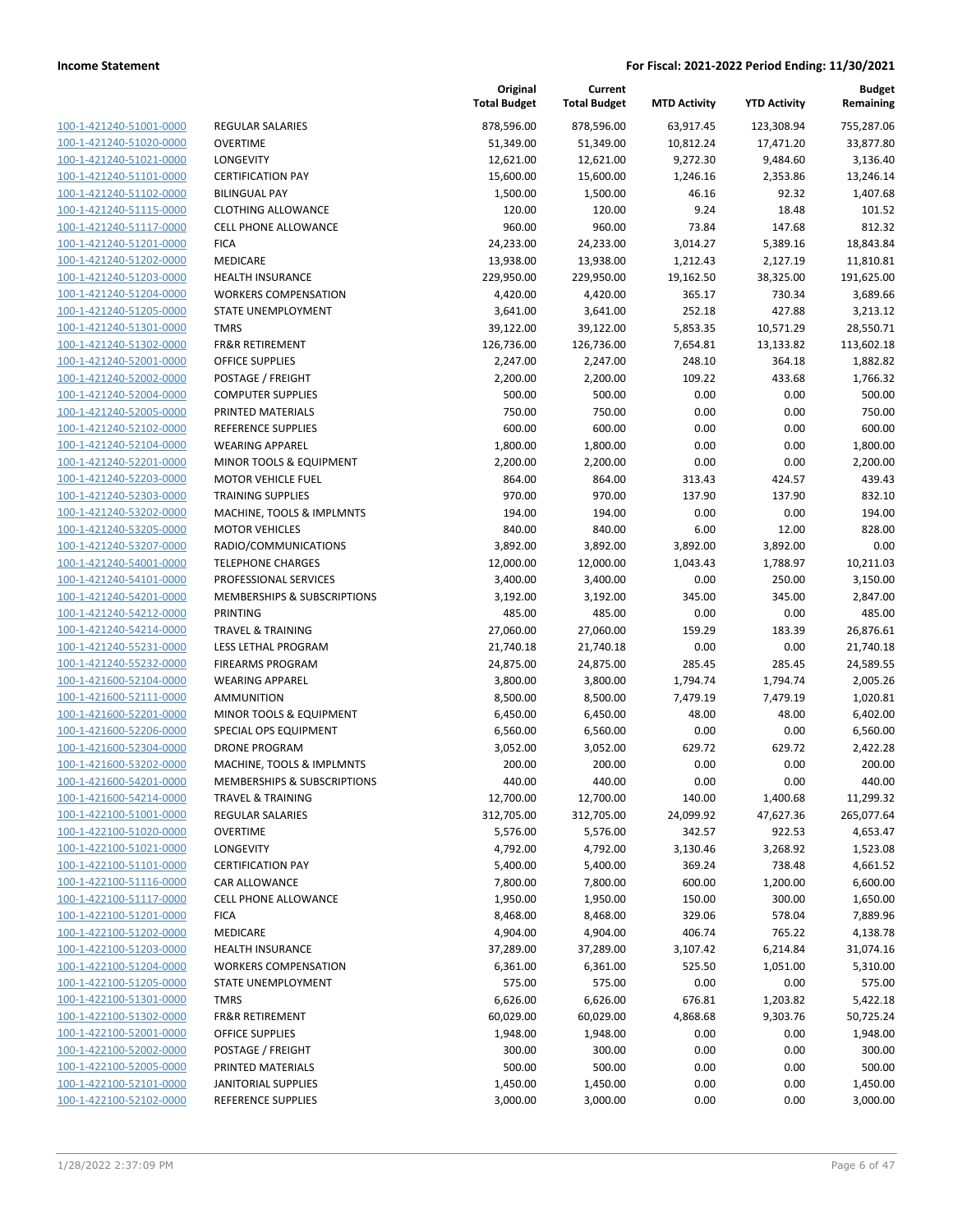| <u>100-1-422100-52103-0000</u>                            |
|-----------------------------------------------------------|
| 100-1-422100-52104-0000                                   |
| 100-1-422100-53207-0000                                   |
| 100-1-422100-54001-0000                                   |
| 100-1-422100-54002-0000                                   |
| 100-1-422100-54101-0000                                   |
| 100-1-422100-54201-0000                                   |
| 100-1-422100-54214-0000                                   |
| 100-1-422100-54217-0000                                   |
| 100-1-422200-51001-0000                                   |
| 100-1-422200-51020-0000                                   |
| 100-1-422200-51021-0000                                   |
| 100-1-422200-51101-0000                                   |
| 100-1-422200-51102-0000                                   |
| 100-1-422200-51117-0000                                   |
| 100-1-422200-51202-0000                                   |
| 100-1-422200-51203-0000                                   |
|                                                           |
| 100-1-422200-51204-0000                                   |
| 100-1-422200-51205-0000                                   |
| 100-1-422200-51302-0000                                   |
| 100-1-422200-51401-0000                                   |
| 100-1-422200-52001-0000                                   |
| 100-1-422200-52101-0000                                   |
| <u>100-1-422200-52102-0000</u>                            |
| 100-1-422200-52103-0000                                   |
| 100-1-422200-52104-0000                                   |
| 100-1-422200-52107-0000                                   |
| 100-1-422200-52201-0000                                   |
| 100-1-422200-52203-0000                                   |
| 100-1-422200-52205-0000                                   |
| 100-1-422200-52207-0000                                   |
| 100-1-422200-52208-0000                                   |
| 100-1-422200-52304-0001                                   |
| 100-1-422200-52306-0000                                   |
| 100-1-422200-53202-0000                                   |
| 100-1-422200-53205-0000                                   |
| 100-1-422200-53208-0000                                   |
| 100-1-422200-53213-0000                                   |
| 100-1-422200-53402-0000                                   |
|                                                           |
| 100-1-422200-54001-0000                                   |
| 100-1-422200-54002-0000                                   |
| 100-1-422200-54109-0000                                   |
| <u>100-1-422200-54214-0000</u>                            |
| 100-1-422200-55201-0000                                   |
| <u>100-1-422200-55203-0000</u>                            |
| 100-1-422200-55207-0000                                   |
| 100-1-422300-51001-0000                                   |
| 100-1-422300-51020-0000                                   |
| <u>100-1-422300-51021-0000</u>                            |
| <u>100-1-422300-51101-0000</u>                            |
| 100-1-422300-51117-0000                                   |
| 100-1-422300-51202-0000                                   |
| 100-1-422300-51203-0000                                   |
| <u>100-1-422300-51204-0000</u>                            |
| <u>100-1-422300-51205-0000</u>                            |
| <u>100-1-422300-51302-0000</u>                            |
| 100-1-422300-52002-0000                                   |
|                                                           |
|                                                           |
| 100-1-422300-52005-0000<br><u>100-1-422300-52104-0000</u> |

|                                                    |                                     | Original<br><b>Total Budget</b> | Current<br><b>Total Budget</b> | <b>MTD Activity</b>   | <b>YTD Activity</b>    | <b>Budget</b><br>Remaining |
|----------------------------------------------------|-------------------------------------|---------------------------------|--------------------------------|-----------------------|------------------------|----------------------------|
| 100-1-422100-52103-0000                            | <b>MEETING SUPPLIES</b>             | 2,100.00                        | 2,100.00                       | 0.00                  | 0.00                   | 2,100.00                   |
| 100-1-422100-52104-0000                            | <b>WEARING APPAREL</b>              | 1,445.00                        | 1,445.00                       | 0.00                  | 0.00                   | 1,445.00                   |
| 100-1-422100-53207-0000                            | RADIO/COMMUNICATIONS                | 9,500.00                        | 9,500.00                       | 0.00                  | 0.00                   | 9,500.00                   |
| 100-1-422100-54001-0000                            | <b>TELEPHONE CHARGES</b>            | 3,300.00                        | 3,300.00                       | 424.41                | 588.61                 | 2,711.39                   |
| 100-1-422100-54002-0000                            | <b>UTILITY CHARGES</b>              | 4,121.00                        | 4,121.00                       | 227.00                | 496.00                 | 3,625.00                   |
| 100-1-422100-54101-0000                            | PROFESSIONAL SERVICES               | 7,500.00                        | 7,500.00                       | 0.00                  | 0.00                   | 7,500.00                   |
| 100-1-422100-54201-0000                            | MEMBERSHIPS & SUBSCRIPTIONS         | 6,071.70                        | 6,071.70                       | 0.00                  | 3,825.00               | 2,246.70                   |
| 100-1-422100-54214-0000                            | <b>TRAVEL &amp; TRAINING</b>        | 4,700.00                        | 4,700.00                       | 1,980.72              | 1,980.72               | 2,719.28                   |
| 100-1-422100-54217-0000                            | AWARDS PROGRAM                      | 1,500.00                        | 1,500.00                       | 0.00                  | 0.00                   | 1,500.00                   |
| 100-1-422200-51001-0000                            | <b>REGULAR SALARIES</b>             | 3,559,065.00                    | 3,559,065.00                   | 277,979.44            | 551,054.24             | 3,008,010.76               |
| 100-1-422200-51020-0000                            | <b>OVERTIME</b>                     | 432,141.00                      | 432,141.00                     | 88,535.93             | 191,482.15             | 240,658.85                 |
| 100-1-422200-51021-0000                            | <b>LONGEVITY</b>                    | 49,252.00                       | 49,252.00                      | 49,207.54             | 49,285.08              | $-33.08$                   |
| 100-1-422200-51101-0000                            | <b>CERTIFICATION PAY</b>            | 113,160.00                      | 113,160.00                     | 5,243.20              | 10,486.40              | 102,673.60                 |
| 100-1-422200-51102-0000                            | <b>BILINGUAL PAY</b>                | 1,200.00                        | 1,200.00                       | 92.32                 | 184.64                 | 1,015.36                   |
| 100-1-422200-51117-0000                            | CELL PHONE ALLOWANCE                | 1,560.00                        | 1,560.00                       | 120.00                | 240.00                 | 1,320.00                   |
| 100-1-422200-51202-0000                            | MEDICARE<br><b>HEALTH INSURANCE</b> | 60,267.00                       | 60,267.00                      | 5,818.18<br>49,718.84 | 11,084.53              | 49,182.47                  |
| 100-1-422200-51203-0000<br>100-1-422200-51204-0000 | <b>WORKERS COMPENSATION</b>         | 596,626.00<br>91,806.00         | 596,626.00<br>91,806.00        | 7,588.09              | 99,437.68<br>15,176.18 | 497,188.32<br>76,629.82    |
| 100-1-422200-51205-0000                            | STATE UNEMPLOYMENT                  | 9,197.00                        | 9,197.00                       | 0.00                  | 35.72                  | 9,161.28                   |
| 100-1-422200-51302-0000                            | <b>FR&amp;R RETIREMENT</b>          | 885,309.00                      | 885,309.00                     | 81,506.71             | 152,025.82             | 733,283.18                 |
| 100-1-422200-51401-0000                            | CONTRA - SALARIES                   | 0.00                            | 0.00                           | $-120.00$             | $-1,233.25$            | 1,233.25                   |
| 100-1-422200-52001-0000                            | <b>OFFICE SUPPLIES</b>              | 1,714.00                        | 1,714.00                       | 0.00                  | 0.00                   | 1,714.00                   |
| 100-1-422200-52101-0000                            | <b>JANITORIAL SUPPLIES</b>          | 6,000.00                        | 6,000.00                       | 439.71                | 780.16                 | 5,219.84                   |
| 100-1-422200-52102-0000                            | REFERENCE SUPPLIES                  | 500.00                          | 500.00                         | 0.00                  | 0.00                   | 500.00                     |
| 100-1-422200-52103-0000                            | <b>MEETING SUPPLIES</b>             | 750.00                          | 750.00                         | 0.00                  | 0.00                   | 750.00                     |
| 100-1-422200-52104-0000                            | <b>WEARING APPAREL</b>              | 22,425.00                       | 22,425.00                      | 1,216.55              | 1,216.55               | 21,208.45                  |
| 100-1-422200-52107-0000                            | <b>BOTANICAL SUPPLIES</b>           | 1,000.00                        | 1,000.00                       | 0.00                  | 0.00                   | 1,000.00                   |
| 100-1-422200-52201-0000                            | MINOR TOOLS & EQUIPMENT             | 13,200.00                       | 13,200.00                      | 5,102.69              | 5,102.69               | 8,097.31                   |
| 100-1-422200-52203-0000                            | <b>MOTOR VEHICLE FUEL</b>           | 28,650.00                       | 28,650.00                      | 4,030.82              | 7,040.92               | 21,609.08                  |
| 100-1-422200-52205-0000                            | FIRST RESPONDER SUPPLIES            | 23,640.00                       | 23,640.00                      | 0.00                  | 0.00                   | 23,640.00                  |
| 100-1-422200-52207-0000                            | <b>BUNKER GEAR</b>                  | 47,150.00                       | 47,150.00                      | 403.32                | 403.32                 | 46,746.68                  |
| 100-1-422200-52208-0000                            | <b>RESCUE EQUIPMENT</b>             | 5,300.00                        | 5,300.00                       | 0.00                  | 0.00                   | 5,300.00                   |
| 100-1-422200-52304-0001                            | <b>DRONE MAINTENANCE</b>            | 2,724.00                        | 2,724.00                       | 0.00                  | 0.00                   | 2,724.00                   |
| 100-1-422200-52306-0000                            | <b>HAZMAT SUPPLIES</b>              | 11,650.00                       | 11,650.00                      | 0.00                  | 0.00                   | 11,650.00                  |
| 100-1-422200-53202-0000                            | MACHINE, TOOLS & IMPLMNTS           | 1,900.00                        | 1,900.00                       | 0.00                  | 0.00                   | 1,900.00                   |
| 100-1-422200-53205-0000                            | <b>MOTOR VEHICLES</b>               | 42,000.00                       | 42,000.00                      | 756.67                | 1,007.07               | 40,992.93                  |
| 100-1-422200-53208-0000                            | FIRE HOSE/NOZZLES                   | 13,900.00                       | 13,900.00                      | 0.00                  | 0.00                   | 13,900.00                  |
| 100-1-422200-53213-0000                            | <b>SCBA MAINTENANCE</b>             | 2,000.00                        | 2,000.00                       | 0.00                  | 0.00                   | 2,000.00                   |
| 100-1-422200-53402-0000                            | <b>BUILDING MAINTENANCE</b>         | 0.00                            | 0.00                           | 348.37                | 348.37                 | $-348.37$                  |
| 100-1-422200-54001-0000                            | <b>TELEPHONE CHARGES</b>            | 9,954.00                        | 9,954.00                       | 1,085.75              | 1,759.99               | 8,194.01                   |
| 100-1-422200-54002-0000                            | UTILITY CHARGES                     | 54,150.00                       | 54,150.00                      | 3,535.61              | 7,411.47               | 46,738.53                  |
| 100-1-422200-54109-0000                            | INSPECTIONS/TESTING                 | 10,690.00                       | 10,690.00                      | 0.00                  | 0.00                   | 10,690.00                  |
| 100-1-422200-54214-0000                            | <b>TRAVEL &amp; TRAINING</b>        | 20,600.00                       | 20,600.00                      | 15,109.65             | 14,734.65              | 5,865.35                   |
| 100-1-422200-55201-0000                            | <b>EQUIPMENT PURCHASES</b>          | 2,000.00                        | 2,000.00                       | 0.00                  | 0.00                   | 2,000.00                   |
| 100-1-422200-55203-0000                            | <b>FURNITURE/OFFICE EQUIP</b>       | 3,000.00                        | 3,000.00                       | 0.00                  | 0.00                   | 3,000.00                   |
| 100-1-422200-55207-0000                            | RADIO COMMUNICATION EQUIP           | 4,000.00                        | 4,000.00                       | 0.00                  | 0.00                   | 4,000.00                   |
| 100-1-422300-51001-0000                            | <b>REGULAR SALARIES</b>             | 218,211.00                      | 218,211.00                     | 8,759.60              | 17,312.00              | 200,899.00                 |
| 100-1-422300-51020-0000                            | <b>OVERTIME</b>                     | 29,215.00                       | 29,215.00                      | 6,926.32              | 6,926.32               | 22,288.68                  |
| 100-1-422300-51021-0000                            | LONGEVITY                           | 2,018.00                        | 2,018.00                       | 2,000.00              | 2,000.00               | 18.00                      |
| 100-1-422300-51101-0000                            | <b>CERTIFICATION PAY</b>            | 5,040.00                        | 5,040.00                       | 147.70                | 295.40                 | 4,744.60                   |
| 100-1-422300-51117-0000                            | <b>CELL PHONE ALLOWANCE</b>         | 1,560.00                        | 1,560.00                       | 60.00                 | 120.00                 | 1,440.00                   |
| 100-1-422300-51202-0000                            | MEDICARE                            | 3,713.00                        | 3,713.00                       | 258.06                | 383.65                 | 3,329.35                   |
| 100-1-422300-51203-0000                            | <b>HEALTH INSURANCE</b>             | 24,859.00                       | 24,859.00                      | 2,071.58              | 4,143.16               | 20,715.84                  |
| 100-1-422300-51204-0000                            | <b>WORKERS COMPENSATION</b>         | 5,655.00                        | 5,655.00                       | 469.08                | 938.16                 | 4,716.84                   |
| 100-1-422300-51205-0000                            | STATE UNEMPLOYMENT                  | 383.00                          | 383.00                         | 0.00                  | 0.00                   | 383.00                     |
| 100-1-422300-51302-0000                            | FR&R RETIREMENT                     | 54,537.00                       | 54,537.00                      | 2,336.04              | 4,201.94               | 50,335.06                  |
| 100-1-422300-52002-0000                            | POSTAGE / FREIGHT                   | 300.00                          | 300.00                         | 0.00                  | 0.00                   | 300.00                     |
| 100-1-422300-52005-0000                            | PRINTED MATERIALS                   | 480.00                          | 480.00                         | 0.00                  | 0.00                   | 480.00                     |
| 100-1-422300-52104-0000                            | <b>WEARING APPAREL</b>              | 1,604.00                        | 1,604.00                       | 0.00                  | 0.00                   | 1,604.00                   |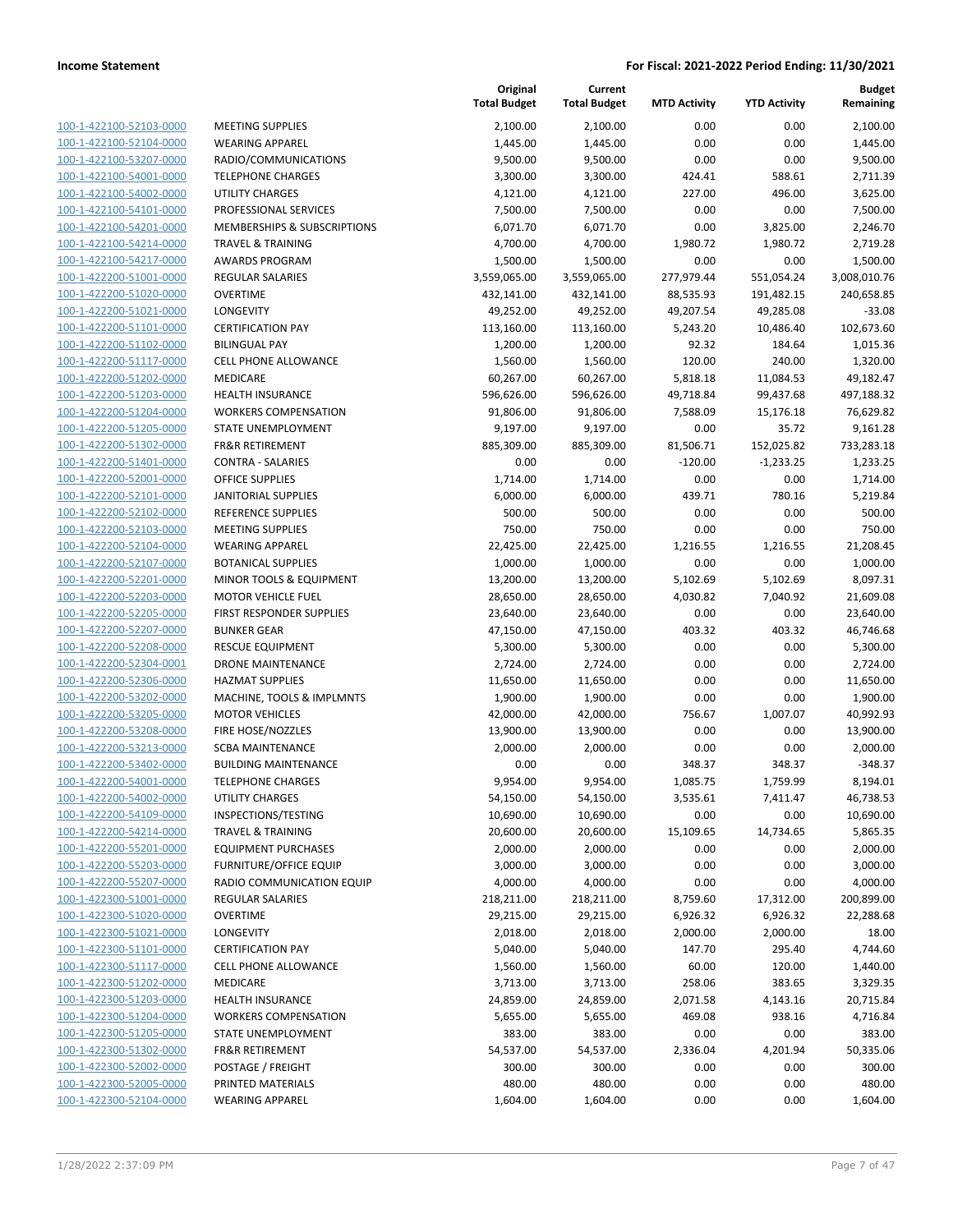| 100-1-422300-52201-0000        |
|--------------------------------|
| 100-1-422300-52203-0000        |
| 100-1-422300-52304-0000        |
| 100-1-422300-53205-0000        |
| 100-1-422300-54001-0000        |
| 100-1-422300-54201-0000        |
|                                |
| 100-1-422300-54208-0000        |
| 100-1-422300-54210-0000        |
| 100-1-422300-54214-0000        |
| 100-1-422300-54217-0000        |
| 100-1-422400-53204-0000        |
| 100-1-422400-53209-0000        |
| 100-1-422400-54001-0000        |
| 100-1-422400-54201-0000        |
| 100-1-422400-54214-0000        |
|                                |
| 100-1-431100-51001-0000        |
| 100-1-431100-51020-0000        |
| 100-1-431100-51021-0000        |
| 100-1-431100-51116-0000        |
| 100-1-431100-51117-0000        |
| 100-1-431100-51201-0000        |
| 100-1-431100-51202-0000        |
| 100-1-431100-51203-0000        |
|                                |
| 100-1-431100-51204-0000        |
| 100-1-431100-51205-0000        |
| 100-1-431100-51301-0000        |
| 100-1-431100-52001-0000        |
| 100-1-431100-52002-0000        |
| 100-1-431100-52103-0000        |
| 100-1-431100-52203-0000        |
| 100-1-431100-53201-0000        |
|                                |
| 100-1-431100-53205-0000        |
| 100-1-431100-53207-0000        |
| 100-1-431100-54001-0000        |
| 100-1-431100-54002-0000        |
| 100-1-431100-54101-0000        |
| 100-1-431100-54201-0000        |
| 100-1-431100-54214-0000        |
| 100-1-431200-51001-0000        |
| 100-1-431200-51020-0000        |
|                                |
| 100-1-431200-51021-0000        |
| <u>100-1-431200-51101-0000</u> |
| 100-1-431200-51117-0000        |
| 100-1-431200-51201-0000        |
| 100-1-431200-51202-0000        |
| 100-1-431200-51203-0000        |
| <u>100-1-431200-51204-0000</u> |
| <u>100-1-431200-51205-0000</u> |
| 100-1-431200-51301-0000        |
|                                |
| 100-1-431200-51401-0000        |
| 100-1-431200-52001-0000        |
| <u>100-1-431200-52002-0000</u> |
| 100-1-431200-52103-0000        |
| <u>100-1-431200-52104-0000</u> |
| 100-1-431200-52106-0000        |
| <u>100-1-431200-52107-0000</u> |
| 100-1-431200-52201-0000        |
| 100-1-431200-52203-0000        |
|                                |
| <u>100-1-431200-52302-0000</u> |

|                         |                              | Original<br><b>Total Budget</b> | Current<br><b>Total Budget</b> | <b>MTD Activity</b> | <b>YTD Activity</b> | <b>Budget</b><br>Remaining |
|-------------------------|------------------------------|---------------------------------|--------------------------------|---------------------|---------------------|----------------------------|
| 100-1-422300-52201-0000 | MINOR TOOLS & EQUIPMENT      | 2,960.00                        | 2,960.00                       | 64.94               | 64.94               | 2,895.06                   |
| 100-1-422300-52203-0000 | <b>MOTOR VEHICLE FUEL</b>    | 1,000.00                        | 1,000.00                       | 213.69              | 486.84              | 513.16                     |
| 100-1-422300-52304-0000 | FIRE PREVENTION SUPPLIES     | 9,160.00                        | 9,160.00                       | 492.68              | 492.68              | 8,667.32                   |
| 100-1-422300-53205-0000 | <b>MOTOR VEHICLES</b>        | 200.00                          | 200.00                         | 0.00                | 0.00                | 200.00                     |
| 100-1-422300-54001-0000 | <b>TELEPHONE CHARGES</b>     | 450.00                          | 450.00                         | 36.29               | 72.53               | 377.47                     |
| 100-1-422300-54201-0000 | MEMBERSHIPS & SUBSCRIPTIONS  | 1,902.00                        | 1,902.00                       | 0.00                | 0.00                | 1,902.00                   |
| 100-1-422300-54208-0000 | <b>LABORATORY WORK</b>       | 750.00                          | 750.00                         | 0.00                | 0.00                | 750.00                     |
| 100-1-422300-54210-0000 | PHOTO PROCESSING             | 50.00                           | 50.00                          | 0.00                | 0.00                | 50.00                      |
| 100-1-422300-54214-0000 | <b>TRAVEL &amp; TRAINING</b> | 9,800.00                        | 9,800.00                       | 511.36              | 511.36              | 9,288.64                   |
| 100-1-422300-54217-0000 | <b>AWARDS PROGRAM</b>        | 500.00                          | 500.00                         | 0.00                | 0.00                | 500.00                     |
| 100-1-422400-53204-0000 | <b>SIREN MAINTENANCE</b>     | 1,000.00                        | 1,000.00                       | 0.00                | 0.00                | 1,000.00                   |
| 100-1-422400-53209-0000 | HARDWARE/SOFTWARE            | 12,500.00                       | 12,500.00                      | 0.00                | 0.00                | 12,500.00                  |
| 100-1-422400-54001-0000 | <b>TELEPHONE CHARGES</b>     | 1,500.00                        | 1,500.00                       | 330.84              | 499.08              | 1,000.92                   |
| 100-1-422400-54201-0000 | MEMBERSHIPS & SUBSCRIPTIONS  | 3,150.00                        | 3,150.00                       | 0.00                | 0.00                | 3,150.00                   |
| 100-1-422400-54214-0000 | <b>TRAVEL &amp; TRAINING</b> | 1,500.00                        | 1,500.00                       | 0.00                | 0.00                | 1,500.00                   |
| 100-1-431100-51001-0000 | <b>REGULAR SALARIES</b>      | 145,476.00                      | 145,476.00                     | 11,134.40           | 22,030.40           | 123,445.60                 |
| 100-1-431100-51020-0000 | <b>OVERTIME</b>              | 0.00                            | 0.00                           | 107.10              | 107.10              | $-107.10$                  |
| 100-1-431100-51021-0000 | LONGEVITY                    | 528.00                          | 528.00                         | 528.00              | 528.00              | 0.00                       |
| 100-1-431100-51116-0000 | <b>CAR ALLOWANCE</b>         | 4,200.00                        | 4,200.00                       | 323.08              | 646.16              | 3,553.84                   |
| 100-1-431100-51117-0000 | <b>CELL PHONE ALLOWANCE</b>  | 1,170.00                        | 1,170.00                       | 90.00               | 180.00              | 990.00                     |
| 100-1-431100-51201-0000 | <b>FICA</b>                  | 13,637.00                       | 13,637.00                      | 725.92              | 1,397.38            | 12,239.62                  |
| 100-1-431100-51202-0000 | MEDICARE                     | 2,195.00                        | 2,195.00                       | 169.77              | 326.80              | 1,868.20                   |
| 100-1-431100-51203-0000 | <b>HEALTH INSURANCE</b>      | 24,859.00                       | 24,859.00                      | 2,071.58            | 4,143.16            | 20,715.84                  |
| 100-1-431100-51204-0000 | <b>WORKERS COMPENSATION</b>  | 300.00                          | 300.00                         | 24.75               | 49.50               | 250.50                     |
| 100-1-431100-51205-0000 | STATE UNEMPLOYMENT           | 383.00                          | 383.00                         | 0.00                | 0.00                | 383.00                     |
| 100-1-431100-51301-0000 | <b>TMRS</b>                  | 17,786.00                       | 17,786.00                      | 1,413.19            | 2,725.05            | 15,060.95                  |
| 100-1-431100-52001-0000 | OFFICE SUPPLIES              | 600.00                          | 600.00                         | 0.00                | 0.00                | 600.00                     |
| 100-1-431100-52002-0000 | POSTAGE / FREIGHT            | 100.00                          | 100.00                         | 48.96               | 50.54               | 49.46                      |
| 100-1-431100-52103-0000 | <b>MEETING SUPPLIES</b>      | 720.00                          | 720.00                         | 82.53               | 82.53               | 637.47                     |
| 100-1-431100-52203-0000 | <b>MOTOR VEHICLE FUEL</b>    | 200.00                          | 200.00                         | 0.00                | 0.00                | 200.00                     |
| 100-1-431100-53201-0000 | FURNITURE & OFFICE EQUIPMENT | 950.00                          | 950.00                         | 0.00                | 0.00                | 950.00                     |
| 100-1-431100-53205-0000 | <b>MOTOR VEHICLES</b>        | 300.00                          | 300.00                         | 0.00                | 0.00                | 300.00                     |
| 100-1-431100-53207-0000 | RADIO/COMMUNICATIONS         | 3,000.00                        | 3,000.00                       | 0.00                | 0.00                | 3,000.00                   |
| 100-1-431100-54001-0000 | <b>TELEPHONE CHARGES</b>     | 3,300.00                        | 3,300.00                       | 547.68              | 687.88              | 2,612.12                   |
| 100-1-431100-54002-0000 | <b>UTILITY CHARGES</b>       | 850.00                          | 850.00                         | 104.76              | 104.76              | 745.24                     |
| 100-1-431100-54101-0000 | PROFESSIONAL SERVICES        | 800.00                          | 800.00                         | 0.00                | 4,900.00            | $-4,100.00$                |
| 100-1-431100-54201-0000 | MEMBERSHIPS & SUBSCRIPTIONS  | 1,300.00                        | 1,300.00                       | 0.00                | 0.00                | 1,300.00                   |
| 100-1-431100-54214-0000 | <b>TRAVEL &amp; TRAINING</b> | 4,500.00                        | 4,500.00                       | 0.00                | 0.00                | 4,500.00                   |
| 100-1-431200-51001-0000 | <b>REGULAR SALARIES</b>      | 412,929.00                      | 412,929.00                     | 33,052.94           | 63,480.40           | 349,448.60                 |
| 100-1-431200-51020-0000 | <b>OVERTIME</b>              | 16,046.00                       | 16,046.00                      | 1,612.76            | 3,983.12            | 12,062.88                  |
| 100-1-431200-51021-0000 | LONGEVITY                    | 4,572.00                        | 4,572.00                       | 6,182.00            | 6,182.00            | $-1,610.00$                |
| 100-1-431200-51101-0000 | <b>CERTIFICATION PAY</b>     | 0.00                            | 0.00                           | 23.08               | 23.08               | $-23.08$                   |
| 100-1-431200-51117-0000 | CELL PHONE ALLOWANCE         | 1,560.00                        | 1,560.00                       | 150.00              | 270.00              | 1,290.00                   |
| 100-1-431200-51201-0000 | <b>FICA</b>                  | 26,977.00                       | 26,977.00                      | 2,355.44            | 4,233.29            | 22,743.71                  |
| 100-1-431200-51202-0000 | MEDICARE                     | 6,309.00                        | 6,309.00                       | 550.87              | 990.04              | 5,318.96                   |
| 100-1-431200-51203-0000 | <b>HEALTH INSURANCE</b>      | 136,727.00                      | 136,727.00                     | 11,393.92           | 22,787.84           | 113,939.16                 |
| 100-1-431200-51204-0000 | <b>WORKERS COMPENSATION</b>  | 17,154.00                       | 17,154.00                      | 1,416.58            | 2,833.16            | 14,320.84                  |
| 100-1-431200-51205-0000 | STATE UNEMPLOYMENT           | 2,108.00                        | 2,108.00                       | 182.30              | 396.88              | 1,711.12                   |
| 100-1-431200-51301-0000 | <b>TMRS</b>                  | 51,125.00                       | 51,125.00                      | 4,758.45            | 8,576.92            | 42,548.08                  |
| 100-1-431200-51401-0000 | <b>CONTRA - SALARIES</b>     | 0.00                            | 0.00                           | 0.00                | $-2,317.23$         | 2,317.23                   |
| 100-1-431200-52001-0000 | OFFICE SUPPLIES              | 600.00                          | 600.00                         | 0.00                | 0.00                | 600.00                     |
| 100-1-431200-52002-0000 | POSTAGE / FREIGHT            | 20.00                           | 20.00                          | 0.00                | 0.00                | 20.00                      |
| 100-1-431200-52103-0000 | <b>MEETING SUPPLIES</b>      | 914.63                          | 914.63                         | 0.00                | 0.00                | 914.63                     |
| 100-1-431200-52104-0000 | <b>WEARING APPAREL</b>       | 9,166.50                        | 9,166.50                       | 2,182.97            | 2,182.97            | 6,983.53                   |
| 100-1-431200-52106-0000 | <b>CHEMICAL SUPPLIES</b>     | 4,499.98                        | 4,499.98                       | 0.00                | 0.00                | 4,499.98                   |
| 100-1-431200-52107-0000 | <b>BOTANICAL SUPPLIES</b>    | 1,347.00                        | 1,347.00                       | 0.00                | 0.00                | 1,347.00                   |
| 100-1-431200-52201-0000 | MINOR TOOLS & EQUIPMENT      | 10,000.00                       | 10,000.00                      | 491.46              | 491.46              | 9,508.54                   |
| 100-1-431200-52203-0000 | <b>MOTOR VEHICLE FUEL</b>    | 33,964.00                       | 33,964.00                      | 5,021.58            | 8,225.10            | 25,738.90                  |
| 100-1-431200-52302-0000 | <b>MEDICAL SUPPLIES</b>      | 150.00                          | 150.00                         | 0.00                | 0.00                | 150.00                     |
|                         |                              |                                 |                                |                     |                     |                            |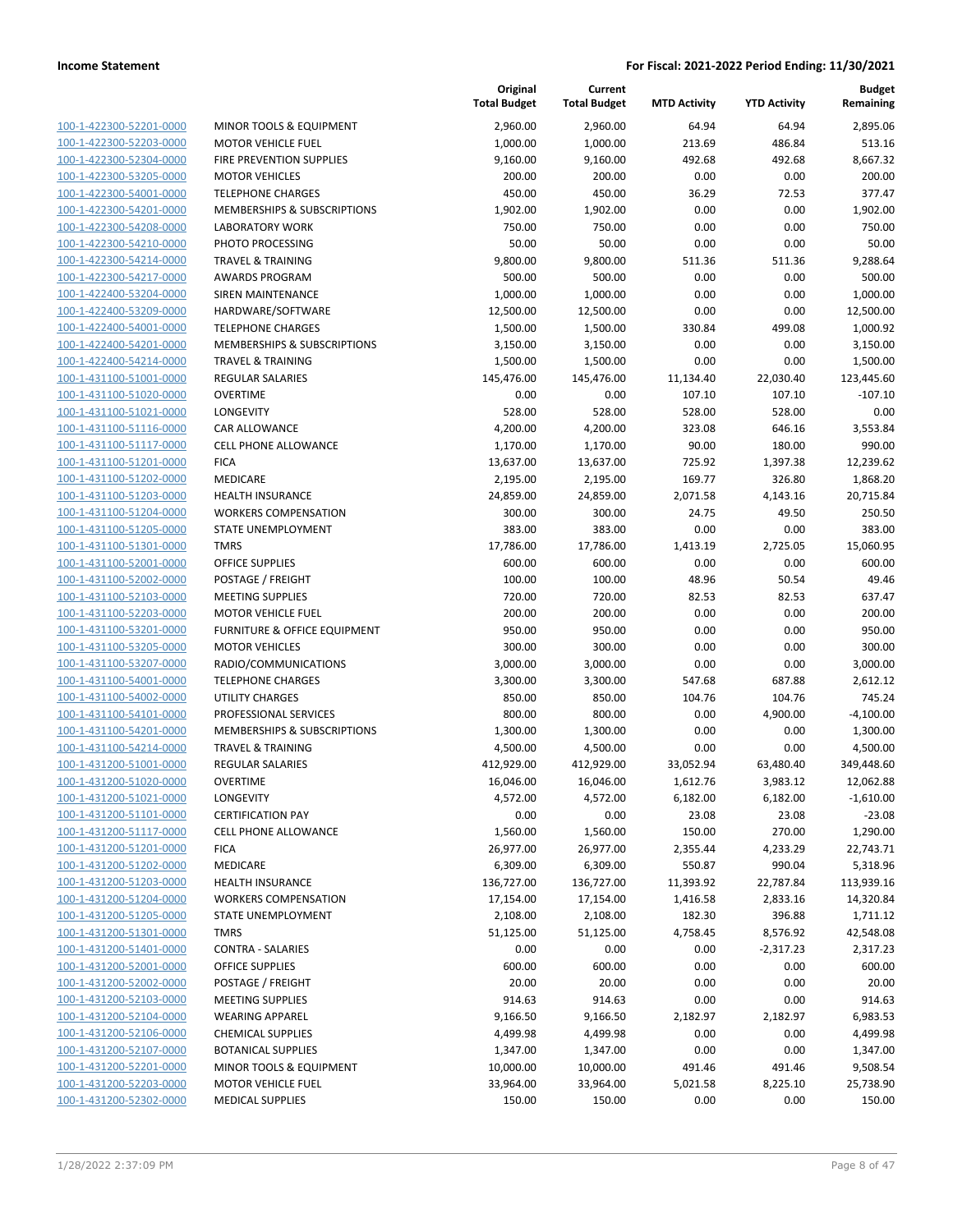|                                                    |                                                        | Original<br><b>Total Budget</b> | Current<br><b>Total Budget</b> | <b>MTD Activity</b> | <b>YTD Activity</b> | <b>Budget</b><br>Remaining |
|----------------------------------------------------|--------------------------------------------------------|---------------------------------|--------------------------------|---------------------|---------------------|----------------------------|
| 100-1-431200-52303-0000                            | <b>TRAINING SUPPLIES</b>                               | 460.96                          | 460.96                         | 0.00                | 0.00                | 460.96                     |
| 100-1-431200-53201-0000                            | FURNITURE & OFFICE EQUIPMENT                           | 1,025.00                        | 1,025.00                       | 0.00                | 0.00                | 1,025.00                   |
| 100-1-431200-53202-0000                            | MACHINE, TOOLS & IMPLMNTS                              | 4,713.27                        | 4,713.27                       | 1,008.59            | 1,008.59            | 3,704.68                   |
| 100-1-431200-53205-0000                            | <b>MOTOR VEHICLES</b>                                  | 25,000.00                       | 25,000.00                      | 2,739.14            | 5,069.82            | 19,930.18                  |
| 100-1-431200-53207-0000                            | RADIO/COMMUNICATIONS                                   | 3,210.00                        | 3,210.00                       | 0.00                | 0.00                | 3,210.00                   |
| 100-1-431200-53301-0000                            | SIDEWALKS, CURBS, & GUTTERS                            | 20,014.80                       | 20,014.80                      | 4,200.53            | 4,200.53            | 15,814.27                  |
| 100-1-431200-53303-0000                            | MAINT - STREET /ALLEY/APRN/RNWY                        | 500,000.00                      | 500,000.00                     | 2,308.47            | 3,679.96            | 496,320.04                 |
| 100-1-431200-53305-0000                            | <b>BRIDGES &amp; CULVERTS</b>                          | 8,000.00                        | 8,000.00                       | 0.00                | 0.00                | 8,000.00                   |
| 100-1-431200-53308-0000                            | <b>STORM SEWERS</b>                                    | 12,510.00                       | 12,510.00                      | 0.00                | 0.00                | 12,510.00                  |
| 100-1-431200-54001-0000                            | <b>TELEPHONE CHARGES</b>                               | 1,500.00                        | 1,500.00                       | 96.37               | 192.61              | 1,307.39                   |
| 100-1-431200-54002-0000                            | <b>UTILITY CHARGES</b>                                 | 6,576.00                        | 6,576.00                       | 467.00              | 1,056.66            | 5,519.34                   |
| 100-1-431200-54201-0000                            | MEMBERSHIPS & SUBSCRIPTIONS                            | 2,503.00                        | 2,503.00                       | 0.00                | 0.00                | 2,503.00                   |
| 100-1-431200-54214-0000                            | <b>TRAVEL &amp; TRAINING</b>                           | 1,450.00                        | 1,450.00                       | $-8.22$             | $-8.22$             | 1,458.22                   |
| 100-1-431200-55207-0000                            | RADIO COMMUNICATION EQUIP                              | 2,637.50                        | 2,637.50                       | 0.00                | 0.00                | 2,637.50                   |
| 100-1-431600-51001-0000                            | <b>REGULAR SALARIES</b>                                | 79,364.00                       | 79,364.00                      | 5,692.80            | 9,417.36            | 69,946.64                  |
| 100-1-431600-51020-0000                            | <b>OVERTIME</b>                                        | 8,721.00                        | 8,721.00                       | 775.75              | 839.81              | 7,881.19                   |
| 100-1-431600-51021-0000                            | LONGEVITY                                              | 2,706.00                        | 2,706.00                       | 2,610.00            | 2,610.00            | 96.00                      |
| 100-1-431600-51101-0000                            | <b>CERTIFICATION PAY</b>                               | 600.00                          | 600.00                         | 69.24               | 115.40              | 484.60                     |
| 100-1-431600-51117-0000                            | <b>CELL PHONE ALLOWANCE</b>                            | 0.00                            | 0.00                           | 30.00               | 30.00               | $-30.00$                   |
| 100-1-431600-51201-0000                            | <b>FICA</b>                                            | 5,666.00                        | 5,666.00                       | 538.71              | 761.20              | 4,904.80                   |
| 100-1-431600-51202-0000                            | MEDICARE                                               | 1,325.00                        | 1,325.00                       | 125.99              | 178.02              | 1,146.98                   |
| 100-1-431600-51203-0000<br>100-1-431600-51204-0000 | <b>HEALTH INSURANCE</b><br><b>WORKERS COMPENSATION</b> | 24,859.00<br>3,603.00           | 24,859.00<br>3,603.00          | 2,071.58<br>297.75  | 4,143.16<br>595.50  | 20,715.84<br>3,007.50      |
| 100-1-431600-51205-0000                            | STATE UNEMPLOYMENT                                     | 383.00                          | 383.00                         | 0.00                | 0.00                | 383.00                     |
| 100-1-431600-51301-0000                            | <b>TMRS</b>                                            | 10,739.00                       | 10,739.00                      | 1,064.62            | 1,509.45            | 9,229.55                   |
| 100-1-431600-52001-0000                            | <b>OFFICE SUPPLIES</b>                                 | 600.00                          | 600.00                         | 0.00                | 0.00                | 600.00                     |
| 100-1-431600-52002-0000                            | POSTAGE / FREIGHT                                      | 40.00                           | 40.00                          | 0.00                | 0.00                | 40.00                      |
| 100-1-431600-52104-0000                            | <b>WEARING APPAREL</b>                                 | 3,900.40                        | 3,900.40                       | 527.10              | 527.10              | 3,373.30                   |
| 100-1-431600-52106-0000                            | <b>CHEMICAL SUPPLIES</b>                               | 1,073.41                        | 1,073.41                       | 0.00                | 0.00                | 1,073.41                   |
| 100-1-431600-52201-0000                            | MINOR TOOLS & EQUIPMENT                                | 7,495.82                        | 7,495.82                       | 143.40              | 143.40              | 7,352.42                   |
| 100-1-431600-52203-0000                            | <b>MOTOR VEHICLE FUEL</b>                              | 3,450.00                        | 3,450.00                       | 216.20              | 430.84              | 3,019.16                   |
| 100-1-431600-53202-0000                            | MACHINE, TOOLS & IMPLMNTS                              | 5,561.31                        | 5,561.31                       | 90.87               | 90.87               | 5,470.44                   |
| 100-1-431600-53205-0000                            | <b>MOTOR VEHICLES</b>                                  | 2,000.00                        | 2,000.00                       | 61.25               | 122.50              | 1,877.50                   |
| 100-1-431600-53207-0000                            | RADIO/COMMUNICATIONS                                   | 1,245.00                        | 1,245.00                       | 0.00                | 0.00                | 1,245.00                   |
| 100-1-431600-53303-0000                            | MAINT - STREET /ALLEY/APRN/RNWY                        | 35,000.00                       | 35,000.00                      | 582.00              | 582.00              | 34,418.00                  |
| 100-1-431600-54001-0000                            | <b>TELEPHONE CHARGES</b>                               | 1,300.00                        | 1,300.00                       | 93.38               | 157.61              | 1,142.39                   |
| 100-1-431600-54002-0000                            | <b>UTILITY CHARGES</b>                                 | 308,750.00                      | 303,750.00                     | 25,158.66           | 49,548.61           | 254,201.39                 |
| 100-1-431600-54214-0000                            | <b>TRAVEL &amp; TRAINING</b>                           | 787.00                          | 787.00                         | 0.00                | 75.00               | 712.00                     |
| 100-1-431700-51001-0000                            | <b>REGULAR SALARIES</b>                                | 177,401.00                      | 177,401.00                     | 9,137.76            | 18,057.94           | 159,343.06                 |
| 100-1-431700-51020-0000                            | OVERTIME                                               | 702.00                          | 702.00                         | 0.00                | 0.00                | 702.00                     |
| 100-1-431700-51021-0000                            | <b>LONGEVITY</b>                                       | 2,340.00                        | 2,340.00                       | 2,363.70            | 2,363.70            | $-23.70$                   |
| 100-1-431700-51117-0000                            | <b>CELL PHONE ALLOWANCE</b>                            | 780.00                          | 780.00                         | 51.00               | 102.00              | 678.00                     |
| 100-1-431700-51201-0000<br>100-1-431700-51202-0000 | <b>FICA</b>                                            | 11,236.00                       | 11,236.00                      | 685.91              | 1,211.73            | 10,024.27                  |
| 100-1-431700-51203-0000                            | MEDICARE<br><b>HEALTH INSURANCE</b>                    | 2,628.00<br>37,289.00           | 2,628.00<br>37,289.00          | 160.41<br>3,107.42  | 283.38<br>6,214.84  | 2,344.62<br>31,074.16      |
| 100-1-431700-51204-0000                            | <b>WORKERS COMPENSATION</b>                            | 813.00                          | 813.00                         | 67.33               | 134.66              | 678.34                     |
| 100-1-431700-51205-0000                            | STATE UNEMPLOYMENT                                     | 575.00                          | 575.00                         | 0.00                | 0.00                | 575.00                     |
| 100-1-431700-51301-0000                            | <b>TMRS</b>                                            | 21,294.00                       | 21,294.00                      | 1,340.07            | 2,380.72            | 18,913.28                  |
| 100-1-431700-52001-0000                            | <b>OFFICE SUPPLIES</b>                                 | 2,263.00                        | 2,263.00                       | 0.00                | 0.00                | 2,263.00                   |
| 100-1-431700-52002-0000                            | POSTAGE / FREIGHT                                      | 300.00                          | 300.00                         | 0.00                | 0.00                | 300.00                     |
| 100-1-431700-52104-0000                            | <b>WEARING APPAREL</b>                                 | 1,868.00                        | 1,868.00                       | 794.93              | 794.93              | 1,073.07                   |
| 100-1-431700-52201-0000                            | MINOR TOOLS & EQUIPMENT                                | 1,633.15                        | 1,633.15                       | 372.36              | 372.36              | 1,260.79                   |
| 100-1-431700-52203-0000                            | <b>MOTOR VEHICLE FUEL</b>                              | 3,450.00                        | 3,450.00                       | 509.77              | 783.98              | 2,666.02                   |
| 100-1-431700-52303-0000                            | <b>TRAINING SUPPLIES</b>                               | 536.95                          | 536.95                         | 0.00                | 0.00                | 536.95                     |
| 100-1-431700-53201-0000                            | FURNITURE & OFFICE EQUIPMENT                           | 4,680.00                        | 4,680.00                       | 0.00                | 0.00                | 4,680.00                   |
| 100-1-431700-53205-0000                            | <b>MOTOR VEHICLES</b>                                  | 1,000.00                        | 1,000.00                       | 7,514.47            | 7,651.31            | $-6,651.31$                |
| 100-1-431700-53207-0000                            | RADIO/COMMUNICATIONS                                   | 380.00                          | 380.00                         | 0.00                | 0.00                | 380.00                     |
| 100-1-431700-54001-0000                            | <b>TELEPHONE CHARGES</b>                               | 4,200.00                        | 4,200.00                       | 116.12              | 208.36              | 3,991.64                   |
| 100-1-431700-54002-0000                            | UTILITY CHARGES                                        | 900.00                          | 900.00                         | 104.76              | 104.76              | 795.24                     |
|                                                    |                                                        |                                 |                                |                     |                     |                            |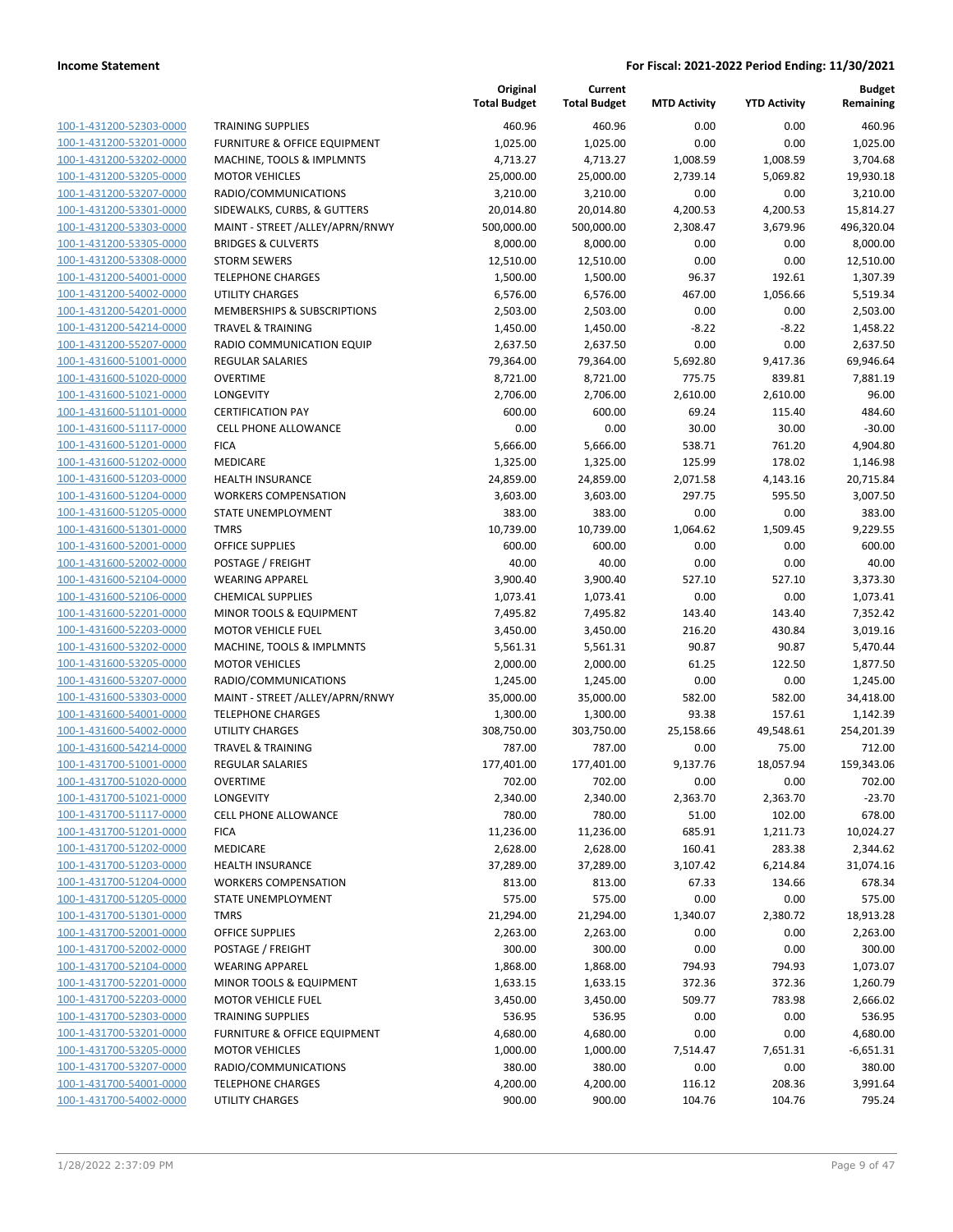| 100-1-431700-54201-0000        |
|--------------------------------|
| 100-1-431700-54212-0000        |
| 100-1-431700-54214-0000        |
| 100-1-431700-54410-0000        |
| 100-1-441100-51001-0000        |
| 100-1-441100-51020-0000        |
| 100-1-441100-51021-0000        |
| 100-1-441100-51102-0000        |
| 100-1-441100-51117-0000        |
|                                |
| 100-1-441100-51201-0000        |
| 100-1-441100-51202-0000        |
| 100-1-441100-51203-0000        |
| 100-1-441100-51204-0000        |
| 100-1-441100-51205-0000        |
| 100-1-441100-51301-0000        |
| 100-1-441100-52001-0000        |
| 100-1-441100-52002-0000        |
| 100-1-441100-52005-0000        |
| 100-1-441100-54001-0000        |
| 100-1-441100-54002-0000        |
|                                |
| 100-1-441100-54101-0000        |
| 100-1-441100-54214-0000        |
| 100-1-441200-51001-0000        |
| 100-1-441200-51021-0000        |
| 100-1-441200-51101-0000        |
| 100-1-441200-51117-0000        |
| 100-1-441200-51201-0000        |
| 100-1-441200-51202-0000        |
| 100-1-441200-51203-0000        |
| 100-1-441200-51204-0000        |
| 100-1-441200-51205-0000        |
| 100-1-441200-51301-0000        |
|                                |
| 100-1-441200-52104-0000        |
| 100-1-441200-54201-0000        |
| 100-1-441200-54214-0000        |
| 100-1-441300-51001-0000        |
| 100-1-441300-51021-0000        |
| 100-1-441300-51101-0000        |
| 100-1-441300-51116-0000        |
| 100-1-441300-51117-0000        |
| 100-1-441300-51201-0000        |
| <u>100-1-441300-51202-0000</u> |
| 100-1-441300-51203-0000        |
|                                |
| <u>100-1-441300-51204-0000</u> |
| <u>100-1-441300-51205-0000</u> |
| 100-1-441300-51301-0000        |
| 100-1-441300-52002-0000        |
| <u>100-1-441300-52005-0000</u> |
| <u>100-1-441300-52104-0000</u> |
| <u>100-1-441300-52201-0000</u> |
| 100-1-441300-52203-0000        |
| 100-1-441300-53205-0000        |
| 100-1-441300-54001-0000        |
| <u>100-1-441300-54002-0000</u> |
| <u>100-1-441300-54120-0000</u> |
| <u>100-1-441300-54201-0000</u> |
| 100-1-441300-54214-0000        |
|                                |
| 100-1-441300-54410-0000        |
| <u>100-1-442200-53205-0000</u> |

|                                                    |                                                        | Original<br><b>Total Budget</b> | Current<br><b>Total Budget</b> | <b>MTD Activity</b> | <b>YTD Activity</b> | <b>Budget</b><br>Remaining |
|----------------------------------------------------|--------------------------------------------------------|---------------------------------|--------------------------------|---------------------|---------------------|----------------------------|
| 100-1-431700-54201-0000                            | MEMBERSHIPS & SUBSCRIPTIONS                            | 810.00                          | 810.00                         | 0.00                | 0.00                | 810.00                     |
| 100-1-431700-54212-0000                            | PRINTING                                               | 425.00                          | 425.00                         | 0.00                | 0.00                | 425.00                     |
| 100-1-431700-54214-0000                            | <b>TRAVEL &amp; TRAINING</b>                           | 2,550.00                        | 2,550.00                       | 0.00                | 0.00                | 2,550.00                   |
| 100-1-431700-54410-0000                            | PERMITS/FEES                                           | 400.00                          | 400.00                         | 0.00                | 0.00                | 400.00                     |
| 100-1-441100-51001-0000                            | <b>REGULAR SALARIES</b>                                | 170,847.00                      | 170,847.00                     | 12,404.80           | 23,194.80           | 147,652.20                 |
| 100-1-441100-51020-0000                            | <b>OVERTIME</b>                                        | 1,565.00                        | 1,565.00                       | 95.14               | 95.14               | 1,469.86                   |
| 100-1-441100-51021-0000                            | LONGEVITY                                              | 1,416.00                        | 1,416.00                       | 1,092.00            | 1,092.00            | 324.00                     |
| 100-1-441100-51102-0000                            | <b>BILINGUAL PAY</b>                                   | 600.00                          | 600.00                         | 46.16               | 92.32               | 507.68                     |
| 100-1-441100-51117-0000                            | <b>CELL PHONE ALLOWANCE</b>                            | 960.00                          | 960.00                         | 73.84               | 147.68              | 812.32                     |
| 100-1-441100-51201-0000                            | <b>FICA</b>                                            | 10,874.00                       | 10,874.00                      | 820.12              | 1,466.52            | 9,407.48                   |
| 100-1-441100-51202-0000                            | MEDICARE                                               | 2,543.00                        | 2,543.00                       | 191.80              | 342.98              | 2,200.02                   |
| 100-1-441100-51203-0000                            | HEALTH INSURANCE                                       | 49,719.00                       | 49,719.00                      | 4,143.25            | 8,286.50            | 41,432.50                  |
| 100-1-441100-51204-0000                            | <b>WORKERS COMPENSATION</b>                            | 609.00                          | 609.00                         | 50.33               | 100.66              | 508.34                     |
| 100-1-441100-51205-0000                            | STATE UNEMPLOYMENT                                     | 766.00                          | 766.00                         | 40.32               | 40.32               | 725.68                     |
| 100-1-441100-51301-0000                            | <b>TMRS</b>                                            | 20,608.00                       | 20,608.00                      | 1,590.58            | 2,856.14            | 17,751.86                  |
| 100-1-441100-52001-0000                            | <b>OFFICE SUPPLIES</b>                                 | 5,163.84                        | 5,163.84                       | 41.23               | 41.23               | 5,122.61                   |
| 100-1-441100-52002-0000                            | POSTAGE / FREIGHT                                      | 1,000.00                        | 1,000.00                       | 73.72               | 84.01               | 915.99                     |
| 100-1-441100-52005-0000                            | PRINTED MATERIALS                                      | 810.44                          | 810.44                         | 0.00                | 0.00                | 810.44                     |
| 100-1-441100-54001-0000                            | <b>TELEPHONE CHARGES</b>                               | 2,872.00                        | 2,872.00                       | 84.30               | 168.49              | 2,703.51                   |
| 100-1-441100-54002-0000                            | <b>UTILITY CHARGES</b>                                 | 1,000.00                        | 1,000.00                       | 104.76              | 104.76              | 895.24                     |
| 100-1-441100-54101-0000                            | PROFESSIONAL SERVICES                                  | 135,000.00                      | 135,000.00                     | 6,000.00            | 6,000.00            | 129,000.00                 |
| 100-1-441100-54214-0000                            | <b>TRAVEL &amp; TRAINING</b>                           | 1,000.00                        | 1,000.00                       | 0.00                | 0.00                | 1,000.00                   |
| 100-1-441200-51001-0000                            | REGULAR SALARIES                                       | 58,400.00                       | 58,400.00                      | 4,492.80            | 8,878.40            | 49,521.60                  |
| 100-1-441200-51021-0000                            | LONGEVITY                                              | 510.00                          | 510.00                         | 510.00              | 510.00              | 0.00                       |
| 100-1-441200-51101-0000                            | <b>CERTIFICATION PAY</b>                               | 1,200.00                        | 1,200.00                       | 0.00                | 0.00                | 1,200.00                   |
| 100-1-441200-51117-0000                            | <b>CELL PHONE ALLOWANCE</b>                            | 432.00                          | 432.00                         | 0.00                | 0.00                | 432.00                     |
| 100-1-441200-51201-0000                            | <b>FICA</b>                                            | 3,754.00                        | 3,754.00                       | 286.12              | 533.90              | 3,220.10                   |
| 100-1-441200-51202-0000<br>100-1-441200-51203-0000 | MEDICARE                                               | 878.00                          | 878.00                         | 66.92               | 124.87              | 753.13                     |
| 100-1-441200-51204-0000                            | <b>HEALTH INSURANCE</b><br><b>WORKERS COMPENSATION</b> | 12,430.00<br>272.00             | 12,430.00<br>272.00            | 1,035.83<br>22.42   | 2,071.66<br>44.84   | 10,358.34<br>227.16        |
| 100-1-441200-51205-0000                            | STATE UNEMPLOYMENT                                     | 192.00                          | 192.00                         | 0.00                | 0.00                | 192.00                     |
| 100-1-441200-51301-0000                            | <b>TMRS</b>                                            | 7,114.00                        | 7,114.00                       | 580.32              | 1,089.05            | 6,024.95                   |
| 100-1-441200-52104-0000                            | <b>WEARING APPAREL</b>                                 | 500.04                          | 500.04                         | 0.00                | 0.00                | 500.04                     |
| 100-1-441200-54201-0000                            | MEMBERSHIPS & SUBSCRIPTIONS                            | 250.00                          | 250.00                         | 0.00                | 0.00                | 250.00                     |
| 100-1-441200-54214-0000                            | <b>TRAVEL &amp; TRAINING</b>                           | 1,000.00                        | 1,000.00                       | 0.00                | 0.00                | 1,000.00                   |
| 100-1-441300-51001-0000                            | <b>REGULAR SALARIES</b>                                | 339,437.00                      | 339,437.00                     | 27,242.88           | 53,937.20           | 285,499.80                 |
| 100-1-441300-51021-0000                            | LONGEVITY                                              | 3,480.00                        | 3,480.00                       | 3,462.00            | 3,462.00            | 18.00                      |
| 100-1-441300-51101-0000                            | <b>CERTIFICATION PAY</b>                               | 2,400.00                        | 2,400.00                       | 184.62              | 369.24              | 2,030.76                   |
| 100-1-441300-51116-0000                            | <b>CAR ALLOWANCE</b>                                   | 4,200.00                        | 4,200.00                       | 323.08              | 646.16              | 3,553.84                   |
| 100-1-441300-51117-0000                            | <b>CELL PHONE ALLOWANCE</b>                            | 3,132.00                        | 3,132.00                       | 253.84              | 507.68              | 2,624.32                   |
| 100-1-441300-51201-0000                            | <b>FICA</b>                                            | 21,864.00                       | 21,864.00                      | 1,875.38            | 3,532.51            | 18,331.49                  |
| 100-1-441300-51202-0000                            | MEDICARE                                               | 5,113.00                        | 5,113.00                       | 438.60              | 826.16              | 4,286.84                   |
| 100-1-441300-51203-0000                            | HEALTH INSURANCE                                       | 74,578.00                       | 74,578.00                      | 6,214.83            | 12,429.66           | 62,148.34                  |
| 100-1-441300-51204-0000                            | <b>WORKERS COMPENSATION</b>                            | 1,624.00                        | 1,624.00                       | 134.08              | 268.16              | 1,355.84                   |
| 100-1-441300-51205-0000                            | STATE UNEMPLOYMENT                                     | 1,150.00                        | 1,150.00                       | 49.17               | 184.39              | 965.61                     |
| 100-1-441300-51301-0000                            | <b>TMRS</b>                                            | 41,436.00                       | 41,436.00                      | 3,650.13            | 6,835.03            | 34,600.97                  |
| 100-1-441300-52002-0000                            | POSTAGE / FREIGHT                                      | 5,000.00                        | 5,000.00                       | 392.60              | 788.14              | 4,211.86                   |
| 100-1-441300-52005-0000                            | PRINTED MATERIALS                                      | 1,490.40                        | 1,490.40                       | 24.00               | 24.00               | 1,466.40                   |
| 100-1-441300-52104-0000                            | <b>WEARING APPAREL</b>                                 | 2,400.00                        | 2,400.00                       | 119.99              | 119.99              | 2,280.01                   |
| 100-1-441300-52201-0000                            | MINOR TOOLS & EQUIPMENT                                | 500.00                          | 500.00                         | 0.00                | 0.00                | 500.00                     |
| 100-1-441300-52203-0000                            | <b>MOTOR VEHICLE FUEL</b>                              | 4,239.00                        | 4,239.00                       | 635.54              | 1,054.53            | 3,184.47                   |
| 100-1-441300-53205-0000                            | <b>MOTOR VEHICLES</b>                                  | 1,500.00                        | 1,500.00                       | 132.60              | 265.20              | 1,234.80                   |
| 100-1-441300-54001-0000                            | <b>TELEPHONE CHARGES</b>                               | 5,800.00                        | 5,800.00                       | 362.21              | 550.41              | 5,249.59                   |
| 100-1-441300-54002-0000                            | <b>UTILITY CHARGES</b>                                 | 925.00                          | 925.00                         | 104.76              | 104.76              | 820.24                     |
| 100-1-441300-54120-0000                            | <b>TITLE SEARCHES</b>                                  | 5,000.00                        | 5,000.00                       | 750.00              | 750.00              | 4,250.00                   |
| 100-1-441300-54201-0000                            | MEMBERSHIPS & SUBSCRIPTIONS                            | 750.00                          | 750.00                         | 0.00                | 0.00                | 750.00                     |
| 100-1-441300-54214-0000                            | <b>TRAVEL &amp; TRAINING</b>                           | 4,000.00                        | 4,000.00                       | 0.00                | 78.00               | 3,922.00                   |
| 100-1-441300-54410-0000                            | PERMITS/FEES                                           | 35,000.00                       | 35,000.00                      | 9,772.40            | 9,772.40            | 25,227.60                  |
| 100-1-442200-53205-0000                            | <b>MOTOR VEHICLES</b>                                  | 3,000.00                        | 3,000.00                       | 69.60               | 139.20              | 2,860.80                   |
|                                                    |                                                        |                                 |                                |                     |                     |                            |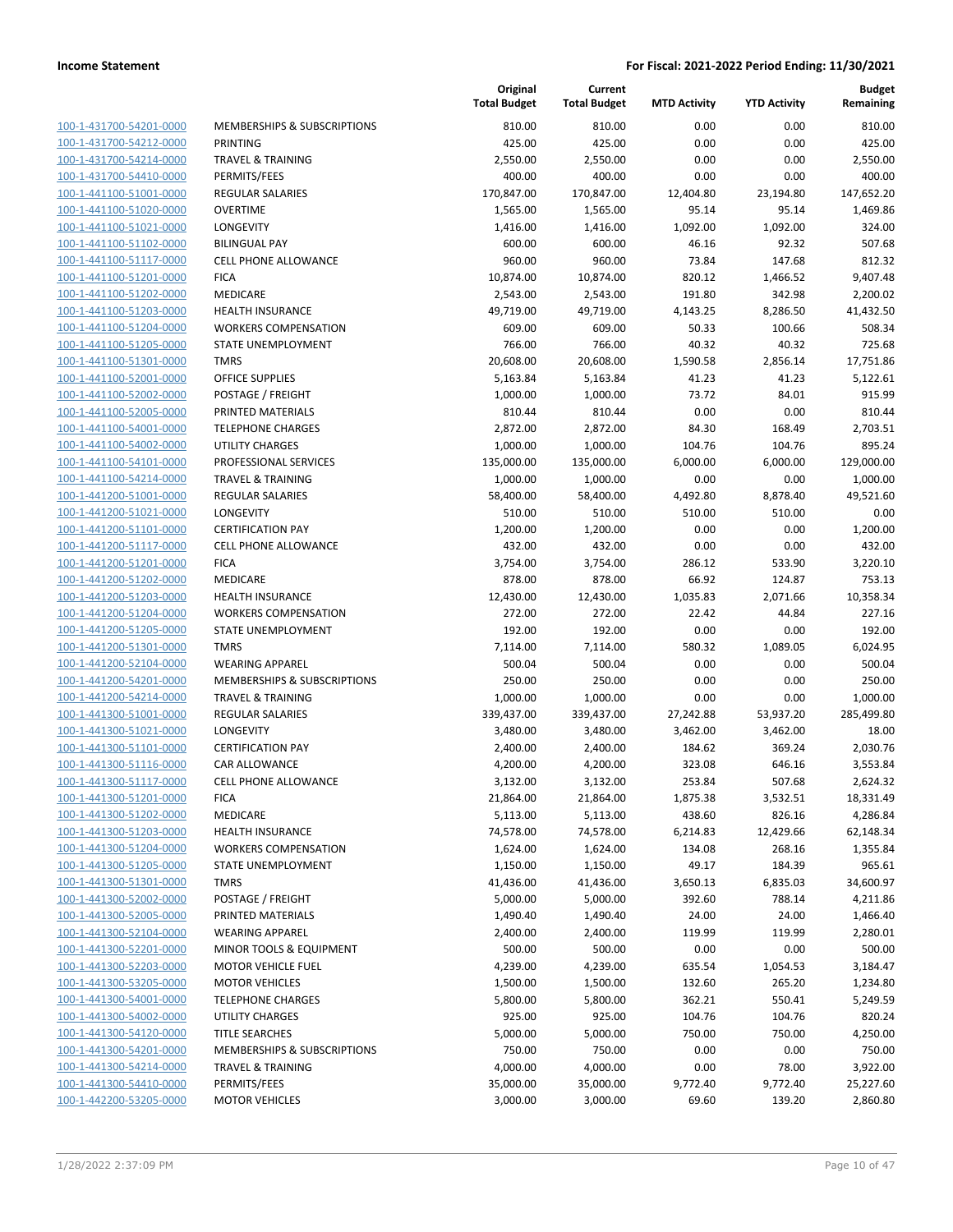| 100-1-443200-51001-0000        |
|--------------------------------|
| 100-1-443200-51020-0000        |
| 100-1-443200-51021-0000        |
| <u>100-1-443200-51102-0000</u> |
| 100-1-443200-51117-0000        |
| 100-1-443200-51201-0000        |
| 100-1-443200-51202-0000        |
|                                |
| 100-1-443200-51203-0000        |
| 100-1-443200-51204-0000        |
| 100-1-443200-51205-0000        |
| 100-1-443200-51301-0000        |
| 100-1-443200-52001-0000        |
| 100-1-443200-52002-0000        |
| 100-1-443200-52003-0000        |
| 100-1-443200-52101-0000        |
| 100-1-443200-52104-0000        |
| 100-1-443200-52106-0000        |
|                                |
| 100-1-443200-52108-0000        |
| 100-1-443200-52201-0000        |
| 100-1-443200-52203-0000        |
| 100-1-443200-53202-0000        |
| 100-1-443200-53205-0000        |
| 100-1-443200-54001-0000        |
| 100-1-443200-54002-0000        |
| 100-1-443200-54107-0000        |
| 100-1-443200-54108-0000        |
| 100-1-443200-54214-0000        |
| 100-1-451100-45310-0000        |
|                                |
| 100-1-451100-51001-0000        |
| 100-1-451100-51020-0000        |
| 100-1-451100-51021-0000        |
| 100-1-451100-51101-0000        |
| 100-1-451100-51102-0000        |
| <u>100-1-451100-51116-0000</u> |
| 100-1-451100-51117-0000        |
| 100-1-451100-51201-0000        |
| 100-1-451100-51202-0000        |
| 100-1-451100-51203-0000        |
| 100-1-451100-51204-0000        |
| 100-1-451100-51205-0000        |
|                                |
| 100-1-451100-51301-0000        |
| 100-1-451100-52001-0000        |
| 100-1-451100-52002-0000        |
| 100-1-451100-52101-0000        |
| <u>100-1-451100-52104-0000</u> |
| <u>100-1-451100-52106-0000</u> |
| 100-1-451100-52107-0000        |
| <u>100-1-451100-52201-0000</u> |
| <u>100-1-451100-52203-0000</u> |
| <u>100-1-451100-52401-0000</u> |
| 100-1-451100-53202-0000        |
| 100-1-451100-53205-0000        |
|                                |
| <u>100-1-451100-53402-0000</u> |
| <u>100-1-451100-53707-0000</u> |
| <u>100-1-451100-53708-0000</u> |
| 100-1-451100-53710-0000        |
| 100-1-451100-54001-0000        |
| <u>100-1-451100-54002-0000</u> |
| <u>100-1-451100-54101-0000</u> |
|                                |

| <b>REGULAR SALARIES</b>              |
|--------------------------------------|
| OVERTIME                             |
| <b>LONGEVITY</b>                     |
| <b>BILINGUAL PAY</b>                 |
| <b>CELL PHONE ALLOWANCE</b>          |
| <b>FICA</b>                          |
| <b>MEDICARE</b>                      |
| <b>HEALTH INSURANCE</b>              |
| <b>WORKERS COMPENSATION</b>          |
| <b>STATE UNEMPLOYMENT</b>            |
| <b>TMRS</b>                          |
| <b>OFFICE SUPPLIES</b>               |
| POSTAGE / FREIGHT                    |
| <b>MICROCHIP EXPENSE</b>             |
| JANITORIAL SUPPLIES                  |
| <b>WEARING APPAREL</b>               |
| <b>CHEMICAL SUPPLIES</b>             |
| <b>MENAGERIE SUPPLIES</b>            |
| <b>MINOR TOOLS &amp; EQUIPMENT</b>   |
| <b>MOTOR VEHICLE FUEL</b>            |
| <b>MACHINE, TOOLS &amp; IMPLMNTS</b> |
| <b>MOTOR VEHICLES</b>                |
| <b>TELEPHONE CHARGES</b>             |
| <b>UTILITY CHARGES</b>               |
| MEDICAL                              |
| <b>VETERINARY SERVICES</b>           |
| <b>TRAVEL &amp; TRAINING</b>         |
| <b>REECY DAVIS SUPPLIES</b>          |
| <b>REGULAR SALARIES</b>              |
| <b>OVERTIME</b>                      |
| <b>LONGEVITY</b>                     |
| <b>CERTIFICATION PAY</b>             |
| <b>BILINGUAL PAY</b>                 |
| CAR ALLOWANCE                        |
| <b>CELL PHONE ALLOWANCE</b>          |
| <b>FICA</b>                          |
| <b>MEDICARE</b>                      |
| <b>HEALTH INSURANCE</b>              |
| <b>WORKERS COMPENSATION</b>          |
| STATE UNEMPLOYMENT                   |
| <b>TMRS</b>                          |
| <b>OFFICE SUPPLIES</b>               |
| POSTAGE / FREIGHT                    |
| JANITORIAL SUPPLIES                  |
| <b>WEARING APPAREL</b>               |
| <b>SPLASH PAD SUPPLIES</b>           |
| <b>BOTANICAL SUPPLIES</b>            |
| <b>REPAIR &amp; MAINTENANCE</b>      |
| <b>MOTOR VEHICLE FUEL</b>            |
| SENIOR RECREATIONAL PROGRAMS         |
| MACHINE, TOOLS & IMPLMNTS            |
| <b>MOTOR VEHICLES</b>                |
| <b>BUILDING MAINTENANCE</b>          |
| <b>MAINT - GROUNDS</b>               |
| <b>ATHLETIC FIELDS</b>               |
| <b>PARK IMPROVEMENTS</b>             |
|                                      |
| <b>TELEPHONE CHARGES</b>             |
| <b>UTILITY CHARGES</b>               |
| PROFESSIONAL SERVICES                |

|                         |                                 | Original<br><b>Total Budget</b> | Current<br><b>Total Budget</b> | <b>MTD Activity</b> | <b>YTD Activity</b> | <b>Budget</b><br>Remaining |
|-------------------------|---------------------------------|---------------------------------|--------------------------------|---------------------|---------------------|----------------------------|
| 100-1-443200-51001-0000 | <b>REGULAR SALARIES</b>         | 218,138.00                      | 218,138.00                     | 18,329.37           | 35,378.90           | 182,759.10                 |
| 100-1-443200-51020-0000 | <b>OVERTIME</b>                 | 8,019.00                        | 8,019.00                       | 1,526.69            | 2,351.69            | 5,667.31                   |
| 100-1-443200-51021-0000 | LONGEVITY                       | 6,556.00                        | 6,556.00                       | 6,502.00            | 6,502.00            | 54.00                      |
| 100-1-443200-51102-0000 | <b>BILINGUAL PAY</b>            | 600.00                          | 600.00                         | 46.16               | 92.32               | 507.68                     |
| 100-1-443200-51117-0000 | CELL PHONE ALLOWANCE            | 1,170.00                        | 1,170.00                       | 90.00               | 180.00              | 990.00                     |
| 100-1-443200-51201-0000 | <b>FICA</b>                     | 14,538.00                       | 14,538.00                      | 1,520.75            | 2,515.52            | 12,022.48                  |
| 100-1-443200-51202-0000 | MEDICARE                        | 3,400.00                        | 3,400.00                       | 355.66              | 588.31              | 2,811.69                   |
| 100-1-443200-51203-0000 | <b>HEALTH INSURANCE</b>         | 74,578.00                       | 74,578.00                      | 6,214.83            | 12,429.66           | 62,148.34                  |
| 100-1-443200-51204-0000 | <b>WORKERS COMPENSATION</b>     | 6,582.00                        | 6,582.00                       | 543.67              | 1,087.34            | 5,494.66                   |
| 100-1-443200-51205-0000 | STATE UNEMPLOYMENT              | 1,150.00                        | 1,150.00                       | 0.00                | 0.00                | 1,150.00                   |
| 100-1-443200-51301-0000 | <b>TMRS</b>                     | 27,552.00                       | 27,552.00                      | 3,073.32            | 5,162.55            | 22,389.45                  |
| 100-1-443200-52001-0000 | <b>OFFICE SUPPLIES</b>          | 3,578.00                        | 3,578.00                       | 100.95              | 100.95              | 3,477.05                   |
| 100-1-443200-52002-0000 | POSTAGE / FREIGHT               | 50.00                           | 50.00                          | 0.00                | 0.00                | 50.00                      |
| 100-1-443200-52003-0000 | MICROCHIP EXPENSE               | 0.00                            | 5,000.00                       | 0.00                | 0.00                | 5,000.00                   |
| 100-1-443200-52101-0000 | <b>JANITORIAL SUPPLIES</b>      | 2,400.00                        | 2,400.00                       | 0.00                | 179.52              | 2,220.48                   |
| 100-1-443200-52104-0000 | <b>WEARING APPAREL</b>          | 1,800.00                        | 1,800.00                       | 229.22              | 229.22              | 1,570.78                   |
| 100-1-443200-52106-0000 | CHEMICAL SUPPLIES               | 12,000.00                       | 12,000.00                      | 577.48              | 577.48              | 11,422.52                  |
| 100-1-443200-52108-0000 | <b>MENAGERIE SUPPLIES</b>       | 7,500.00                        | 7,500.00                       | 981.61              | 981.61              | 6,518.39                   |
| 100-1-443200-52201-0000 | MINOR TOOLS & EQUIPMENT         | 1,400.00                        | 1,400.00                       | 203.63              | 203.63              | 1,196.37                   |
| 100-1-443200-52203-0000 | MOTOR VEHICLE FUEL              | 4,200.00                        | 4,200.00                       | 456.92              | 1,007.92            | 3,192.08                   |
| 100-1-443200-53202-0000 | MACHINE, TOOLS & IMPLMNTS       | 3,500.00                        | 3,500.00                       | 0.00                | 0.00                | 3,500.00                   |
| 100-1-443200-53205-0000 | <b>MOTOR VEHICLES</b>           | 1,500.00                        | 1,500.00                       | 34.80               | 69.60               | 1,430.40                   |
| 100-1-443200-54001-0000 | <b>TELEPHONE CHARGES</b>        | 2,000.00                        | 2,000.00                       | 160.42              | 320.62              | 1,679.38                   |
| 100-1-443200-54002-0000 | <b>UTILITY CHARGES</b>          | 26,000.00                       | 26,000.00                      | 2,245.33            | 4,911.98            | 21,088.02                  |
| 100-1-443200-54107-0000 | <b>MEDICAL</b>                  | 12,000.00                       | 7,000.00                       | 0.00                | 0.00                | 7,000.00                   |
| 100-1-443200-54108-0000 | <b>VETERINARY SERVICES</b>      | 7,300.00                        | 7,300.00                       | $-2,053.00$         | $-3,650.00$         | 10,950.00                  |
| 100-1-443200-54214-0000 | <b>TRAVEL &amp; TRAINING</b>    | 1,350.00                        | 1,350.00                       | 0.00                | 0.00                | 1,350.00                   |
| 100-1-451100-45310-0000 | <b>REECY DAVIS SUPPLIES</b>     | 12,413.96                       | 12,413.96                      | 559.38              | 744.27              | 11,669.69                  |
| 100-1-451100-51001-0000 | <b>REGULAR SALARIES</b>         | 793,971.00                      | 793,971.00                     | 43,673.35           | 84,639.14           | 709,331.86                 |
| 100-1-451100-51020-0000 | <b>OVERTIME</b>                 | 25,787.00                       | 25,787.00                      | 2,026.17            | 3,292.07            | 22,494.93                  |
| 100-1-451100-51021-0000 | LONGEVITY                       | 4,530.00                        | 4,530.00                       | 3,042.00            | 3,042.00            | 1,488.00                   |
| 100-1-451100-51101-0000 | <b>CERTIFICATION PAY</b>        | 3,000.00                        | 3,000.00                       | 184.64              | 323.12              | 2,676.88                   |
| 100-1-451100-51102-0000 | <b>BILINGUAL PAY</b>            | 1,200.00                        | 1,200.00                       | 46.16               | 92.32               | 1,107.68                   |
| 100-1-451100-51116-0000 | CAR ALLOWANCE                   | 4,200.00                        | 4,200.00                       | 323.08              | 646.16              | 3,553.84                   |
| 100-1-451100-51117-0000 | CELL PHONE ALLOWANCE            | 7,800.00                        | 7,800.00                       | 810.00              | 1,320.00            | 6,480.00                   |
| 100-1-451100-51201-0000 | <b>FICA</b>                     | 52,110.00                       | 52,110.00                      | 3,134.37            | 5,741.36            | 46,368.64                  |
| 100-1-451100-51202-0000 | MEDICARE                        | 12,187.00                       | 12,187.00                      | 733.04              | 1,342.74            | 10,844.26                  |
| 100-1-451100-51203-0000 | <b>HEALTH INSURANCE</b>         | 236,164.00                      | 236,164.00                     | 19,680.33           | 39,360.66           | 196,803.34                 |
| 100-1-451100-51204-0000 | <b>WORKERS COMPENSATION</b>     | 12,046.00                       | 12,046.00                      | 994.83              | 1,989.66            | 10,056.34                  |
| 100-1-451100-51205-0000 | STATE UNEMPLOYMENT              | 3,545.00                        | 3,545.00                       | 122.24              | 278.65              | 3,266.35                   |
| 100-1-451100-51301-0000 | <b>TMRS</b>                     | 98,757.00                       | 98,757.00                      | 6,009.45            | 11,026.40           | 87,730.60                  |
| 100-1-451100-52001-0000 | <b>OFFICE SUPPLIES</b>          | 660.00                          | 660.00                         | 210.70              | 210.70              | 449.30                     |
| 100-1-451100-52002-0000 | POSTAGE / FREIGHT               | 250.00                          | 250.00                         | 1.90                | 1.90                | 248.10                     |
| 100-1-451100-52101-0000 | <b>JANITORIAL SUPPLIES</b>      | 7,133.50                        | 7,133.50                       | 76.79               | 528.35              | 6,605.15                   |
| 100-1-451100-52104-0000 | <b>WEARING APPAREL</b>          | 8,162.02                        | 8,162.02                       | 1,267.81            | 1,267.81            | 6,894.21                   |
| 100-1-451100-52106-0000 | SPLASH PAD SUPPLIES             | 9,071.00                        | 9,071.00                       | 0.00                | 0.00                | 9,071.00                   |
| 100-1-451100-52107-0000 | <b>BOTANICAL SUPPLIES</b>       | 12,590.00                       | 12,590.00                      | 0.00                | 0.00                | 12,590.00                  |
| 100-1-451100-52201-0000 | <b>REPAIR &amp; MAINTENANCE</b> | 14,560.00                       | 14,560.00                      | 1,391.99            | 1,391.99            | 13,168.01                  |
| 100-1-451100-52203-0000 | <b>MOTOR VEHICLE FUEL</b>       | 19,656.00                       | 19,656.00                      | 1,890.88            | 4,058.45            | 15,597.55                  |
| 100-1-451100-52401-0000 | SENIOR RECREATIONAL PROGRAMS    | 0.00                            | 5,000.00                       | 1,070.95            | 1,070.95            | 3,929.05                   |
| 100-1-451100-53202-0000 | MACHINE, TOOLS & IMPLMNTS       | 22,937.58                       | 22,937.58                      | 14,776.73           | 14,797.98           | 8,139.60                   |
| 100-1-451100-53205-0000 | <b>MOTOR VEHICLES</b>           | 5,000.00                        | 5,000.00                       | 340.41              | 654.36              | 4,345.64                   |
| 100-1-451100-53402-0000 | <b>BUILDING MAINTENANCE</b>     | 1,800.00                        | 1,800.00                       | 0.00                | 0.00                | 1,800.00                   |
| 100-1-451100-53707-0000 | <b>MAINT - GROUNDS</b>          | 27,200.00                       | 27,200.00                      | 12,409.97           | 13,411.47           | 13,788.53                  |
| 100-1-451100-53708-0000 | <b>ATHLETIC FIELDS</b>          | 19,000.00                       | 19,000.00                      | 22.94               | 3,179.20            | 15,820.80                  |
| 100-1-451100-53710-0000 | PARK IMPROVEMENTS               | 276,330.00                      | 276,330.00                     | 144,579.67          | 144,579.67          | 131,750.33                 |
| 100-1-451100-54001-0000 | <b>TELEPHONE CHARGES</b>        | 6,350.00                        | 6,350.00                       | 586.85              | 875.02              | 5,474.98                   |
| 100-1-451100-54002-0000 | <b>UTILITY CHARGES</b>          | 130,000.00                      | 130,000.00                     | 10,401.52           | 21,185.79           | 108,814.21                 |
| 100-1-451100-54101-0000 | PROFESSIONAL SERVICES           | 12,000.00                       | 12,000.00                      | 0.00                | 0.00                | 12,000.00                  |
|                         |                                 |                                 |                                |                     |                     |                            |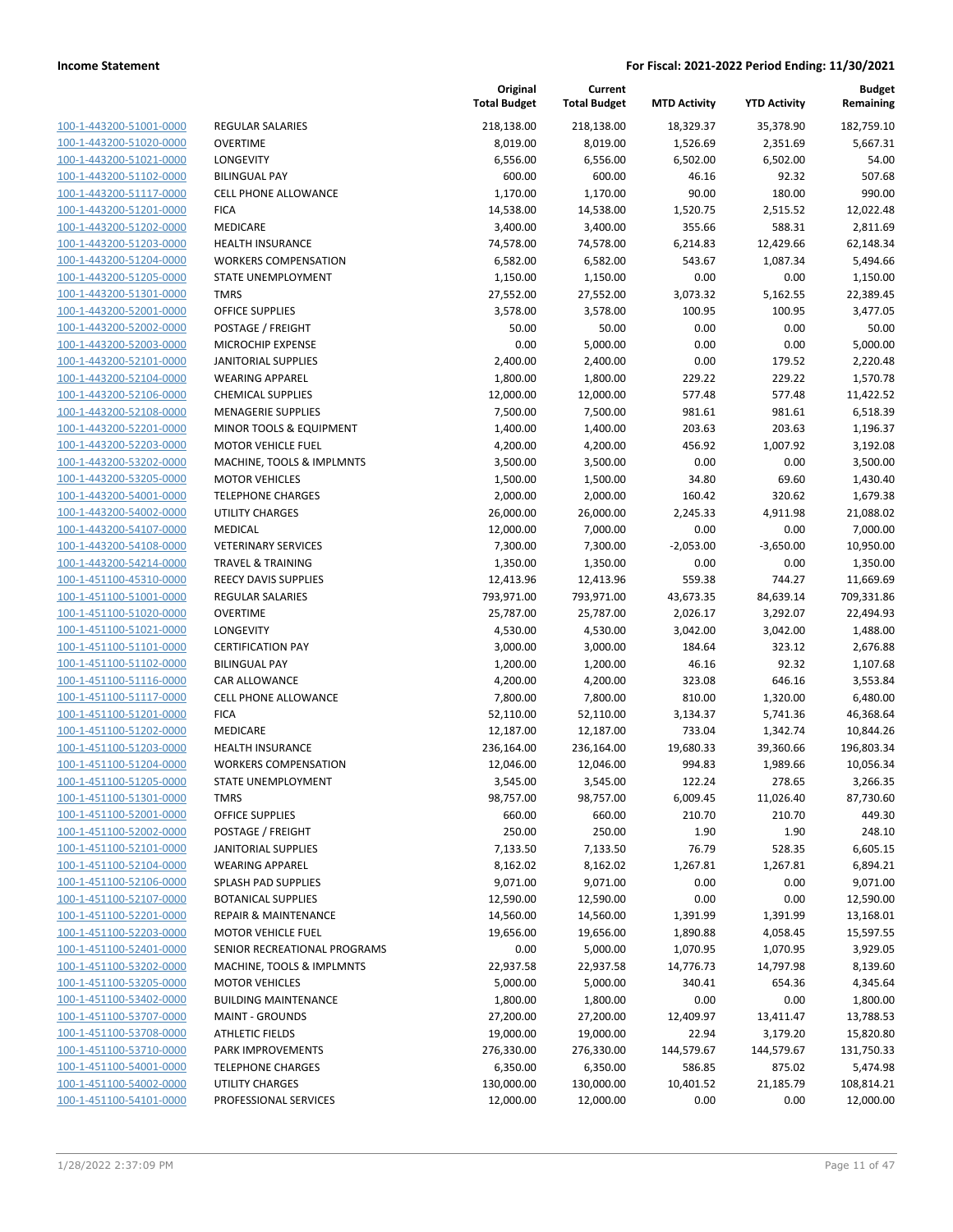| 100-1-451100-54201-0000        |
|--------------------------------|
| 100-1-451100-54211-0000        |
| 100-1-451100-54212-0000        |
| 100-1-451100-54214-0000        |
| 100-1-451100-54301-0000        |
| 100-1-451100-54409-0000        |
| 100-1-455100-51001-0000        |
| 100-1-455100-51021-0000        |
| 100-1-455100-51102-0000        |
| 100-1-455100-51116-0000        |
| 100-1-455100-51117-0000        |
| 100-1-455100-51201-0000        |
| 100-1-455100-51202-0000        |
| 100-1-455100-51203-0000        |
| 100-1-455100-51204-0000        |
| 100-1-455100-51205-0000        |
| 100-1-455100-51301-0000        |
|                                |
| 100-1-455100-52001-0000        |
| 100-1-455100-52002-0000        |
| 100-1-455100-52004-0000        |
| 100-1-455100-52005-0000        |
| 100-1-455100-52115-0000        |
| 100-1-455100-52201-0000        |
| 100-1-455100-52402-0000        |
| 100-1-455100-53201-0000        |
| 100-1-455100-54001-0000        |
| 100-1-455100-54002-0000        |
| 100-1-455100-54201-0000        |
| 100-1-455100-54202-0000        |
| 100-1-455100-54211-0000        |
| 100-1-455100-54214-0000        |
| 100-1-455100-55203-0000        |
| 100-1-455100-55211-0000        |
| 100-1-456100-51001-0000        |
|                                |
| 100-1-456100-51021-0000        |
| 100-1-456100-51116-0000        |
| 100-1-456100-51117-0000        |
| 100-1-456100-51201-0000        |
| 100-1-456100-51202-0000        |
| 100-1-456100-51203-0000        |
| 100-1-456100-51204-0000        |
| 100-1-456100-51205-0000        |
| 100-1-456100-51301-0000        |
| <u>100-1-456100-52001-0000</u> |
| 100-1-456100-52002-0000        |
| 100-1-456100-52103-0000        |
| 100-1-456100-54001-0000        |
| 100-1-456100-54201-0000        |
| <u>100-1-456100-54205-0000</u> |
| <u>100-1-456100-54214-0000</u> |
|                                |
| 100-1-456100-54301-0000        |
| 100-1-456100-54523-0000        |
| 100-1-480000-52003-0000        |
| <u>100-1-480000-52006-0000</u> |
| <u>100-1-480000-54002-0000</u> |
| 100-1-480000-54105-0000        |
| 100-1-480000-54201-0000        |
| 100-1-480000-54904-0000        |
| <u>100-1-480000-56309-0000</u> |
|                                |

|                         |                                    | Original<br><b>Total Budget</b> | Current<br><b>Total Budget</b> | <b>MTD Activity</b> | <b>YTD Activity</b> | <b>Budget</b><br>Remaining |
|-------------------------|------------------------------------|---------------------------------|--------------------------------|---------------------|---------------------|----------------------------|
| 100-1-451100-54201-0000 | MEMBERSHIPS & SUBSCRIPTIONS        | 2,665.40                        | 2,665.40                       | 1,069.40            | 1,969.40            | 696.00                     |
| 100-1-451100-54211-0000 | ADVERTISING                        | 5,750.00                        | 5,750.00                       | 12.04               | 12.04               | 5,737.96                   |
| 100-1-451100-54212-0000 | PRINTING                           | 200.00                          | 200.00                         | 0.00                | 0.00                | 200.00                     |
| 100-1-451100-54214-0000 | <b>TRAVEL &amp; TRAINING</b>       | 2,230.58                        | 2,230.58                       | 967.43              | 967.43              | 1,263.15                   |
| 100-1-451100-54301-0000 | <b>SPECIAL EVENTS</b>              | 64,900.00                       | 64,900.00                      | 1,344.03            | 19,281.96           | 45,618.04                  |
| 100-1-451100-54409-0000 | <b>CEMETERY MAINTENANCE</b>        | 162,000.00                      | 162,000.00                     | 15,469.38           | 33,794.18           | 128,205.82                 |
| 100-1-455100-51001-0000 | <b>REGULAR SALARIES</b>            | 339,835.00                      | 339,835.00                     | 25,063.49           | 49,357.95           | 290,477.05                 |
| 100-1-455100-51021-0000 | LONGEVITY                          | 4,500.00                        | 4,500.00                       | 4,740.00            | 4,740.00            | $-240.00$                  |
| 100-1-455100-51102-0000 | <b>BILINGUAL PAY</b>               | 600.00                          | 600.00                         | 46.16               | 92.32               | 507.68                     |
| 100-1-455100-51116-0000 | CAR ALLOWANCE                      | 4,200.00                        | 4,200.00                       | 323.08              | 646.16              | 3,553.84                   |
| 100-1-455100-51117-0000 | <b>CELL PHONE ALLOWANCE</b>        | 1,170.00                        | 1,170.00                       | 90.00               | 180.00              | 990.00                     |
| 100-1-455100-51201-0000 | <b>FICA</b>                        | 21,719.00                       | 21,719.00                      | 1,839.80            | 3,338.01            | 18,380.99                  |
| 100-1-455100-51202-0000 | MEDICARE                           | 5,079.00                        | 5,079.00                       | 430.27              | 780.66              | 4,298.34                   |
| 100-1-455100-51203-0000 | <b>HEALTH INSURANCE</b>            | 49,719.00                       | 49,719.00                      | 4,143.25            | 8,286.50            | 41,432.50                  |
| 100-1-455100-51204-0000 | <b>WORKERS COMPENSATION</b>        | 848.00                          | 848.00                         | 70.00               | 140.00              | 708.00                     |
| 100-1-455100-51205-0000 | STATE UNEMPLOYMENT                 | 2,280.00                        | 2,280.00                       | 69.12               | 119.07              | 2,160.93                   |
| 100-1-455100-51301-0000 | <b>TMRS</b>                        | 33,683.00                       | 33,683.00                      | 2,847.93            | 5,211.01            | 28,471.99                  |
| 100-1-455100-52001-0000 | <b>OFFICE SUPPLIES</b>             | 2,500.00                        | 2,500.00                       | 597.06              | 655.01              | 1,844.99                   |
| 100-1-455100-52002-0000 | POSTAGE / FREIGHT                  | 40.00                           | 40.00                          | 0.00                | 0.00                | 40.00                      |
| 100-1-455100-52004-0000 | <b>COMPUTER SUPPLIES</b>           | 75.00                           | 75.00                          | 61.98               | 61.98               | 13.02                      |
| 100-1-455100-52005-0000 | PRINTED MATERIALS                  | 72.00                           | 72.00                          | 0.00                | 0.00                | 72.00                      |
| 100-1-455100-52115-0000 | <b>CATALOGING SUPPLIES</b>         | 1,600.00                        | 1,600.00                       | 180.12              | 180.12              | 1,419.88                   |
| 100-1-455100-52201-0000 | MINOR TOOLS & EQUIPMENT            | 75.00                           | 75.00                          | 0.00                | 0.00                | 75.00                      |
| 100-1-455100-52402-0000 | <b>BASIC PROGRAM EXPENSE</b>       | 4,500.00                        | 4,500.00                       | 270.04              | 1,157.08            | 3,342.92                   |
| 100-1-455100-53201-0000 | FURNITURE & OFFICE EQUIPMENT       | 669.00                          | 669.00                         | 0.00                | 0.00                | 669.00                     |
| 100-1-455100-54001-0000 | <b>TELEPHONE CHARGES</b>           | 4,706.00                        | 4,706.00                       | 392.75              | 784.97              | 3,921.03                   |
| 100-1-455100-54002-0000 | <b>UTILITY CHARGES</b>             | 27,800.00                       | 27,800.00                      | 3,917.72            | 6,758.33            | 21,041.67                  |
| 100-1-455100-54201-0000 | MEMBERSHIPS & SUBSCRIPTIONS        | 19,145.00                       | 19,145.00                      | 1,338.58            | 9,957.58            | 9,187.42                   |
| 100-1-455100-54202-0000 | <b>LIBRARY PERIODICALS</b>         | 650.00                          | 650.00                         | 0.00                | 0.00                | 650.00                     |
| 100-1-455100-54211-0000 | ADVERTISING                        | 1,900.00                        | 1,900.00                       | 175.00              | 1,075.00            | 825.00                     |
| 100-1-455100-54214-0000 | <b>TRAVEL &amp; TRAINING</b>       | 1,554.00                        | 1,554.00                       | 0.00                | 0.00                | 1,554.00                   |
| 100-1-455100-55203-0000 | <b>FURNITURE/OFFICE EQUIP</b>      | 2,750.00                        | 2,750.00                       | 2,740.32            | 2,740.32            | 9.68                       |
| 100-1-455100-55211-0000 | <b>BOOKS</b>                       | 46,000.00                       | 46,000.00                      | 3,222.92            | 9,008.90            | 36,991.10                  |
| 100-1-456100-51001-0000 | <b>REGULAR SALARIES</b>            | 70,325.00                       | 70,325.00                      | 5,409.60            | 10,690.00           | 59,635.00                  |
| 100-1-456100-51021-0000 | LONGEVITY                          | 1,800.00                        | 1,800.00                       | 1,920.00            | 1,920.00            | $-120.00$                  |
| 100-1-456100-51116-0000 | CAR ALLOWANCE                      | 4,200.00                        | 4,200.00                       | 323.08              | 646.16              | 3,553.84                   |
| 100-1-456100-51117-0000 | <b>CELL PHONE ALLOWANCE</b>        | 1,170.00                        | 1,170.00                       | 90.00               | 180.00              | 990.00                     |
| 100-1-456100-51201-0000 | <b>FICA</b>                        | 4,805.00                        | 4,805.00                       | 444.04              | 760.92              | 4,044.08                   |
| 100-1-456100-51202-0000 | MEDICARE                           | 1,124.00                        | 1,124.00                       | 103.84              | 177.94              | 946.06                     |
| 100-1-456100-51203-0000 | <b>HEALTH INSURANCE</b>            | 12,430.00                       | 12,430.00                      | 1,035.83            | 2,071.66            | 10,358.34                  |
| 100-1-456100-51204-0000 | <b>WORKERS COMPENSATION</b>        | 153.00                          | 153.00                         | 12.67               | 25.34               | 127.66                     |
| 100-1-456100-51205-0000 | STATE UNEMPLOYMENT                 | 192.00                          | 192.00                         | 0.00                | 0.00                | 192.00                     |
| 100-1-456100-51301-0000 | <b>TMRS</b>                        | 9,106.00                        | 9,106.00                       | 898.16              | 1,558.61            | 7,547.39                   |
| 100-1-456100-52001-0000 | <b>OFFICE SUPPLIES</b>             | 50.00                           | 50.00                          | 0.00                | 0.00                | 50.00                      |
| 100-1-456100-52002-0000 | POSTAGE / FREIGHT                  | 25.00                           | 25.00                          | 0.00                | 0.00                | 25.00                      |
| 100-1-456100-52103-0000 | <b>MEETING SUPPLIES</b>            | 25.00                           | 25.00                          | 0.00                | 0.00                | 25.00                      |
| 100-1-456100-54001-0000 | <b>TELEPHONE CHARGES</b>           | 572.00                          | 572.00                         | 40.28               | 80.51               | 491.49                     |
| 100-1-456100-54201-0000 | MEMBERSHIPS & SUBSCRIPTIONS        | 1,290.00                        | 1,290.00                       | 0.00                | 0.00                | 1,290.00                   |
| 100-1-456100-54205-0000 | <b>BUSINESS MEALS</b>              | 25.00                           | 25.00                          | 0.00                | 0.00                | 25.00                      |
| 100-1-456100-54214-0000 | <b>TRAVEL &amp; TRAINING</b>       | 400.00                          | 400.00                         | 0.00                | 0.00                | 400.00                     |
| 100-1-456100-54301-0000 | SPECIAL EVENTS                     | 9,300.00                        | 9,300.00                       | 734.77              | 734.77              | 8,565.23                   |
| 100-1-456100-54523-0000 | PROPOSED EVENTS                    | 50,000.00                       | 50,000.00                      | 0.00                | 0.00                | 50,000.00                  |
| 100-1-480000-52003-0000 | <b>COPIER CHARGES</b>              | 62,000.00                       | 62,000.00                      | 6,139.04            | 9,616.32            | 52,383.68                  |
| 100-1-480000-52006-0000 | <b>COPIER PAPER</b>                | 5,250.00                        | 5,250.00                       | 577.87              | 683.46              | 4,566.54                   |
| 100-1-480000-54002-0000 | UTILITY CHARGES                    | 600.00                          | 600.00                         | 51.00               | 102.00              | 498.00                     |
| 100-1-480000-54105-0000 | MARKETING                          | 7,000.00                        | 7,000.00                       | 0.00                | 0.00                | 7,000.00                   |
| 100-1-480000-54201-0000 | MEMBERSHIPS & SUBSCRIPTIONS        | 8,000.00                        | 8,000.00                       | 0.00                | 0.00                | 8,000.00                   |
| 100-1-480000-54904-0000 | POSTAGE METER RENTAL               | 0.00                            | 0.00                           | $-177.85$           | $-355.70$           | 355.70                     |
| 100-1-480000-56309-0000 | PAYOUT ARRANGEMENT LOCAL SALES TAX | 400,715.10                      | 400,715.10                     | 0.00                | 0.00                | 400,715.10                 |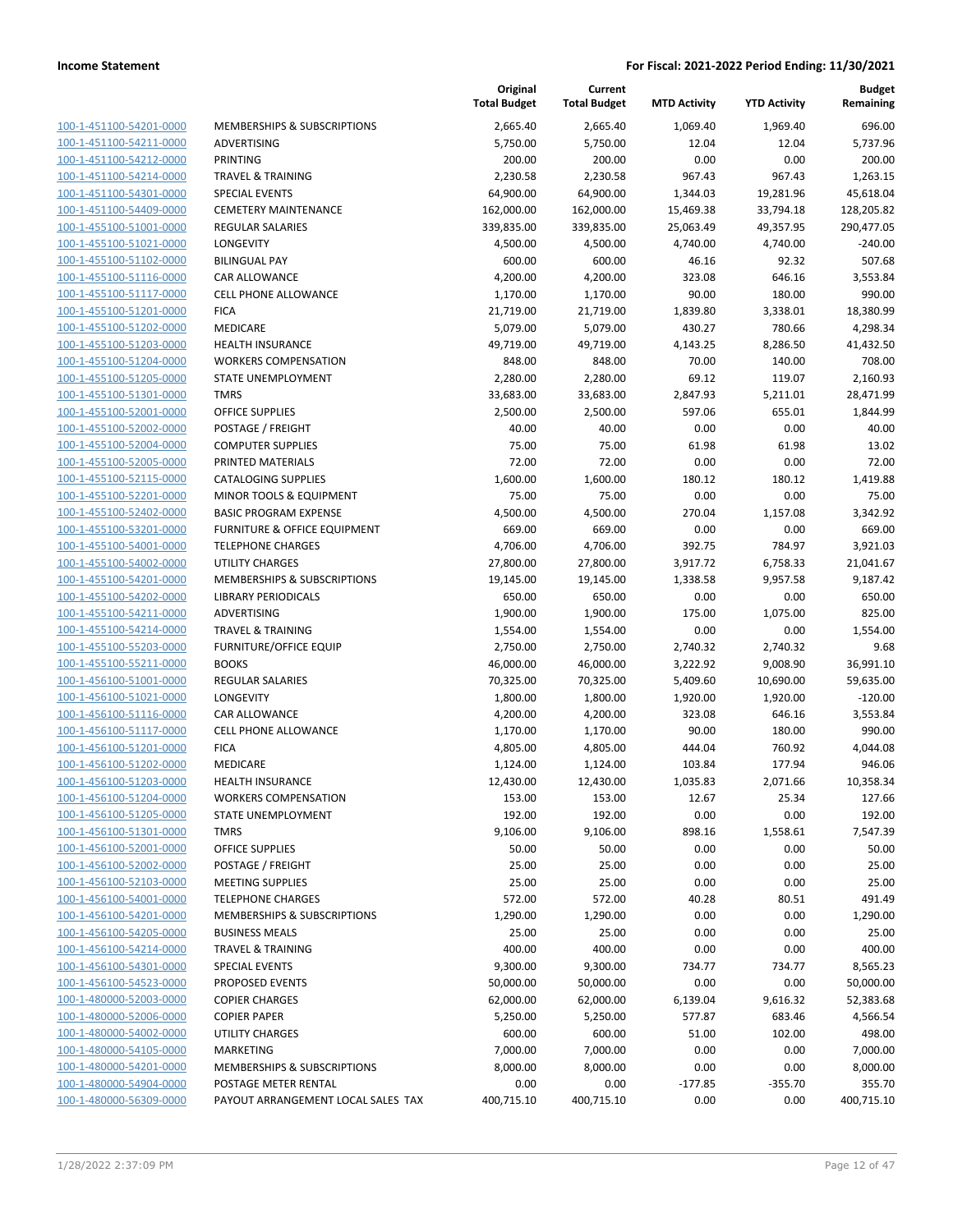|                                                    |                                                                       | Original<br><b>Total Budget</b> | Current<br><b>Total Budget</b> | <b>MTD Activity</b> | <b>YTD Activity</b> | <b>Budget</b><br>Remaining |
|----------------------------------------------------|-----------------------------------------------------------------------|---------------------------------|--------------------------------|---------------------|---------------------|----------------------------|
| 100-1-480000-56309-0001                            | PAYOUT ARRANGEMENT - 380 AGREEMENT                                    | 60.000.00                       | 60.000.00                      | 0.00                | 0.00                | 60,000.00                  |
| 100-1-480000-57005-0000                            | ACCRUED VAC & SICK PAY                                                | 335,000.00                      | 335,000.00                     | 4,348.36            | 6,651.66            | 328,348.34                 |
| 100-1-480000-57008-0000                            | <b>BANK CHARGES</b>                                                   | 11,000.00                       | 11,000.00                      | 1,308.77            | 2,996.48            | 8,003.52                   |
| 100-1-480000-57015-0000                            | <b>CONTINGENCY EXPENSE</b>                                            | 90,000.00                       | 90,000.00                      | 0.00                | 0.00                | 90,000.00                  |
| 100-1-491000-58040-0000                            | XFR - GENERAL CIP                                                     | 2,511,704.00                    | 2,511,704.00                   | 209,308.68          | 418,617.36          | 2,093,086.64               |
| 100-1-491000-58060-0000                            | <b>XFR - VENUE</b>                                                    | 150,000.00                      | 150,000.00                     | 12,500.00           | 25,000.00           | 125,000.00                 |
| 100-1-491000-58204-0000                            | XFR - VEHICLE/EQUIP RPLCMNT                                           | 945,464.00                      | 945,464.00                     | 78,788.67           | 157,577.34          | 787,886.66                 |
| 100-1-495000-58702-0000                            | CA - GEN GOV TO CENTRAL SERVICE FUND                                  | 5,320.00                        | 5,320.00                       | 443.33              | 886.66              | 4,433.34                   |
| 100-1-495000-58703-0000                            | CA - PUBLIC WORKS TO CENTRAL SERVICE FU                               | 101,120.00                      | 101,120.00                     | 8,426.67            | 16,853.34           | 84,266.66                  |
| 100-1-495000-58704-0000                            | CA - PUBLIC SAFETY TO CENTRAL SERVICE FU                              | 295,492.00                      | 295,492.00                     | 24,624.33           | 49,248.66           | 246,243.34                 |
| 100-1-495000-58705-0000                            | CA - COM DEV TO CENTRAL SERVICE FUND                                  | 70,465.00                       | 70,465.00                      | 5,872.08            | 11,744.16           | 58,720.84                  |
| 100-1-495000-58706-0000                            | CA - PARKS & REC TO CENTRAL SERVICE FUND                              | 278,907.00                      | 278,907.00                     | 23,242.25           | 46,484.50           | 232,422.50                 |
| 100-1-495000-58710-0000                            | CA - INSURANCE FUND                                                   | 150,000.00                      | 150,000.00                     | 12,500.00           | 25,000.00           | 125,000.00                 |
| 100-1-495000-58712-0000                            | CA - GEN GOV TO INSURANCE FUND                                        | 1,253.00                        | 1,253.00                       | 104.42              | 208.84              | 1,044.16                   |
| 100-1-495000-58713-0000                            | CA - PUBLIC WORKS TO INSURANCE FUND                                   | 26,964.00                       | 26,964.00                      | 8,128.50            | 10,375.50           | 16,588.50                  |
| 100-1-495000-58714-0000                            | CA - PUBLIC SAFETY TO INSURANCE FUND                                  | 74,782.00                       | 74,782.00                      | 6,231.83            | 12,463.66           | 62,318.34                  |
| 100-1-495000-58715-0000                            | CA - COM DEV TO INSURANCE FUND                                        | 13,874.00                       | 13,874.00                      | 1,156.17            | 2,312.34            | 11,561.66                  |
| 100-1-495000-58716-0000                            | CA - PARKS & REC TO INSURANCE FUND                                    | 53,307.00                       | 53,307.00                      | 4,442.25            | 8,884.50            | 44,422.50                  |
| 100-1-495000-58722-0000                            | CA - GEN GOVERNMENT TO MIS FUND                                       | 123,410.00                      | 123,410.00                     | 10,284.17           | 20,568.34           | 102,841.66                 |
| 100-1-495000-58723-0000                            | CA - PUBLIC WORKS TO MIS FUND                                         | 30,562.00                       | 30,562.00                      | 2,546.83            | 5,093.66            | 25,468.34                  |
| 100-1-495000-58724-0000                            | CA - PUBLIC SAFETY TO MIS FUND                                        | 386,723.00                      | 386,723.00                     | 32,226.92           | 64,453.84           | 322,269.16                 |
| 100-1-495000-58725-0000                            | CA - COM DEV TO MIS FUND                                              | 142,297.00                      | 142,297.00                     | 11,858.08           | 23,716.16           | 118,580.84                 |
| 100-1-495000-58726-0000                            | CA - PARKS & REC TO MIS FUND                                          | 175,867.00                      | 175,867.00                     | 14,655.58           | 29,311.16           | 146,555.84                 |
|                                                    | <b>Expense Total:</b>                                                 | 31,811,180.36                   | 31,811,180.36                  | 2,738,824.75        | 4,971,541.91        | 26,839,638.45              |
|                                                    | Fund: 100 - GENERAL FUND Surplus (Deficit):                           | -3,835,106.36                   | -3,835,106.36                  | -567,301.85         | -1,034,200.24       |                            |
|                                                    |                                                                       |                                 |                                |                     |                     |                            |
| Fund: 101 - MUNICIPAL COURT BUILDING SECURITY FEES |                                                                       |                                 |                                |                     |                     |                            |
| Revenue                                            |                                                                       |                                 |                                |                     |                     |                            |
| 101-1-318001-44101-0000                            | MUNICIPAL COURT COST/FEES                                             | 0.00                            | 0.00                           | 35.60               | 91.99               | $-91.99$                   |
| 101-1-318001-44101-0001                            | LOCAL MUNICIPAL COURT COST/FEES                                       | 0.00                            | 0.00                           | 435.48              | 793.00              | $-793.00$                  |
|                                                    | <b>Revenue Total:</b>                                                 | 0.00                            | 0.00                           | 471.08              | 884.99              | -884.99                    |
| <b>Expense</b>                                     |                                                                       |                                 |                                |                     |                     |                            |
| 101-1-480000-57008-0000                            | <b>BANK CHARGES</b>                                                   | 0.00                            | 0.00                           | 1.44                | 1.44                | $-1.44$                    |
|                                                    | <b>Expense Total:</b>                                                 | 0.00                            | 0.00                           | 1.44                | 1.44                | $-1.44$                    |
|                                                    | Fund: 101 - MUNICIPAL COURT BUILDING SECURITY FEES Surplus (Deficit): | 0.00                            | 0.00                           | 469.64              | 883.55              |                            |
| Fund: 102 - MUNICIPAL COURT TECH FUND              |                                                                       |                                 |                                |                     |                     |                            |
| Revenue                                            |                                                                       |                                 |                                |                     |                     |                            |
| 102-1-318001-44101-0000                            | MUNICIPAL COURT COST/FEES                                             | 0.00                            | 0.00                           | 47.46               | 350.09              | $-350.09$                  |
| 102-1-318001-44101-0001                            | LOCAL MUNICIPAL COURT COST/FEES                                       | 0.00                            | 0.00                           | 355.54              | 631.48              | $-631.48$                  |
|                                                    | <b>Revenue Total:</b>                                                 | 0.00                            | 0.00                           | 403.00              | 981.57              | -981.57                    |
|                                                    |                                                                       |                                 |                                |                     |                     |                            |
| <b>Expense</b>                                     |                                                                       |                                 |                                |                     |                     |                            |
| 102-1-480000-57008-0000                            | <b>BANK CHARGES</b>                                                   | 0.00                            | 0.00                           | 1.03                | 1.03                | $-1.03$                    |
|                                                    | <b>Expense Total:</b>                                                 | 0.00                            | 0.00                           | 1.03                | 1.03                | $-1.03$                    |
|                                                    | Fund: 102 - MUNICIPAL COURT TECH FUND Surplus (Deficit):              | 0.00                            | 0.00                           | 401.97              | 980.54              |                            |
| Fund: 103 - MUNICIPAL COURT CHILD SAFETY FUND      |                                                                       |                                 |                                |                     |                     |                            |
| Revenue                                            |                                                                       |                                 |                                |                     |                     |                            |
| 103-1-318001-44101-0000                            | MUNICIPAL COURT COST/FEES                                             | 350.00                          | 350.00                         | 0.00                | 25.00               | 325.00                     |
| 103-1-318001-44110-0000                            | OPTIONAL COUNTY FEE - CHILD SAFETY                                    | 29,700.00                       | 29,700.00                      | 16.00               | 16.00               | 29,684.00                  |
| 103-1-319001-45401-0000                            | <b>INTEREST REVENUES</b>                                              | 10.00                           | 10.00                          | 0.00                | 0.00                | 10.00                      |
|                                                    | <b>Revenue Total:</b>                                                 | 30,060.00                       | 30,060.00                      | 16.00               | 41.00               | 30,019.00                  |
|                                                    |                                                                       |                                 |                                |                     |                     |                            |
| <b>Expense</b>                                     |                                                                       |                                 |                                |                     |                     |                            |
| 103-1-480000-57007-0000                            | <b>COMMUNITY SERVICES</b>                                             | 25,000.00                       | 25,000.00                      | 7,893.58            | 7,893.58            | 17,106.42                  |
| 103-1-480000-57008-0000                            | <b>BANK CHARGES</b>                                                   | 10.00                           | 10.00                          | 0.23                | 0.23                | 9.77                       |
|                                                    | <b>Expense Total:</b>                                                 | 25,010.00                       | 25,010.00                      | 7,893.81            | 7,893.81            | 17,116.19                  |
|                                                    | Fund: 103 - MUNICIPAL COURT CHILD SAFETY FUND Surplus (Deficit):      | 5,050.00                        | 5,050.00                       | -7,877.81           | -7,852.81           |                            |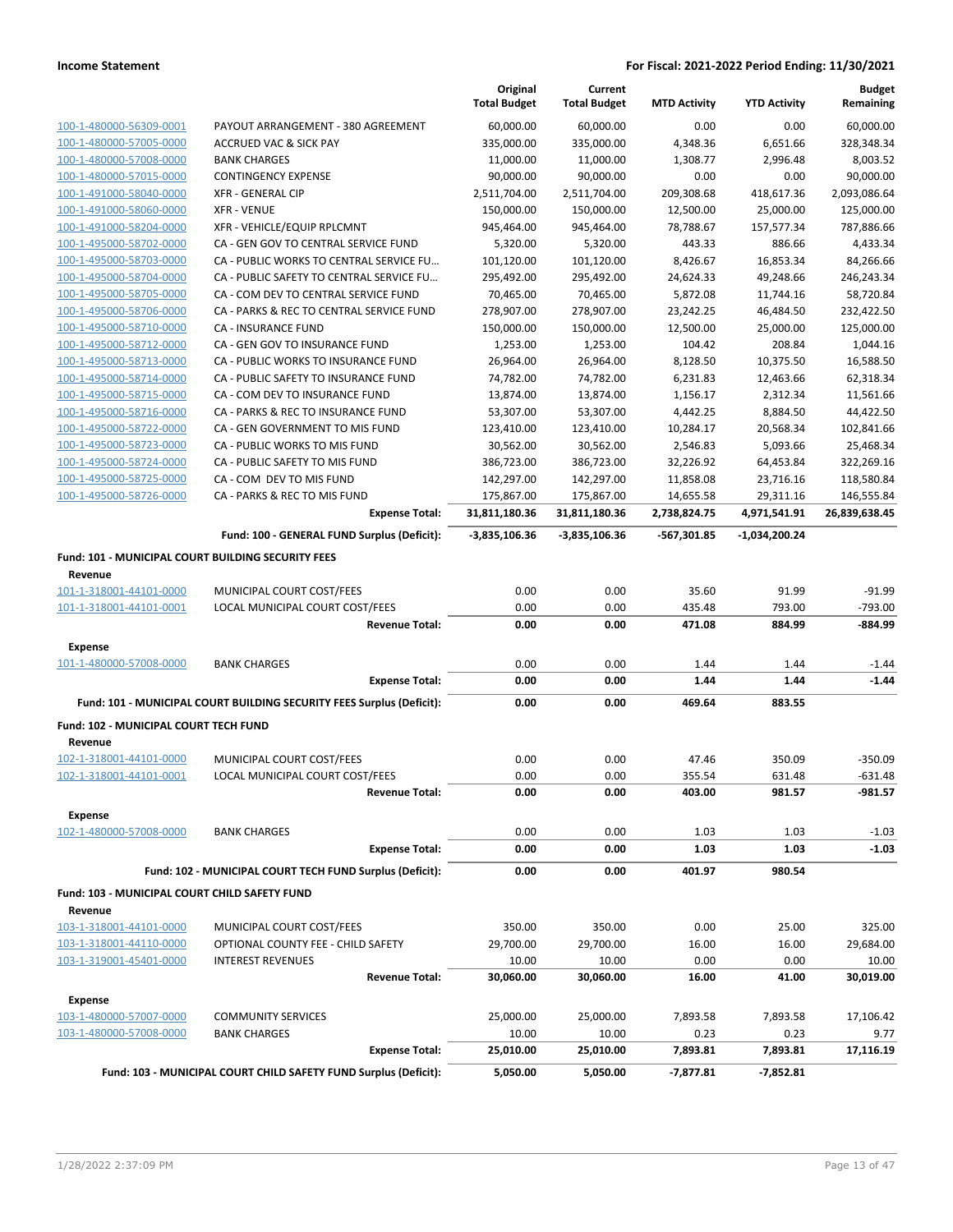|  | <b>Income Statement</b> |  |
|--|-------------------------|--|
|--|-------------------------|--|

|                                                    |                                                           | Original<br><b>Total Budget</b> | Current<br><b>Total Budget</b> | <b>MTD Activity</b>  | <b>YTD Activity</b>   | <b>Budget</b><br>Remaining |
|----------------------------------------------------|-----------------------------------------------------------|---------------------------------|--------------------------------|----------------------|-----------------------|----------------------------|
| <b>Fund: 111 - RECREATION ACTIVITIES FUND</b>      |                                                           |                                 |                                |                      |                       |                            |
| Revenue                                            |                                                           |                                 |                                |                      |                       |                            |
| 111-1-319010-45306-0000                            | <b>PARK CONCESSIONS</b>                                   | 1,800.00                        | 1,800.00                       | 588.60               | 1,145.91              | 654.09                     |
| 111-1-319010-45306-0001                            | SPLASH KINGDOM<br>SPLASH KINGDOM SWIMMING LESSONS         | 0.00<br>792.00                  | 0.00<br>792.00                 | 343.00<br>147.00     | 343.00<br>147.00      | $-343.00$<br>645.00        |
| 111-1-319010-45322-0000                            |                                                           |                                 |                                |                      |                       |                            |
| 111-1-319011-44507-0000                            | <b>ADULT RECREATION FEES</b>                              | 35,995.00                       | 35,995.00                      | $-131.17$            | 1,385.41              | 34,609.59                  |
| 111-1-319011-44508-0000<br>111-1-319011-44511-0000 | YOUTH RECREATION FEES                                     | 101,750.00                      | 101,750.00                     | 1,042.46             | 13,551.71             | 88,198.29                  |
| 111-1-319012-44509-0000                            | REECY DAVIS MEMBERSHIPS                                   | 22,100.00                       | 22,100.00                      | 865.32               | 2,205.49<br>$-593.60$ | 19,894.51                  |
| 111-1-319012-45504-0000                            | SPECIAL EVENT FUNDING<br>RECREATION FACILTY RENTAL        | 74,300.00                       | 74,300.00                      | $-593.60$            |                       | 74,893.60                  |
|                                                    | <b>Revenue Total:</b>                                     | 33,940.00<br>270,677.00         | 33,940.00<br>270,677.00        | 3,750.37<br>6,011.98 | 6,294.71<br>24,479.63 | 27,645.29<br>246,197.37    |
| Expense                                            |                                                           |                                 |                                |                      |                       |                            |
| 111-1-451200-51001-0000                            | REGULAR SALARIES / PART TIME TEMPORARY                    | 79,833.30                       | 79,833.30                      | 12,134.12            | 23,143.96             | 56,689.34                  |
| 111-1-451200-51020-0000                            | <b>OVERTIME</b>                                           | 0.00                            | 0.00                           | 432.42               | 672.82                | $-672.82$                  |
| 111-1-451200-51117-0000                            | <b>CELL PHONE ALLOWANCE</b>                               | 0.00                            | 0.00                           | 120.00               | 240.00                | $-240.00$                  |
| 111-1-451200-51201-0000                            | <b>FICA</b>                                               | 4,949.66                        | 4,949.66                       | 780.39               | 1,485.36              | 3,464.30                   |
| 111-1-451200-51202-0000                            | <b>MEDICARE</b>                                           | 1,157.58                        | 1,157.58                       | 182.51               | 347.38                | 810.20                     |
| 111-1-451200-51204-0000                            | <b>WORKERS COMPENSATION</b>                               | 534.00                          | 534.00                         | 44.08                | 88.16                 | 445.84                     |
| 111-1-451200-51205-0000                            | STATE UNEMPLOYMENT                                        | 1,023.00                        | 1,023.00                       | 355.23               | 673.60                | 349.40                     |
| 111-1-451200-51301-0000                            | <b>TMRS</b>                                               | 6,554.24                        | 6,554.24                       | 1,082.75             | 1,997.33              | 4,556.91                   |
| 111-1-451200-52101-0000                            | <b>JANITORIAL SUPPLIES</b>                                | 750.00                          | 750.00                         | 0.00                 | 0.00                  | 750.00                     |
| 111-1-451200-52401-0000                            | YOUTH SPORT SUPPLIES                                      | 52,500.00                       | 52,500.00                      | 157.15               | 5,209.24              | 47,290.76                  |
| 111-1-451200-52403-0000                            | <b>RESALE ITEMS</b>                                       | 4,000.00                        | 4,000.00                       | 82.19                | 217.73                | 3,782.27                   |
| 111-1-451200-52412-0000                            | <b>ADULT SPORT SUPPLIES</b>                               | 7,000.00                        | 7,000.00                       | 75.00                | 408.99                | 6,591.01                   |
| 111-1-451200-54301-0000                            | <b>SPECIAL EVENTS</b>                                     | 77,450.00                       | 77,450.00                      | 0.00                 | 845.47                | 76,604.53                  |
| 111-1-451200-54302-0000                            | <b>TEAM REGISTRATION</b>                                  | 9,100.00                        | 9,100.00                       | 0.00                 | 0.00                  | 9,100.00                   |
| 111-1-451200-54303-0000                            | ADULT OFFICIALS / INSTRUCTORS                             | 27,850.00                       | 27,850.00                      | 420.00               | 890.02                | 26,959.98                  |
| 111-1-451200-54305-0000                            | YOUTH OFFICALS/INSTRUCTORS                                | 39,000.00                       | 39,000.00                      | 4,603.00             | 4,948.00              | 34,052.00                  |
| 111-1-480000-52003-0000                            | <b>COPIER CHARGES</b>                                     | 2,000.00                        | 2,000.00                       | 100.91               | 201.82                | 1,798.18                   |
| 111-1-480000-57008-0000                            | <b>BANK CHARGES</b>                                       | 5,700.00                        | 5,700.00                       | 119.51               | 795.79                | 4,904.21                   |
| 111-1-495000-58501-0000                            | CA - GENERAL FUND                                         | 342.00                          | 342.00                         | 28.50                | 57.00                 | 285.00                     |
| 111-1-495000-58701-0000                            | CA - CENTRAL SERVICE FUND                                 | 68.00                           | 68.00                          | 5.67                 | 11.34                 | 56.66                      |
| 111-1-495000-58720-0000                            | CA - MIS FUN                                              | 3.00                            | 3.00                           | 0.25                 | 0.50                  | 2.50                       |
|                                                    | <b>Expense Total:</b>                                     | 319,814.78                      | 319,814.78                     | 20,723.68            | 42,234.51             | 277,580.27                 |
|                                                    | Fund: 111 - RECREATION ACTIVITIES FUND Surplus (Deficit): | -49,137.78                      | -49,137.78                     | $-14,711.70$         | -17,754.88            |                            |
| <b>Fund: 112 - GUN RANGE FUND</b>                  |                                                           |                                 |                                |                      |                       |                            |
| Revenue                                            |                                                           |                                 |                                |                      |                       |                            |
| 112-1-319001-45601-0000                            | MISCELLANEOUS REVENUES                                    | 1,500.00                        | 1.500.00                       | 130.00               | 240.00                | 1,260.00                   |
|                                                    | <b>Revenue Total:</b>                                     | 1,500.00                        | 1,500.00                       | 130.00               | 240.00                | 1,260.00                   |
| <b>Expense</b><br>112-1-421700-54501-0000          | SPECIAL SERVICES                                          | 2,160.00                        | 2,160.00                       | 0.00                 | 380.00                | 1,780.00                   |
|                                                    | <b>Expense Total:</b>                                     | 2,160.00                        | 2,160.00                       | 0.00                 | 380.00                | 1,780.00                   |
|                                                    | Fund: 112 - GUN RANGE FUND Surplus (Deficit):             | $-660.00$                       | $-660.00$                      | 130.00               | $-140.00$             |                            |
| Fund: 113 - HOTEL / MOTEL OCCUPANCY TAX FUND       |                                                           |                                 |                                |                      |                       |                            |
| Revenue                                            |                                                           |                                 |                                |                      |                       |                            |
| 113-1-313005-41402-0000                            | HOTEL/MOTEL OCCUPANCY TAX                                 | 535,470.00                      | 535,470.00                     | 69,033.10            | 119,361.04            | 416,108.96                 |
| 113-1-319001-45401-0000                            | <b>INTEREST REVENUES</b>                                  | 350.00                          | 350.00                         | 0.00                 | 0.00                  | 350.00                     |
|                                                    | <b>Revenue Total:</b>                                     | 535,820.00                      | 535,820.00                     | 69,033.10            | 119,361.04            | 416,458.96                 |
| <b>Expense</b>                                     |                                                           |                                 |                                |                      |                       |                            |
| 113-1-458100-51001-0000                            | <b>REGULAR</b>                                            | 45,586.00                       | 45,586.00                      | 2,138.40             | 4,225.88              | 41,360.12                  |
| 113-1-458100-51020-0000                            | <b>OVERTIME</b>                                           | 25.65                           | 25.65                          | 0.00                 | 0.00                  | 25.65                      |
| 113-1-458100-51021-0000                            | LONGEVITY                                                 | 648.00                          | 648.00                         | 231.00               | 231.00                | 417.00                     |
| 113-1-458100-51116-0000                            | CAR ALLOWANCE                                             | 2,100.00                        | 2,100.00                       | 161.54               | 323.08                | 1,776.92                   |
| 113-1-458100-51117-0000                            | CELL PHONE ALLOWANCE                                      | 585.00                          | 585.00                         | 45.00                | 90.00                 | 495.00                     |
| 113-1-458100-51201-0000                            | <b>FICA</b>                                               | 3,035.00                        | 3,035.00                       | 149.70               | 281.92                | 2,753.08                   |
| 113-1-458100-51202-0000                            | MEDICARE                                                  | 710.00                          | 710.00                         | 35.01                | 65.93                 | 644.07                     |
| 113-1-458100-51203-0000                            | <b>HEALTH INSURANCE</b>                                   | 12,430.00                       | 12,430.00                      | 1,035.83             | 2,071.66              | 10,358.34                  |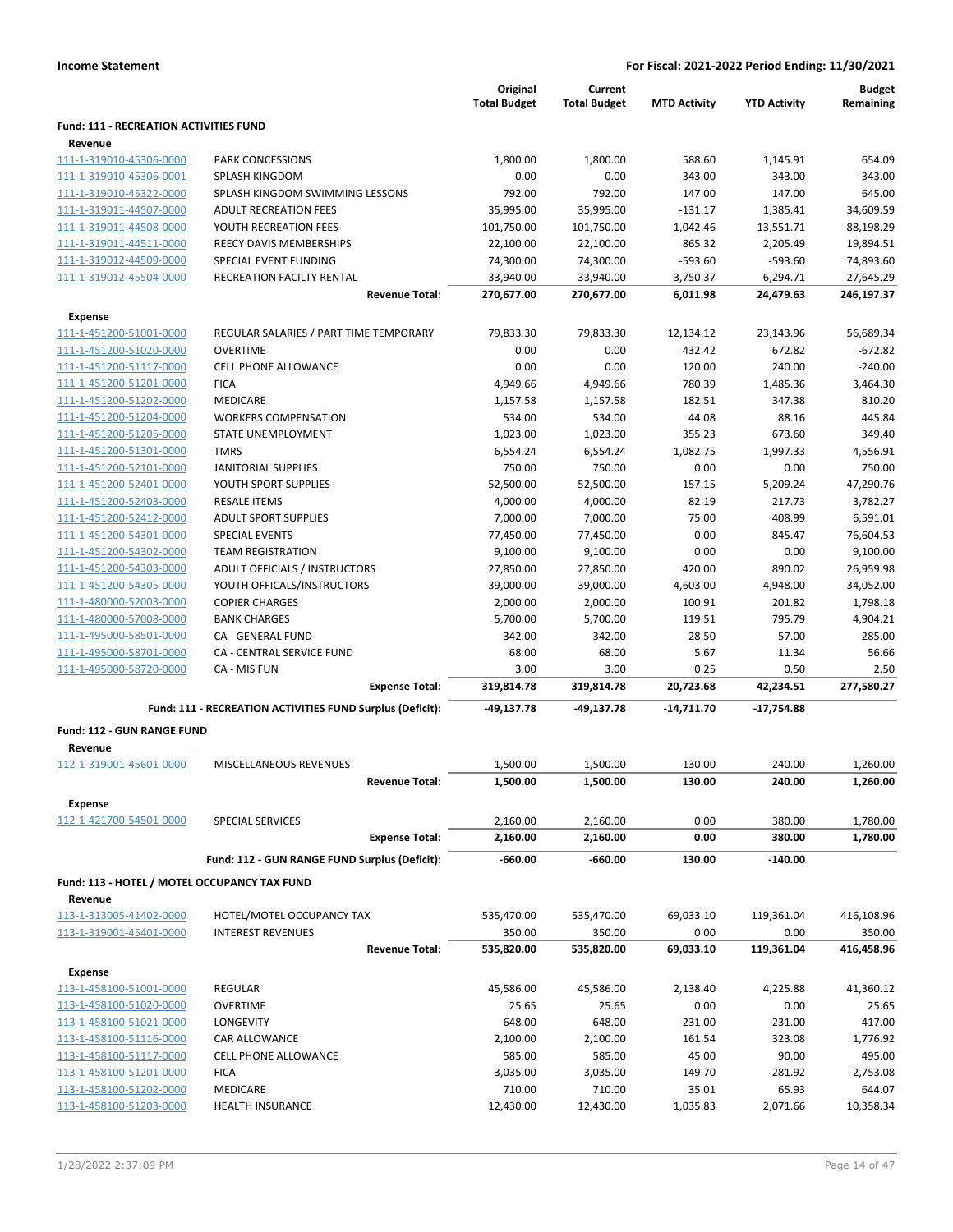|                                              |                                                                 | Original<br><b>Total Budget</b> | Current<br><b>Total Budget</b> | <b>MTD Activity</b> | <b>YTD Activity</b> | <b>Budget</b><br>Remaining |
|----------------------------------------------|-----------------------------------------------------------------|---------------------------------|--------------------------------|---------------------|---------------------|----------------------------|
| 113-1-458100-51204-0000                      | <b>WORKERS COMPENSATION</b>                                     | 580.34                          | 580.34                         | 48.00               | 96.00               | 484.34                     |
| 113-1-458100-51205-0000                      | UNEMPLOYMENT                                                    | 192.00                          | 192.00                         | 0.00                | 0.00                | 192.00                     |
| 113-1-458100-51301-0000                      | <b>TMRS</b>                                                     | 5,751.00                        | 5,751.00                       | 280.08              | 527.45              | 5,223.55                   |
| 113-1-458100-52001-0000                      | OFFICE SUPPLIES                                                 | 525.00                          | 525.00                         | 0.00                | 0.00                | 525.00                     |
| 113-1-458100-52002-0000                      | POSTAGE / FREIGHT                                               | 750.00                          | 750.00                         | 84.42               | 133.49              | 616.51                     |
| 113-1-458100-54101-0000                      | PROFESSIONAL SERVICES                                           | 23,000.00                       | 23,000.00                      | 0.00                | 0.00                | 23,000.00                  |
| 113-1-458100-54105-0000                      | <b>MARKETING</b>                                                | 10,000.00                       | 10,000.00                      | 0.00                | 0.00                | 10,000.00                  |
| 113-1-458100-54201-0000                      | MEMBERSHIPS & SUBSCRIPTIONS                                     | 2,274.00                        | 2,274.00                       | 540.00              | 540.00              | 1,734.00                   |
| 113-1-458100-54211-0000                      | ADVERTISING                                                     | 60,000.00                       | 60,000.00                      | 10,794.28           | 23,666.62           | 36,333.38                  |
| 113-1-458100-54212-0000                      | PRINTING                                                        | 5,000.00                        | 5,000.00                       | 0.00                | 0.00                | 5,000.00                   |
| 113-1-458100-54214-0000                      | TRAVEL/TRAINING EXPENSE                                         | 3,000.00                        | 3,000.00                       | 0.00                | 0.00                | 3,000.00                   |
| 113-1-458100-54301-0000                      | SPECIAL EVENTS                                                  | 26,500.00                       | 26,500.00                      | 0.00                | 7,500.00            | 19,000.00                  |
| 113-1-480000-57008-0000                      | <b>BANK CHARGES</b>                                             | 0.00                            | 0.00                           | 11.61               | 11.61               | $-11.61$                   |
| 113-1-491000-58001-0000                      | <b>XFR - GENERAL FUND</b>                                       | 98,000.00                       | 98,000.00                      | 8,166.67            | 16,333.34           | 81,666.66                  |
| 113-1-491000-58014-0000                      | XFR - VENUE MGMT FUND                                           | 150,000.00                      | 150,000.00                     | 12,500.00           | 25,000.00           | 125,000.00                 |
| 113-1-491000-58040-0000                      | XFR - GENERAL CIP FUND                                          | 148,724.00                      | 148,724.00                     | 12,393.67           | 24,787.34           | 123,936.66                 |
| 113-1-491000-58101-0000                      | <b>XFR - UTILITY FUND</b>                                       | 45,000.00                       | 45,000.00                      | 3,750.00            | 7,500.00            | 37,500.00                  |
|                                              | <b>Expense Total:</b>                                           | 644,415.99                      | 644,415.99                     | 52,365.21           | 113,385.32          | 531,030.67                 |
|                                              | Fund: 113 - HOTEL / MOTEL OCCUPANCY TAX FUND Surplus (Deficit): | -108,595.99                     | -108,595.99                    | 16,667.89           | 5,975.72            |                            |
| Fund: 114 - VENUE MANAGEMENT FUND<br>Revenue |                                                                 |                                 |                                |                     |                     |                            |
| 114-1-319010-45306-0000                      | <b>CONCESSIONS</b>                                              | 1,000.00                        | 1,000.00                       | 0.00                | 0.00                | 1,000.00                   |
| 114-1-319030-45506-0000                      | <b>AUDITORIUM RENTALS</b>                                       | 28,385.00                       | 28,385.00                      | 3,418.75            | 3,418.75            | 24,966.25                  |
| 114-1-319031-45505-0000                      | <b>CIVIC CENTER RENTALS</b>                                     | 25,000.00                       | 25,000.00                      | 2,260.00            | 5,389.50            | 19,610.50                  |
| 114-1-319033-45307-0000                      | <b>TICKET SALES</b>                                             | 65,000.00                       | 65,000.00                      | 37,309.30           | 37,309.30           | 27,690.70                  |
| 114-1-323001-46008-0000                      | <b>XFR - TOURISM FUND</b>                                       | 300,000.00                      | 300,000.00                     | 25,000.00           | 50,000.00           | 250,000.00                 |
|                                              | <b>Revenue Total:</b>                                           | 419,385.00                      | 419,385.00                     | 67,988.05           | 96,117.55           | 323,267.45                 |
| <b>Expense</b>                               |                                                                 |                                 |                                |                     |                     |                            |
| 114-1-457100-51001-0000                      | REGULAR SALARIES                                                | 47,779.68                       | 47,779.68                      | 3,575.20            | 7,065.08            | 40,714.60                  |
| 114-1-457100-51020-0000                      | <b>OVERTIME</b>                                                 | 11,000.00                       | 11,000.00                      | 0.00                | 0.00                | 11,000.00                  |
| 114-1-457100-51021-0000                      | LONGEVITY                                                       | 480.00                          | 480.00                         | 480.00              | 480.00              | 0.00                       |
| 114-1-457100-51116-0000                      | CAR ALLOWANCE                                                   | 2,100.00                        | 2,100.00                       | 161.54              | 323.08              | 1,776.92                   |
| 114-1-457100-51117-0000                      | <b>CELL PHONE ALLOWANCE</b>                                     | 585.00                          | 585.00                         | 45.00               | 90.00               | 495.00                     |
| 114-1-457100-51201-0000                      | <b>FICA</b>                                                     | 3,142.00                        | 3,142.00                       | 270.92              | 506.74              | 2,635.26                   |
| 114-1-457100-51202-0000                      | MEDICARE                                                        | 738.00                          | 738.00                         | 63.36               | 118.51              | 619.49                     |
| 114-1-457100-51203-0000                      | <b>HEALTH INSURANCE</b>                                         | 6,215.00                        | 6,215.00                       | 517.92              | 1,035.84            | 5,179.16                   |
| 114-1-457100-51204-0000                      | <b>WORKERS COMPENSATION</b>                                     | 897.00                          | 897.00                         | 74.33               | 148.66              | 748.34                     |
| 114-1-457100-51205-0000                      | STATE UNEMPLOYMENT                                              | 192.00                          | 192.00                         | 0.00                | 0.00                | 192.00                     |
| 114-1-457100-51301-0000                      | TMRS                                                            | 3,637.00                        | 3,637.00                       | 513.10              | 960.62              | 2,676.38                   |
| 114-1-457100-52001-0000                      | OFFICE SUPPLIES                                                 | 250.00                          | 250.00                         | 0.00                | 0.00                | 250.00                     |
| 114-1-457100-52002-0000                      | POSTAGE / FREIGHT                                               | 5,000.00                        | 5,000.00                       | 0.00                | 26.35               | 4,973.65                   |
| 114-1-457100-52201-0000                      | MINOR TOOLS & EQUIPMENT                                         | 2,500.00                        | 2,500.00                       | 0.00                | 0.00                | 2,500.00                   |
| 114-1-457100-52403-0000                      | <b>RESALE ITEMS</b>                                             | 1,500.00                        | 1,500.00                       | 0.00                | 0.00                | 1,500.00                   |
| 114-1-457100-53702-0000                      | AUDTIORIUM MAINTENANCE                                          | 17,113.00                       | 17,113.00                      | 0.00                | 0.00                | 17,113.00                  |
| 114-1-457100-53704-0000                      | <b>CIVIC CENTER</b>                                             | 6,000.00                        | 6,000.00                       | 7,413.58            | 7,946.98            | $-1,946.98$                |
| 114-1-457100-54005-0000                      | CIVIC CENTER UTILITY CHARGES                                    | 25,000.00                       | 25,000.00                      | 1,756.00            | 3,710.00            | 21,290.00                  |
| 114-1-457100-54101-0000                      | PROFESSIONAL SERVICES                                           | 7,500.00                        | 7,500.00                       | 0.00                | 0.00                | 7,500.00                   |
| 114-1-457100-54105-0000                      | MARKETING                                                       | 2,500.00                        | 2,500.00                       | 0.00                | 0.00                | 2,500.00                   |
| 114-1-457100-54201-0000                      | <b>MEMBERSHIPS &amp; SUBSCRIPTIONS</b>                          | 2,000.00                        | 2,000.00                       | 0.00                | 0.00                | 2,000.00                   |
| 114-1-457100-54205-0000                      | <b>BUSINESS MEALS</b>                                           | 100.00                          | 100.00                         | 0.00                | 0.00                | 100.00                     |
| 114-1-457100-54211-0000                      | ADVERTISING                                                     | 25,000.00                       | 25,000.00                      | 4,694.96            | 5,958.56            | 19,041.44                  |
| 114-1-457100-54214-0000                      | <b>TRAVEL &amp; TRAINING</b>                                    | 1,000.00                        | 1,000.00                       | 0.00                | 0.00                | 1,000.00                   |
| 114-1-457100-54301-0000                      | <b>SPECIAL EVENTS</b>                                           | 66,000.00                       | 66,000.00                      | 7,243.39            | 31,878.24           | 34,121.76                  |
| 114-1-457100-55203-0000                      | OFFICE FURN & EQUIPMENT                                         | 5,000.00                        | 5,000.00                       | 0.00                | 0.00                | 5,000.00                   |
| 114-1-480000-52003-0000                      | <b>COPIER CHARGES</b>                                           | 1,200.00                        | 1,200.00                       | 100.91              | 201.82              | 998.18                     |
| 114-1-480000-57008-0000                      | <b>BANK CHARGES</b>                                             | 4,000.00                        | 4,000.00                       | 375.61              | 968.92              | 3,031.08                   |
| 114-1-495000-58501-0000                      | CA - GENERAL FUND                                               | 5,259.00                        | 5,259.00                       | 438.25              | 876.50              | 4,382.50                   |
| 114-1-495000-58701-0000                      | CA - CENTRAL SERVICE FUND                                       | 1,030.00                        | 1,030.00                       | 85.83               | 171.66              | 858.34                     |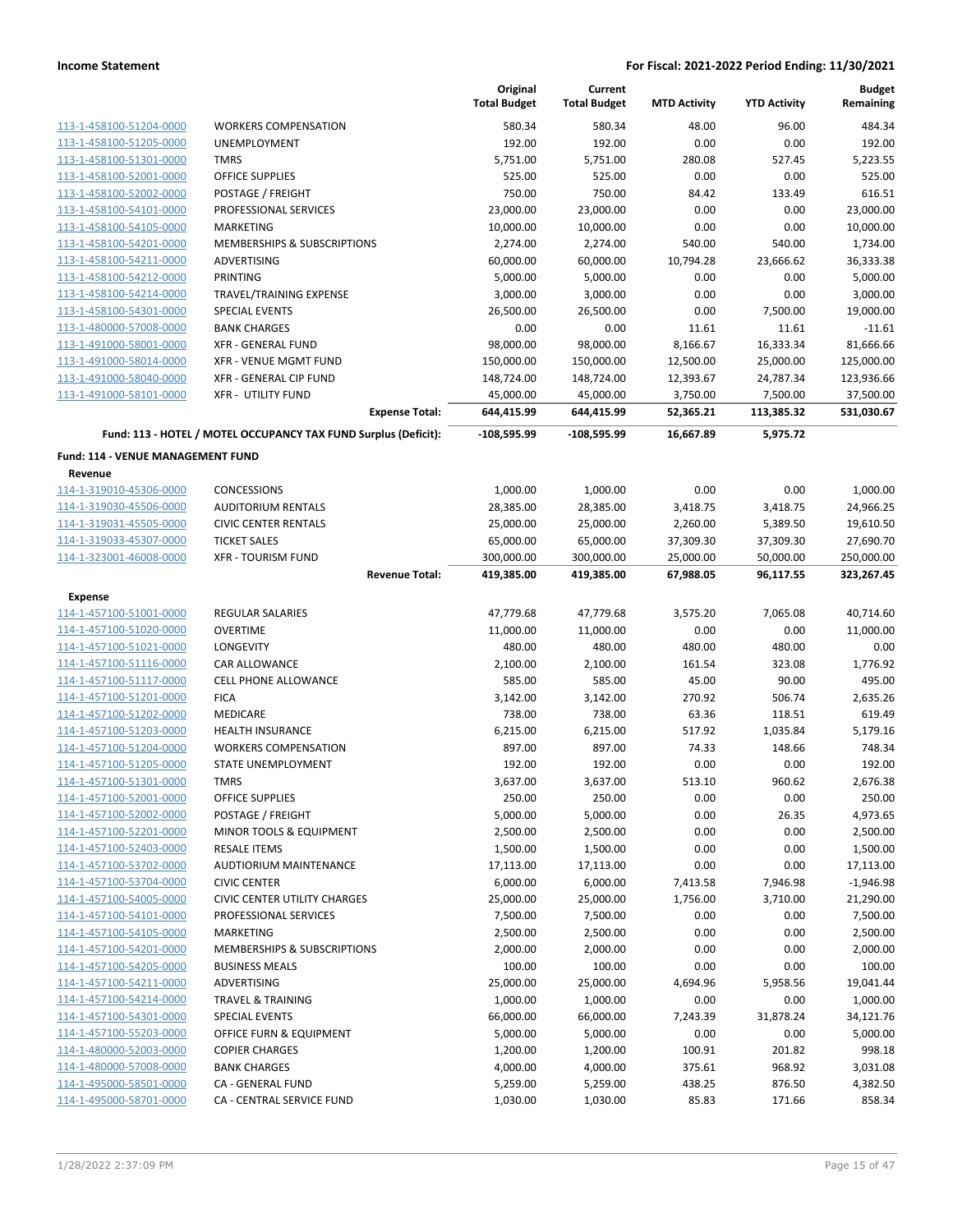|                                                 |                                                                               | Original<br><b>Total Budget</b> | Current<br><b>Total Budget</b> | <b>MTD Activity</b> | <b>YTD Activity</b> | <b>Budget</b><br>Remaining |
|-------------------------------------------------|-------------------------------------------------------------------------------|---------------------------------|--------------------------------|---------------------|---------------------|----------------------------|
|                                                 |                                                                               |                                 |                                |                     |                     |                            |
| 114-1-495000-58710-0000                         | CA - INSURANCE FUND                                                           | 73.00                           | 73.00                          | $-6.08$             | $-12.16$            | 85.16                      |
| 114-1-495000-58720-0000                         | CA - MIS FUN                                                                  | 4,806.00                        | 4,806.00                       | 400.50              | 801.00              | 4,005.00                   |
|                                                 | <b>Expense Total:</b>                                                         | 259,596.68                      | 259,596.68                     | 28,204.32           | 63,256.40           | 196,340.28                 |
|                                                 | Fund: 114 - VENUE MANAGEMENT FUND Surplus (Deficit):                          | 159,788.32                      | 159,788.32                     | 39,783.73           | 32,861.15           |                            |
|                                                 | <b>Fund: 123 - PTRAIN - POLICE REIMBURSEMENT GRANTS &amp; CONT EDUCAT</b>     |                                 |                                |                     |                     |                            |
| <b>Expense</b>                                  |                                                                               |                                 |                                |                     |                     |                            |
| 123-1-421230-54214-0000                         | <b>TRAVEL &amp; TRAINING</b>                                                  | 0.00                            | 0.00                           | 346.00              | 511.00              | $-511.00$                  |
| 123-1-480000-57008-0000                         | <b>BANK CHARGES</b><br><b>Expense Total:</b>                                  | 0.00                            | 0.00                           | 0.10<br>346.10      | 0.10                | $-0.10$<br>$-511.10$       |
|                                                 | <b>Fund: 123 - PTRAIN - POLICE REIMBURSEMENT GRANTS &amp; CONT EDUCAT Tot</b> | 0.00<br>0.00                    | 0.00<br>0.00                   | 346.10              | 511.10<br>511.10    |                            |
|                                                 |                                                                               |                                 |                                |                     |                     |                            |
| Fund: 124 - FIRE HAZMAT GRANT<br><b>Expense</b> |                                                                               |                                 |                                |                     |                     |                            |
| 124-1-480000-57008-0000                         | <b>BANK CHARGES</b>                                                           | 0.00                            | 0.00                           | 0.02                | 0.02                | $-0.02$                    |
|                                                 | <b>Expense Total:</b>                                                         | 0.00                            | 0.00                           | 0.02                | 0.02                | $-0.02$                    |
|                                                 | Fund: 124 - FIRE HAZMAT GRANT Total:                                          | 0.00                            | 0.00                           | 0.02                | 0.02                |                            |
| Fund: 140 - DEBT SERVICE FUND                   |                                                                               |                                 |                                |                     |                     |                            |
| Revenue                                         |                                                                               |                                 |                                |                     |                     |                            |
| 140-1-311001-41101-0000                         | <b>REAL PROPERTY TAXES</b>                                                    | 6,423,189.00                    | 6,423,189.00                   | 528,723.52          | 538,133.13          | 5,885,055.87               |
| 140-1-311002-41102-0000                         | <b>DELINQUENT TAXES</b>                                                       | 68,142.00                       | 68,142.00                      | 3,339.48            | 10,826.07           | 57,315.93                  |
| 140-1-319001-45401-0000                         | <b>INTEREST REVENUES</b>                                                      | 1,250.00                        | 1,250.00                       | 0.00                | 0.00                | 1,250.00                   |
| 140-1-323001-46100-0000                         | <b>XFR - UTILITY FUND</b>                                                     | 1,491,276.00                    | 1,491,276.00                   | 124,273.00          | 248,546.00          | 1,242,730.00               |
|                                                 | <b>Revenue Total:</b>                                                         | 7,983,857.00                    | 7,983,857.00                   | 656,336.00          | 797,505.20          | 7,186,351.80               |
| Expense                                         |                                                                               |                                 |                                |                     |                     |                            |
| 140-1-471100-56106-0000                         | 2013 CO PRINCIPAL                                                             | 275,000.00                      | 275,000.00                     | 0.00                | 0.00                | 275,000.00                 |
| 140-1-471100-56308-0000                         | 2011 GO REFUND PRINCIPAL                                                      | 1,200,000.00                    | 1,200,000.00                   | 0.00                | 0.00                | 1,200,000.00               |
| 140-1-471100-56310-0000                         | 2014 GO REFUND PRINCIPAL                                                      | 194,000.00                      | 194,000.00                     | 0.00                | 0.00                | 194,000.00                 |
| 140-1-471100-56311-0000                         | 2014 GENERAL OBLIGATIONS PRINCIPAL                                            | 330,000.00                      | 330,000.00                     | 0.00                | 0.00                | 330,000.00                 |
| 140-1-471100-56312-0000                         | 2015 GENERAL OBLIGATIONS PRINCIPAL                                            | 493,000.00                      | 493,000.00                     | 0.00                | 0.00                | 493,000.00                 |
| 140-1-471100-56313-0000                         | 2017 GO REFUND PRINCIPAL                                                      | 1,975,000.00                    | 1,975,000.00                   | 0.00                | 0.00                | 1,975,000.00               |
| 140-1-471100-56314-0000                         | 2019 GO AND REFUNDING PRINCIPAL                                               | 1,245,000.00                    | 1,245,000.00                   | 0.00                | 0.00                | 1,245,000.00               |
| 140-1-471200-56206-0000                         | 2013 CO INTEREST                                                              | 7,431.50                        | 7,431.50                       | 0.00                | 0.00                | 7,431.50                   |
| 140-1-471200-56207-0000                         | 2021 PUBLIC SAFETY CERTIFICATES INTEREST                                      | 222,451.54                      | 222,451.54                     | 0.00                | 0.00                | 222,451.54                 |
| 140-1-471200-56408-0000                         | <b>2011 GO REFUND INTEREST</b>                                                | 28,375.00                       | 28,375.00                      | 0.00                | 0.00                | 28,375.00                  |
| 140-1-471200-56409-0000                         | 2014 GENERAL OBLIGATIONS - INTEREST                                           | 78,430.00                       | 78,430.00                      | 0.00                | 0.00                | 78,430.00                  |
| 140-1-471200-56410-0000                         | 2015 GO - INTEREST                                                            | 109,421.40                      | 109,421.40                     | 0.00                | 0.00                | 109,421.40                 |
| 140-1-471200-56411-0000                         | 2014 GO REFUND INTEREST                                                       | 13,940.00                       | 13,940.00                      | 0.00                | 0.00                | 13,940.00                  |
| 140-1-471200-56413-0000                         | 2017 GO REFUND INTEREST                                                       | 49,375.00                       | 49,375.00                      | 0.00                | 0.00                | 49,375.00                  |
| 140-1-471200-56414-0000                         | 2019 GO AND REFUNDING INTEREST                                                | 732,031.26                      | 732,031.26                     | 0.00                | 0.00                | 732,031.26                 |
| 140-1-471200-56415-0000                         | 2021 GO - ROY WARREN AND STREETS - INTE                                       | 961,009.39                      | 961,009.39                     | 0.00                | 0.00                | 961,009.39                 |
| 140-1-475100-56002-0000                         | <b>AGENT FEE</b>                                                              | 1,500.00                        | 1,500.00                       | 0.00                | 0.00                | 1,500.00                   |
| 140-1-475100-56005-0000                         | ARBITRAGE                                                                     | 4,000.00                        | 4,000.00                       | 0.00                | 0.00                | 4,000.00                   |
| 140-1-480000-57008-0000                         | <b>BANK CHARGES</b>                                                           | 450.00                          | 450.00                         | 12.79               | 12.79               | 437.21                     |
|                                                 | <b>Expense Total:</b>                                                         | 7,920,415.09                    | 7,920,415.09                   | 12.79               | 12.79               | 7,920,402.30               |
|                                                 | Fund: 140 - DEBT SERVICE FUND Surplus (Deficit):                              | 63,441.91                       | 63,441.91                      | 656,323.21          | 797,492.41          |                            |
| Fund: 160 - GENERAL CAPITAL IMPROVEMENT FUND    |                                                                               |                                 |                                |                     |                     |                            |
| Revenue                                         |                                                                               |                                 |                                |                     |                     |                            |
| 160-1-000000-11705-0000                         | TXFIT GO/CO FEES 2021                                                         | 0.00                            | 0.00                           | 0.00                | 11,828.45           | -11,828.45                 |
| 160-1-314004-41808-0000                         | FRANCHISE FEES/CABLE-SICFA                                                    | 10,000.00                       | 10,000.00                      | 0.00                | 0.00                | 10,000.00                  |
| 160-1-319001-45401-0000                         | <b>INTEREST REVENUES</b>                                                      | 12,580.00                       | 12,580.00                      | 0.00                | 0.00                | 12,580.00                  |
| 160-1-319001-47201-0000                         | <b>GO BOND PROCEEDS</b>                                                       | 17,325,000.00                   | 17,325,000.00                  | 0.00                | 71,935,116.34       | -54,610,116.34             |
| 160-1-323001-46001-0000                         | XFR - GENERAL FUND                                                            | 2,511,704.00                    | 2,511,704.00                   | 209,308.68          | 418,617.36          | 2,093,086.64               |
| 160-1-323001-46008-0000                         | <b>XFR - TOURISM FUND</b>                                                     | 148,724.00                      | 148,724.00                     | 12,393.67           | 24,787.34           | 123,936.66                 |
|                                                 | <b>Revenue Total:</b>                                                         | 20,008,008.00                   | 20,008,008.00                  | 221,702.35          | 72,390,349.49       | -52,382,341.49             |
|                                                 |                                                                               |                                 |                                |                     |                     |                            |
| <b>Expense</b><br>160-1-000000-55098-0000       | GBOD INDUSTRIAL PROJECT - TRACKING ONLY                                       | 0.00                            | 0.00                           | 0.00                | 0.00                | 0.00                       |
| 160-1-421230-55201-0000                         | <b>EQUIPMENT PURCHASES</b>                                                    | 45,940.00                       | 45,940.00                      | 0.00                | 7,132.80            | 38,807.20                  |
|                                                 |                                                                               |                                 |                                |                     |                     |                            |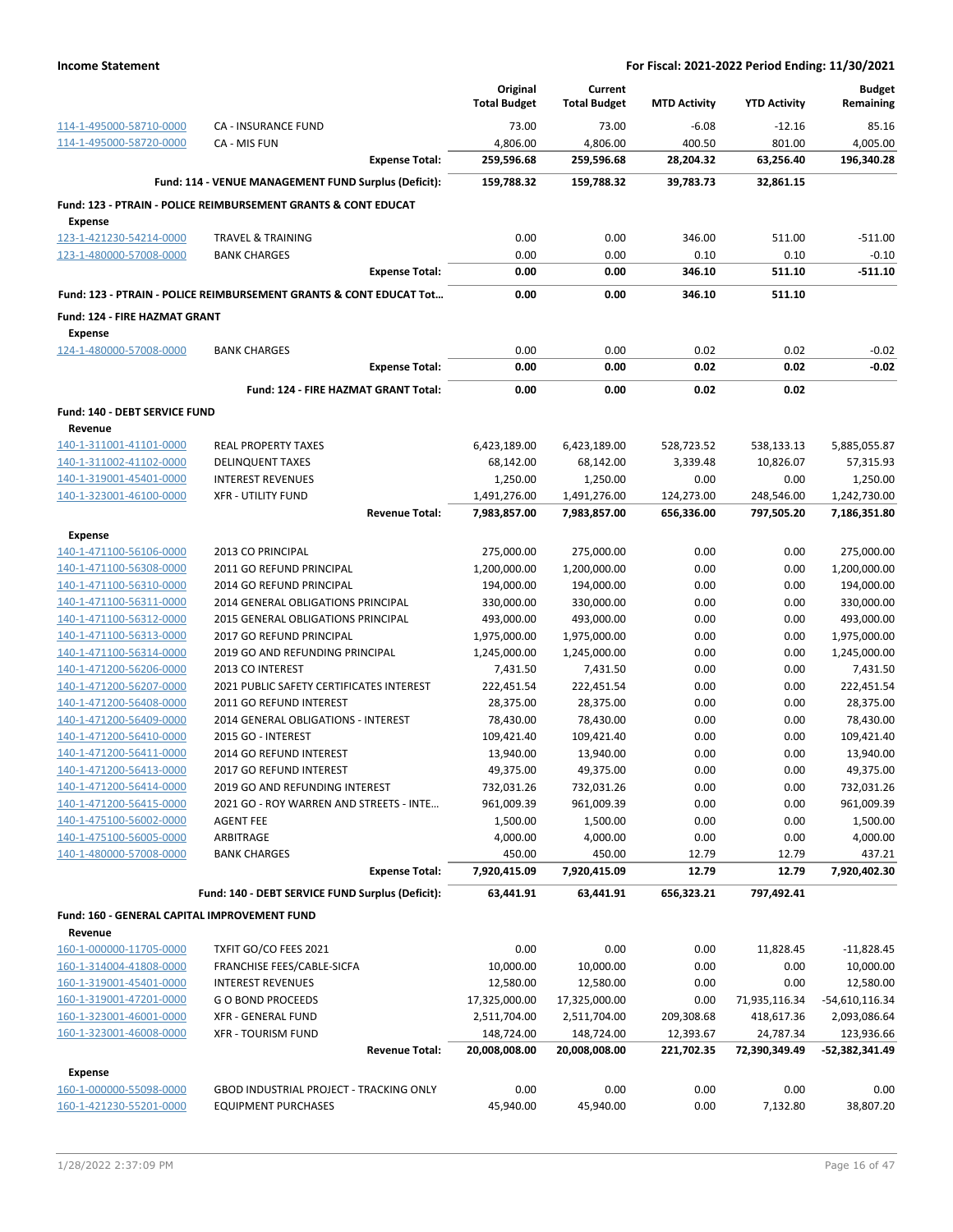|                                             |                                                                 |                       | Original<br><b>Total Budget</b> | Current<br><b>Total Budget</b> | <b>MTD Activity</b> | <b>YTD Activity</b> | <b>Budget</b><br>Remaining |
|---------------------------------------------|-----------------------------------------------------------------|-----------------------|---------------------------------|--------------------------------|---------------------|---------------------|----------------------------|
| 160-1-421240-55003-0000                     | <b>BUILDING IMPROVEMENTS</b>                                    |                       | 19.743.00                       | 19,743.00                      | 0.00                | 0.00                | 19,743.00                  |
| 160-1-421240-55207-0000                     | RADIO COMMUNICATION EQUIP                                       |                       | 8,250,000.00                    | 8,250,000.00                   | 10,752.50           | 10,752.50           | 8,239,247.50               |
| 160-1-422200-55003-0000                     | <b>BUILDING IMPROVEMENTS</b>                                    |                       | 8,900,000.00                    | 8,900,000.00                   | 0.00                | 0.00                | 8,900,000.00               |
| 160-1-422200-55201-0000                     | <b>EQUIPMENT PURCHASES</b>                                      |                       | 37,500.00                       | 37,500.00                      | 0.00                | 0.00                | 37,500.00                  |
| 160-1-431200-53304-0000                     | <b>STREET IMPROV PROGRAM</b>                                    |                       | 0.00                            | 0.00                           | 99,211.72           | 99,211.72           | $-99,211.72$               |
| 160-1-431200-55002-0000                     | <b>IMPROVEMENTS</b>                                             |                       | 1,750,000.00                    | 1,750,000.00                   | 9,149.00            | 9,149.00            | 1,740,851.00               |
| 160-1-431200-55102-0000                     | <b>STREETS</b>                                                  |                       | 0.00                            | 0.00                           | 2,108,118.25        | 2,089,118.25        | $-2,089,118.25$            |
| 160-1-431200-55103-0000                     | <b>STREET IMPROVEMENTS</b>                                      |                       | 0.00                            | 0.00                           | 0.00                | 0.00                | 0.00                       |
| 160-1-431600-55102-0000                     | <b>STREETS</b>                                                  |                       | 0.00                            | 0.00                           | 1,437,588.94        | 1,449,468.94        | $-1,449,468.94$            |
| 160-1-443200-55201-0000                     | <b>EQUIPMENT PURCHASES</b>                                      |                       | 12,900.00                       | 12,900.00                      | 0.00                | 13,670.00           | $-770.00$                  |
| 160-1-451100-55012-0000                     | <b>CONSTRUCTION</b>                                             |                       | 660,320.00                      | 660,320.00                     | 11,980.00           | 11,980.00           | 648,340.00                 |
| 160-1-451100-55201-0000                     | <b>EQUIPMENT PURCHASES</b>                                      |                       | 34,935.00                       | 34,935.00                      | 0.00                | 0.00                | 34,935.00                  |
| 160-1-455100-55003-0000                     | <b>BUILDING IMPROVEMENTS</b>                                    |                       | 171,768.00                      | 171,768.00                     | 0.00                | 0.00                | 171,768.00                 |
| 160-1-456100-55204-0000                     | <b>OLD TOWN GREENVILLE</b>                                      |                       | 22,000.00                       | 22,000.00                      | 741.82              | 741.82              | 21,258.18                  |
| 160-1-458100-55002-0000                     | <b>EQUIPMENT PURCHASES</b>                                      |                       | 34,205.00                       | 34,205.00                      | 0.00                | 0.00                | 34,205.00                  |
| 160-1-461200-55201-0000                     | <b>EQUIPMENT PURCHASES</b>                                      |                       | 0.00                            | 423,471.00                     | 0.00                | 0.00                | 423,471.00                 |
| 160-1-480000-55002-0000                     | <b>IMPROVEMENTS</b>                                             |                       | 46,117.00                       | 46,117.00                      | 0.00                | 0.00                | 46,117.00                  |
| 160-1-480000-55201-0000                     | <b>EQUIPMENT PURCHASES</b>                                      |                       | 0.00                            | 0.00                           | 0.00                | 6,000.00            | $-6,000.00$                |
| 160-1-480000-57008-0000                     | <b>BANK CHARGES</b>                                             |                       | 500.00                          | 500.00                         | 50.51               | 50.51               | 449.49                     |
|                                             |                                                                 | <b>Expense Total:</b> | 19,985,928.00                   | 20,409,399.00                  | 3,677,592.74        | 3,697,275.54        | 16,712,123.46              |
|                                             | Fund: 160 - GENERAL CAPITAL IMPROVEMENT FUND Surplus (Deficit): |                       | 22,080.00                       | -401,391.00                    | -3,455,890.39       | 68,693,073.95       |                            |
| <b>Fund: 161 - STREET CONSTRUCTION FUND</b> |                                                                 |                       |                                 |                                |                     |                     |                            |
| Revenue                                     |                                                                 |                       |                                 |                                |                     |                     |                            |
| 161-1-319001-45401-0000                     | <b>INTEREST REVENUES</b>                                        |                       | 7,580.00                        | 7,580.00                       | 0.00                | 0.00                | 7.580.00                   |
| 161-1-322001-47201-0000                     | C OF O BOND PROCEEDS                                            |                       | 54,500,000.00                   | 54,500,000.00                  | 0.00                | 0.00                | 54,500,000.00              |
|                                             |                                                                 | <b>Revenue Total:</b> | 54,507,580.00                   | 54,507,580.00                  | 0.00                | 0.00                | 54,507,580.00              |
| Expense                                     |                                                                 |                       |                                 |                                |                     |                     |                            |
| 161-1-431200-55012-0000                     | <b>CONSTRUCTION</b>                                             |                       | 54,500,000.00                   | 54,500,000.00                  | 0.00                | 0.00                | 54,500,000.00              |
| 161-1-480000-57008-0000                     | <b>BANK CHARGES</b>                                             |                       | 200.00                          | 200.00                         | 0.00                | 0.00                | 200.00                     |
|                                             |                                                                 | <b>Expense Total:</b> | 54,500,200.00                   | 54,500,200.00                  | 0.00                | 0.00                | 54,500,200.00              |
|                                             | Fund: 161 - STREET CONSTRUCTION FUND Surplus (Deficit):         |                       | 7,380.00                        | 7,380.00                       | 0.00                | 0.00                |                            |
| Fund: 164 - 2013 CO CAPITAL FUND            |                                                                 |                       |                                 |                                |                     |                     |                            |
| <b>Expense</b>                              |                                                                 |                       |                                 |                                |                     |                     |                            |
| 164-1-480000-57008-0000                     | <b>BANK CHARGES</b>                                             |                       | 0.00                            | 0.00                           | 0.62                | 0.62                | $-0.62$                    |
|                                             |                                                                 | <b>Expense Total:</b> | 0.00                            | 0.00                           | 0.62                | 0.62                | $-0.62$                    |
|                                             | Fund: 164 - 2013 CO CAPITAL FUND Total:                         |                       | 0.00                            | 0.00                           | 0.62                | 0.62                |                            |
| Fund: 165 - 2014 GO FUND                    |                                                                 |                       |                                 |                                |                     |                     |                            |
| Revenue                                     |                                                                 |                       |                                 |                                |                     |                     |                            |
| 165-1-319001-45401-0000                     | <b>INTEREST REVENUES</b>                                        |                       | 500.00                          | 500.00                         | 0.00                | 0.00                | 500.00                     |
|                                             |                                                                 | <b>Revenue Total:</b> | 500.00                          | 500.00                         | 0.00                | 0.00                | 500.00                     |
|                                             | Fund: 165 - 2014 GO FUND Total:                                 |                       | 500.00                          | 500.00                         | 0.00                | 0.00                |                            |
| Fund: 172 - MINOR GRANTS FUND               |                                                                 |                       |                                 |                                |                     |                     |                            |
| Revenue                                     |                                                                 |                       |                                 |                                |                     |                     |                            |
| 172-1-310001-43106-0000                     | <b>GRANT REVENUE FEDERAL</b>                                    |                       | 0.00                            | 0.00                           | $-2,488.47$         | $-2,488.47$         | 2,488.47                   |
| 172-1-310001-43108-0000                     | <b>GRANTS / LIBRARY GRANT</b>                                   |                       | 0.00                            | 0.00                           | 5,150.00            | 5,150.00            | $-5,150.00$                |
|                                             |                                                                 | <b>Revenue Total:</b> | 0.00                            | 0.00                           | 2,661.53            | 2,661.53            | -2,661.53                  |
| <b>Expense</b>                              |                                                                 |                       |                                 |                                |                     |                     |                            |
| 172-1-455100-52402-0000                     | <b>BASIC PROGRAM EXPENSE</b>                                    |                       | 0.00                            | 0.00                           | 60.00               | 60.00               | $-60.00$                   |
| 172-1-455100-55201-0000                     | <b>EQUIPMENT PURCHASES</b>                                      |                       | 0.00                            | 0.00                           | 0.00                | 0.00                | 0.00                       |
|                                             |                                                                 | <b>Expense Total:</b> | 0.00                            | 0.00                           | 60.00               | 60.00               | $-60.00$                   |
|                                             | Fund: 172 - MINOR GRANTS FUND Surplus (Deficit):                |                       | 0.00                            | 0.00                           | 2,601.53            | 2,601.53            |                            |
| Fund: 200 - WATER / WASTEWATER FUND         |                                                                 |                       |                                 |                                |                     |                     |                            |
| Revenue                                     |                                                                 |                       |                                 |                                |                     |                     |                            |
| 200-2-318003-42304-0000                     | <b>BACKFLOW INSPECTION FEES</b>                                 |                       | 6,000.00                        | 6,000.00                       | 0.00                | 0.00                | 6,000.00                   |
| 200-2-318003-44302-0000                     | WATER REVENUES / SERVICE CHARGES                                |                       | 725,000.00                      | 725,000.00                     | 37,026.76           | 121,205.11          | 603,794.89                 |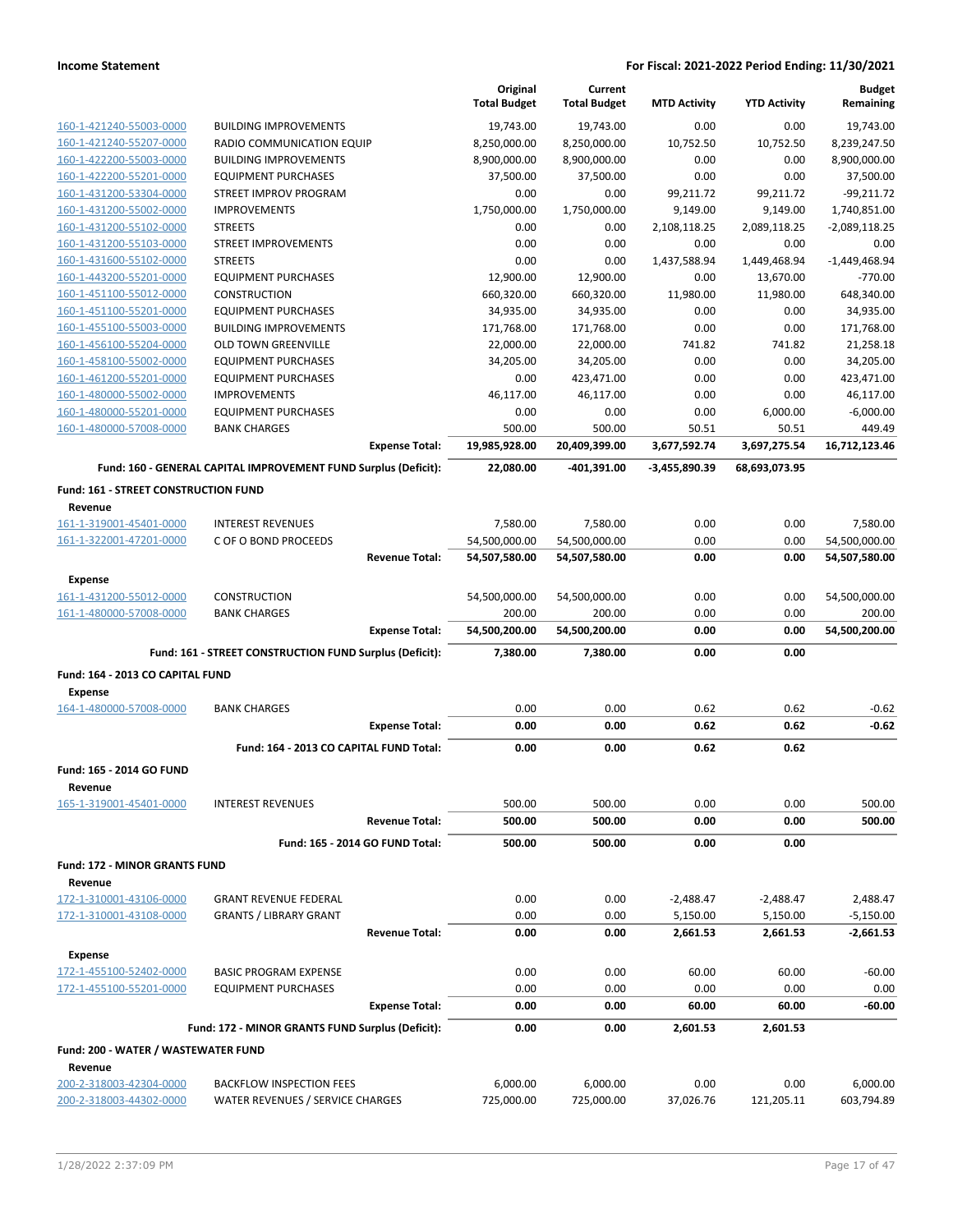|                                                    |                                                   | Original<br><b>Total Budget</b> | Current<br><b>Total Budget</b> | <b>MTD Activity</b> | <b>YTD Activity</b> | <b>Budget</b><br>Remaining |
|----------------------------------------------------|---------------------------------------------------|---------------------------------|--------------------------------|---------------------|---------------------|----------------------------|
| 200-2-318003-44305-0000                            | LATE CHARGES - WATER                              | 23,247.00                       | 23,247.00                      | 8,569.79            | 14,488.26           | 8,758.74                   |
| 200-2-318003-44312-0000                            | <b>METER TAMPERING</b>                            | 1,275.00                        | 1,275.00                       | 125.00              | 250.00              | 1,025.00                   |
| 200-2-318003-44317-0000                            | WATER REVENUES / METER CHANGE-OUTS                | 600,000.00                      | 600,000.00                     | 41,650.00           | 138,550.00          | 461,450.00                 |
| 200-2-318003-45103-0000                            | <b>GEUS RAW WATER CONSUMPTN</b>                   | 100,000.00                      | 100,000.00                     | 0.00                | 0.00                | 100,000.00                 |
| 200-2-318004-42303-0000                            | WASTE HAULER PERMITS                              | 2,540.00                        | 2,540.00                       | 100.00              | 1,300.00            | 1,240.00                   |
| 200-2-318004-44309-0000                            | SEWER REVENUES / SERVICE CHARGES                  | 33,264.00                       | 33,264.00                      | 7,170.43            | 12,407.68           | 20,856.32                  |
| 200-2-318004-44310-0000                            | LATE CHARGES - SEWER                              | 25,370.00                       | 25,370.00                      | 7,764.68            | 12,436.95           | 12,933.05                  |
| 200-2-318004-44318-0000                            | LATE CHARGES - WASTEHAULERS                       | 4,112.00                        | 4,112.00                       | 0.00                | 0.00                | 4,112.00                   |
| 200-2-318004-45106-0000                            | L-3 COMM COD DISCHARGE                            | 126,360.00                      | 126,360.00                     | 10,530.00           | 21,060.00           | 105,300.00                 |
| 200-2-318004-45201-0000                            | SEWER REV/ SEWER HAULER FEES                      | 427,852.00                      | 427,852.00                     | 45,548.79           | 45,660.29           | 382,191.71                 |
| 200-2-319003-45101-0000                            | WATER REVENUES / METERED SALES                    | 7,738,500.00                    | 7,738,500.00                   | 619,914.58          | 1,342,202.93        | 6,396,297.07               |
| 200-2-319004-45104-0000                            | <b>SEWER COLLECTION FEES</b>                      | 6,414,598.00                    | 6,414,598.00                   | 511,176.13          | 1,091,048.60        | 5,323,549.40               |
| 200-2-319004-45105-0000                            | SEWER REVENUES / EPA REVENUE                      | 250.00                          | 250.00                         | 247.59              | 247.59              | 2.41                       |
| 200-2-320003-45401-0000                            | <b>INTEREST REVENUES</b>                          | 100.00                          | 100.00                         | 0.00                | 0.00                | 100.00                     |
| 200-2-323001-58013-0000                            | <b>XFR - TOURISM FUND</b>                         | 45,000.00                       | 45,000.00                      | 3,750.00            | 7,500.00            | 37,500.00                  |
|                                                    | <b>Revenue Total:</b>                             | 16,273,468.00                   | 16,273,468.00                  | 1,293,573.75        | 2,808,357.41        | 13,465,110.59              |
| <b>Expense</b>                                     |                                                   |                                 |                                |                     |                     |                            |
| 200-2-436100-51001-0000                            | <b>REGULAR SALARIES</b>                           | 99,372.00                       | 99,372.00                      | 9,392.00            | 15,495.60           | 83,876.40                  |
| 200-2-436100-51020-0000                            | <b>OVERTIME</b>                                   | 307.50                          | 307.50                         | 1,400.19            | 1,625.38            | $-1,317.88$                |
| 200-2-436100-51021-0000                            | <b>LONGEVITY</b>                                  | 1,456.00                        | 1,456.00                       | 1,290.00            | 1,290.00            | 166.00                     |
| 200-2-436100-51101-0000                            | <b>CERTIFICATION PAY</b>                          | 600.00                          | 600.00                         | 92.32               | 184.64              | 415.36                     |
| 200-2-436100-51102-0000                            | <b>BILINGUAL PAY</b>                              | 600.00                          | 600.00                         | 46.16               | 92.32               | 507.68                     |
| 200-2-436100-51117-0000                            | CELL PHONE ALLOWANCE                              | 780.00                          | 780.00                         | 0.00                | 60.00               | 720.00                     |
| 200-2-436100-51201-0000                            | <b>FICA</b>                                       | 6,393.00                        | 6,393.00                       | 725.53              | 1,101.61            | 5,291.39                   |
| 200-2-436100-51202-0000                            | MEDICARE                                          | 1,495.00                        | 1,495.00                       | 169.68              | 257.64              | 1,237.36                   |
| 200-2-436100-51203-0000                            | <b>HEALTH INSURANCE</b>                           | 24,859.00                       | 24,859.00                      | 2,071.58            | 4,143.16            | 20,715.84                  |
| 200-2-436100-51204-0000                            | <b>WORKERS COMPENSATION</b><br>STATE UNEMPLOYMENT | 1,145.00                        | 1,145.00                       | 94.50<br>0.00       | 189.00<br>0.00      | 956.00                     |
| 200-2-436100-51205-0000<br>200-2-436100-51301-0000 | <b>TMRS</b>                                       | 383.00<br>12,001.00             | 383.00<br>12,001.00            | 1,417.59            | 2,174.75            | 383.00<br>9,826.25         |
| 200-2-436100-52001-0000                            | <b>OFFICE SUPPLIES</b>                            | 653.48                          | 653.48                         | 0.00                | 0.00                | 653.48                     |
| 200-2-436100-52002-0000                            | POSTAGE / FREIGHT                                 | 7,000.00                        | 7,000.00                       | 0.00                | 0.00                | 7,000.00                   |
| 200-2-436100-52201-0000                            | MINOR TOOLS & EQUIPMENT                           | 880.07                          | 880.07                         | 0.00                | 0.00                | 880.07                     |
| 200-2-436100-52305-0000                            | PUBLIC EDUCATION                                  | 7,000.00                        | 7,000.00                       | 0.00                | 0.00                | 7,000.00                   |
| 200-2-436100-53402-0000                            | <b>BUILDING MAINTENANCE</b>                       | 0.00                            | 0.00                           | 415.91              | 845.47              | $-845.47$                  |
| 200-2-436100-54001-0000                            | <b>TELEPHONE CHARGES</b>                          | 961.00                          | 961.00                         | 80.30               | 160.49              | 800.51                     |
| 200-2-436100-54002-0000                            | UTILITY CHARGES                                   | 33,000.00                       | 33,000.00                      | 1,690.78            | 4,003.39            | 28,996.61                  |
| 200-2-436100-54101-0000                            | PROFESSIONAL SERVICES                             | 45,000.00                       | 45,000.00                      | 0.00                | 0.00                | 45,000.00                  |
| 200-2-436200-51001-0000                            | <b>REGULAR SALARIES</b>                           | 433,224.00                      | 433,224.00                     | 28,386.55           | 54,778.93           | 378,445.07                 |
| 200-2-436200-51020-0000                            | <b>OVERTIME</b>                                   | 24,427.00                       | 24,427.00                      | 2,801.54            | 7,476.24            | 16,950.76                  |
| 200-2-436200-51021-0000                            | <b>LONGEVITY</b>                                  | 4,086.00                        | 4,086.00                       | 3,696.30            | 3,696.30            | 389.70                     |
| 200-2-436200-51101-0000                            | <b>CERTIFICATION PAY</b>                          | 3,000.00                        | 3,000.00                       | 92.32               | 184.64              | 2,815.36                   |
| 200-2-436200-51117-0000                            | <b>CELL PHONE ALLOWANCE</b>                       | 780.00                          | 780.00                         | 9.00                | 18.00               | 762.00                     |
| 200-2-436200-51201-0000                            | <b>FICA</b>                                       | 28,862.00                       | 28,862.00                      | 2,038.17            | 3,839.63            | 25,022.37                  |
| 200-2-436200-51202-0000                            | MEDICARE                                          | 6,750.00                        | 6,750.00                       | 476.68              | 897.99              | 5,852.01                   |
| 200-2-436200-51203-0000<br>200-2-436200-51204-0000 | <b>HEALTH INSURANCE</b>                           | 111,867.00                      | 111,867.00                     | 9,322.25            | 18,644.50           | 93,222.50                  |
| 200-2-436200-51205-0000                            | <b>WORKERS COMPENSATION</b><br>STATE UNEMPLOYMENT | 9,217.00<br>1,916.00            | 9,217.00<br>1,916.00           | 761.33<br>101.92    | 1,522.66<br>191.56  | 7,694.34<br>1,724.44       |
| 200-2-436200-51301-0000                            | <b>TMRS</b>                                       | 53,275.00                       | 53,275.00                      | 3,993.40            | 7,479.02            | 45,795.98                  |
| 200-2-436200-52001-0000                            | <b>OFFICE SUPPLIES</b>                            | 1,488.00                        | 1,488.00                       | 0.00                | 0.00                | 1,488.00                   |
| 200-2-436200-52002-0000                            | POSTAGE / FREIGHT                                 | 4,196.80                        | 4,196.80                       | 20.64               | 21.73               | 4,175.07                   |
| 200-2-436200-52101-0000                            | JANITORIAL SUPPLIES                               | 1,613.00                        | 1,613.00                       | 0.00                | 16.07               | 1,596.93                   |
| 200-2-436200-52104-0000                            | <b>WEARING APPAREL</b>                            | 6,955.00                        | 6,955.00                       | 1,906.72            | 1,906.72            | 5,048.28                   |
| 200-2-436200-52105-0000                            | <b>LABORATORY</b>                                 | 14,538.00                       | 14,538.00                      | 288.12              | 288.12              | 14,249.88                  |
| 200-2-436200-52106-0000                            | <b>CHEMICAL SUPPLIES</b>                          | 325,000.00                      | 325,000.00                     | 35,160.11           | 48,031.28           | 276,968.72                 |
| 200-2-436200-52201-0000                            | MINOR TOOLS & EQUIPMENT                           | 4,590.00                        | 4,590.00                       | 933.48              | 933.48              | 3,656.52                   |
| 200-2-436200-52202-0000                            | <b>MECHANICAL SUPPLIES</b>                        | 1,736.00                        | 1,736.00                       | 0.00                | 0.00                | 1,736.00                   |
| 200-2-436200-52203-0000                            | <b>MOTOR VEHICLE FUEL</b>                         | 3,900.00                        | 3,900.00                       | 437.46              | 831.53              | 3,068.47                   |
| 200-2-436200-52301-0000                            | <b>SAFETY SUPPLIES</b>                            | 2,975.00                        | 2,975.00                       | 0.00                | 0.00                | 2,975.00                   |
| 200-2-436200-53201-0000                            | FURNITURE & OFFICE EQUIPMENT                      | 400.00                          | 400.00                         | 0.00                | 0.00                | 400.00                     |
|                                                    |                                                   |                                 |                                |                     |                     |                            |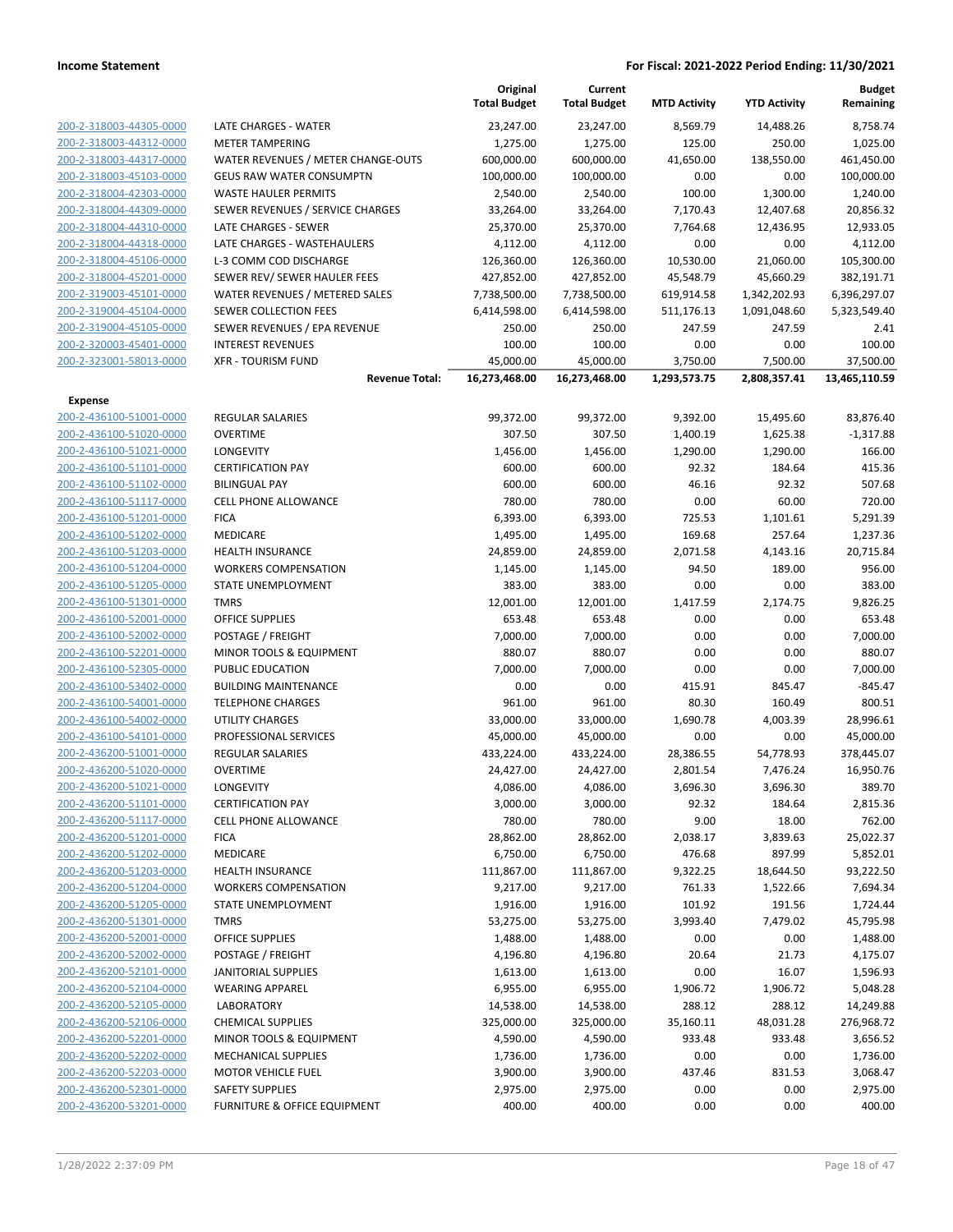|                                                    |                                                      | Original<br><b>Total Budget</b> | Current<br><b>Total Budget</b> | <b>MTD Activity</b>  | <b>YTD Activity</b>  | <b>Budget</b><br>Remaining |
|----------------------------------------------------|------------------------------------------------------|---------------------------------|--------------------------------|----------------------|----------------------|----------------------------|
| 200-2-436200-53202-0000                            | MACHINE, TOOLS & IMPLMNTS                            | 3,200.00                        | 3,200.00                       | 0.00                 | 0.00                 | 3,200.00                   |
| 200-2-436200-53203-0000                            | <b>INSTRUMENTS &amp; APPARATUS</b>                   | 12,000.00                       | 12,000.00                      | 0.00                 | 0.00                 | 12,000.00                  |
| 200-2-436200-53205-0000                            | <b>MOTOR VEHICLES</b>                                | 1,900.00                        | 1,900.00                       | 76.95                | 153.90               | 1,746.10                   |
| 200-2-436200-53310-0000                            | RESVRS/STRG TANKS/ST PIPE                            | 41,620.00                       | 41,620.00                      | 7,787.22             | 8,555.28             | 33,064.72                  |
| 200-2-436200-53402-0000                            | <b>BUILDING MAINTENANCE</b>                          | 6,810.00                        | 6,810.00                       | 337.24               | 337.24               | 6,472.76                   |
| 200-2-436200-53403-0000                            | <b>HEATING &amp; COOLING SYSTEMS</b>                 | 3,400.00                        | 3,400.00                       | 0.00                 | 0.00                 | 3,400.00                   |
| 200-2-436200-53404-0000                            | STRUCTURES / EXTERIOR STRUCTURES                     | 4,400.00                        | 4,400.00                       | 0.00                 | 0.00                 | 4,400.00                   |
| 200-2-436200-53605-0000                            | STRUCTURES / FILTRATION PLANT                        | 45,709.00                       | 45,709.00                      | 764.18               | 4,964.18             | 40,744.82                  |
| 200-2-436200-53606-0000                            | <b>MAINT - GROUNDS</b>                               | 3,340.00                        | 3,340.00                       | 669.02               | 669.02               | 2,670.98                   |
| 200-2-436200-54001-0000                            | <b>TELEPHONE CHARGES</b>                             | 4,988.00                        | 4,988.00                       | 428.57               | 772.71               | 4,215.29                   |
| 200-2-436200-54002-0000                            | UTILITY CHARGES                                      | 365,000.00                      | 365,000.00                     | 15,613.54            | 35,675.75            | 329,324.25                 |
| 200-2-436200-54201-0000                            | <b>MEMBERSHIPS &amp; SUBSCRIPTIONS</b>               | 1,461.00                        | 1,461.00                       | 0.00                 | 0.00                 | 1,461.00                   |
| 200-2-436200-54208-0000                            | <b>LABORATORY WORK</b>                               | 64,946.00                       | 64,946.00                      | 258.00               | 258.00               | 64,688.00                  |
| 200-2-436200-54212-0000                            | <b>PRINTING</b>                                      | 950.00                          | 950.00                         | 0.00                 | 0.00                 | 950.00                     |
| 200-2-436200-54214-0000                            | <b>TRAVEL &amp; TRAINING</b>                         | 7,243.00                        | 7,243.00                       | 0.00                 | 0.00                 | 7,243.00                   |
| 200-2-436200-54219-0000                            | SABINE RIVER AUTHORITY                               | 1,082,699.00                    | 1,082,699.00                   | 72,818.50            | 72,818.50            | 1,009,880.50               |
| 200-2-436200-54410-0000                            | PERMITS/FEES                                         | 30,000.00                       | 30,000.00                      | 0.00                 | 0.00                 | 30,000.00                  |
| 200-2-436300-51001-0000                            | <b>REGULAR SALARIES</b>                              | 595,647.00                      | 595,647.00                     | 43,310.96            | 89,384.11            | 506,262.89                 |
| 200-2-436300-51020-0000                            | <b>OVERTIME</b>                                      | 74,264.84                       | 74,264.84                      | 9,035.19             | 16,787.84            | 57,477.00                  |
| 200-2-436300-51021-0000                            | <b>LONGEVITY</b>                                     | 6,932.00                        | 6,932.00                       | 4,164.00             | 4,164.00             | 2,768.00                   |
| 200-2-436300-51101-0000                            | <b>CERTIFICATION PAY</b>                             | 600.00                          | 600.00                         | 0.00                 | 46.16                | 553.84                     |
| 200-2-436300-51102-0000                            | <b>BILINGUAL PAY</b>                                 | 0.00                            | 0.00                           | 46.16                | 92.32                | $-92.32$                   |
| 200-2-436300-51117-0000                            | <b>CELL PHONE ALLOWANCE</b>                          | 2,130.00                        | 2,130.00                       | 30.00                | 120.00               | 2,010.00                   |
| 200-2-436300-51201-0000                            | <b>FICA</b>                                          | 42,133.00                       | 42,133.00                      | 3,345.59             | 6,509.07             | 35,623.93                  |
| 200-2-436300-51202-0000                            | <b>MEDICARE</b>                                      | 9,854.00                        | 9,854.00                       | 782.44               | 1,522.29             | 8,331.71                   |
| 200-2-436300-51203-0000                            | <b>HEALTH INSURANCE</b>                              | 211,305.00                      | 211,305.00                     | 17,608.75            | 35,217.50            | 176,087.50                 |
| 200-2-436300-51204-0000                            | <b>WORKERS COMPENSATION</b>                          | 13,225.00                       | 13,225.00                      | 1,092.83             | 2,185.66             | 11,039.34                  |
| 200-2-436300-51205-0000                            | STATE UNEMPLOYMENT                                   | 3,353.00                        | 3,353.00                       | 142.94               | 276.49               | 3,076.51                   |
| 200-2-436300-51301-0000                            | <b>TMRS</b>                                          | 79,850.00                       | 79,850.00                      | 6,564.03             | 12,828.98            | 67,021.02                  |
| 200-2-436300-52001-0000                            | <b>OFFICE SUPPLIES</b>                               | 300.00                          | 300.00                         | 16.23                | 16.23                | 283.77                     |
| 200-2-436300-52002-0000                            | POSTAGE / FREIGHT                                    | 50.00                           | 50.00                          | 0.00                 | 0.00                 | 50.00                      |
| 200-2-436300-52005-0000                            | PRINTED MATERIALS                                    | 100.00                          | 100.00                         | 0.00                 | 0.00                 | 100.00                     |
| 200-2-436300-52104-0000                            | <b>WEARING APPAREL</b>                               | 15,450.00                       | 15,450.00                      | 4,381.29             | 4,381.29             | 11,068.71                  |
| 200-2-436300-52106-0000                            | <b>CHEMICAL SUPPLIES</b>                             | 500.00                          | 500.00                         | 0.00                 | 0.00                 | 500.00                     |
| 200-2-436300-52201-0000<br>200-2-436300-52203-0000 | MINOR TOOLS & EQUIPMENT<br><b>MOTOR VEHICLE FUEL</b> | 15,801.00<br>46,000.00          | 15,801.00<br>46,000.00         | 2,376.93<br>5,241.28 | 2,376.93<br>8,231.04 | 13,424.07<br>37,768.96     |
| 200-2-436300-52303-0000                            | <b>TRAINING SUPPLIES</b>                             | 510.00                          | 510.00                         | 0.00                 | 0.00                 | 510.00                     |
| 200-2-436300-53201-0000                            | FURNITURE & OFFICE EQUIPMENT                         | 496.00                          | 496.00                         | 450.00               | 450.00               | 46.00                      |
| 200-2-436300-53202-0000                            | MACHINE, TOOLS & IMPLMNTS                            | 4,598.00                        | 4,598.00                       | 72.95                | 72.95                | 4,525.05                   |
| <u>200-2-436300-53202-0001</u>                     | METER & SETTINGS - MACHINE, TOOLS & IMP              | 5,495.30                        | 5,495.30                       | 410.64               | 410.64               | 5,084.66                   |
| 200-2-436300-53202-0002                            | UTILITY CONSTRUCTION - MACHINE, TOOLS &              | 4,598.00                        | 4,598.00                       | 0.00                 | 0.00                 | 4,598.00                   |
| 200-2-436300-53205-0000                            | <b>MOTOR VEHICLES</b>                                | 25,000.00                       | 25,000.00                      | -549.92              | 900.20               | 24,099.80                  |
| 200-2-436300-53207-0000                            | RADIO/COMMUNICATIONS                                 | 6,484.00                        | 6,484.00                       | 0.00                 | 0.00                 | 6,484.00                   |
| 200-2-436300-53210-0000                            | <b>FIRE HYDRANTS</b>                                 | 15,500.00                       | 15,500.00                      | 0.00                 | 0.00                 | 15,500.00                  |
| 200-2-436300-53211-0000                            | <b>METERS &amp; SETTINGS</b>                         | 0.00                            | 0.00                           | 54,550.64            | 89,496.64            | -89,496.64                 |
| 200-2-436300-53211-0001                            | <b>METERS &amp; SETTINGS - MATERIALS</b>             | 708,882.00                      | 708,882.00                     | $-1,138.01$          | $-1,138.01$          | 710,020.01                 |
| 200-2-436300-53214-0000                            | UTILITY CONSTRUCTION - MATERIALS                     | 225,000.00                      | 225,000.00                     | 0.00                 | 0.00                 | 225,000.00                 |
| 200-2-436300-53306-0000                            | <b>WATER MAINS</b>                                   | 292,794.23                      | 292,794.23                     | 13,842.39            | 13,899.34            | 278,894.89                 |
| 200-2-436300-53306-0001                            | <b>UTILITY TAPS</b>                                  | 260,000.00                      | 260,000.00                     | 212.04               | 212.04               | 259,787.96                 |
| 200-2-436300-54001-0000                            | <b>TELEPHONE CHARGES</b>                             | 1,800.00                        | 1,800.00                       | 115.32               | 155.55               | 1,644.45                   |
| 200-2-436300-54214-0000                            | <b>TRAVEL &amp; TRAINING</b>                         | 3,985.00                        | 3,985.00                       | 327.50               | 441.25               | 3,543.75                   |
| 200-2-437200-51001-0000                            | <b>REGULAR SALARIES</b>                              | 377,275.00                      | 377,275.00                     | 29,929.42            | 59,200.37            | 318,074.63                 |
| 200-2-437200-51020-0000                            | <b>OVERTIME</b>                                      | 56,411.00                       | 56,411.00                      | 7,687.09             | 13,304.32            | 43,106.68                  |
| 200-2-437200-51021-0000                            | LONGEVITY                                            | 14,438.00                       | 14,438.00                      | 14,192.00            | 14,192.00            | 246.00                     |
| 200-2-437200-51101-0000                            | <b>CERTIFICATION PAY</b>                             | 1,200.00                        | 1,200.00                       | 92.30                | 184.60               | 1,015.40                   |
| 200-2-437200-51117-0000                            | CELL PHONE ALLOWANCE                                 | 780.00                          | 780.00                         | 150.00               | 300.00               | 480.00                     |
| 200-2-437200-51201-0000                            | <b>FICA</b>                                          | 27,906.00                       | 27,906.00                      | 3,114.81             | 5,180.56             | 22,725.44                  |
| 200-2-437200-51202-0000                            | MEDICARE                                             | 6,527.00                        | 6,527.00                       | 728.46               | 1,211.58             | 5,315.42                   |
| 200-2-437200-51203-0000                            | <b>HEALTH INSURANCE</b>                              | 124,297.00                      | 124,297.00                     | 10,358.08            | 20,716.16            | 103,580.84                 |
|                                                    |                                                      |                                 |                                |                      |                      |                            |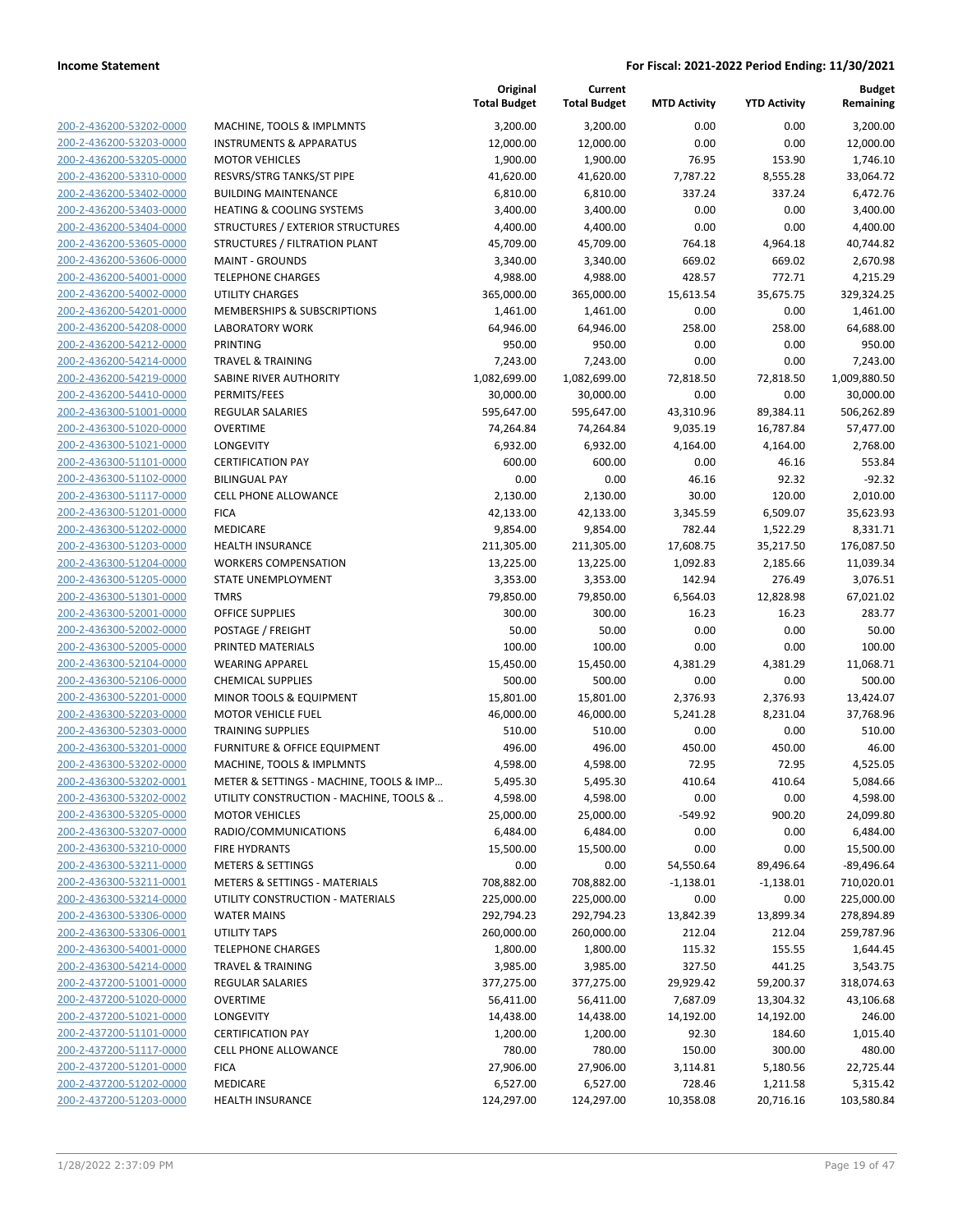**Current**

**Original**

**MTD Activity YTD Activity**

**Budget Remaining**

|                                                    |                                                         | <b>Total Budget</b>       | <b>Total Budget</b>       | <b>MTD Activity</b> | <b>YTD Activity</b> | Remaining                 |
|----------------------------------------------------|---------------------------------------------------------|---------------------------|---------------------------|---------------------|---------------------|---------------------------|
| 200-2-437200-51204-0000                            | <b>WORKERS COMPENSATION</b>                             | 8,681.00                  | 8,681.00                  | 717.67              | 1,435.34            | 7,245.66                  |
| 200-2-437200-51205-0000                            | STATE UNEMPLOYMENT                                      | 1,820.00                  | 1,820.00                  | 0.00                | 0.00                | 1,820.00                  |
| 200-2-437200-51301-0000                            | <b>TMRS</b>                                             | 52,887.00                 | 52,887.00                 | 6,037.92            | 10,113.06           | 42,773.94                 |
| 200-2-437200-52104-0000                            | <b>WEARING APPAREL</b>                                  | 15,000.00                 | 15,000.00                 | 1,818.21            | 1,818.21            | 13,181.79                 |
| 200-2-437200-52106-0000                            | <b>CHEMICAL SUPPLIES</b>                                | 2,400.00                  | 2,400.00                  | 0.00                | 0.00                | 2,400.00                  |
| 200-2-437200-52107-0000                            | <b>BOTANICAL SUPPLIES</b>                               | 390.00                    | 390.00                    | 0.00                | 0.00                | 390.00                    |
| 200-2-437200-52201-0000                            | MINOR TOOLS & EQUIPMENT                                 | 10,995.00                 | 10,995.00                 | 175.68              | 175.68              | 10,819.32                 |
| 200-2-437200-52203-0000                            | <b>MOTOR VEHICLE FUEL</b>                               | 18,772.00                 | 18,772.00                 | 2,079.77            | 3,633.12            | 15,138.88                 |
| 200-2-437200-52303-0000                            | <b>TRAINING SUPPLIES</b>                                | 275.00                    | 275.00                    | 0.00                | 0.00                | 275.00                    |
| 200-2-437200-53202-0000                            | MACHINE, TOOLS & IMPLMNTS                               | 4,963.00                  | 4,963.00                  | 405.65              | 405.65              | 4,557.35                  |
| 200-2-437200-53205-0000                            | <b>MOTOR VEHICLES</b>                                   | 11,000.00                 | 11,000.00                 | 494.46              | 1,135.96            | 9,864.04                  |
| 200-2-437200-53207-0000                            | RADIO/COMMUNICATIONS                                    | 3,000.00                  | 3,000.00                  | 0.00                | 0.00                | 3,000.00                  |
| 200-2-437200-53309-0000                            | SANITARY SEWER & TCEQ SSO                               | 107,020.76                | 107,020.76                | 491.54              | 491.54              | 106,529.22                |
| 200-2-437200-53311-0000                            | <b>LIFT STATIONS</b>                                    | 63,120.00                 | 63,120.00                 | 2,435.50            | 2,435.50            | 60,684.50                 |
| 200-2-437200-54001-0000                            | <b>TELEPHONE CHARGES</b>                                | 5,069.00                  | 5,069.00                  | 444.21              | 482.46              | 4,586.54                  |
| 200-2-437200-54002-0000                            | <b>UTILITY CHARGES</b>                                  | 35,000.00                 | 35,000.00                 | 2,659.47            | 5,602.47            | 29,397.53                 |
| 200-2-437200-54214-0000                            | <b>TRAVEL &amp; TRAINING</b>                            | 2,800.00                  | 2,800.00                  | 0.00                | 0.00                | 2,800.00                  |
| 200-2-437200-55202-0000                            | <b>VEHICLES</b>                                         | 32,045.00                 | 32,045.00                 | 0.00                | 0.00                | 32,045.00                 |
| 200-2-437300-51001-0000                            | <b>REGULAR SALARIES</b>                                 | 593,431.00                | 593,431.00                | 40,267.07           | 78,973.18           | 514,457.82                |
| 200-2-437300-51020-0000                            | <b>OVERTIME</b>                                         | 44,767.00                 | 44,767.00                 | 3,048.86            | 5,774.20            | 38,992.80                 |
| 200-2-437300-51021-0000                            | LONGEVITY                                               | 13,646.00                 | 13,646.00                 | 13,220.00           | 13,220.00           | 426.00<br>6,692.32        |
| 200-2-437300-51101-0000<br>200-2-437300-51117-0000 | <b>CERTIFICATION PAY</b><br><b>CELL PHONE ALLOWANCE</b> | 7,800.00<br>2,076.00      | 7,800.00<br>2,076.00      | 553.84<br>180.00    | 1,107.68<br>360.00  | 1,716.00                  |
| 200-2-437300-51201-0000                            | <b>FICA</b>                                             | 41,027.00                 | 41,027.00                 | 3,417.66            | 5,898.80            | 35,128.20                 |
| 200-2-437300-51202-0000                            | MEDICARE                                                | 9,595.00                  | 9,595.00                  | 799.29              | 1,379.56            | 8,215.44                  |
| 200-2-437300-51203-0000                            | <b>HEALTH INSURANCE</b>                                 | 161,586.00                | 161,586.00                | 13,465.50           | 26,931.00           | 134,655.00                |
| 200-2-437300-51204-0000                            | <b>WORKERS COMPENSATION</b>                             | 13,102.00                 | 13,102.00                 | 1,083.25            | 2,166.50            | 10,935.50                 |
| 200-2-437300-51205-0000                            | STATE UNEMPLOYMENT                                      | 2,491.00                  | 2,491.00                  | 16.85               | 58.96               | 2,432.04                  |
| 200-2-437300-51301-0000                            | <b>TMRS</b>                                             | 77,752.00                 | 77,752.00                 | 6,643.28            | 11,534.44           | 66,217.56                 |
| 200-2-437300-52001-0000                            | OFFICE SUPPLIES                                         | 600.00                    | 600.00                    | 311.75              | 311.75              | 288.25                    |
| 200-2-437300-52002-0000                            | POSTAGE / FREIGHT                                       | 602.00                    | 602.00                    | 42.85               | 109.59              | 492.41                    |
| 200-2-437300-52005-0000                            | PRINTED MATERIALS                                       | 1,280.00                  | 1,280.00                  | 0.00                | 0.00                | 1,280.00                  |
| 200-2-437300-52101-0000                            | <b>JANITORIAL SUPPLIES</b>                              | 1,650.00                  | 1,650.00                  | 369.12              | 369.12              | 1,280.88                  |
| 200-2-437300-52102-0000                            | <b>REFERENCE SUPPLIES</b>                               | 500.00                    | 500.00                    | 0.00                | 0.00                | 500.00                    |
| 200-2-437300-52104-0000                            | <b>WEARING APPAREL</b>                                  | 11,720.00                 | 11,720.00                 | 120.00              | 50.05               | 11,669.95                 |
| 200-2-437300-52105-0000                            | <b>LABORATORY</b>                                       | 28,500.00                 | 28,500.00                 | 777.85              | 777.85              | 27,722.15                 |
| 200-2-437300-52106-0000                            | <b>CHEMICAL SUPPLIES</b>                                | 55,804.00                 | 55,804.00                 | 13,402.94           | 13,402.94           | 42,401.06                 |
| 200-2-437300-52107-0000                            | <b>BOTANICAL SUPPLIES</b>                               | 900.00                    | 900.00                    | 0.00                | 0.00                | 900.00                    |
| 200-2-437300-52201-0000                            | MINOR TOOLS & EQUIPMENT                                 | 6,300.00                  | 6,300.00                  | 269.41              | 269.41              | 6,030.59                  |
| 200-2-437300-52202-0000                            | <b>MECHANICAL SUPPLIES</b>                              | 18,400.00                 | 18,400.00                 | 739.77              | 739.77              | 17,660.23                 |
| 200-2-437300-52203-0000                            | <b>MOTOR VEHICLE FUEL</b>                               | 13,086.00                 | 13,086.00                 | 587.03              | 1,214.56            | 11,871.44                 |
| 200-2-437300-52301-0000                            | SAFETY SUPPLIES                                         | 2,300.00                  | 2,300.00                  | 0.00                | 779.34              | 1,520.66                  |
| 200-2-437300-53202-0000                            | MACHINE, TOOLS & IMPLMNTS                               | 80,000.00                 | 80,000.00                 | 0.00                | 8,600.41            | 71,399.59                 |
| 200-2-437300-53203-0000                            | <b>INSTRUMENTS &amp; APPARATUS</b>                      | 6,000.00                  | 6,000.00                  | 0.00                | 0.00                | 6,000.00                  |
| 200-2-437300-53205-0000                            | <b>MOTOR VEHICLES</b>                                   | 5,300.00                  | 5,300.00                  | 0.00                | 0.00                | 5,300.00                  |
| 200-2-437300-53402-0000                            | <b>BUILDING MAINTENANCE</b>                             | 6,500.00                  | 6,500.00                  | 177.46              | 177.46              | 6,322.54                  |
| 200-2-437300-54001-0000                            | <b>TELEPHONE CHARGES</b>                                | 6,000.00                  | 6,000.00                  | 437.75              | 769.96              | 5,230.04                  |
| 200-2-437300-54002-0000                            | <b>UTILITY CHARGES</b>                                  | 350,000.00                | 350,000.00                | 27,840.00           | 56,381.00           | 293,619.00                |
| 200-2-437300-54103-0000                            | CONSULTING                                              | 250,000.00                | 250,000.00                | 0.00                | 0.00                | 250,000.00                |
| 200-2-437300-54201-0000                            | MEMBERSHIPS & SUBSCRIPTIONS                             | 12,900.00                 | 12,900.00                 | 282.00              | 282.00              | 12,618.00                 |
| 200-2-437300-54208-0000                            | <b>LABORATORY WORK</b>                                  | 15,000.00                 | 15,000.00                 | 0.00                | 0.00                | 15,000.00                 |
| 200-2-437300-54214-0000                            | <b>TRAVEL &amp; TRAINING</b>                            | 4,500.00                  | 4,500.00                  | 0.00                | 0.00                | 4,500.00                  |
| 200-2-437300-54410-0000<br>200-2-471100-56507-0000 | PERMITS/FEES<br>08 REV BONDS - PRINCIPAL                | 44,459.00                 | 44,459.00                 | 37,403.32<br>0.00   | 37,403.32<br>0.00   | 7,055.68                  |
| 200-2-471100-56508-0000                            | 09 TWDP REV BOND - PRINC                                | 1,015,000.00<br>15,000.00 | 1,015,000.00<br>15,000.00 | 0.00                | 0.00                | 1,015,000.00<br>15,000.00 |
| 200-2-471100-56510-0000                            | 2019 REVENUE BONDS PRINCIPAL                            | 390,000.00                | 390,000.00                | 0.00                | 0.00                | 390,000.00                |
| 200-2-471100-56511-0000                            | 2021 RAW WATER LINE PRINCIPAL                           | 600,000.00                | 600,000.00                | 0.00                | 0.00                | 600,000.00                |
| 200-2-471200-56607-0000                            | 08 REV BONDS - INTEREST                                 | 239,717.50                | 239,717.50                | 0.00                | 0.00                | 239,717.50                |
| 200-2-471200-56611-0000                            | 2019 REVENUE BONDS INTEREST                             | 709,762.50                | 709,762.50                | 0.00                | 0.00                | 709,762.50                |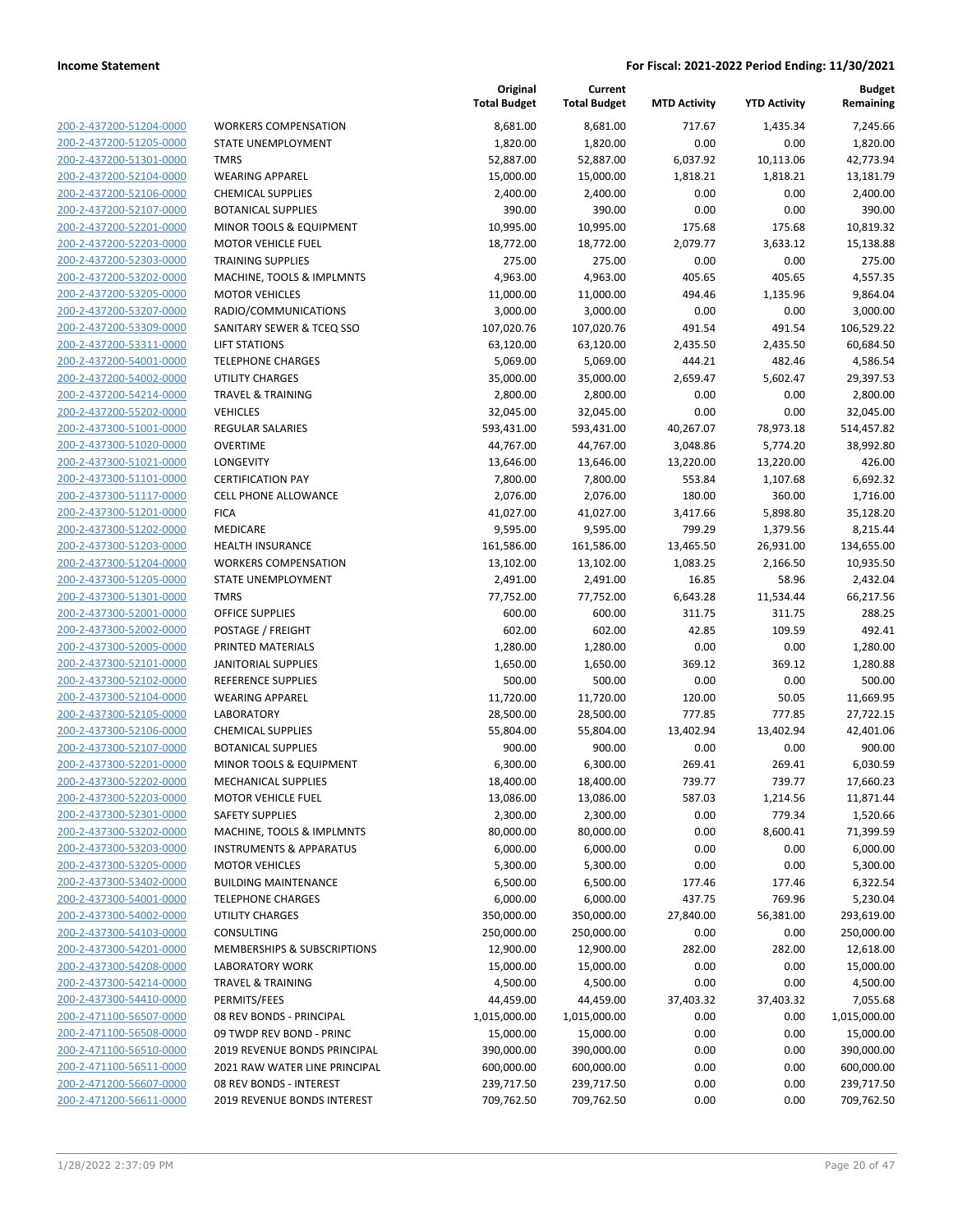|                                                    |                                                        | Original<br><b>Total Budget</b> | Current<br><b>Total Budget</b> | <b>MTD Activity</b>      | <b>YTD Activity</b>         | <b>Budget</b><br>Remaining    |
|----------------------------------------------------|--------------------------------------------------------|---------------------------------|--------------------------------|--------------------------|-----------------------------|-------------------------------|
|                                                    | 2021 RAW WATER LINE INTEREST                           | 1,098,036.00                    | 1,098,036.00                   | 0.00                     | 0.00                        | 1,098,036.00                  |
| 200-2-471200-56612-0000<br>200-2-480000-52003-0000 | <b>COPIER CHARGES</b>                                  | 7,500.00                        | 7,500.00                       | 782.99                   | 1,313.10                    | 6,186.90                      |
| 200-2-480000-52006-0000                            | <b>COPIER PAPER</b>                                    | 260.00                          | 260.00                         | 72.23                    | 107.43                      | 152.57                        |
| 200-2-480000-54002-0000                            | <b>UTILITY CHARGES</b>                                 | 15,000.00                       | 15,000.00                      | 1,140.43                 | 2,299.16                    | 12.700.84                     |
| 200-2-480000-54226-0000                            | <b>INSURANCE EXPENSE</b>                               | 77,000.00                       | 77,000.00                      | 81,079.06                | 81,079.06                   | $-4,079.06$                   |
| 200-2-480000-57002-0000                            | <b>BAD DEBT EXPENSE</b>                                | 29,000.00                       | 29,000.00                      | 0.00                     | 0.00                        | 29,000.00                     |
| 200-2-480000-57005-0000                            | ACCRUED VAC & SICK PAY                                 | 50,000.00                       | 50,000.00                      | 0.00                     | 0.00                        | 50,000.00                     |
| 200-2-480000-57008-0000                            | <b>BANK CHARGES</b>                                    | 30,000.00                       | 30,000.00                      | 425.78                   | 4,443.11                    | 25,556.89                     |
| 200-2-480000-57015-0000                            | <b>CONTINGENCY EXPENSE</b>                             | 50,000.00                       | 50,000.00                      | 0.00                     | 0.00                        | 50,000.00                     |
| 200-2-491000-58001-0000                            | <b>XFR - GENERAL FUND</b>                              | 681,579.00                      | 681,579.00                     | 121,476.94               | 254,014.37                  | 427,564.63                    |
| 200-2-491000-58037-0000                            | <b>XFR - DEBT SERVICE FUND</b>                         | 1,491,276.00                    | 1,491,276.00                   | 124,273.00               | 248,546.00                  | 1,242,730.00                  |
| 200-2-491000-58120-0000                            | <b>XFR - UTILITY CIP FUND</b>                          | 1,332,045.00                    | 1,332,045.00                   | 111,003.75               | 222,007.50                  | 1,110,037.50                  |
| 200-2-495000-58580-0000                            | CA - GENERAL FUND - GENERAL GOVERNMENT                 | 294,215.00                      | 294,215.00                     | 24,517.92                | 49,035.84                   | 245,179.16                    |
| 200-2-495000-58581-0000                            | CA - GENERAL FUND - PUBLIC WORKS                       | 170,599.00                      | 170,599.00                     | 14,216.58                | 28,433.16                   | 142,165.84                    |
| 200-2-495000-58701-0000                            | CA - CENTRAL SERVICE FUND                              | 256,080.00                      | 256,080.00                     | 21,340.00                | 42,680.00                   | 213,400.00                    |
| 200-2-495000-58710-0000                            | CA - INSURANCE FUND                                    | 217,347.00                      | 217,347.00                     | 18,112.25                | 36,224.50                   | 181,122.50                    |
| 200-2-495000-58720-0000                            | CA - MIS FUN                                           | 105,933.00                      | 105,933.00                     | 8,827.75                 | 17,655.50                   | 88,277.50                     |
| 200-2-495000-58900-0000                            | <b>CA - ELECTRIC FUND</b>                              | 490,550.00                      | 490,550.00                     | 40,879.17                | 81,758.34                   | 408,791.66                    |
|                                                    | <b>Expense Total:</b>                                  | 17,880,530.98                   | 17,880,530.98                  | 1,192,114.86             | 2,076,285.44                | 15,804,245.54                 |
|                                                    | Fund: 200 - WATER / WASTEWATER FUND Surplus (Deficit): | $-1,607,062.98$                 | $-1,607,062.98$                | 101,458.89               | 732,071.97                  |                               |
| Fund: 216 - UTILIITY CIP FUND                      |                                                        |                                 |                                |                          |                             |                               |
| Revenue                                            |                                                        |                                 |                                |                          |                             |                               |
| 216-2-319001-45401-0000                            | <b>INTEREST REVENUES</b>                               | 15,500.00                       | 15,500.00                      | 0.00                     | 0.00                        | 15,500.00                     |
| 216-2-319001-47221-0000                            | <b>BOND PROCEEDS</b>                                   | 50,000,000.00                   | 50,000,000.00                  | 0.00                     | 49,885,883.66               | 114,116.34                    |
| 216-2-323001-46100-0000                            | <b>XFR - UTILITY FUND</b><br><b>Revenue Total:</b>     | 1,300,000.00<br>51,315,500.00   | 1,300,000.00<br>51,315,500.00  | 108,333.33<br>108,333.33 | 216,666.66<br>50,102,550.32 | 1,083,333.34<br>1,212,949.68  |
|                                                    |                                                        |                                 |                                |                          |                             |                               |
| <b>Expense</b>                                     |                                                        |                                 |                                |                          |                             |                               |
| 216-2-436200-55002-0000                            | <b>IMPROVEMENTS</b>                                    | 1,300,000.00                    | 1,300,000.00                   | 0.00                     | 124,092.74                  | 1,175,907.26                  |
| 216-2-436200-55201-0000                            | <b>EQUIPMENT PURCHASES</b>                             | 0.00<br>0.00                    | 0.00<br>0.00                   | 0.00                     | 0.00                        | 0.00                          |
| 216-2-437300-53605-0000<br>216-2-437300-55002-0000 | STRUCTURES / FILTRATION PLANT<br><b>IMPROVEMENTS</b>   | 50,000,000.00                   | 50,000,000.00                  | 0.00<br>0.00             | 50,147.33<br>0.00           | $-50,147.33$<br>50,000,000.00 |
| 216-2-437300-55110-0000                            | <b>LIFT STATIONS</b>                                   | 0.00                            | 0.00                           | 0.00                     | 0.00                        | 0.00                          |
| 216-2-480000-57008-0000                            | <b>BANK CHARGES</b>                                    | 2,350.00                        | 2,350.00                       | 276.53                   | 276.53                      | 2,073.47                      |
|                                                    | <b>Expense Total:</b>                                  | 51,302,350.00                   | 51,302,350.00                  | 276.53                   | 174,516.60                  | 51,127,833.40                 |
|                                                    | Fund: 216 - UTILIITY CIP FUND Surplus (Deficit):       | 13,150.00                       | 13,150.00                      | 108,056.80               | 49,928,033.72               |                               |
| <b>Fund: 217 - WASTEWATER RECLAMATION FUND</b>     |                                                        |                                 |                                |                          |                             |                               |
| Revenue                                            |                                                        |                                 |                                |                          |                             |                               |
| 217-2-319001-45401-0000                            | <b>INTEREST REVENUES</b>                               | 400.00                          | 400.00                         | 0.00                     | 0.00                        | 400.00                        |
|                                                    | <b>Revenue Total:</b>                                  | 400.00                          | 400.00                         | 0.00                     | 0.00                        | 400.00                        |
|                                                    | Fund: 217 - WASTEWATER RECLAMATION FUND Total:         | 400.00                          | 400.00                         | 0.00                     | 0.00                        |                               |
| Fund: 300 - AIRPORT FUND                           |                                                        |                                 |                                |                          |                             |                               |
| Revenue                                            |                                                        |                                 |                                |                          |                             |                               |
| 300-2-319001-45401-0000                            | <b>INTEREST REVENUES</b>                               | 2,500.00                        | 2,500.00                       | 0.00                     | 0.00                        | 2,500.00                      |
| 300-2-321001-45507-0000                            | L-3 COMM LEASE                                         | 639,217.00                      | 639,217.00                     | 0.00                     | 119,933.62                  | 519,283.38                    |
| 300-2-321001-45508-0000                            | AIR EVAC HANGAR FEES                                   | 8,101.00                        | 8,101.00                       | 675.09                   | 1,350.18                    | 6,750.82                      |
| 300-2-321001-45509-0000                            | BLUE SKY T-HANGAR & LA ND LEASES                       | 4,768.00                        | 4,768.00                       | 0.00                     | 0.00                        | 4,768.00                      |
| 300-2-321001-45510-0000                            | ARKOMA - HORIZONS AHEAD LEASE                          | 48,096.00                       | 48,096.00                      | 4,210.80                 | 4,210.80                    | 43,885.20                     |
| 300-2-321001-45513-0000                            | MAJORS FLYING CLUB LAND LEASE                          | 1,396.00                        | 1,396.00                       | 0.00                     | 127.97                      | 1,268.03                      |
| 300-2-321001-45515-0000                            | TEXSAN AVIATION LAND LEASE                             | 1,080.00                        | 1,080.00                       | 0.00                     | 0.00                        | 1,080.00                      |
|                                                    | <b>Revenue Total:</b>                                  | 705,158.00                      | 705,158.00                     | 4,885.89                 | 125,622.57                  | 579,535.43                    |
| <b>Expense</b>                                     |                                                        |                                 |                                |                          |                             |                               |
| 300-2-438100-51001-0000                            | REGULAR SALARIES                                       | 64,537.00                       | 64,537.00                      | 5,148.62<br>438.00       | 9,669.20                    | 54,867.80                     |
| 300-2-438100-51021-0000<br>300-2-438100-51117-0000 | LONGEVITY<br><b>CELL PHONE ALLOWANCE</b>               | 438.00<br>1,170.00              | 438.00<br>1,170.00             | 45.00                    | 438.00<br>135.00            | 0.00<br>1,035.00              |
| 300-2-438100-51201-0000                            | <b>FICA</b>                                            | 4,101.00                        | 4,101.00                       | 392.48                   | 635.36                      | 3,465.64                      |
| 300-2-438100-51202-0000                            | MEDICARE                                               | 959.00                          | 959.00                         | 91.78                    | 148.58                      | 810.42                        |
| 300-2-438100-51203-0000                            | <b>HEALTH INSURANCE</b>                                | 12,430.00                       | 12,430.00                      | 1,035.83                 | 2,071.66                    | 10,358.34                     |
|                                                    |                                                        |                                 |                                |                          |                             |                               |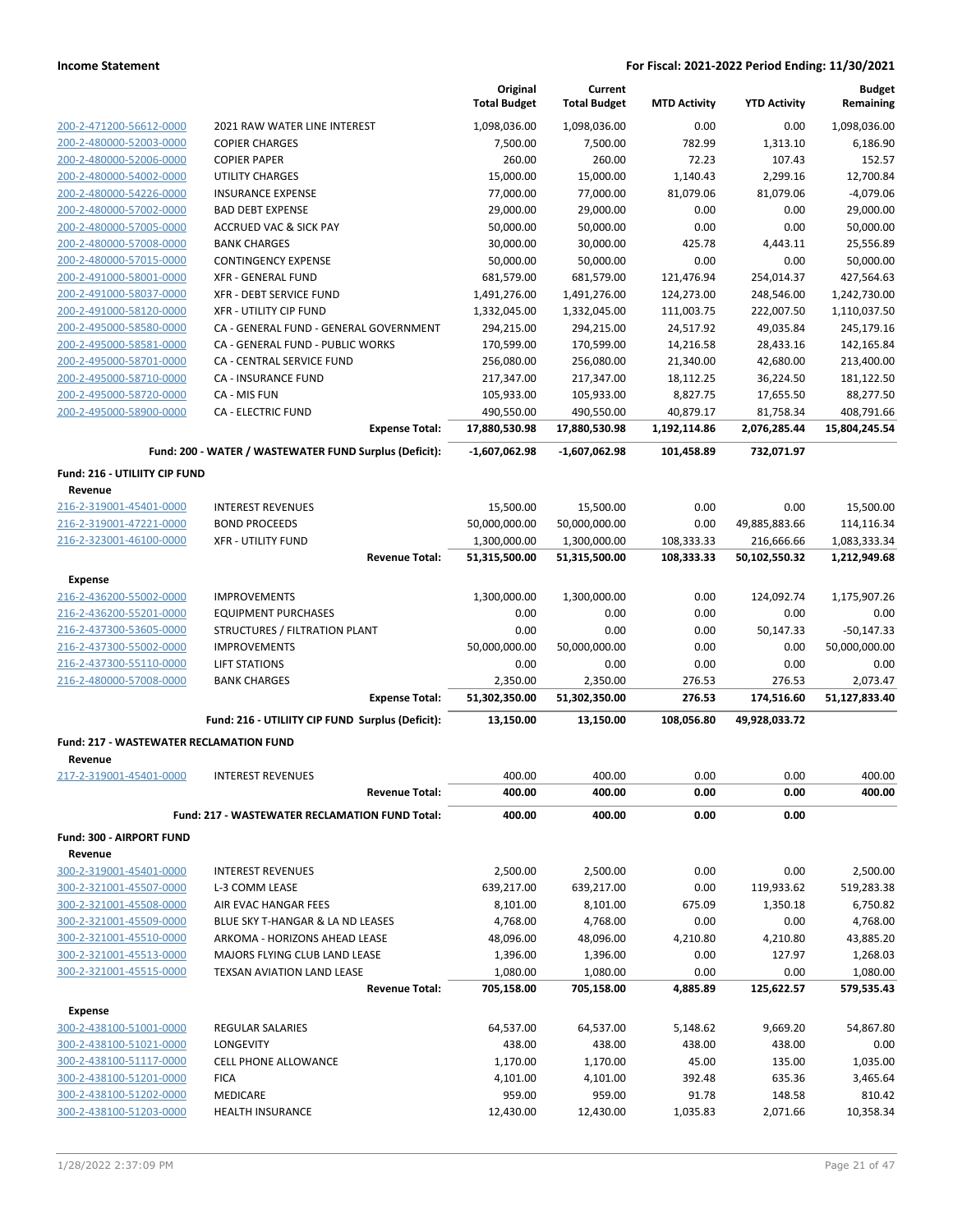|                                                    |                                                           | Original<br><b>Total Budget</b> | Current<br><b>Total Budget</b> | <b>MTD Activity</b>   | <b>YTD Activity</b>   | <b>Budget</b><br>Remaining |
|----------------------------------------------------|-----------------------------------------------------------|---------------------------------|--------------------------------|-----------------------|-----------------------|----------------------------|
| 300-2-438100-51204-0000                            | <b>WORKERS COMPENSATION</b>                               | 1,065.00                        | 1,065.00                       | 87.92                 | 175.84                | 889.16                     |
| 300-2-438100-51205-0000                            | STATE UNEMPLOYMENT                                        | 383.00                          | 383.00                         | 0.00                  | 0.00                  | 383.00                     |
| 300-2-438100-51301-0000                            | <b>TMRS</b>                                               | 7,772.00                        | 7,772.00                       | 733.98                | 1,188.09              | 6,583.91                   |
| 300-2-438100-52001-0000                            | OFFICE SUPPLIES                                           | 200.00                          | 200.00                         | 0.00                  | 0.00                  | 200.00                     |
| 300-2-438100-52002-0000                            | POSTAGE / FREIGHT                                         | 100.00                          | 100.00                         | 0.00                  | 0.00                  | 100.00                     |
| 300-2-438100-52201-0000                            | MINOR TOOLS & EQUIPMENT                                   | 150.00                          | 150.00                         | 0.00                  | 0.00                  | 150.00                     |
| 300-2-438100-53202-0000                            | MACHINE, TOOLS & IMPLMNTS                                 | 4,750.00                        | 4,750.00                       | 0.00                  | 0.00                  | 4,750.00                   |
| 300-2-438100-53205-0000                            | <b>MOTOR VEHICLES</b>                                     | 500.00                          | 500.00                         | 0.00                  | 0.00                  | 500.00                     |
| 300-2-438100-53303-0000                            | MAINT - STREET /ALLEY/APRN/RNWY                           | 2,500.00                        | 2,500.00                       | 0.00                  | 0.00                  | 2,500.00                   |
| 300-2-438100-53402-0000                            | <b>BUILDING MAINTENANCE</b>                               | 10,000.00                       | 10,000.00                      | 350.00                | 354.74                | 9,645.26                   |
| 300-2-438100-54001-0000                            | <b>TELEPHONE CHARGES</b>                                  | 1,689.00                        | 1,689.00                       | 132.96                | 225.20                | 1,463.80                   |
| 300-2-438100-54002-0000                            | <b>UTILITY CHARGES</b>                                    | 13,000.00                       | 13,000.00                      | 799.41                | 1,507.50              | 11,492.50                  |
| 300-2-438100-54105-0000                            | <b>MARKETING</b>                                          | 18,000.00                       | 18,000.00                      | 13,526.54             | 14,257.21             | 3,742.79                   |
| 300-2-438100-54110-0000                            | <b>AUDIT</b>                                              | 10,000.00                       | 10,000.00                      | 0.00                  | 0.00                  | 10,000.00                  |
| 300-2-438100-54201-0000                            | MEMBERSHIPS & SUBSCRIPTIONS                               | 515.00                          | 515.00                         | 90.00                 | 90.00                 | 425.00                     |
| 300-2-438100-54214-0000<br>300-2-438100-54408-0000 | <b>TRAVEL &amp; TRAINING</b>                              | 6,530.00                        | 6,530.00                       | 3,765.69<br>8,718.18  | 3,765.69              | 2,764.31<br>$-418.18$      |
| 300-2-438100-54410-0000                            | OTHER / INSURANCE EXPENSE<br>PERMITS/FEES                 | 8,300.00<br>1,395.00            | 8,300.00<br>1,395.00           | 0.00                  | 8,718.18<br>0.00      | 1,395.00                   |
| 300-2-480000-52003-0000                            | <b>COPIER CHARGES</b>                                     | 1,500.00                        | 1,500.00                       | 136.34                | 262.81                | 1,237.19                   |
| 300-2-480000-57008-0000                            | <b>BANK CHARGES</b>                                       | 400.00                          | 400.00                         | 63.81                 | 63.81                 | 336.19                     |
| 300-2-491000-58127-0000                            | <b>AIRPORT CIP FUND</b>                                   | 1,350,000.00                    | 1,350,000.00                   | 108,333.33            | 216,666.66            | 1,133,333.34               |
|                                                    | <b>Expense Total:</b>                                     | 1,522,384.00                    | 1,522,384.00                   | 143,889.87            | 260,373.53            | 1,262,010.47               |
|                                                    | Fund: 300 - AIRPORT FUND Surplus (Deficit):               | $-817,226.00$                   | -817,226.00                    | $-139,003.98$         | -134,750.96           |                            |
| <b>Fund: 360 - AIRPORT CAPITAL FUND</b>            |                                                           |                                 |                                |                       |                       |                            |
| Revenue                                            |                                                           |                                 |                                |                       |                       |                            |
| 360-2-323001-46107-0000                            | <b>XFR - AIRPORT FUND</b>                                 | 1,300,000.00                    | 1,300,000.00                   | 108,333.33            | 216,666.66            | 1,083,333.34               |
|                                                    | <b>Revenue Total:</b>                                     | 1,300,000.00                    | 1,300,000.00                   | 108,333.33            | 216,666.66            | 1,083,333.34               |
| <b>Expense</b>                                     |                                                           |                                 |                                |                       |                       |                            |
| 360-2-438100-52422-0000                            | <b>AIRPORT - PILOT SUPPLIES</b>                           | 0.00                            | 0.00                           | 0.00                  | 0.00                  | 0.00                       |
| 360-2-438100-55012-0000                            | <b>CONSTRUCTION</b>                                       | 1,300,000.00                    | 1,300,000.00                   | 11,254.50             | 11,254.50             | 1,288,745.50               |
| 360-2-480000-57008-0000                            | <b>BANK CHARGES</b>                                       | 0.00                            | 0.00                           | 180.86                | 180.86                | $-180.86$                  |
|                                                    | <b>Expense Total:</b>                                     | 1,300,000.00                    | 1,300,000.00                   | 11,435.36             | 11,435.36             | 1,288,564.64               |
|                                                    | Fund: 360 - AIRPORT CAPITAL FUND Surplus (Deficit):       | 0.00                            | 0.00                           | 96,897.97             | 205,231.30            |                            |
| Fund: 362 - AIRPORT FBO FUEL                       |                                                           |                                 |                                |                       |                       |                            |
| Revenue                                            |                                                           |                                 |                                |                       |                       |                            |
| 362-2-319001-44315-0000                            | <b>AIRPORT - FUEL FEES</b>                                | 452,150.00                      | 452,150.00                     | 62,821.28             | 98,217.40             | 353,932.60                 |
| 362-2-319001-44316-0000                            | AIRPORT - PARKING, TIE DOWNS, & RAMP FE                   | 2,500.00                        | 2,500.00                       | 19.75                 | 189.75                | 2,310.25                   |
| 362-2-319001-44320-0000                            | AIRPORT - OIL                                             | 2,250.00                        | 2,250.00                       | 0.00                  | 181.98                | 2,068.02                   |
| 362-2-319001-44322-0000                            | <b>AIRPORT - PILOT SUPPLIES</b>                           | 125.00                          | 125.00                         | 43.65                 | 43.65                 | 81.35                      |
| 362-2-319001-45401-0000                            | <b>INTEREST REVENUES</b>                                  | 300.00                          | 300.00                         | 0.00                  | 0.00                  | 300.00                     |
|                                                    | <b>Revenue Total:</b>                                     | 457,325.00                      | 457,325.00                     | 62,884.68             | 98,632.78             | 358,692.22                 |
| <b>Expense</b>                                     |                                                           |                                 |                                |                       |                       |                            |
| 362-2-438100-52221-0000                            | <b>AIRPORT - FUEL FEES</b>                                | 325,000.00                      | 325,000.00                     | 0.00                  | 13,960.01             | 311,039.99                 |
| 362-2-438100-52422-0000                            | <b>AIRPORT - PILOT SUPPLIES</b>                           | 0.00                            | 0.00                           | 157.60                | 157.60                | $-157.60$                  |
| 362-2-438100-57003-0000                            | <b>CREDIT CARD FEES</b>                                   | 0.00                            | 0.00                           | 1,966.62              | 3,119.15              | $-3,119.15$                |
| 362-2-480000-57008-0000                            | <b>BANK CHARGES</b>                                       | 0.00                            | 0.00                           | 7.15                  | 7.15                  | $-7.15$                    |
|                                                    | <b>Expense Total:</b>                                     | 325,000.00                      | 325,000.00                     | 2,131.37              | 17,243.91             | 307,756.09                 |
|                                                    | Fund: 362 - AIRPORT FBO FUEL Surplus (Deficit):           | 132,325.00                      | 132,325.00                     | 60,753.31             | 81,388.87             |                            |
| Fund: 400 - GOLF FUND                              |                                                           |                                 |                                |                       |                       |                            |
| Revenue                                            |                                                           |                                 |                                |                       |                       |                            |
| 400-2-319005-44510-0000                            | <b>GREENS FEES</b>                                        | 98,030.00                       | 98,030.00                      | 6,818.93              | 17,142.27             | 80,887.73                  |
| 400-2-319006-45308-0000                            | PRO SHOP CONCESSIONS                                      | 9,841.00                        | 9,841.00                       | 351.66                | 1,004.42              | 8,836.58                   |
| 400-2-319007-45309-0000                            | <b>MERCHANDISE SALES</b>                                  | 7,940.00                        | 7,940.00                       | 395.93                | 1,057.70              | 6,882.30                   |
| 400-2-319008-45511-0000                            | <b>CART RENTALS</b>                                       | 61,464.00                       | 61,464.00                      | 5,101.74              | 13,157.80             | 48,306.20                  |
| 400-2-319009-45512-0000                            | <b>GOLF LEASES / MEMBERSHIPS</b><br><b>Revenue Total:</b> | 67,095.00<br>244,370.00         | 67,095.00<br>244,370.00        | 5,170.41<br>17,838.67 | 8,292.02<br>40,654.21 | 58,802.98<br>203,715.79    |
|                                                    |                                                           |                                 |                                |                       |                       |                            |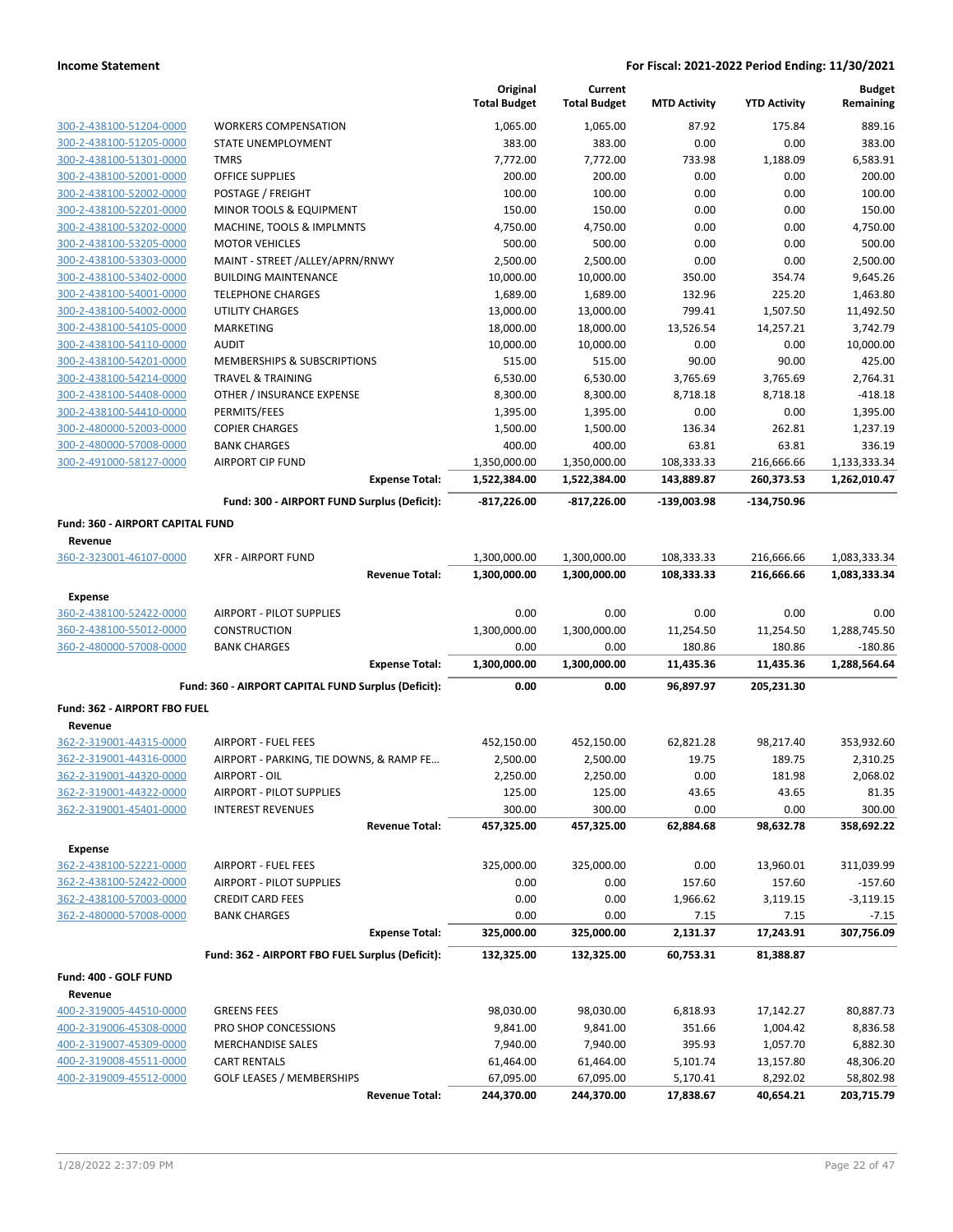|                                    |                                                    | Original<br><b>Total Budget</b> | Current<br><b>Total Budget</b> | <b>MTD Activity</b>    | <b>YTD Activity</b>     | <b>Budget</b><br>Remaining |
|------------------------------------|----------------------------------------------------|---------------------------------|--------------------------------|------------------------|-------------------------|----------------------------|
| <b>Expense</b>                     |                                                    |                                 |                                |                        |                         |                            |
| 400-2-451250-51001-0000            | REGULAR SALARIES                                   | 117,362.00                      | 117,362.00                     | 8,521.93               | 17,192.92               | 100,169.08                 |
| 400-2-451250-51020-0000            | <b>OVERTIME</b>                                    | 5,482.00                        | 5,482.00                       | 262.52                 | 1,580.18                | 3,901.82                   |
| 400-2-451250-51021-0000            | <b>LONGEVITY</b>                                   | 7,712.00                        | 7,712.00                       | 6,730.00               | 6,730.00                | 982.00                     |
| 400-2-451250-51101-0000            | <b>CERTIFICATION PAY</b>                           | 600.00                          | 600.00                         | 46.16                  | 92.32                   | 507.68                     |
| 400-2-451250-51117-0000            | <b>CELL PHONE ALLOWANCE</b>                        | 780.00                          | 780.00                         | 60.00                  | 120.00                  | 660.00                     |
| 400-2-451250-51201-0000            | <b>FICA</b>                                        | 8,111.00                        | 8,111.00                       | 966.02                 | 1,589.33                | 6,521.67                   |
| 400-2-451250-51202-0000            | MEDICARE                                           | 1,913.00                        | 1,913.00                       | 225.93                 | 371.71                  | 1,541.29                   |
| 400-2-451250-51203-0000            | <b>HEALTH INSURANCE</b>                            | 12,430.00                       | 12,430.00                      | 1,035.83               | 2,071.66                | 10,358.34                  |
| 400-2-451250-51204-0000            | <b>WORKERS COMPENSATION</b>                        | 2,600.00                        | 2,600.00                       | 214.92                 | 429.84                  | 2,170.16                   |
| 400-2-451250-51205-0000            | STATE UNEMPLOYMENT                                 | 1,117.00                        | 1,117.00                       | 85.13                  | 151.05                  | 965.95                     |
| 400-2-451250-51301-0000            | <b>TMRS</b>                                        | 12,509.00                       | 12,509.00                      | 1,405.89               | 2,258.83                | 10,250.17                  |
| 400-2-451250-52001-0000            | <b>OFFICE SUPPLIES</b>                             | 400.00                          | 400.00                         | 0.00                   | 0.00                    | 400.00                     |
| 400-2-451250-52101-0000            | <b>JANITORIAL SUPPLIES</b>                         | 600.00                          | 600.00                         | 100.89                 | 108.39                  | 491.61                     |
| 400-2-451250-52104-0000            | <b>WEARING APPAREL</b>                             | 500.00                          | 500.00                         | 0.00                   | 0.00                    | 500.00                     |
| 400-2-451250-52107-0000            | <b>BOTANICAL SUPPLIES</b>                          | 6,900.00                        | 6,900.00                       | 370.00                 | 522.50                  | 6,377.50                   |
| 400-2-451250-52201-0000            | MINOR TOOLS & EQUIPMENT                            | 600.00                          | 600.00                         | 220.80                 | 220.80                  | 379.20                     |
| 400-2-451250-52203-0000            | <b>MOTOR VEHICLE FUEL</b>                          | 1,632.77                        | 1,632.77                       | 54.66                  | 298.07                  | 1,334.70                   |
| 400-2-451250-52401-0000            | RECREATIONAL SUPPLIES                              | 500.00                          | 500.00                         | 0.00                   | 0.00                    | 500.00                     |
| 400-2-451250-52403-0000            | <b>RESALE ITEMS</b>                                | 15,000.00                       | 15,000.00                      | 2,188.11               | 2,188.11                | 12,811.89                  |
| 400-2-451250-53201-0000            | FURNITURE & OFFICE EQUIPMENT                       | 0.00                            | 0.00                           | 125.81                 | 125.81                  | $-125.81$                  |
| 400-2-451250-53202-0000            | MACHINE, TOOLS & IMPLMNTS                          | 6,000.00                        | 6,000.00                       | 0.00                   | 0.00                    | 6,000.00                   |
| 400-2-451250-53205-0000            | <b>MOTOR VEHICLES</b>                              | 400.00                          | 400.00                         | 0.00                   | 0.00                    | 400.00                     |
| 400-2-451250-53307-0000            | <b>IRRIGATION</b>                                  | 1,500.00                        | 1,500.00                       | 0.00                   | 0.00                    | 1,500.00                   |
| 400-2-451250-53402-0000            | <b>BUILDING MAINTENANCE</b>                        | 1,450.00                        | 1,450.00                       | 0.00                   | 0.00                    | 1,450.00                   |
| 400-2-451250-54001-0000            | <b>TELEPHONE CHARGES</b>                           | 1,200.00                        | 1,200.00                       | 64.32                  | 128.55                  | 1,071.45                   |
| 400-2-451250-54002-0000            | UTILITY CHARGES                                    | 10,688.09                       | 10,688.09                      | 918.37                 | 1,632.74                | 9,055.35                   |
| 400-2-451250-54106-0000            | <b>ATTORNEY FEES</b>                               | 0.00                            | 0.00                           | 0.00                   | 0.00                    | 0.00                       |
| 400-2-451250-54201-0000            | MEMBERSHIPS & SUBSCRIPTIONS                        | 785.00                          | 785.00                         | 0.00                   | 0.00                    | 785.00                     |
| 400-2-451250-54214-0000            | <b>TRAVEL &amp; TRAINING</b>                       | 2,100.00                        | 2,100.00                       | 0.00                   | 0.00                    | 2,100.00                   |
| 400-2-451250-54226-0000            | <b>INSURANCE EXPENSE</b>                           | 500.00                          | 500.00                         | 0.00                   | 0.00                    | 500.00                     |
| 400-2-451250-54909-0000            | <b>GOLF CART LEASE EXPENSE</b>                     | 31,000.00                       | 31,000.00                      | 2,250.00               | 2,250.00                | 28,750.00                  |
| 400-2-480000-52003-0000            | <b>COPIER CHARGES</b>                              | 642.27                          | 642.27                         | 127.01                 | 253.48                  | 388.79                     |
| 400-2-480000-57008-0000            | <b>BANK CHARGES</b>                                | 4,500.00                        | 4,500.00                       | 0.00                   | 333.48                  | 4,166.52                   |
| 400-2-491000-58204-0000            | VEHICLE/EQUIP REPLACEMENT<br><b>Expense Total:</b> | 24,200.00<br>281,714.13         | 24,200.00<br>281,714.13        | 0.00<br>25,974.30      | 0.00<br>40,649.77       | 24,200.00<br>241,064.36    |
|                                    |                                                    |                                 |                                |                        |                         |                            |
|                                    | Fund: 400 - GOLF FUND Surplus (Deficit):           | -37,344.13                      | $-37,344.13$                   | $-8,135.63$            | 4.44                    |                            |
| <b>Fund: 500 - SANITATION FUND</b> |                                                    |                                 |                                |                        |                         |                            |
| Revenue                            |                                                    |                                 |                                |                        |                         |                            |
| 500-2-318001-44314-0000            | LATE CHARGES                                       | 67,250.00                       | 67,250.00                      | 20,461.38              | 35,398.15               | 31,851.85                  |
| 500-2-319001-45401-0000            | <b>INTEREST REVENUES</b>                           | 1,000.00                        | 1,000.00                       | 0.00                   | 0.00                    | 1,000.00                   |
| 500-2-319020-44313-0000            | <b>FUEL SURCHARGE</b>                              | 81,695.00                       | 81,695.00                      | 7,525.84               | 14,934.71               | 66,760.29                  |
| 500-2-319020-45107-0000            | <b>COLLECTION CHARGES</b>                          | 4,882,500.00                    | 4,882,500.00                   | 414,047.45             | 822,882.37              | 4,059,617.63               |
| 500-2-319021-45108-0000            | DISPOSAL CHARGES                                   | 380,000.00                      | 380,000.00                     | 40,103.00              | 74,472.07               | 305,527.93                 |
| 500-2-319022-45612-0000            | REG HH HAZ WASTE COL CTR<br><b>Revenue Total:</b>  | 16,245.00<br>5,428,690.00       | 16,245.00<br>5,428,690.00      | 3,400.00<br>485,537.67 | 14,850.00<br>962,537.30 | 1,395.00<br>4,466,152.70   |
|                                    |                                                    |                                 |                                |                        |                         |                            |
| <b>Expense</b>                     |                                                    |                                 |                                |                        |                         |                            |
| 500-2-432300-54412-0000            | <b>COLLECTION CHARGES</b>                          | 4,906,800.00                    | 4,906,800.00                   | 426,477.96             | 426,477.96              | 4,480,322.04               |
| 500-2-432500-54002-0000            | UTILITY CHARGES                                    | 2,400.00                        | 2,400.00                       | 198.28                 | 399.31                  | 2,000.69                   |
| 500-2-432500-54403-0000            | <b>DISPOSAL CHARGES</b>                            | 24,500.00                       | 24,500.00                      | 0.00                   | 0.00                    | 24,500.00                  |
| 500-2-442200-51001-0000            | <b>REGULAR SALARIES</b>                            | 149,193.00                      | 149,193.00                     | 10,467.05              | 20,602.67               | 128,590.33                 |
| 500-2-442200-51021-0000            | LONGEVITY                                          | 4,170.00                        | 4,170.00                       | 3,240.00               | 3,240.00                | 930.00                     |
| 500-2-442200-51101-0000            | <b>CERTIFICATION PAY</b>                           | 1,200.00                        | 1,200.00                       | 92.30                  | 184.60                  | 1,015.40                   |
| 500-2-442200-51201-0000            | <b>FICA</b>                                        | 9,582.00                        | 9,582.00                       | 844.60                 | 1,467.74                | 8,114.26                   |
| 500-2-442200-51202-0000            | MEDICARE                                           | 2,241.00                        | 2,241.00                       | 197.52                 | 343.25                  | 1,897.75                   |
| 500-2-442200-51203-0000            | <b>HEALTH INSURANCE</b>                            | 12,430.00                       | 12,430.00                      | 1,035.83               | 2,071.66                | 10,358.34                  |
| 500-2-442200-51204-0000            | <b>WORKERS COMPENSATION</b>                        | 2,720.00                        | 2,720.00                       | 224.58                 | 449.16                  | 2,270.84                   |
| 500-2-442200-51205-0000            | STATE UNEMPLOYMENT                                 | 1,533.00                        | 1,533.00                       | 58.42                  | 115.85                  | 1,417.15                   |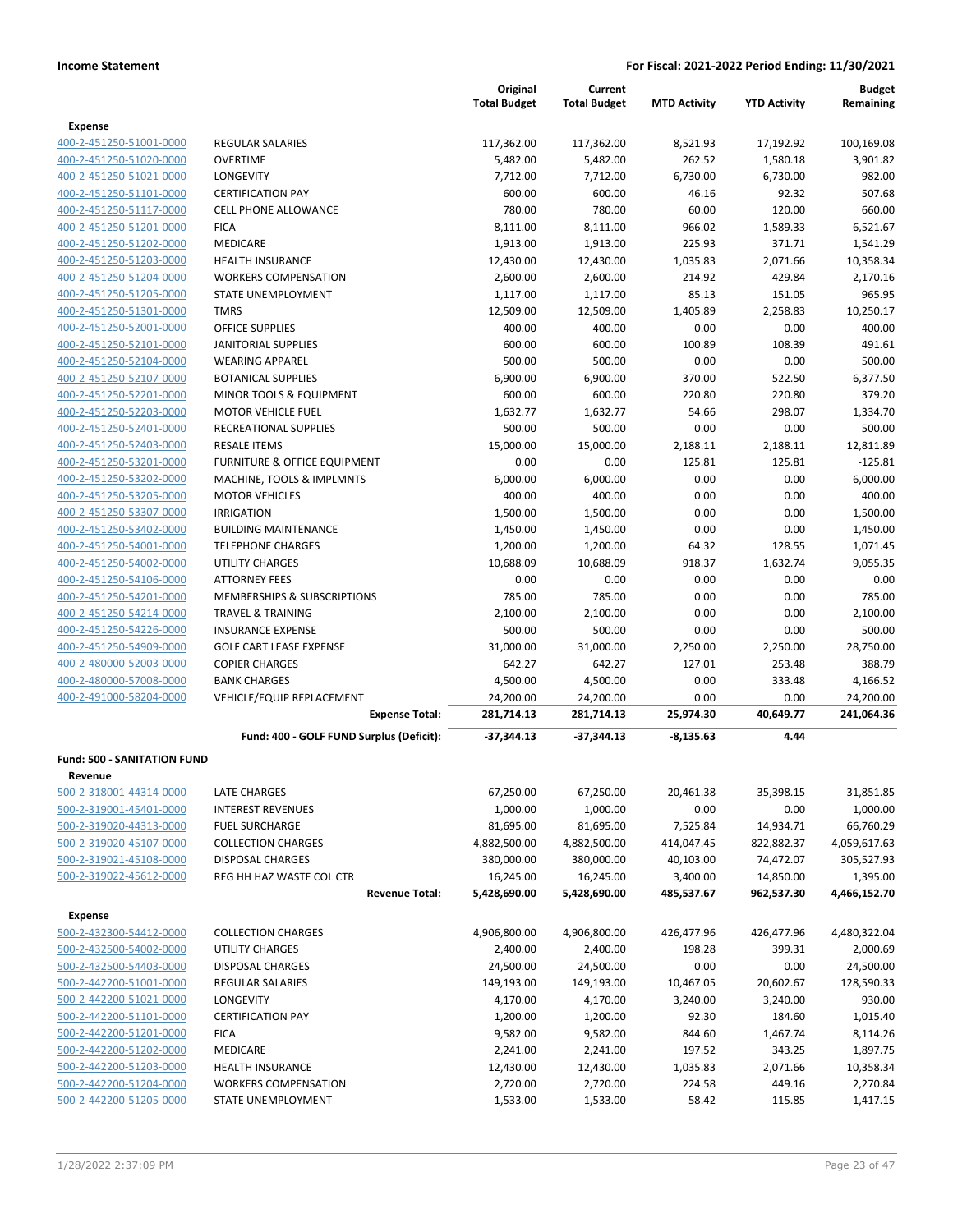|                                                    |                                                   | Original<br><b>Total Budget</b> | Current<br><b>Total Budget</b> | <b>MTD Activity</b> | <b>YTD Activity</b> | <b>Budget</b><br>Remaining |
|----------------------------------------------------|---------------------------------------------------|---------------------------------|--------------------------------|---------------------|---------------------|----------------------------|
| 500-2-442200-51301-0000                            | <b>TMRS</b>                                       | 18,161.00                       | 18,161.00                      | 1,600.76            | 2,787.20            | 15,373.80                  |
| 500-2-442200-52104-0000                            | <b>WEARING APPAREL</b>                            | 2,462.00                        | 2,462.00                       | 1,281.22            | 1,281.22            | 1,180.78                   |
| 500-2-442200-52203-0000                            | <b>MOTOR VEHICLE FUEL</b>                         | 5,890.00                        | 5,890.00                       | 844.78              | 1,420.97            | 4,469.03                   |
| 500-2-442200-53202-0000                            | MACHINE, TOOLS & IMPLMNTS                         | 11,406.32                       | 11,406.32                      | 691.73              | 691.73              | 10,714.59                  |
| 500-2-442200-53205-0000                            | <b>MOTOR VEHICLES</b>                             | 12,050.00                       | 12,050.00                      | 0.00                | 26.00               | 12,024.00                  |
| 500-2-442200-55201-0000                            | <b>EQUIPMENT PURCHASES</b>                        | 1,860.00                        | 1,860.00                       | 0.00                | 0.00                | 1,860.00                   |
| 500-2-480000-54413-0000                            | <b>BULK WASTE PICK-UP</b>                         | 42,000.00                       | 42,000.00                      | 0.00                | 0.00                | 42,000.00                  |
| 500-2-480000-54901-0000                            | <b>RENTALS / LEASES</b>                           | 55,692.13                       | 55,692.13                      | 0.00                | 0.00                | 55,692.13                  |
| 500-2-480000-57005-0000                            | <b>ACCRUED VAC &amp; SICK PAY</b>                 | 700.00                          | 700.00                         | 0.00                | 0.00                | 700.00                     |
| 500-2-480000-57007-0000                            | <b>COMMUNITY SERVICES</b>                         | 98,000.00                       | 98,000.00                      | 3,300.00            | 3,300.00            | 94,700.00                  |
| 500-2-480000-57008-0000                            | <b>BANK CHARGES</b>                               | 13,350.00                       | 13,350.00                      | 148.95              | 1,380.44            | 11,969.56                  |
| 500-2-491000-58001-0000                            | <b>XFR - GENERAL FUND</b>                         | 496,585.00                      | 496,585.00                     | 41,382.08           | 82,764.16           | 413,820.84                 |
| 500-2-495000-58501-0000                            | CA - GENERAL FUND                                 | 49,054.00                       | 49,054.00                      | 4,087.83            | 8,175.66            | 40,878.34                  |
| 500-2-495000-58701-0000                            | CA - CENTRAL SERVICE FUND                         | 6,110.00                        | 6,110.00                       | 509.17              | 1,018.34            | 5,091.66                   |
| 500-2-495000-58710-0000                            | CA - INSURANCE FUND                               | 118.00                          | 118.00                         | 9.83                | 19.66               | 98.34                      |
| 500-2-495000-58720-0000                            | CA - MIS FUN                                      | 35,602.00                       | 35,602.00                      | 2,966.83            | 5,933.66            | 29,668.34                  |
| 500-2-495000-58900-0000                            | <b>CA - ELECTRIC FUND</b>                         | 524,925.00                      | 524,925.00                     | 43,743.75           | 87,487.50           | 437,437.50                 |
|                                                    | <b>Expense Total:</b>                             | 6,490,734.45                    | 6,490,734.45                   | 543,403.47          | 651,638.74          | 5,839,095.71               |
|                                                    | Fund: 500 - SANITATION FUND Surplus (Deficit):    | -1,062,044.45                   | $-1,062,044.45$                | $-57,865.80$        | 310,898.56          |                            |
| Fund: 601 - CENTRAL SERVICE FUND<br>Revenue        |                                                   |                                 |                                |                     |                     |                            |
| 601-2-324001-46501-0000                            | CA - GENERAL FUND                                 | 751,304.00                      | 751,304.00                     | 62,608.66           | 125,217.32          | 626,086.68                 |
| 601-2-324001-46506-0000                            | <b>CA - RECREATION FUND</b>                       | 68.00                           | 68.00                          | 5.67                | 11.34               | 56.66                      |
| 601-2-324001-46509-0000                            | CA - VENUE MGMT FUND                              | 1,030.00                        | 1,030.00                       | 85.83               | 171.66              | 858.34                     |
| 601-2-324001-46611-0000                            | CA - UTILITY FUND                                 | 256,080.00                      | 256,080.00                     | 21,340.00           | 42,680.00           | 213,400.00                 |
| 601-2-324001-46614-0000                            | CA - SANITATION FUND COLLECTION                   | 6,110.00                        | 6,110.00                       | 509.17              | 1,018.34            | 5,091.66                   |
| 601-2-324009-46901-0000                            | CA - ELECTRIC UTILITY                             | 81,215.00                       | 81,215.00                      | 6,767.91            | 13,535.82           | 67,679.18                  |
| 601-2-324009-46906-0000                            | CA - CABLE UTILITY                                | 12,839.00                       | 12,839.00                      | 1,069.92            | 2,139.84            | 10,699.16                  |
|                                                    | <b>Revenue Total:</b>                             | 1,108,646.00                    | 1,108,646.00                   | 92,387.16           | 184,774.32          | 923,871.68                 |
| Expense                                            |                                                   |                                 |                                |                     |                     |                            |
| 601-2-461100-51001-0000                            | REGULAR SALARIES                                  | 302,571.00                      | 302,571.00                     | 23,785.22           | 46,166.02           | 256,404.98                 |
| 601-2-461100-51020-0000                            | <b>OVERTIME</b>                                   | 11,703.00                       | 11,703.00                      | 1,502.78            | 2,508.52            | 9,194.48                   |
| 601-2-461100-51021-0000                            | LONGEVITY                                         | 4,244.00                        | 4,244.00                       | 3,584.00            | 3,584.00            | 660.00                     |
| 601-2-461100-51101-0000                            | <b>CERTIFICATION PAY</b>                          | 1,200.00                        | 1,200.00                       | 46.16               | 92.32               | 1,107.68                   |
| 601-2-461100-51117-0000                            | <b>CELL PHONE ALLOWANCE</b>                       | 1,560.00                        | 1,560.00                       | 120.00              | 240.00              | 1,320.00                   |
| 601-2-461100-51201-0000                            | <b>FICA</b>                                       | 19,919.00                       | 19,919.00                      | 1,691.53            | 3,042.97            | 16,876.03                  |
| 601-2-461100-51202-0000                            | MEDICARE                                          | 4,659.00                        | 4,659.00                       | 395.60              | 711.66              | 3,947.34                   |
| 601-2-461100-51203-0000                            | <b>HEALTH INSURANCE</b>                           | 105,653.00<br>7,442.00          | 105,653.00                     | 8,804.42<br>614.58  | 17,608.84           | 88,044.16                  |
| 601-2-461100-51204-0000<br>601-2-461100-51205-0000 | <b>WORKERS COMPENSATION</b><br>STATE UNEMPLOYMENT | 1,820.00                        | 7,442.00<br>1,820.00           | 51.85               | 1,229.16<br>106.97  | 6,212.84<br>1,713.03       |
| 601-2-461100-51301-0000                            | <b>TMRS</b>                                       | 36,175.00                       | 36,175.00                      | 3,212.94            | 5,830.25            | 30,344.75                  |
| 601-2-461100-52001-0000                            | OFFICE SUPPLIES                                   | 100.00                          | 100.00                         | 11.78               | 11.78               | 88.22                      |
| 601-2-461100-52002-0000                            | POSTAGE / FREIGHT                                 | 75.00                           | 75.00                          | 0.00                | 0.00                | 75.00                      |
| 601-2-461100-52101-0000                            | JANITORIAL/CLEANING                               | 22,000.00                       | 22,000.00                      | 2,491.61            | 4,306.65            | 17,693.35                  |
| 601-2-461100-52104-0000                            | <b>WEARING APPAREL</b>                            | 4,000.00                        | 4,000.00                       | 992.32              | 1,277.21            | 2,722.79                   |
| 601-2-461100-52201-0000                            | <b>MINOR TOOLS &amp; EQUIPMENT</b>                | 2,000.00                        | 2,000.00                       | 51.94               | 51.94               | 1,948.06                   |
| 601-2-461100-52203-0000                            | <b>MOTOR VEHICLE FUEL</b>                         | 4,290.00                        | 4,290.00                       | 403.50              | 737.09              | 3,552.91                   |
| 601-2-461100-53205-0000                            | <b>MOTOR VEHICLES</b>                             | 1,000.00                        | 1,000.00                       | 103.28              | 210.50              | 789.50                     |
| 601-2-461100-53302-0000                            | <b>WALKS &amp; PARKING LOTS</b>                   | 9,100.00                        | 9,100.00                       | 1,523.74            | 1,523.74            | 7,576.26                   |
| 601-2-461100-53406-0000                            | <b>CITY HALL</b>                                  | 36,000.00                       | 36,000.00                      | 4,156.01            | 3,521.56            | 32,478.44                  |
| 601-2-461100-53407-0000                            | <b>ANIMAL SHELTER</b>                             | 6,500.00                        | 6,500.00                       | 345.82              | 380.77              | 6,119.23                   |
| 601-2-461100-53408-0000                            | FLEET MAINTENANCE                                 | 2,000.00                        | 2,000.00                       | 0.00                | 0.00                | 2,000.00                   |
| 601-2-461100-53501-0000                            | POLICE & COURTS BLDG                              | 30,000.00                       | 30,000.00                      | 3,327.94            | 3,707.35            | 26,292.65                  |
| 601-2-461100-53503-0000                            | FIRE ADMINISTRATION                               | 750.00                          | 750.00                         | 118.55              | 118.55              | 631.45                     |
| 601-2-461100-53504-0000                            | <b>FIRE STATION 1</b>                             | 2,500.00                        | 2,500.00                       | 374.35              | 1,128.85            | 1,371.15                   |
| 601-2-461100-53505-0000                            | <b>FIRE STATION 2</b>                             | 2,500.00                        | 2,500.00                       | 369.95              | 369.95              | 2,130.05                   |
| 601-2-461100-53506-0000                            | <b>FIRE STATION 3</b>                             | 7,880.00                        | 7,880.00                       | 1,348.95            | 2,802.95            | 5,077.05                   |
| 601-2-461100-53507-0000                            | <b>FIRE STATION 4</b>                             | 2,500.00                        | 2,500.00                       | 311.85              | 311.85              | 2,188.15                   |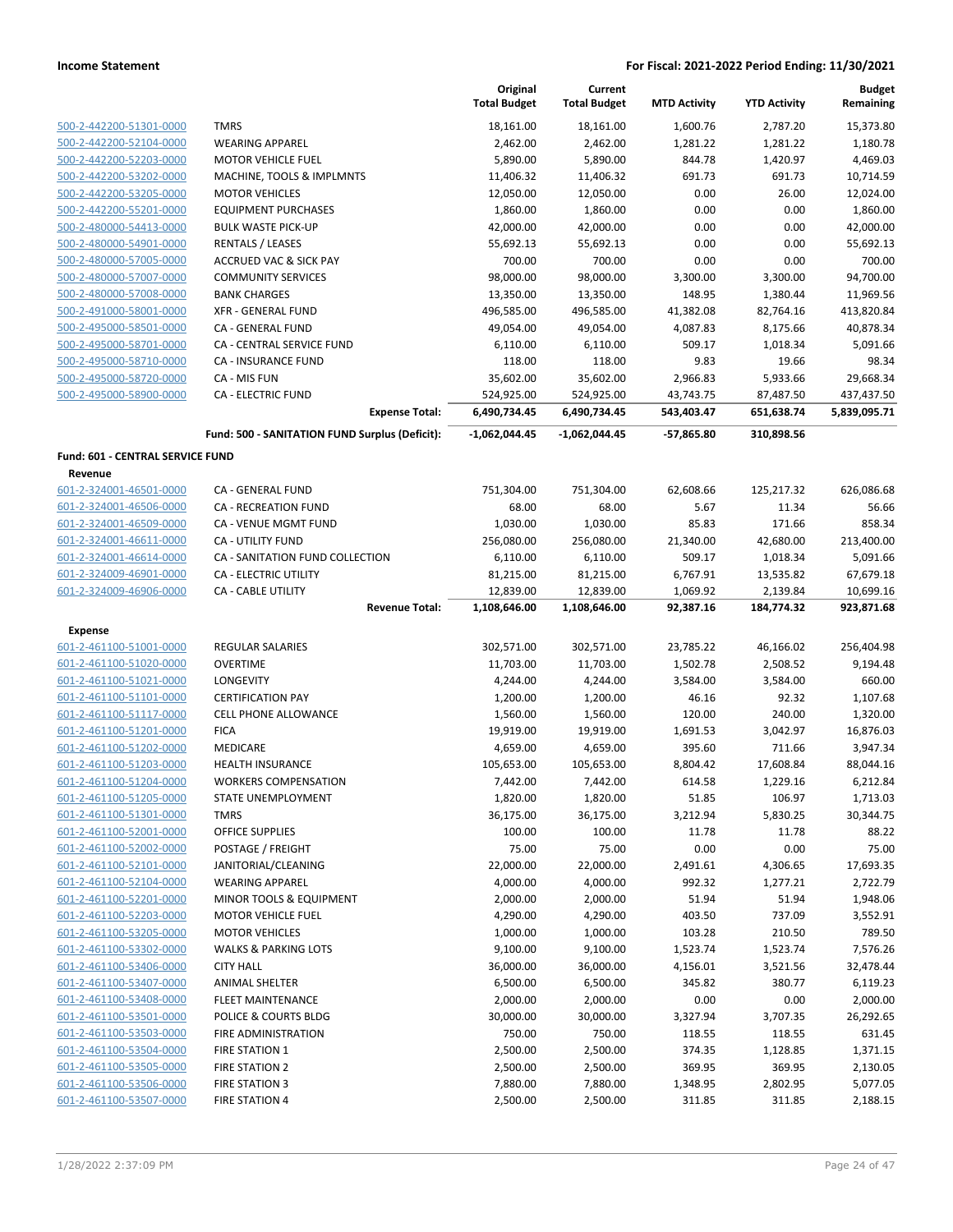|                                   |                                                     | Original<br><b>Total Budget</b> | Current<br><b>Total Budget</b> | <b>MTD Activity</b> | <b>YTD Activity</b> | <b>Budget</b><br>Remaining |
|-----------------------------------|-----------------------------------------------------|---------------------------------|--------------------------------|---------------------|---------------------|----------------------------|
| 601-2-461100-53601-0000           | <b>ANNEX</b>                                        | 6,000.00                        | 6,000.00                       | 279.29              | 384.29              | 5,615.71                   |
| 601-2-461100-53602-0000           | <b>SERVICE CENTER</b>                               | 6,000.00                        | 6,000.00                       | 1,752.50            | 1,922.50            | 4,077.50                   |
| 601-2-461100-53603-0000           | <b>WATER TREATMENT BLDG</b>                         | 500.00                          | 500.00                         | 0.00                | 0.00                | 500.00                     |
| 601-2-461100-53604-0000           | WASTEWATER TRTMNT BLDG                              | 300.00                          | 300.00                         | 0.00                | 0.00                | 300.00                     |
| 601-2-461100-53701-0000           | LIBRARY                                             | 3,000.00                        | 3,000.00                       | 703.33              | 703.33              | 2.296.67                   |
| 601-2-461100-53703-0000           | <b>REECY DAVIS REC CENTER</b>                       | 15,000.00                       | 15,000.00                      | 521.46              | 521.46              | 14,478.54                  |
| 601-2-461100-53704-0000           | <b>CIVIC CENTER</b>                                 | 7,500.00                        | 7,500.00                       | 0.00                | 0.00                | 7,500.00                   |
| 601-2-461100-53706-0000           | SPORTSPARK                                          | 7,000.00                        | 7,000.00                       | 0.00                | 613.98              | 6,386.02                   |
| 601-2-461100-54001-0000           | <b>TELEPHONE CHARGES</b>                            | 4,187.00                        | 4,187.00                       | 363.86              | 513.63              | 3,673.37                   |
| 601-2-461100-54002-0000           | <b>UTILITY CHARGES</b>                              | 85,740.00                       | 85,740.00                      | 5,889.61            | 10,913.22           | 74,826.78                  |
| 601-2-461100-54112-0000           | <b>ALARM MONITOR SERVICE</b>                        | 0.00                            | 0.00                           | 0.00                | 500.00              | $-500.00$                  |
| 601-2-461200-51001-0000           | <b>REGULAR SALARIES</b>                             | 165,766.00                      | 165,766.00                     | 12,752.00           | 25,065.60           | 140,700.40                 |
| 601-2-461200-51020-0000           | <b>OVERTIME</b>                                     | 6,831.00                        | 6,831.00                       | 2,610.74            | 3,249.18            | 3,581.82                   |
| 601-2-461200-51021-0000           | LONGEVITY                                           | 3,480.00                        | 3,480.00                       | 3,480.00            | 3,480.00            | 0.00                       |
| 601-2-461200-51101-0000           | <b>CERTIFICATION PAY</b>                            | 1,800.00                        | 1,800.00                       | 184.64              | 369.28              | 1,430.72                   |
| 601-2-461200-51117-0000           | <b>CELL PHONE ALLOWANCE</b>                         | 2,520.00                        | 2,520.00                       | 193.84              | 387.68              | 2,132.32                   |
| 601-2-461200-51201-0000           | <b>FICA</b>                                         | 11,185.00                       | 11,185.00                      | 1,118.18            | 1,871.14            | 9,313.86                   |
| 601-2-461200-51202-0000           | MEDICARE                                            | 2,616.00                        | 2,616.00                       | 261.51              | 437.61              | 2,178.39                   |
| 601-2-461200-51203-0000           | <b>HEALTH INSURANCE</b>                             | 49,719.00                       | 49,719.00                      | 4,143.25            | 8,286.50            | 41,432.50                  |
| 601-2-461200-51204-0000           | <b>WORKERS COMPENSATION</b>                         | 6,279.00                        | 6,279.00                       | 518.58              | 1,037.16            | 5,241.84                   |
| 601-2-461200-51205-0000           | <b>STATE UNEMPLOYMENT</b>                           | 766.00                          | 766.00                         | 0.00                | 0.00                | 766.00                     |
| 601-2-461200-51301-0000           | <b>TMRS</b>                                         | 21,197.00                       | 21,197.00                      | 2,229.68            | 3,776.04            | 17,420.96                  |
| 601-2-461200-52001-0000           | OFFICE SUPPLIES                                     | 100.00                          | 100.00                         | 6.49                | 6.49                | 93.51                      |
| 601-2-461200-52002-0000           | POSTAGE / FREIGHT                                   | 50.00                           | 50.00                          | 0.00                | 0.00                | 50.00                      |
| 601-2-461200-52104-0000           | <b>WEARING APPAREL</b>                              | 3,000.00                        | 3,000.00                       | 1,113.98            | 1,578.93            | 1,421.07                   |
| 601-2-461200-52106-0000           | <b>CHEMICAL SUPPLIES</b>                            | 400.00                          | 400.00                         | 0.00                | 0.00                | 400.00                     |
| 601-2-461200-52201-0000           | MINOR TOOLS & EQUIPMENT                             | 3,000.00                        | 3,000.00                       | 641.90              | 683.87              | 2,316.13                   |
| 601-2-461200-52202-0000           | <b>MECHANICAL SUPPLIES</b>                          | 12,000.00                       | 12,000.00                      | 1,881.01            | 2,243.70            | 9,756.30                   |
| 601-2-461200-52203-0000           | <b>MOTOR VEHICLE FUEL</b>                           | 7,190.00                        | 7,190.00                       | 357.62              | 798.70              | 6,391.30                   |
| 601-2-461200-53202-0000           | MACHINE, TOOLS & IMPLMNTS                           | 500.00                          | 500.00                         | 0.00                | 0.00                | 500.00                     |
| 601-2-461200-53205-0000           | <b>MOTOR VEHICLES</b>                               | 1,200.00                        | 1,200.00                       | 0.00                | 0.00                | 1,200.00                   |
| 601-2-461200-53402-0000           | <b>BUILDING MAINTENANCE</b>                         | 250.00                          | 250.00                         | 0.00                | 0.00                | 250.00                     |
| 601-2-461200-54001-0000           | <b>TELEPHONE CHARGES</b>                            | 1,956.00                        | 1,956.00                       | 170.95              | 263.19              |                            |
| 601-2-461200-54002-0000           | <b>UTILITY CHARGES</b>                              |                                 |                                |                     |                     | 1,692.81                   |
| 601-2-461200-54201-0000           | MEMBERSHIPS & SUBSCRIPTIONS                         | 12,000.00<br>1,500.00           | 12,000.00                      | 781.70<br>0.00      | 1,501.66<br>0.00    | 10,498.34<br>1,500.00      |
| 601-2-461200-54214-0000           | <b>TRAVEL &amp; TRAINING</b>                        | 1,000.00                        | 1,500.00<br>1,000.00           | 122.15              | 122.15              | 877.85                     |
| 601-2-480000-57004-0000           | <b>INVENTORY LOSS/GAIN</b>                          | 0.00                            | 0.00                           | 0.00                | $-899.40$           | 899.40                     |
|                                   | <b>Expense Total:</b>                               | 1,081,673.00                    | 1,081,673.00                   | 101,818.94          | 171,913.34          | 909,759.66                 |
|                                   |                                                     |                                 |                                |                     |                     |                            |
|                                   | Fund: 601 - CENTRAL SERVICE FUND Surplus (Deficit): | 26,973.00                       | 26,973.00                      | $-9,431.78$         | 12,860.98           |                            |
| <b>Fund: 602 - INSURANCE FUND</b> |                                                     |                                 |                                |                     |                     |                            |
| Revenue                           |                                                     |                                 |                                |                     |                     |                            |
| 602-2-319001-45401-0000           | <b>INTEREST REVENUES</b>                            | 120.00                          | 120.00                         | 0.00                | 0.00                | 120.00                     |
| 602-2-322001-43201-0000           | <b>EMPLOYEE PORTION</b>                             | 495,000.00                      | 495,000.00                     | 43,012.64           | 84,720.54           | 410,279.46                 |
| 602-2-322001-43202-0000           | <b>CITY PORTION-HEALTH</b>                          | 3,498,962.42                    | 3,498,962.42                   | 293,419.80          | 586,839.60          | 2,912,122.82               |
| 602-2-322001-43203-0000           | <b>CITY PORTION-WORK COMP</b>                       | 317,289.77                      | 317,289.77                     | 26,501.87           | 53,003.74           | 264,286.03                 |
| 602-2-322001-43204-0000           | <b>CITY PORTION-TWC FUTA</b>                        | 250.00                          | 250.00                         | 19.26               | 38.52               | 211.48                     |
| 602-2-322001-43205-0000           | <b>GEUS EMPLOYEE PORTION</b>                        | 273,600.00                      | 273,600.00                     | 21,591.24           | 43,057.48           | 230,542.52                 |
| 602-2-322001-43206-0000           | <b>GEUS PORTION-HEALTH</b>                          | 1,465,119.00                    | 1,465,119.00                   | 122,093.25          | 244,186.50          | 1,220,932.50               |
| 602-2-322001-43207-0000           | <b>GEUS PORTION-WORK COMP</b>                       | 145,550.00                      | 145,550.00                     | 12,129.17           | 24,258.34           | 121,291.66                 |
| 602-2-322001-48610-0000           | OTHER REV / CITY EMPL-DEPENDENT CARE                | 25,250.00                       | 25,250.00                      | 2,120.36            | 4,240.72            | 21,009.28                  |
| 602-2-323001-46001-0000           | XFR - GENERAL FUND                                  | 150,000.00                      | 150,000.00                     | 12,500.00           | 25,000.00           | 125,000.00                 |
| 602-2-323001-46100-0000           | <b>XFR - UTILITY FUND</b>                           | 150,000.00                      | 150,000.00                     | 12,500.00           | 25,000.00           | 125,000.00                 |
| 602-2-324001-46501-0000           | CA - GENERAL FUND                                   | 170,180.00                      | 170,180.00                     | 14,181.67           | 28,363.34           | 141,816.66                 |
| 602-2-324001-46509-0000           | CA - VENUE MGMT FUND                                | 73.00                           | 73.00                          | $-6.08$             | $-12.16$            | 85.16                      |
| 602-2-324001-46611-0000           | CA - UTILITY FUND                                   | 67,347.00                       | 67,347.00                      | 5,612.25            | 11,224.50           | 56,122.50                  |
| 602-2-324001-46614-0000           | CA - SANITATION FUND COLLECTION                     | 118.00                          | 118.00                         | 9.83                | 19.66               | 98.34                      |
| 602-2-324009-46612-0000           | CA - ELECTRIC UTILITY                               | 945.00                          | 945.00                         | 78.75               | 157.50              | 787.50                     |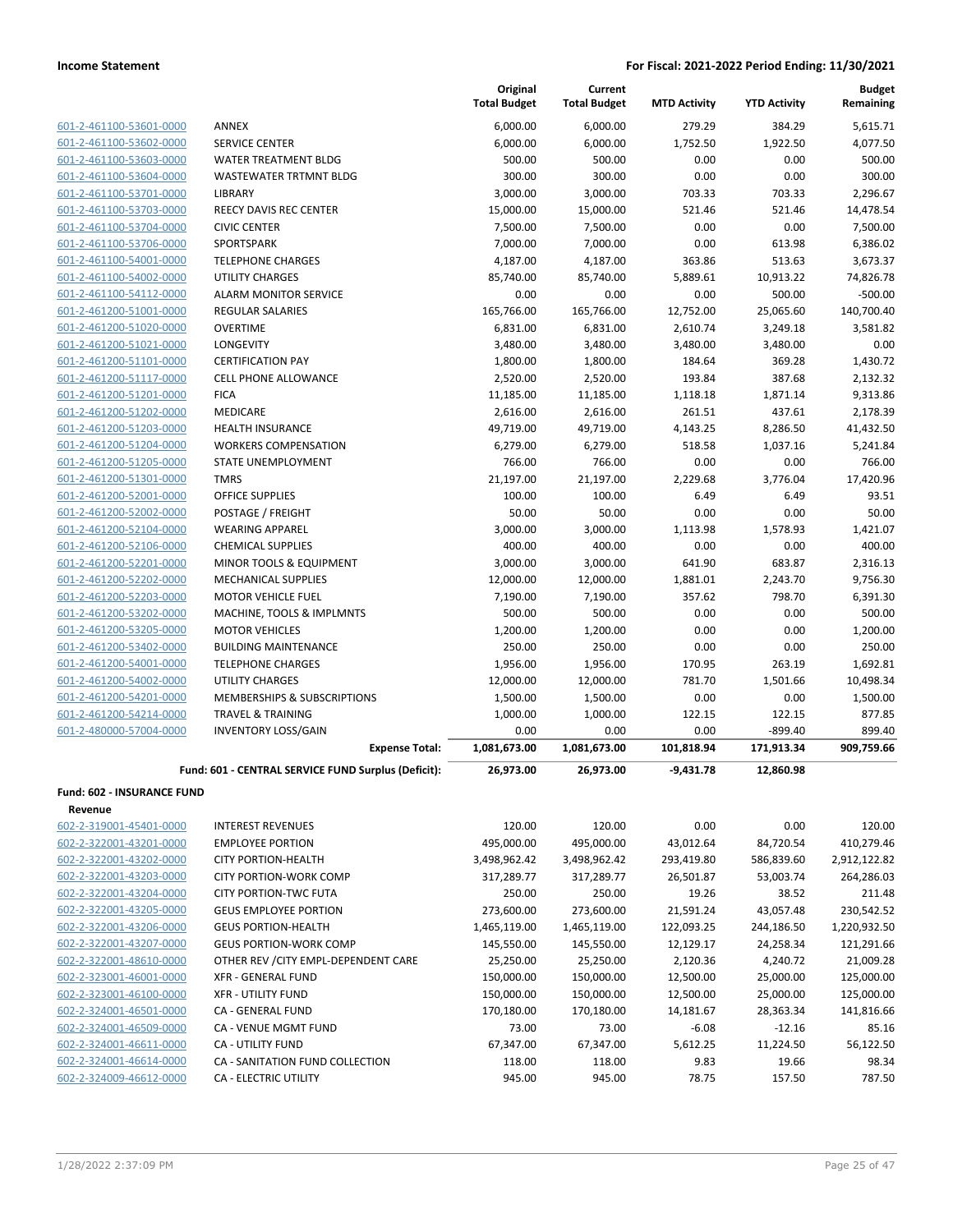|                         |                                               | Original<br><b>Total Budget</b> | Current<br><b>Total Budget</b> | <b>MTD Activity</b>   | <b>YTD Activity</b>   | <b>Budget</b><br>Remaining |
|-------------------------|-----------------------------------------------|---------------------------------|--------------------------------|-----------------------|-----------------------|----------------------------|
| 602-2-324009-46613-0000 | <b>CA - CABLE UTILITY</b>                     | 148.00                          | 148.00                         | 12.33                 | 24.66                 | 123.34                     |
|                         | <b>Revenue Total:</b>                         | 6,759,952.19                    | 6,759,952.19                   | 565,776.34            | 1,130,122.94          | 5,629,829.25               |
| <b>Expense</b>          |                                               |                                 |                                |                       |                       |                            |
| 602-2-462100-54101-0000 | PROFESSIONAL SERVICES                         | 25,000.00                       | 25,000.00                      | 0.00                  | 5,257.02              | 19,742.98                  |
| 602-2-462100-54801-0000 | <b>WELLNESS PROGRAM</b>                       | 10,000.00                       | 10,000.00                      | 0.00                  | 0.00                  | 10,000.00                  |
| 602-2-462100-54809-0000 | HEALTH AND DENTAL / PREMIUMS                  | 5,743,387.00                    | 5,743,387.00                   | 422,250.99            | 1,288,745.73          | 4,454,641.27               |
| 602-2-462100-54810-0000 | RETIREE INSURANCE PREMIUM                     | 45,000.00                       | 45,000.00                      | 7,390.28              | 9,380.14              | 35,619.86                  |
| 602-2-462100-54812-0000 | <b>LONG TERM DISABILITY</b>                   | 50,000.00                       | 50,000.00                      | 6,169.65              | 10,935.27             | 39,064.73                  |
| 602-2-462100-54813-0000 | LIFE / AD & D INSURANCE                       | 23,000.00                       | 23,000.00                      | 597.30                | 3,642.60              | 19,357.40                  |
| 602-2-462100-54820-0000 | <b>AIR EVAC PREMIUMS</b>                      | 24,500.00                       | 24,500.00                      | 600.00                | 22,782.00             | 1,718.00                   |
| 602-2-462100-54821-0000 | <b>WORKERS' COMPENSATION</b>                  | 435,000.00                      | 435,000.00                     | 345,635.22            | 345,635.22            | 89,364.78                  |
| 602-2-462100-54822-0000 | STATE UNEMPLOYMENT INS.                       | 0.00                            | 0.00                           | 0.01                  | $-0.02$               | 0.02                       |
| 602-2-462100-54823-0000 | HEALTH CARE-125 FLEX PLAN & HSA               | 160,000.00                      | 160,000.00                     | 3,000.00              | 5,268.20              | 154,731.80                 |
| 602-2-480000-54101-0000 | PROFESSIONAL SERVICES                         | 95,000.00                       | 95,000.00                      | 0.00                  | 10,397.75             | 84,602.25                  |
| 602-2-480000-54226-0000 | PROP INSURANCE EXP                            | 390,000.00                      | 390,000.00                     | 326,429.34            | 462,897.60            | $-72,897.60$               |
| 602-2-480000-57008-0000 | <b>BANK CHARGES</b><br><b>Expense Total:</b>  | 30.00<br>7,000,917.00           | 30.00<br>7,000,917.00          | 14.03<br>1,112,086.82 | 14.03<br>2,164,955.54 | 15.97<br>4,835,961.46      |
|                         | Fund: 602 - INSURANCE FUND Surplus (Deficit): | -240,964.81                     | -240,964.81                    | -546,310.48           | -1,034,832.60         |                            |
| Fund: 604 - MIS FUND    |                                               |                                 |                                |                       |                       |                            |
| Revenue                 |                                               |                                 |                                |                       |                       |                            |
| 604-2-324001-46501-0000 | CA - GENERAL FUND                             | 858,859.00                      | 858,859.00                     | 71,571.58             | 143,143.16            | 715,715.84                 |
| 604-2-324001-46506-0000 | <b>CA - RECREATION FUND</b>                   | 3.00                            | 3.00                           | 0.25                  | 0.50                  | 2.50                       |
| 604-2-324001-46509-0000 | CA - VENUE MGMT FUND                          | 4,806.00                        | 4,806.00                       | 400.50                | 801.00                | 4,005.00                   |
| 604-2-324001-46611-0000 | <b>CA - UTILITY FUND</b>                      | 105,933.00                      | 105,933.00                     | 8,827.75              | 17,655.50             | 88,277.50                  |
| 604-2-324001-46614-0000 | CA - SANITATION FUND COLLECTION               | 35,602.00                       | 35,602.00                      | 2,966.83              | 5,933.66              | 29,668.34                  |
| 604-2-324009-46901-0000 | CA - ELECTRIC UTILITY                         | 89,519.00                       | 89,519.00                      | 7,459.92              | 14,919.84             | 74,599.16                  |
| 604-2-324009-46906-0000 | <b>CA - CABLE UTILITY</b>                     | 13,795.00                       | 13,795.00                      | 1,149.58              | 2,299.16              | 11,495.84                  |
|                         | <b>Revenue Total:</b>                         | 1,108,517.00                    | 1,108,517.00                   | 92,376.41             | 184,752.82            | 923,764.18                 |
| <b>Expense</b>          |                                               |                                 |                                |                       |                       |                            |
| 604-2-441400-54001-0000 | <b>TELEPHONE CHARGES</b>                      | 511.00                          | 511.00                         | 36.28                 | 72.51                 | 438.49                     |
| 604-2-441400-54002-0000 | <b>UTILITY CHARGES</b>                        | 950.00                          | 950.00                         | 104.76                | 104.76                | 845.24                     |
| 604-2-465100-51001-0000 | REGULAR SALARIES                              | 301,975.00                      | 301,975.00                     | 20,257.12             | 40,051.15             | 261,923.85                 |
| 604-2-465100-51020-0000 | <b>OVERTIME</b>                               | 7,706.00                        | 7,706.00                       | 1,119.08              | 1,579.24              | 6,126.76                   |
| 604-2-465100-51021-0000 | <b>LONGEVITY</b>                              | 5,386.00                        | 5,386.00                       | 5,506.00              | 5,506.00              | $-120.00$                  |
| 604-2-465100-51102-0000 | <b>BILINGUAL PAY</b>                          | 600.00                          | 600.00                         | 46.16                 | 92.32                 | 507.68                     |
| 604-2-465100-51116-0000 | CAR ALLOWANCE                                 | 1,800.00                        | 1,800.00                       | 276.92                | 553.84                | 1,246.16                   |
| 604-2-465100-51117-0000 | <b>CELL PHONE ALLOWANCE</b>                   | 1,920.00                        | 1,920.00                       | 295.36                | 590.72                | 1,329.28                   |
| 604-2-465100-51201-0000 | <b>FICA</b>                                   | 19,802.00                       | 19,802.00                      | 1,637.46              | 2,863.90              | 16,938.10                  |
| 604-2-465100-51202-0000 | MEDICARE                                      | 4,631.00                        | 4,631.00                       | 382.96                | 669.79                | 3,961.21                   |
| 604-2-465100-51203-0000 | <b>HEALTH INSURANCE</b>                       | 49,719.00                       | 49,719.00                      | 4,143.25              | 8,286.50              | 41,432.50                  |
| 604-2-465100-51204-0000 | <b>WORKERS COMPENSATION</b>                   | 627.00                          | 627.00                         | 52.25                 | 104.50                | 522.50                     |
| 604-2-465100-51205-0000 | STATE UNEMPLOYMENT                            | 383.00                          | 383.00                         | 0.00                  | 0.00                  | 383.00                     |
| 604-2-465100-51301-0000 | <b>TMRS</b>                                   | 37,527.00                       | 37,527.00                      | 3,190.08              | 5,611.30              | 31,915.70                  |
| 604-2-465100-52001-0000 | OFFICE SUPPLIES                               | 150.00                          | 150.00                         | 0.00                  | 0.00                  | 150.00                     |
| 604-2-465100-52002-0000 | POSTAGE / FREIGHT                             | 25.00                           | 25.00                          | 0.00                  | 0.00                  | 25.00                      |
| 604-2-465100-52201-0000 | MINOR TOOLS & EQUIPMENT                       | 500.00                          | 500.00                         | 0.00                  | 0.00                  | 500.00                     |
| 604-2-465100-52203-0000 | <b>MOTOR VEHICLE FUEL</b>                     | 720.00                          | 720.00                         | 40.60                 | 69.77                 | 650.23                     |
| 604-2-465100-52303-0000 | <b>TRAINING SUPPLIES</b>                      | 450.00                          | 450.00                         | 0.00                  | 0.00                  | 450.00                     |
| 604-2-465100-53201-0000 | FURNITURE & OFFICE EQUIPMENT                  | 100.00                          | 100.00                         | 0.00                  | 0.00                  | 100.00                     |
| 604-2-465100-53205-0000 | <b>MOTOR VEHICLES</b>                         | 600.00                          | 600.00                         | 33.15                 | 66.30                 | 533.70                     |
| 604-2-465100-53209-0000 | HARDWARE/SOFTWARE                             | 365,663.00                      | 365,663.00                     | 28,160.54             | 96,089.40             | 269,573.60                 |
| 604-2-465100-54001-0000 | <b>TELEPHONE CHARGES</b>                      | 9,702.00                        | 9,702.00                       | 1,107.95              | 1,413.34              | 8,288.66                   |
| 604-2-465100-54101-0000 | PROFESSIONAL SERVICES                         | 8,000.00                        | 8,000.00                       | 55.00                 | 55.00                 | 7,945.00                   |
| 604-2-465100-54201-0000 | <b>MEMBERSHIPS &amp; SUBSCRIPTIONS</b>        | 900.00                          | 900.00                         | 0.00                  | 0.00                  | 900.00                     |
| 604-2-465100-54214-0000 | TRAVEL & TRAINING                             | 10,000.00                       | 10,000.00                      | 0.00                  | 34.67                 | 9,965.33                   |
| 604-2-465100-54901-0000 | <b>RENTALS / LEASES</b>                       | 0.00                            | 0.00                           | 1,794.53              | 3,589.06              | $-3,589.06$                |
| 604-2-465100-54908-0000 | LEASE PURCHASE PAYMENTS                       | 99,402.00                       | 99,402.00                      | 0.00                  | 8,089.53              | 91,312.47                  |
| 604-2-465100-55205-0000 | COMPUTER EQUIPMENT / SOFTWARE                 | 35,920.00                       | 35,920.00                      | 0.00                  | 0.00                  | 35,920.00                  |
|                         |                                               |                                 |                                |                       |                       |                            |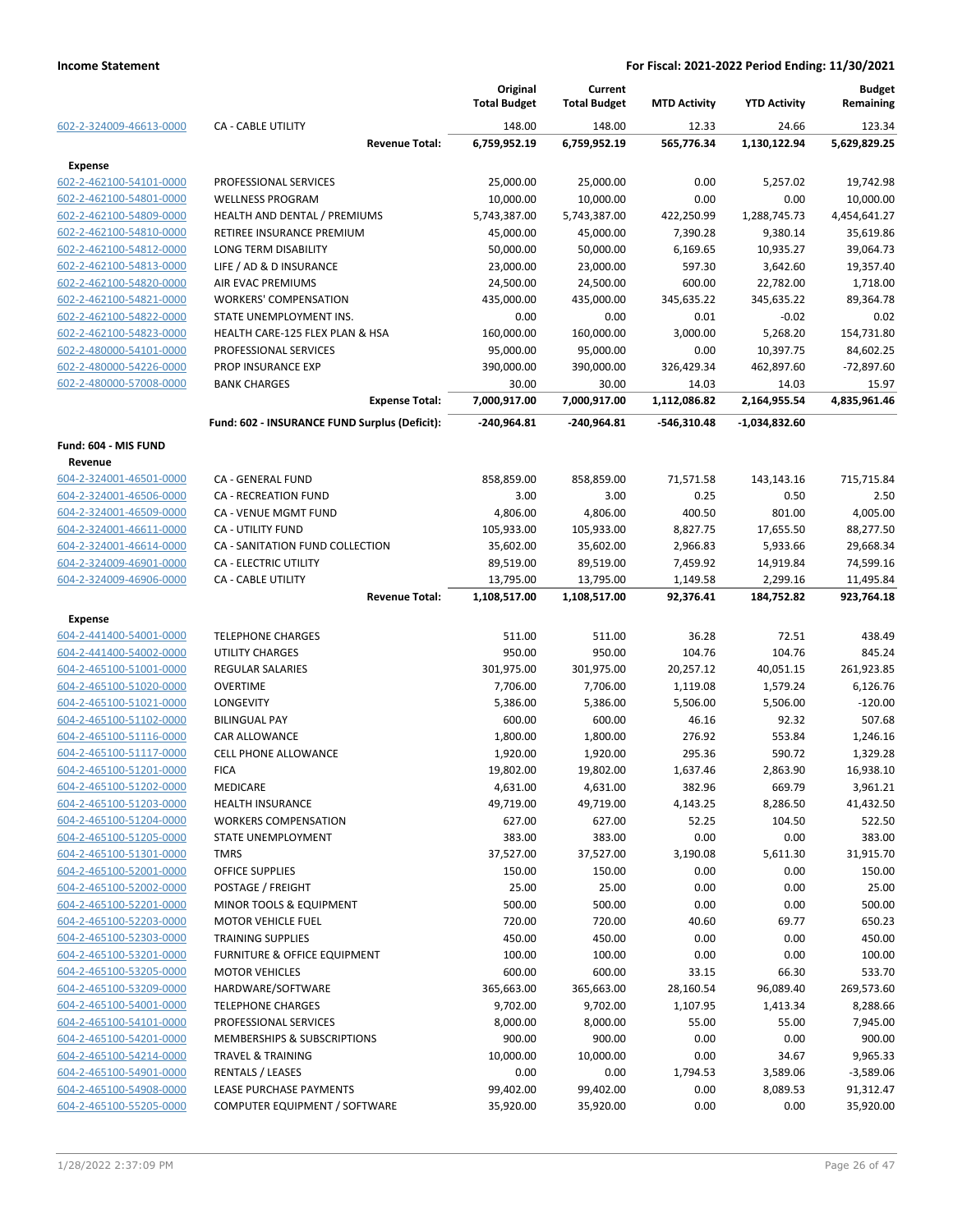|                                                    |                                                            |                       | Original<br><b>Total Budget</b> | Current<br><b>Total Budget</b> | <b>MTD Activity</b> | <b>YTD Activity</b>  | <b>Budget</b><br>Remaining |
|----------------------------------------------------|------------------------------------------------------------|-----------------------|---------------------------------|--------------------------------|---------------------|----------------------|----------------------------|
| 604-2-480000-55205-0000                            | <b>COMPUTER EQUIPMENT</b>                                  |                       | 50,000.00                       | 50,000.00                      | 1,243.91            | 1,243.91             | 48,756.09                  |
|                                                    |                                                            | <b>Expense Total:</b> | 1,015,669.00                    | 1,015,669.00                   | 69,483.36           | 176,737.51           | 838,931.49                 |
|                                                    | Fund: 604 - MIS FUND Surplus (Deficit):                    |                       | 92,848.00                       | 92,848.00                      | 22,893.05           | 8,015.31             |                            |
| <b>Fund: 660 - VEHICLE REPLACEMENT FUND</b>        |                                                            |                       |                                 |                                |                     |                      |                            |
| Revenue                                            |                                                            |                       |                                 |                                |                     |                      |                            |
| 660-2-323001-46001-0000                            | <b>XFR - GENERAL FUND</b>                                  |                       | 945,464.00                      | 945,464.00                     | 78,788.67           | 157,577.34           | 787,886.66                 |
| 660-2-323001-46105-0000                            | <b>XFR - UTILITY CIP FUND</b>                              |                       | 32,045.00                       | 32,045.00                      | 2,670.42            | 5,340.84             | 26,704.16                  |
|                                                    |                                                            | <b>Revenue Total:</b> | 977,509.00                      | 977,509.00                     | 81,459.09           | 162,918.18           | 814,590.82                 |
| <b>Expense</b>                                     |                                                            |                       |                                 |                                |                     |                      |                            |
| 660-2-421210-55202-0000                            | <b>VEHICLES</b>                                            |                       | 312,596.00                      | 312,596.00                     | 2,465.64            | 4,921.30             | 307,674.70                 |
| 660-2-421230-55202-0000                            | <b>VEHICLES</b>                                            |                       | 70,000.00                       | 70,000.00                      | 116,182.97          | 129,066.31           | $-59,066.31$               |
| 660-2-421600-55202-0000                            | <b>VEHICLES</b>                                            |                       | 264,627.00                      | 264,627.00                     | 0.00                | 0.00                 | 264,627.00                 |
| 660-2-422200-55202-0000                            | <b>VEHICLES</b>                                            |                       | 250,000.00                      | 250,000.00                     | 1,008.52            | 1,008.52             | 248,991.48                 |
| 660-2-431200-55201-0000                            | <b>EQUIPMENT PURCHASES</b>                                 |                       | 80,286.00                       | 80,286.00                      | 766.74              | 1,533.48             | 78,752.52                  |
| 660-2-431700-55202-0000                            | <b>VEHICLES</b>                                            |                       | 0.00                            | 0.00                           | 1,054.18            | 2,108.36             | $-2,108.36$                |
| 660-2-436200-55202-0000                            | <b>VEHICLES</b>                                            |                       | 0.00                            | 0.00                           | 1,133.29            | 350.20               | $-350.20$                  |
| 660-2-436300-55202-0000                            | <b>VEHICLES</b>                                            |                       | 0.00                            | 0.00                           | 1,063.41            | 2,119.32             | $-2,119.32$                |
| 660-2-437200-55202-0000<br>660-2-441300-55202-0000 | <b>VEHICLES</b><br><b>VEHICLES</b>                         |                       | 0.00<br>0.00                    | 0.00<br>0.00                   | 1,024.54<br>860.49  | 2,049.09<br>1,720.98 | -2,049.09<br>$-1,720.98$   |
| 660-2-443200-55202-0000                            | <b>VEHICLES</b>                                            |                       | 0.00                            | 0.00                           | 659.01              | 1,318.02             | $-1,318.02$                |
| 660-2-451100-55202-0000                            | <b>VEHICLES</b>                                            |                       | 0.00                            | 0.00                           | 3,264.20            | 6,528.39             | $-6,528.39$                |
| 660-2-461100-55201-0000                            | <b>EQUIPMENT PURCHASES</b>                                 |                       | 0.00                            | 0.00                           | 1,525.64            | 3,051.28             | $-3,051.28$                |
| 660-2-461200-55201-0000                            | <b>EQUIPMENT PURCHASES</b>                                 |                       | 0.00                            | 0.00                           | 718.39              | 1,436.78             | $-1,436.78$                |
| 660-2-480000-57008-0000                            | <b>BANK CHARGES</b>                                        |                       | 0.00                            | 0.00                           | 8.29                | 8.29                 | $-8.29$                    |
|                                                    |                                                            | <b>Expense Total:</b> | 977,509.00                      | 977,509.00                     | 131,735.31          | 157,220.32           | 820,288.68                 |
|                                                    | Fund: 660 - VEHICLE REPLACEMENT FUND Surplus (Deficit):    |                       | 0.00                            | 0.00                           | -50,276.22          | 5,697.86             |                            |
|                                                    |                                                            |                       |                                 |                                |                     |                      |                            |
| Fund: 800 - SPENCE FUND<br>Revenue                 |                                                            |                       |                                 |                                |                     |                      |                            |
| 800-3-319001-45401-0000                            | <b>INTEREST REVENUES</b>                                   |                       | 300.00                          | 300.00                         | 0.00                | 0.00                 | 300.00                     |
|                                                    |                                                            | <b>Revenue Total:</b> | 300.00                          | 300.00                         | 0.00                | 0.00                 | 300.00                     |
|                                                    |                                                            |                       |                                 |                                |                     |                      |                            |
| <b>Expense</b>                                     |                                                            |                       |                                 |                                |                     |                      |                            |
| 800-3-495000-58501-0000                            | CA - GENERAL FUND                                          |                       | 600.00                          | 600.00                         | 50.00               | 100.00               | 500.00                     |
|                                                    |                                                            | <b>Expense Total:</b> | 600.00                          | 600.00                         | 50.00               | 100.00               | 500.00                     |
|                                                    | Fund: 800 - SPENCE FUND Surplus (Deficit):                 |                       | $-300.00$                       | -300.00                        | -50.00              | $-100.00$            |                            |
| Fund: 801 - JONES LIBRARY TRUST                    |                                                            |                       |                                 |                                |                     |                      |                            |
| <b>Expense</b>                                     |                                                            |                       |                                 |                                |                     |                      |                            |
| 801-3-480000-57008-0000                            | BANK CHARGES                                               |                       | 0.00                            | 0.00                           | 0.30                | 0.30                 | $-0.30$                    |
|                                                    |                                                            | <b>Expense Total:</b> | 0.00                            | 0.00                           | 0.30                | 0.30                 | -0.30                      |
|                                                    | Fund: 801 - JONES LIBRARY TRUST Total:                     |                       | 0.00                            | 0.00                           | 0.30                | 0.30                 |                            |
| <b>Fund: 810 - SEIZURE FUNDS - STATE RULES</b>     |                                                            |                       |                                 |                                |                     |                      |                            |
| Revenue                                            |                                                            |                       |                                 |                                |                     |                      |                            |
| 810-3-319001-45401-0000                            | <b>INTEREST REVENUES</b>                                   |                       | 250.00                          | 250.00                         | 0.00                | 0.00                 | 250.00                     |
|                                                    |                                                            | <b>Revenue Total:</b> | 250.00                          | 250.00                         | 0.00                | 0.00                 | 250.00                     |
| <b>Expense</b>                                     |                                                            |                       |                                 |                                |                     |                      |                            |
| 810-3-421230-55501-0000                            | SERVICE ANIMALS                                            |                       | 0.00                            | 0.00                           | 100.00              | 421.04               | $-421.04$                  |
| 810-3-480000-57008-0000                            | <b>BANK CHARGES</b>                                        |                       | 75.00                           | 75.00                          | 4.07                | 4.07                 | 70.93                      |
|                                                    |                                                            | <b>Expense Total:</b> | 75.00                           | 75.00                          | 104.07              | 425.11               | $-350.11$                  |
|                                                    | Fund: 810 - SEIZURE FUNDS - STATE RULES Surplus (Deficit): |                       | 175.00                          | 175.00                         | $-104.07$           | $-425.11$            |                            |
|                                                    |                                                            |                       |                                 |                                |                     |                      |                            |
| Fund: 811 - SEIZURE FUNDS - FED RULES              |                                                            |                       |                                 |                                |                     |                      |                            |
| Revenue<br>811-3-319001-45401-0000                 | <b>INTEREST REVENUES</b>                                   |                       | 150.00                          | 150.00                         | 0.00                | 0.00                 | 150.00                     |
|                                                    |                                                            | <b>Revenue Total:</b> | 150.00                          | 150.00                         | 0.00                | 0.00                 | 150.00                     |
|                                                    |                                                            |                       |                                 |                                |                     |                      |                            |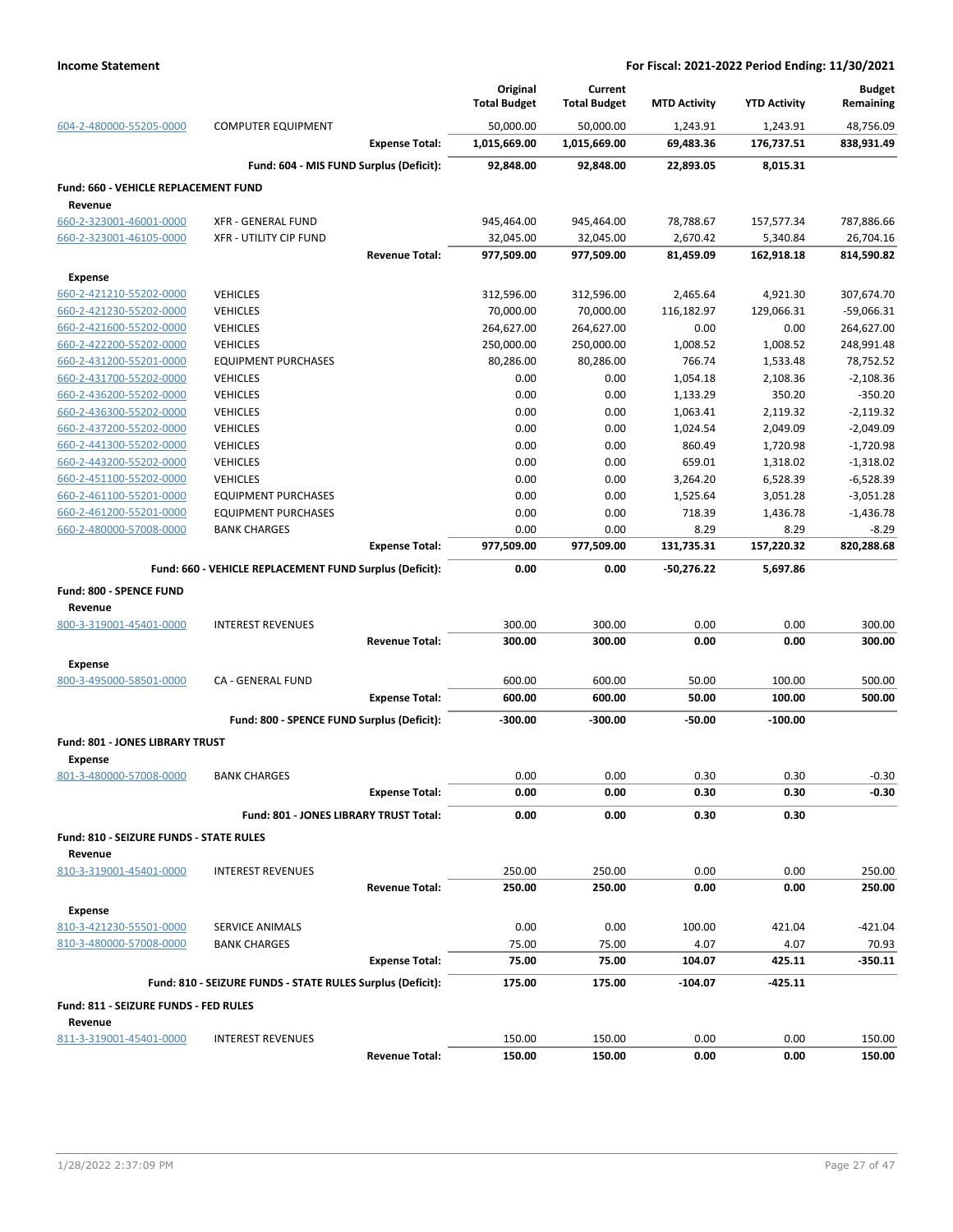|                                                       |                                                                            | Original<br><b>Total Budget</b> | Current<br><b>Total Budget</b> | <b>MTD Activity</b> | <b>YTD Activity</b> | <b>Budget</b><br>Remaining |
|-------------------------------------------------------|----------------------------------------------------------------------------|---------------------------------|--------------------------------|---------------------|---------------------|----------------------------|
| <b>Expense</b>                                        |                                                                            |                                 |                                |                     |                     |                            |
| 811-3-480000-57008-0000                               | <b>BANK CHARGES</b>                                                        | 75.00                           | 75.00                          | 4.08                | 4.08                | 70.92                      |
|                                                       | <b>Expense Total:</b>                                                      | 75.00                           | 75.00                          | 4.08                | 4.08                | 70.92                      |
|                                                       | Fund: 811 - SEIZURE FUNDS - FED RULES Surplus (Deficit):                   | 75.00                           | 75.00                          | $-4.08$             | $-4.08$             |                            |
| Revenue                                               | Fund: 820 - TIRZ FUND (Tax Increment Reinvestment Zone)                    |                                 |                                |                     |                     |                            |
| 820-3-311001-41101-0000                               | REAL PROPERTY TAXES - CITY                                                 | 508,577.00                      | 508,577.00                     | 19,059.06           | 19,169.81           | 489,407.19                 |
| 820-3-311001-41111-0000                               | <b>REAL PROPERTY TAXES - COUNTY</b>                                        | 211,289.00                      | 211,289.00                     | 0.00                | 0.00                | 211,289.00                 |
| 820-3-311001-41112-0000                               | REAL PROPERTY TAXES - HOSPITAL                                             | 95,566.00                       | 95,566.00                      | 0.00                | 0.00                | 95,566.00                  |
| 820-3-311002-41102-0000                               | <b>DELINQUENT TAXES</b>                                                    | 3,000.00                        | 3,000.00                       | $-129.67$           | 73.83               | 2,926.17                   |
| 820-3-319001-45401-0000                               | <b>INTEREST REVENUES</b>                                                   | 1,570.00                        | 1,570.00                       | 0.00                | 0.00                | 1,570.00                   |
|                                                       | <b>Revenue Total:</b>                                                      | 820,002.00                      | 820,002.00                     | 18,929.39           | 19,243.64           | 800,758.36                 |
| <b>Expense</b>                                        |                                                                            |                                 |                                |                     |                     |                            |
| 820-3-416100-54101-0000                               | PROFESSIONAL SERVICES                                                      | 35,247.00                       | 35,247.00                      | 0.00                | 0.00                | 35,247.00                  |
| 820-3-416100-55002-0000                               | <b>IMPROVEMENTS</b>                                                        | 155,000.00                      | 155,000.00                     | 0.00                | 0.00                | 155,000.00                 |
| 820-3-480000-57008-0000                               | <b>BANK CHARGES</b>                                                        | 700.00                          | 700.00                         | 58.93               | 58.93               | 641.07                     |
|                                                       | <b>Expense Total:</b>                                                      | 190,947.00                      | 190,947.00                     | 58.93               | 58.93               | 190,888.07                 |
|                                                       | Fund: 820 - TIRZ FUND (Tax Increment Reinvestment Zone) Surplus (Deficit): | 629,055.00                      | 629,055.00                     | 18,870.46           | 19,184.71           |                            |
| <b>Fund: 910 - ELECTRIC OPERATING FUND</b><br>Revenue |                                                                            |                                 |                                |                     |                     |                            |
| 910-9-000000-49001-4400                               | METERED SALES - RESIDENTIAL                                                | 12,776,556.00                   | 12,776,556.00                  | 763,342.94          | 1,850,826.55        | 10,925,729.45              |
| 910-9-000000-49010-4421                               | METERED SALES - GS-NO DEMAND                                               | 754,758.00                      | 754,758.00                     | 60,951.06           | 133,178.05          | 621,579.95                 |
| 910-9-000000-49020-4422                               | METERED SALES - GS-DEMAND                                                  | 17,869,324.00                   | 17,869,324.00                  | 858,785.37          | 2,261,455.96        | 15,607,868.04              |
| 910-9-000000-49021-4423                               | METERED SALES - GS-DEMAND INDUSTRIAL                                       | 0.00                            | 0.00                           | 393,139.19          | 393,139.19          | -393,139.19                |
| 910-9-000000-49030-4424                               | METERED SALES - GS-PRIMARY                                                 | 370,627.00                      | 370,627.00                     | 51,354.47           | 83,869.15           | 286,757.85                 |
| 910-9-000000-49040-4440                               | METERED SALES - STREET LIGHTS                                              | 223,109.00                      | 223,109.00                     | 18,462.66           | 36,329.61           | 186,779.39                 |
| 910-9-000000-49050-4400                               | <b>FUEL ADJUSTMENT</b>                                                     | 18,694,699.00                   | 18,694,699.00                  | 1,050,215.82        | 2,376,579.48        | 16,318,119.52              |
| 910-9-000000-49057-4490                               | POWER COST RECOVERY                                                        | 0.00                            | 0.00                           | 9.78                | 9.78                | $-9.78$                    |
| 910-9-000000-49058-4400                               | <b>REGULATORY CHARGE</b>                                                   | 3,101,449.00                    | 3,101,449.00                   | 53,797.80           | 120,114.51          | 2,981,334.49               |
| 910-9-000000-49140-4490                               | <b>VAPOR LIGHT REVENUES</b>                                                | 156,500.00                      | 156,500.00                     | 12,347.97           | 24,752.51           | 131,747.49                 |
| 910-9-000000-49201-4510                               | LATE CHARGES                                                               | 246,029.00                      | 246,029.00                     | 75,077.73           | 107,650.57          | 138,378.43                 |
| 910-9-000000-49210-4511                               | <b>ELECTRIC SERVICE CHARGES</b>                                            | 85,538.00                       | 85,538.00                      | 11,352.38           | 20,132.58           | 65,405.42                  |
| 910-9-000000-49211-4511<br>910-9-000000-49212-4511    | VAPOR LIGHT SERVICE CHARGES                                                | 439.00                          | 439.00                         | 3.82                | 107.64              | 331.36                     |
| 910-9-000000-49213-4511                               | SAW POLES SERVICE CHARGES<br>AMPY SERVICE CHARGES                          | 1,427.00<br>0.00                | 1,427.00<br>0.00               | 100.00<br>15.00     | 560.00<br>62.50     | 867.00<br>$-62.50$         |
| 910-9-000000-49220-4512                               | <b>RE-READ CHARGES</b>                                                     | 53.00                           | 53.00                          | 0.00                | 0.00                | 53.00                      |
| 910-9-000000-49301-4490                               | METERED SALES - 5% XFER to GENERAL FUND                                    | 2,732,421.00                    | 2,732,421.00                   | 163,188.97          | 364,443.30          | 2,367,977.70               |
| 910-9-000000-49307-4490                               | METERED SALES - 1% XFER to GBOD                                            | 546,484.00                      | 546,484.00                     | 32,639.13           | 72,890.27           | 473,593.73                 |
| 910-9-000000-49410-4564                               | <b>CUSTOMER AID TO CONSTRUCTION</b>                                        | 134,686.00                      | 134,686.00                     | 8,252.40            | 15,859.46           | 118,826.54                 |
| 910-9-000000-49420-4564                               | UNDERGROUND SERVICE                                                        | 24,883.00                       | 24,883.00                      | 110.93              | 770.93              | 24,112.07                  |
| 910-9-000000-49430-4564                               | <b>RELOCATION OF SERVICE</b>                                               | 7,744.00                        | 7,744.00                       | 0.00                | 0.00                | 7,744.00                   |
| 910-9-000000-49450-4564                               | <b>ACCIDENTS</b>                                                           | 12,954.00                       | 12,954.00                      | 0.00                | 233.40              | 12,720.60                  |
| 910-9-000000-49455-4564                               | <b>INSURANCE REIMBURSEMENTS</b>                                            | 5,105.00                        | 5,105.00                       | 0.00                | 0.00                | 5,105.00                   |
| 910-9-000000-49460-4564                               | <b>METER DAMAGE</b>                                                        | 203.00                          | 203.00                         | 0.00                | 0.00                | 203.00                     |
| 910-9-000000-49470-4564                               | OTHER REIMBURSEMENTS                                                       | 8,407.00                        | 8,407.00                       | 9,178.68            | 9,178.68            | $-771.68$                  |
| 910-9-000000-49480-4564                               | <b>METER BASES</b>                                                         | 4,367.00                        | 4,367.00                       | 110.93              | 332.01              | 4,034.99                   |
| 910-9-000000-49490-4564                               | <b>MATERIAL SALES</b>                                                      | 15,749.00                       | 15,749.00                      | 0.00                | 0.00                | 15,749.00                  |
| 910-9-000000-49520-4470<br>910-9-000000-49521-4470    | <b>ENERGY SALES</b><br><b>RUC REVENUES</b>                                 | 10,150,493.00                   | 10,150,493.00                  | 1,400,554.78        | 3,686,247.72        | 6,464,245.28               |
| 910-9-000000-49523-4470                               | RENEWABLE ENERGY CREDITS                                                   | 745.00<br>25,500.00             | 745.00<br>25,500.00            | 6,189.40<br>0.00    | 6,189.40<br>0.00    | $-5,444.40$<br>25,500.00   |
| 910-9-000000-49530-4572                               | TCR AUCTION PROCEEDS                                                       | 704,513.00                      | 704,513.00                     | 64,194.61           | 154,393.57          | 550,119.43                 |
| 910-9-000000-49560-4571                               | <b>TCOS REVENUES</b>                                                       | 676,482.00                      | 676,482.00                     | 4,809.93            | 51,234.01           | 625,247.99                 |
| 910-9-000000-49601-4540                               | POLE USE REVENUES                                                          | 51,995.00                       | 51,995.00                      | 25,113.14           | 7,725.14            | 44,269.86                  |
| 910-9-000000-49602-4118                               | EPA ALLOWANCE SALES                                                        | 1.00                            | 1.00                           | 0.00                | 0.00                | 1.00                       |
| 910-9-000000-49670-4116                               | ROUNDUP PROGRAM                                                            | 6,000.00                        | 6,000.00                       | 275.00              | 487.02              | 5,512.98                   |
| 910-9-000000-49699-4116                               | OTHER GAINS/LOSSES                                                         | 20,076.00                       | 20,076.00                      | 0.00                | 0.00                | 20,076.00                  |
| 910-9-000000-49700-4990                               | REDEMPTION OF LONG TERM DEBT                                               | 20,115,000.00                   | 20,115,000.00                  | 0.00                | 0.00                | 20,115,000.00              |
| 910-9-000000-49701-4567                               | XFER FROM COG - GEN FUND                                                   | 1,015,475.00                    | 1,015,475.00                   | 84,622.92           | 169,245.84          | 846,229.16                 |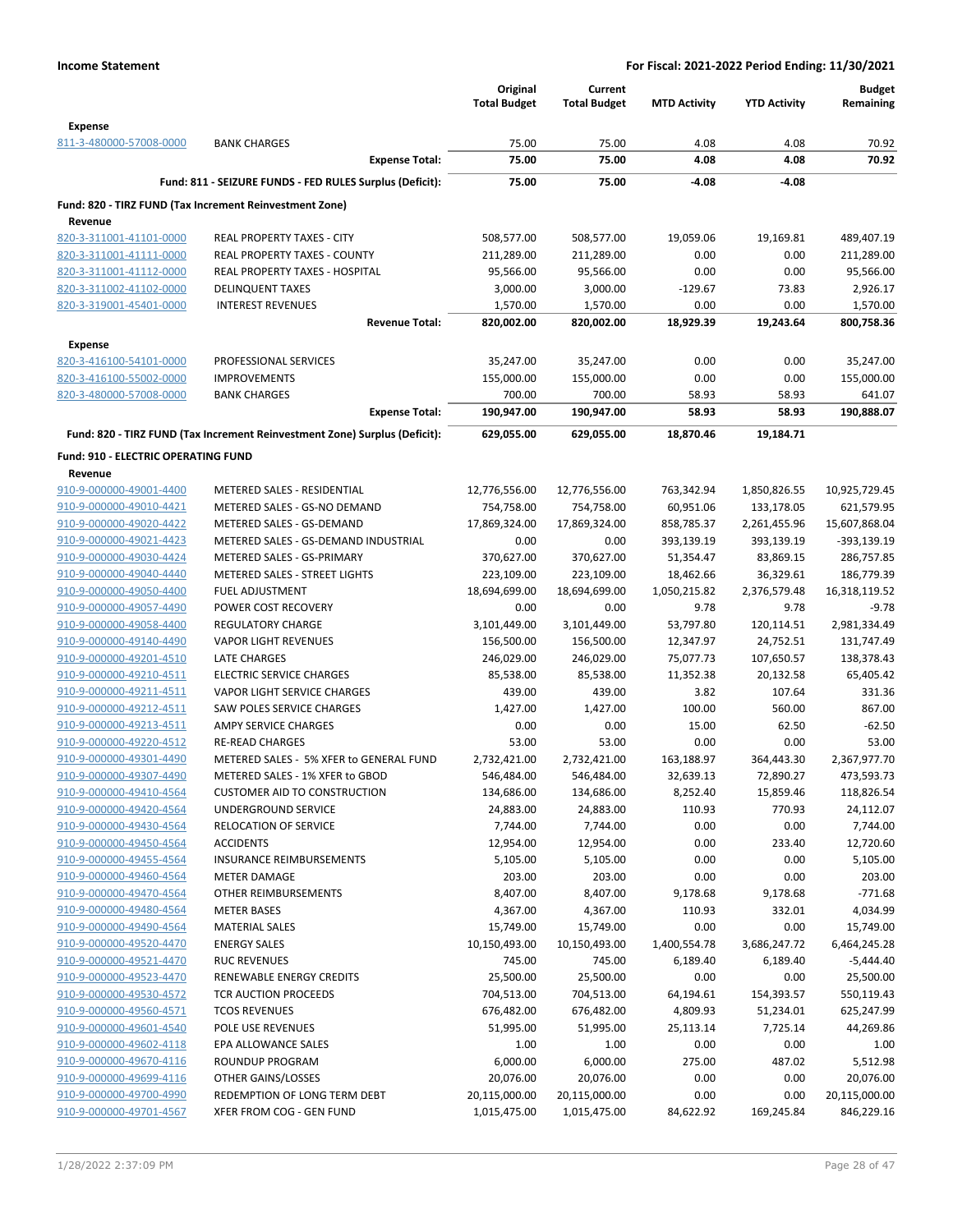|                         |                                            | Original<br><b>Total Budget</b> | Current<br><b>Total Budget</b> | <b>MTD Activity</b> | <b>YTD Activity</b> | <b>Budget</b><br>Remaining |
|-------------------------|--------------------------------------------|---------------------------------|--------------------------------|---------------------|---------------------|----------------------------|
| 910-9-000000-49754-4994 | XFER FROM 950 - BILLING                    | 50,812.00                       | 50,812.00                      | 4,234.34            | 8,468.68            | 42,343.32                  |
| 910-9-000000-49755-4995 | XFER FROM 950 - CASHIERS                   | 68,089.00                       | 68,089.00                      | 5,674.09            | 11,348.18           | 56,740.82                  |
| 910-9-000000-49759-4545 | XFER FROM 950 FOR POLE USE                 | 33,000.00                       | 33,000.00                      | 0.00                | 0.00                | 33,000.00                  |
| 910-9-000000-49801-4190 | <b>INTEREST INCOME</b>                     | 100,000.00                      | 100,000.00                     | 0.00                | 0.00                | 100,000.00                 |
| 910-9-000000-49809-4190 | <b>INTEREST ON ERCOT COLLATERAL</b>        | 63.00                           | 63.00                          | 0.00                | 0.00                | 63.00                      |
| 910-9-000000-49900-4171 | <b>ENERGY EFFICIENCY CREDITS</b>           | 0.00                            | 0.00                           | $-125.00$           | $-275.00$           | 275.00                     |
|                         | <b>Revenue Total:</b>                      | 90,791,755.00                   | 90,791,755.00                  | 5,157,980.24        | 11,967,540.69       | 78,824,214.31              |
| <b>Expense</b>          |                                            |                                 |                                |                     |                     |                            |
| 910-9-901000-51001-5000 | <b>REGULAR SALARIES</b>                    | 445,690.00                      | 445,690.00                     | 37,880.63           | 72,452.51           | 373,237.49                 |
| 910-9-901000-51020-5000 | <b>OVERTIME</b>                            | 55,045.00                       | 55,045.00                      | 8,381.35            | 11,544.98           | 43,500.02                  |
| 910-9-901000-51115-5000 | <b>CLOTHING ALLOWANCE</b>                  | 3,800.00                        | 3,800.00                       | 0.00                | 0.00                | 3,800.00                   |
| 910-9-901000-51116-5000 | <b>CAR ALLOWANCE</b>                       | 975.00                          | 975.00                         | 300.00              | 525.00              | 450.00                     |
| 910-9-901000-51117-5000 | <b>CELL PHONE ALLOWANCE</b>                | 864.00                          | 864.00                         | 64.54               | 120.77              | 743.23                     |
| 910-9-901000-51201-5000 | <b>FICA</b>                                | 30,043.00                       | 30,043.00                      | 2,561.06            | 4,611.37            | 25,431.63                  |
| 910-9-901000-51202-5000 | <b>MEDICARE</b>                            | 7,027.00                        | 7,027.00                       | 598.96              | 1,078.47            | 5,948.53                   |
| 910-9-901000-51203-5000 | <b>HEALTH INSURANCE</b>                    | 69,234.00                       | 69,234.00                      | 5,769.50            | 11,539.00           | 57,695.00                  |
| 910-9-901000-51204-5000 | <b>WORKERS COMPENSATION</b>                | 8,701.00                        | 8,701.00                       | 725.08              | 1,450.16            | 7,250.84                   |
| 910-9-901000-51205-5000 | <b>UNEMPLOYMENT</b>                        | 990.00                          | 990.00                         | 0.00                | 0.00                | 990.00                     |
| 910-9-901000-51301-5000 | <b>TMRS</b>                                | 56,936.00                       | 56,936.00                      | 5,408.67            | 9,818.60            | 47,117.40                  |
| 910-9-901001-59020-5010 | <b>NATURAL GAS</b>                         | 395,699.00                      | 395,699.00                     | 27,474.33           | 114,934.09          | 280,764.91                 |
| 910-9-901008-59110-5080 | <b>GEUS OPERATIONS</b>                     | 35,000.00                       | 35,000.00                      | 1,101.69            | 1,570.56            | 33,429.44                  |
| 910-9-901008-59112-5080 | SAFETY                                     | 8,200.00                        | 8,200.00                       | 1,120.68            | 1,120.68            | 7,079.32                   |
| 910-9-901008-59121-5080 | <b>MECHANICAL SUPPLIES</b>                 | 15,000.00                       | 15,000.00                      | 1,545.42            | 1,545.42            | 13,454.58                  |
| 910-9-901008-59122-5080 | <b>ELECTRICAL SUPPLIES</b>                 | 15,000.00                       | 15,000.00                      | 171.77              | 171.77              | 14,828.23                  |
| 910-9-901008-59125-5080 | <b>CHEMICAL &amp; LABORATORY SUPPLIES</b>  | 35,000.00                       | 35,000.00                      | 3,480.99            | 1,242.65            | 33,757.35                  |
| 910-9-901008-59141-5080 | <b>UTILITY BILLS</b>                       | 250,000.00                      | 250,000.00                     | 9,008.96            | 17,677.44           | 232,322.56                 |
| 910-9-901008-59144-5080 | MISCELLANEOUS SERVICES                     | 60,250.00                       | 60,250.00                      | 299.52              | 29,698.44           | 30,551.56                  |
| 910-9-901008-59145-5080 | <b>ENVIRONMENTAL SERVICES</b>              | 130,400.00                      | 130,400.00                     | 39,481.69           | 39,481.69           | 90,918.31                  |
| 910-9-901008-59146-5080 | <b>TRAINING AND TRAVEL</b>                 | 26,000.00                       | 26,000.00                      | 0.00                | 0.00                | 26,000.00                  |
| 910-9-901008-59148-5080 | <b>FUEL</b>                                | 1,500.00                        | 1,500.00                       | 0.00                | 0.00                | 1,500.00                   |
| 910-9-901008-59149-5080 | <b>EMPLOYEE RELATIONS</b>                  | 1,000.00                        | 1,000.00                       | 0.00                | 0.00                | 1,000.00                   |
| 910-9-901015-51001-5150 | <b>REGULAR SALARIES</b>                    | 311,138.00                      | 311,138.00                     | 17,022.37           | 35,933.93           | 275,204.07                 |
| 910-9-901015-51020-5150 | <b>OVERTIME</b>                            | 25,000.00                       | 25,000.00                      | 2,556.30            | 3,676.52            | 21,323.48                  |
| 910-9-901015-51115-5150 | <b>CLOTHING ALLOWANCE</b>                  | 3,500.00                        | 3,500.00                       | 0.00                | 0.00                | 3,500.00                   |
| 910-9-901015-51116-5150 | <b>CAR ALLOWANCE</b>                       | 975.00                          | 975.00                         | 0.00                | 75.00               | 900.00                     |
| 910-9-901015-51117-5150 | CELL PHONE ALLOWANCE                       | 432.00                          | 432.00                         | 0.00                | 8.31                | 423.69                     |
| 910-9-901015-51201-5150 | <b>FICA</b>                                |                                 | 19,656.00                      |                     | 2,154.14            |                            |
| 910-9-901015-51202-5150 | <b>MEDICARE</b>                            | 19,656.00<br>5,694.00           | 5,694.00                       | 1,072.16<br>250.75  | 503.79              | 17,501.86<br>5,190.21      |
| 910-9-901015-51203-5150 | <b>HEALTH INSURANCE</b>                    | 56,646.00                       | 56,646.00                      | 4,720.50            | 9,441.00            | 47,205.00                  |
| 910-9-901015-51204-5150 |                                            |                                 |                                | 447.75              | 895.50              |                            |
| 910-9-901015-51205-5150 | <b>WORKERS COMPENSATION</b>                | 5,373.00                        | 5,373.00                       |                     |                     | 4,477.50                   |
| 910-9-901015-51301-5150 | UNEMPLOYMENT                               | 810.00                          | 810.00                         | 0.00                | 0.00                | 810.00                     |
|                         | <b>TMRS</b><br><b>BUILDING MAINTENANCE</b> | 37,247.00                       | 37,247.00<br>19,500.00         | 2,271.12            | 4,604.47            | 32,642.53<br>17,277.54     |
| 910-9-901015-59201-5150 |                                            | 19,500.00                       |                                | 2,222.46            | 2,222.46            |                            |
| 910-9-901015-59205-5150 | <b>EQUIPMENT MAINTENANCE</b>               | 7,100.00                        | 7,100.00                       | 0.00                | 0.00                | 7,100.00                   |
| 910-9-901015-59290-5150 | <b>GENERAL PLANT EQUIPMENT MAINTENANCE</b> | 27,500.00                       | 27,500.00                      | 450.00              | 3,644.70            | 23,855.30                  |
| 910-9-901015-59291-5150 | <b>UNIT 1 MAINTENANCE</b>                  | 210,600.00                      | 210,600.00                     | 1,279.38            | 3,715.31            | 206,884.69                 |
| 910-9-901015-59292-5150 | UNIT 2 MAINTENANCE                         | 213,100.00                      | 213,100.00                     | 25,539.81           | 26,184.91           | 186,915.09                 |
| 910-9-901015-59293-5150 | UNIT 3 MAINTENANCE                         | 267,600.00                      | 267,600.00                     | 4,083.66            | 4,322.49            | 263,277.51                 |
| 910-9-901090-59312-9900 | <b>BOILER PLANT EQUIPMENT</b>              | 637,800.00                      | 637,800.00                     | 0.00                | 0.00                | 637,800.00                 |
| 910-9-901146-51001-5460 | <b>REGULAR SALARIES</b>                    | 475,274.00                      | 475,274.00                     | 33,014.21           | 65,508.09           | 409,765.91                 |
| 910-9-901146-51020-5460 | <b>OVERTIME</b>                            | 55,045.00                       | 55,045.00                      | 8,381.37            | 11,544.98           | 43,500.02                  |
| 910-9-901146-51115-5460 | <b>CLOTHING ALLOWANCE</b>                  | 3,800.00                        | 3,800.00                       | 0.00                | 0.00                | 3,800.00                   |
| 910-9-901146-51116-5460 | CAR ALLOWANCE                              | 975.00                          | 975.00                         | 0.00                | 0.00                | 975.00                     |
| 910-9-901146-51117-5460 | <b>CELL PHONE ALLOWANCE</b>                | 0.00                            | 0.00                           | 47.88               | 95.76               | $-95.76$                   |
| 910-9-901146-51201-5460 | <b>FICA</b>                                | 31,889.00                       | 31,889.00                      | 2,569.49            | 4,783.23            | 27,105.77                  |
| 910-9-901146-51202-5460 | MEDICARE                                   | 7,458.00                        | 7,458.00                       | 600.93              | 1,118.66            | 6,339.34                   |
| 910-9-901146-51203-5460 | <b>HEALTH INSURANCE</b>                    | 73,011.00                       | 73,011.00                      | 6,084.25            | 12,168.50           | 60,842.50                  |
| 910-9-901146-51204-5460 | <b>WORKERS COMPENSATION</b>                | 9,235.00                        | 9,235.00                       | 769.58              | 1,539.16            | 7,695.84                   |
| 910-9-901146-51205-5460 | UNEMPLOYMENT                               | 1,044.00                        | 1,044.00                       | 0.00                | 0.00                | 1,044.00                   |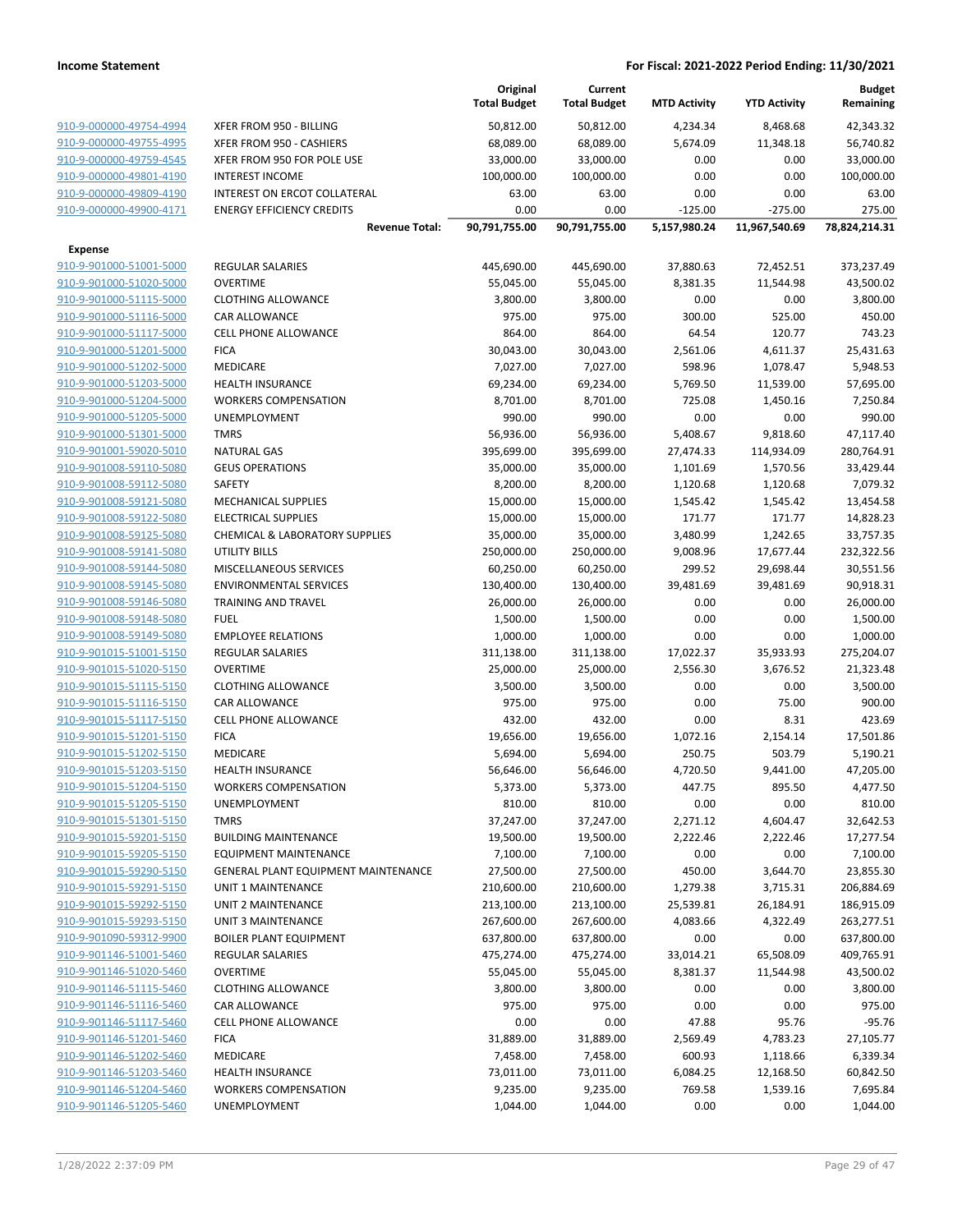|                                                    |                                     | Original<br><b>Total Budget</b> | Current<br><b>Total Budget</b> | <b>MTD Activity</b> | <b>YTD Activity</b>       | <b>Budget</b><br>Remaining |
|----------------------------------------------------|-------------------------------------|---------------------------------|--------------------------------|---------------------|---------------------------|----------------------------|
| 910-9-901146-51301-5460                            | <b>TMRS</b>                         | 60,434.00                       | 60,434.00                      | 4,807.45            | 8,949.26                  | 51,484.74                  |
| 910-9-901147-59020-5470                            | <b>NATURAL GAS</b>                  | 880,074.00                      | 880,074.00                     | 117,406.00          | 347,981.73                | 532,092.27                 |
| 910-9-901151-59110-5501                            | <b>GEUS OPERATIONS</b>              | 23,300.00                       | 23,300.00                      | 198.12              | 775.97                    | 22,524.03                  |
| 910-9-901151-59112-5501                            | SAFETY PROGRAM                      | 2,950.00                        | 2,950.00                       | 0.00                | 0.00                      | 2,950.00                   |
| 910-9-901151-59121-5501                            | <b>MECHANICAL SUPPLIES</b>          | 10,000.00                       | 10,000.00                      | 0.00                | 0.00                      | 10,000.00                  |
| 910-9-901151-59122-5501                            | <b>ELECTRICAL SUPPLIES</b>          | 5,000.00                        | 5,000.00                       | 82.12               | 82.12                     | 4,917.88                   |
| 910-9-901151-59125-5501                            | <b>CHEMICAL &amp; LABORATORY</b>    | 12,000.00                       | 12,000.00                      | 0.00                | 0.00                      | 12,000.00                  |
| 910-9-901151-59141-5501                            | <b>UTILITY BILLS</b>                | 200.00                          | 200.00                         | 12.23               | 12.23                     | 187.77                     |
| 910-9-901151-59144-5501                            | <b>MISCELLANEOUS SERVICES</b>       | 4,750.00                        | 4,750.00                       | 2,795.59            | $-2,595.91$               | 7,345.91                   |
| 910-9-901151-59145-5501                            | <b>ENVIRONMENTAL SERVICES</b>       | 29,500.00                       | 29,500.00                      | 0.00                | 0.00                      | 29,500.00                  |
| 910-9-901151-59146-5501                            | <b>TRAINING AND TRAVEL</b>          | 28,000.00                       | 28,000.00                      | 0.00                | 0.00                      | 28,000.00                  |
| 910-9-901151-59149-5501                            | <b>EMPLOYEE RELATIONS</b>           | 1,000.00                        | 1,000.00                       | 0.00                | 0.00                      | 1,000.00                   |
| 910-9-901154-51001-5541                            | <b>REGULAR SALARIES</b>             | 293,288.00                      | 293,288.00                     | 21,178.35           | 42,167.91                 | 251,120.09                 |
| 910-9-901154-51020-5541                            | OVERTIME                            | 25,000.00                       | 25,000.00                      | 2,556.28            | 3,676.49                  | 21,323.51                  |
| 910-9-901154-51115-5541                            | <b>CLOTHING ALLOWANCE</b>           | 3,500.00                        | 3,500.00                       | 0.00                | 0.00                      | 3,500.00                   |
| 910-9-901154-51116-5541                            | <b>CAR ALLOWANCE</b>                | 975.00                          | 975.00                         | 0.00                | 0.00                      | 975.00                     |
| 910-9-901154-51117-5541                            | <b>CELL PHONE ALLOWANCE</b>         | 0.00                            | 0.00                           | 16.60               | 33.20                     | $-33.20$                   |
| 910-9-901154-51201-5541<br>910-9-901154-51202-5541 | <b>FICA</b><br><b>MEDICARE</b>      | 18,549.00                       | 18,549.00                      | 1,472.57<br>344.39  | 2,844.41<br>665.23        | 15,704.59                  |
| 910-9-901154-51203-5541                            | <b>HEALTH INSURANCE</b>             | 4,340.00<br>50,352.00           | 4,340.00<br>50,352.00          | 4,196.00            | 8,392.00                  | 3,674.77<br>41,960.00      |
| 910-9-901154-51204-5541                            | <b>WORKERS COMPENSATION</b>         | 5,373.00                        | 5,373.00                       | 447.75              | 895.50                    | 4,477.50                   |
| 910-9-901154-51205-5541                            | <b>UNEMPLOYMENT</b>                 | 720.00                          | 720.00                         | 0.00                | 0.00                      | 720.00                     |
| 910-9-901154-51301-5541                            | <b>TMRS</b>                         | 35,149.00                       | 35,149.00                      | 2,755.14            | 5,321.80                  | 29,827.20                  |
| 910-9-901154-59201-5541                            | <b>BUILDINGS MAINTENANCE</b>        | 34,100.00                       | 34,100.00                      | 1,194.64            | 1,194.64                  | 32,905.36                  |
| 910-9-901154-59205-5541                            | EQUIPMENT MAINTENANCE               | 6,100.00                        | 6,100.00                       | 0.00                | 0.00                      | 6,100.00                   |
| 910-9-901154-59206-5541                            | <b>GENERATOR MAINTENANCE</b>        | 5,000.00                        | 5,000.00                       | 0.00                | 0.00                      | 5,000.00                   |
| 910-9-901154-59290-5541                            | GENERAL PLANT EQUIPMENT MAINTENANCE | 45,500.00                       | 45,500.00                      | 0.00                | 0.00                      | 45,500.00                  |
| 910-9-901154-59291-5541                            | UNIT 1 MAINTENANCE                  | 107,500.00                      | 107,500.00                     | 368.08              | 368.08                    | 107,131.92                 |
| 910-9-901154-59292-5541                            | UNIT 2 MAINTENANCE                  | 107,500.00                      | 107,500.00                     | 3,546.85            | 3,546.85                  | 103,953.15                 |
| 910-9-901154-59293-5541                            | UNIT 3 MAINTENANCE                  | 107,500.00                      | 107,500.00                     | 1,284.33            | 1,284.33                  | 106,215.67                 |
| 910-9-901190-59344-9900                            | <b>ENGINE PLANT GENERATORS</b>      | 140,000.00                      | 140,000.00                     | 0.00                | 0.00                      | 140,000.00                 |
| 910-9-901500-59040-5550                            | <b>TMPA FIXED COST</b>              | 293,000.00                      | 293,000.00                     | 23,717.34           | 47,434.68                 | 245,565.32                 |
| 910-9-901500-59050-5550                            | DUKE WIND ENERGY                    | 3,129,447.00                    | 3,129,447.00                   | 213,176.87          | 433,156.95                | 2,696,290.05               |
| 910-9-901500-59051-5550                            | <b>SOLAR ENERGY</b>                 | 1,321,375.00                    | 1,321,375.00                   | 84,329.40           | 174,974.56                | 1,146,400.44               |
| 910-9-901500-59052-5550                            | OFF-SYSTEM NET PURCHASES            | 12,224,851.00                   | 12,224,851.00                  | 753,651.52          | 1,531,776.32              | 10,693,074.68              |
| 910-9-901500-59053-5550                            | <b>ERCOT BALANCING ENERGY</b>       | 5,050,756.00                    | 5,050,756.00                   | 1,447,269.79        | 3,699,760.70              | 1,350,995.30               |
| 910-9-901500-59054-5550                            | <b>ANCILLARY SERVICES</b>           | 438,500.00                      | 438,500.00                     | -33,741.74          | $-124,365.70$             | 562,865.70                 |
| 910-9-901500-59055-5550                            | <b>CONTROL CENTER COSTS</b>         | 258,000.00                      | 258,000.00                     | 22,000.00           | 43,500.00                 | 214,500.00                 |
| 910-9-901500-59057-5550<br>910-9-901500-59059-5550 | <b>ERCOT UPLIFT</b><br>EILS         | 224,802.00<br>80,000.00         | 224,802.00<br>80,000.00        | 30,786.42<br>0.00   | 56,186.23<br>$-20,000.09$ | 168,615.77<br>100,000.09   |
| 910-9-901500-59061-5550                            | <b>RUC</b>                          | 0.00                            | 0.00                           | 0.00                | 6,089.02                  | $-6,089.02$                |
| 910-9-901500-59063-5550                            | <b>ERCOT CONGESTION RIGHTS</b>      | 79,988.00                       | 79,988.00                      | $-26,055.88$        | -39,961.07                | 119,949.07                 |
| 910-9-901500-59099-5550                            | <b>GARLAND CLEARING ACCOUNT</b>     | 0.00                            | 0.00                           | $-130,759.50$       | 49,997.07                 | -49,997.07                 |
| 910-9-901600-51001-5750                            | <b>REGULAR SALARIES</b>             | 210,126.00                      | 210,126.00                     | 16,163.20           | 32,326.40                 | 177,799.60                 |
| 910-9-901600-51116-5750                            | <b>CAR ALLOWANCE</b>                | 1,950.00                        | 1,950.00                       | 150.00              | 300.00                    | 1,650.00                   |
| 910-9-901600-51117-5750                            | <b>CELL PHONE ALLOWANCE</b>         | 1,272.00                        | 1,272.00                       | 97.84               | 195.68                    | 1,076.32                   |
| 910-9-901600-51201-5750                            | <b>FICA</b>                         | 11,956.00                       | 11,956.00                      | 1,001.32            | 2,002.64                  | 9,953.36                   |
| 910-9-901600-51202-5750                            | MEDICARE                            | 3,093.00                        | 3,093.00                       | 234.18              | 468.36                    | 2,624.64                   |
| 910-9-901600-51203-5750                            | <b>HEALTH INSURANCE</b>             | 25,176.00                       | 25,176.00                      | 2,098.00            | 4,196.00                  | 20,980.00                  |
| 910-9-901600-51204-5750                            | <b>WORKERS COMPENSATION</b>         | 3,830.00                        | 3,830.00                       | 319.17              | 638.34                    | 3,191.66                   |
| 910-9-901600-51205-5750                            | UNEMPLOYMENT                        | 360.00                          | 360.00                         | 0.00                | 0.00                      | 360.00                     |
| 910-9-901600-51301-5750                            | <b>TMRS</b>                         | 25,068.00                       | 25,068.00                      | 1,903.68            | 3,807.36                  | 21,260.64                  |
| 910-9-901600-59110-5750                            | <b>GEUS OPERATIONS</b>              | 93,440.00                       | 93,440.00                      | 3,482.61            | 5,482.61                  | 87,957.39                  |
| 910-9-901600-59146-5750                            | <b>TRAINING AND TRAVEL</b>          | 4,000.00                        | 4,000.00                       | 592.88              | 592.88                    | 3,407.12                   |
| 910-9-901600-59149-5750                            | <b>EMPLOYEE RELATIONS</b>           | 500.00                          | 500.00                         | 0.00                | 0.00                      | 500.00                     |
| 910-9-901690-59303-9900                            | <b>MISC INTANGIBLE</b>              | 120,000.00                      | 120,000.00                     | 0.00                | 0.00                      | 120,000.00                 |
| 910-9-910120-51001-9200                            | <b>REGULAR SALARIES</b>             | 283,302.00                      | 283,302.00                     | 22,265.60           | 44,531.20                 | 238,770.80                 |
| 910-9-910120-51115-9200                            | <b>CLOTHING ALLOWANCE</b>           | 500.00                          | 500.00                         | 91.95               | 131.15                    | 368.85                     |
| 910-9-910120-51116-9200                            | <b>CAR ALLOWANCE</b>                | 5,600.00                        | 5,600.00                       | 538.46              | 1,076.92                  | 4,523.08                   |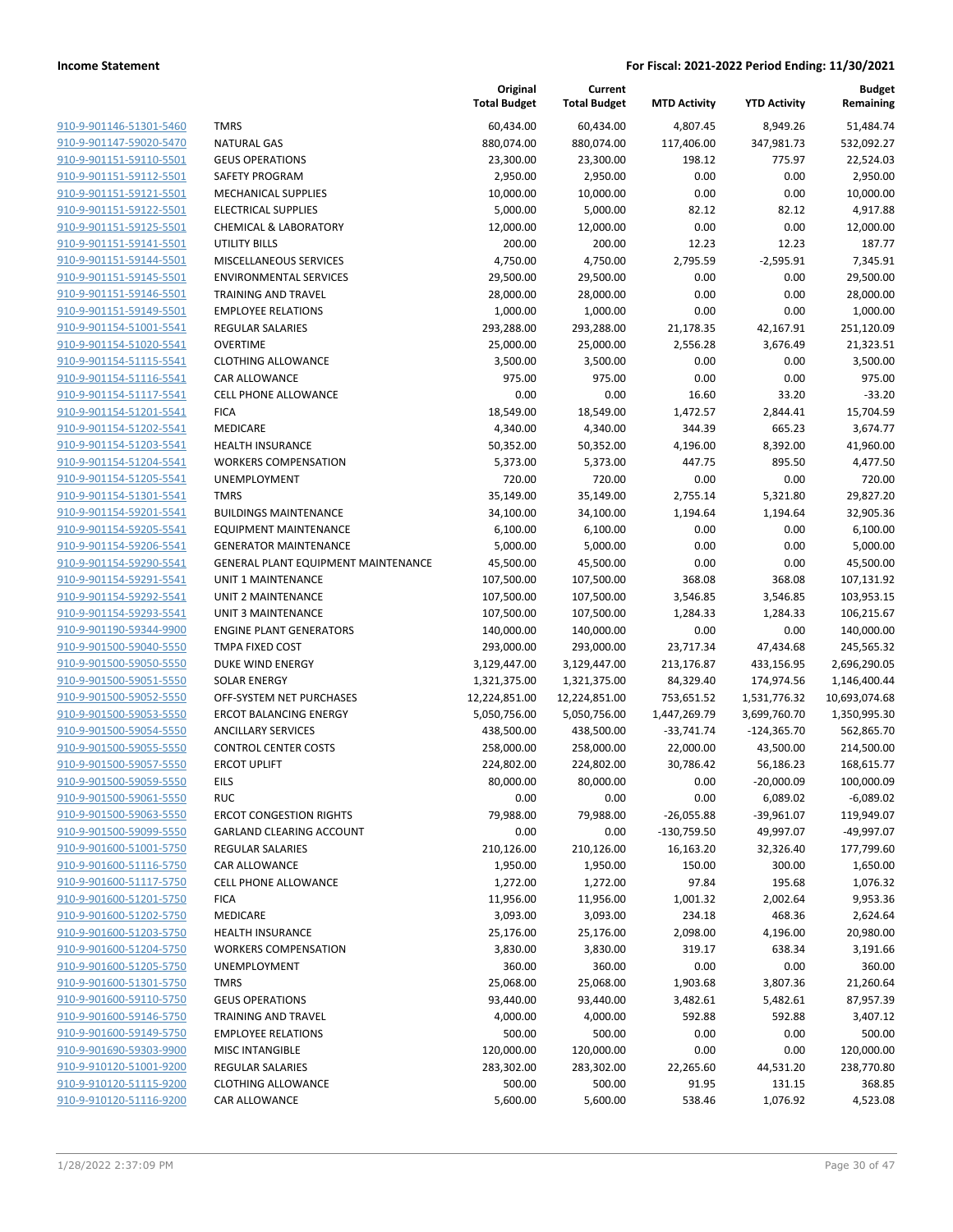| 910-9-910120-51117-9200                            | <b>CELL PHON</b> |
|----------------------------------------------------|------------------|
| 910-9-910120-51201-9200                            | <b>FICA</b>      |
| 910-9-910120-51202-9200                            | <b>MEDICARE</b>  |
| 910-9-910120-51203-9200                            | <b>HEALTH IN</b> |
| 910-9-910120-51204-9200                            | <b>WORKERS</b>   |
| 910-9-910120-51205-9200                            | <b>UNEMPLO</b>   |
| 910-9-910120-51301-9200                            | <b>TMRS</b>      |
| 910-9-910121-59110-9210                            | <b>GEUS OPE</b>  |
| 910-9-910121-59116-9210                            | <b>BUILDING</b>  |
| 910-9-910121-59141-9210                            | UTILITY BI       |
| 910-9-910121-59143-9210                            | <b>PROFESSIC</b> |
| 910-9-910121-59143-9230                            | LEGISLATI        |
| 910-9-910121-59144-9210                            | <b>MISCELLAI</b> |
| 910-9-910121-59148-9210                            | FUEL             |
| 910-9-910121-59149-9210                            | <b>EMPLOYEE</b>  |
| 910-9-910121-59193-9210                            | <b>GEUS INTE</b> |
| <u>910-9-910121-59198-9210</u>                     | COLOCATI         |
| 910-9-910132-59110-9302                            | <b>GEUS OPE</b>  |
| 910-9-910132-59142-9302                            | <b>MEMBERS</b>   |
| 910-9-910132-59146-9302                            | TRAINING         |
| 910-9-910135-59200-9350                            | LANDSCAF         |
| 910-9-910135-59201-9350                            | <b>BUILDING</b>  |
| 910-9-910135-59205-9350                            | <b>EQUIPMEI</b>  |
| 910-9-910190-59390-9900                            | STRUCTUF         |
| 910-9-910190-59391-9900                            | <b>FURNITUR</b>  |
| 910-9-911120-51001-9201                            | <b>REGULAR:</b>  |
| 910-9-911120-51020-9201                            | OVERTIME         |
| 910-9-911120-51102-9201                            | <b>BILINGUAI</b> |
| 910-9-911120-51115-9201                            | <b>CLOTHING</b>  |
| 910-9-911120-51116-9201                            | CAR ALLO         |
| 910-9-911120-51117-9201                            | <b>CELL PHON</b> |
| 910-9-911120-51201-9201<br>910-9-911120-51202-9201 | FICA<br>MEDICARE |
| 910-9-911120-51203-9201                            | <b>HEALTH IN</b> |
| 910-9-911120-51204-9201                            | <b>WORKERS</b>   |
| 910-9-911120-51205-9201                            | UNEMPLO          |
| 910-9-911120-51301-9201                            | TMRS             |
| 910-9-911120-51401-9201                            | <b>CONTRA -</b>  |
| 910-9-911121-59110-9211                            | <b>GEUS OPE</b>  |
| 910-9-911121-59142-9211                            | <b>MEMBERS</b>   |
| 910-9-911121-59146-9211                            | TRAINING         |
| <u>910-9-911121-59148-9211</u>                     | <b>FUEL</b>      |
| 910-9-911121-59149-9211                            | <b>EMPLOYEI</b>  |
| 910-9-911135-59205-9351                            | <b>EQUIPMEI</b>  |
| 910-9-911190-59393-9900                            | WAREHOL          |
| 910-9-911388-51001-5880                            | <b>REGULAR</b>   |
| 910-9-911388-51117-5880                            | <b>CELL PHON</b> |
| 910-9-911388-51201-5880                            | <b>FICA</b>      |
| 910-9-911388-51202-5880                            | MEDICARE         |
| 910-9-911388-51203-5880                            | <b>HEALTH IN</b> |
| 910-9-911388-51204-5880                            | <b>WORKERS</b>   |
| 910-9-911388-51205-5880                            | UNEMPLO          |
| 910-9-911388-51301-5880                            | <b>TMRS</b>      |
| 910-9-911388-59110-5880                            | <b>GEUS OPE</b>  |
| 910-9-911388-59146-5880                            | TRAINING         |
| 910-9-911388-59149-5880                            | <b>EMPLOYER</b>  |
| 910-9-911392-51001-9202                            | <b>REGULAR</b>   |
| 910-9-911392-51116-9202                            | CAR ALLO         |
| 910-9-911392-51117-9202                            | <b>CELL PHON</b> |

|                         |                              | Original<br><b>Total Budget</b> | Current<br><b>Total Budget</b> | <b>MTD Activity</b> | <b>YTD Activity</b> | <b>Budget</b><br>Remaining |
|-------------------------|------------------------------|---------------------------------|--------------------------------|---------------------|---------------------|----------------------------|
| 910-9-910120-51117-9200 | <b>CELL PHONE ALLOWANCE</b>  | 1,209.00                        | 1,209.00                       | 92.96               | 185.92              | 1,023.08                   |
| 910-9-910120-51201-9200 | <b>FICA</b>                  | 13,929.00                       | 13,929.00                      | 584.18              | 1,168.36            | 12,760.64                  |
| 910-9-910120-51202-9200 | MEDICARE                     | 4,206.00                        | 4,206.00                       | 314.62              | 629.24              | 3,576.76                   |
| 910-9-910120-51203-9200 | <b>HEALTH INSURANCE</b>      | 36,505.00                       | 36,505.00                      | 3,042.08            | 6,084.16            | 30,420.84                  |
| 910-9-910120-51204-9200 | <b>WORKERS COMPENSATION</b>  | 5,207.00                        | 5,207.00                       | 433.92              | 867.84              | 4,339.16                   |
| 910-9-910120-51205-9200 | UNEMPLOYMENT                 | 522.00                          | 522.00                         | 0.58                | 72.80               | 449.20                     |
| 910-9-910120-51301-9200 | <b>TMRS</b>                  | 34,088.00                       | 34,088.00                      | 2,656.04            | 5,312.08            | 28,775.92                  |
| 910-9-910121-59110-9210 | <b>GEUS OPERATIONS</b>       | 6,700.00                        | 6,700.00                       | 1,010.44            | 921.90              | 5,778.10                   |
| 910-9-910121-59116-9210 | <b>BUILDING OPERATIONS</b>   | 4,000.00                        | 4,000.00                       | 299.76              | 435.71              | 3,564.29                   |
| 910-9-910121-59141-9210 | <b>UTILITY BILLS</b>         | 81,000.00                       | 81,000.00                      | 4,923.03            | 10,167.65           | 70,832.35                  |
| 910-9-910121-59143-9210 | PROFESSIONAL SERVICES        | 195,000.00                      | 195,000.00                     | 5,437.50            | 5,437.50            | 189,562.50                 |
| 910-9-910121-59143-9230 | LEGISLATIVE SUPPORT          | 50,000.00                       | 50,000.00                      | 5,416.65            | 10,833.30           | 39,166.70                  |
| 910-9-910121-59144-9210 | MISCELLANEOUS SERVICES       | 22,600.00                       | 22,600.00                      | 1,697.51            | 1,965.44            | 20,634.56                  |
| 910-9-910121-59148-9210 | <b>FUEL</b>                  | 500.00                          | 500.00                         | 73.99               | 73.99               | 426.01                     |
| 910-9-910121-59149-9210 | <b>EMPLOYEE RELATIONS</b>    | 500.00                          | 500.00                         | 0.00                | 0.00                | 500.00                     |
| 910-9-910121-59193-9210 | <b>GEUS INTERNET SERVICE</b> | 38,000.00                       | 38,000.00                      | 0.00                | 0.00                | 38,000.00                  |
| 910-9-910121-59198-9210 | <b>COLOCATION CHARGES</b>    | 10,189.00                       | 10,189.00                      | 0.00                | 0.00                | 10,189.00                  |
| 910-9-910132-59110-9302 | <b>GEUS OPERATIONS</b>       | 10,000.00                       | 10,000.00                      | 587.76              | 817.76              | 9,182.24                   |
| 910-9-910132-59142-9302 | <b>MEMBERSHIP FEES</b>       | 58,500.00                       | 58,500.00                      | 24,599.19           | 26,599.19           | 31,900.81                  |
| 910-9-910132-59146-9302 | <b>TRAINING AND TRAVEL</b>   | 8,000.00                        | 8,000.00                       | 0.00                | 0.00                | 8,000.00                   |
| 910-9-910135-59200-9350 | LANDSCAPING MAINTENANCE      | 18,500.00                       | 18,500.00                      | 1,117.67            | 2,235.34            | 16,264.66                  |
| 910-9-910135-59201-9350 | <b>BUILDING MAINTENANCE</b>  | 35,000.00                       | 35,000.00                      | 5,695.28            | 5,695.28            | 29,304.72                  |
| 910-9-910135-59205-9350 | <b>EQUIPMENT MAINTENANCE</b> | 250.00                          | 250.00                         | 0.00                | 3.14                | 246.86                     |
| 910-9-910190-59390-9900 | STRUCTURES AND IMPROVEMENTS  | 33,500.00                       | 33,500.00                      | 0.00                | 0.00                | 33,500.00                  |
| 910-9-910190-59391-9900 | FURNITURE & OFFICE EQUIPMENT | 19,000.00                       | 19,000.00                      | 0.00                | 0.00                | 19,000.00                  |
| 910-9-911120-51001-9201 | REGULAR SALARIES             | 447,166.00                      | 447,166.00                     | 34,394.82           | 68,789.62           | 378,376.38                 |
| 910-9-911120-51020-9201 | <b>OVERTIME</b>              | 0.00                            | 0.00                           | 19.51               | 54.83               | $-54.83$                   |
| 910-9-911120-51102-9201 | <b>BILINGUAL PAY</b>         | 600.00                          | 600.00                         | 46.16               | 92.32               | 507.68                     |
| 910-9-911120-51115-9201 | <b>CLOTHING ALLOWANCE</b>    | 850.00                          | 850.00                         | 0.00                | 0.00                | 850.00                     |
| 910-9-911120-51116-9201 | CAR ALLOWANCE                | 1,950.00                        | 1,950.00                       | 150.00              | 300.00              | 1,650.00                   |
| 910-9-911120-51117-9201 | CELL PHONE ALLOWANCE         | 1,435.00                        | 1,435.00                       | 110.38              | 220.76              | 1,214.24                   |
| 910-9-911120-51201-9201 | <b>FICA</b>                  | 27,118.00                       | 27,118.00                      | 2,048.49            | 4,097.96            | 23,020.04                  |
| 910-9-911120-51202-9201 | MEDICARE                     | 6,542.00                        | 6,542.00                       | 479.08              | 958.39              | 5,583.61                   |
| 910-9-911120-51203-9201 | <b>HEALTH INSURANCE</b>      | 78,676.00                       | 78,676.00                      | 6,556.33            | 13,112.66           | 65,563.34                  |
| 910-9-911120-51204-9201 | <b>WORKERS COMPENSATION</b>  | 8,097.00                        | 8,097.00                       | 674.75              | 1,349.50            | 6,747.50                   |
| 910-9-911120-51205-9201 | UNEMPLOYMENT                 | 1,125.00                        | 1,125.00                       | 0.00                | 0.00                | 1,125.00                   |
| 910-9-911120-51301-9201 | <b>TMRS</b>                  | 53,009.00                       | 53,009.00                      | 4,027.60            | 8,057.03            | 44,951.97                  |
| 910-9-911120-51401-9201 | <b>CONTRA - SALARIES</b>     | 2.00                            | 2.00                           | 0.00                | 0.00                | 2.00                       |
| 910-9-911121-59110-9211 | <b>GEUS OPERATIONS</b>       | 33,391.00                       | 33,391.00                      | 1,555.94            | 1,565.23            | 31,825.77                  |
| 910-9-911121-59142-9211 | <b>MEMBERSHIP FEES</b>       | 17,474.00                       | 17,474.00                      | 0.00                | 0.00                | 17,474.00                  |
| 910-9-911121-59146-9211 | <b>TRAINING AND TRAVEL</b>   | 8,425.00                        | 8,425.00                       | 294.63              | 294.63              | 8,130.37                   |
| 910-9-911121-59148-9211 | <b>FUEL</b>                  | 275.00                          | 275.00                         | 0.66                | 64.15               | 210.85                     |
| 910-9-911121-59149-9211 | <b>EMPLOYEE RELATIONS</b>    | 1,000.00                        | 1,000.00                       | 0.00                | 0.00                | 1,000.00                   |
| 910-9-911135-59205-9351 | <b>EQUIPMENT MAINTENANCE</b> | 9,500.00                        | 9,500.00                       | 0.00                | 0.00                | 9,500.00                   |
| 910-9-911190-59393-9900 | <b>WAREHOUSE EQUIPMENT</b>   | 45,000.00                       | 45,000.00                      | 0.00                | 0.00                | 45,000.00                  |
| 910-9-911388-51001-5880 | <b>REGULAR SALARIES</b>      | 54,502.00                       | 54,502.00                      | 0.00                | 0.00                | 54,502.00                  |
| 910-9-911388-51117-5880 | <b>CELL PHONE ALLOWANCE</b>  | 960.00                          | 960.00                         | 0.00                | 0.00                | 960.00                     |
| 910-9-911388-51201-5880 | <b>FICA</b>                  | 3,439.00                        | 3,439.00                       | 0.00                | 0.00                | 3,439.00                   |
| 910-9-911388-51202-5880 | MEDICARE                     | 804.00                          | 804.00                         | 0.00                | 0.00                | 804.00                     |
| 910-9-911388-51203-5880 | <b>HEALTH INSURANCE</b>      | 12,588.00                       | 12,588.00                      | 1,049.00            | 2,098.00            | 10,490.00                  |
| 910-9-911388-51204-5880 | <b>WORKERS COMPENSATION</b>  | 996.00                          | 996.00                         | 83.00               | 166.00              | 830.00                     |
| 910-9-911388-51205-5880 | UNEMPLOYMENT                 | 180.00                          | 180.00                         | 0.00                | 0.00                | 180.00                     |
| 910-9-911388-51301-5880 | <b>TMRS</b>                  | 6,517.00                        | 6,517.00                       | 0.00                | 0.00                | 6,517.00                   |
| 910-9-911388-59110-5880 | <b>GEUS OPERATIONS</b>       | 319,700.00                      | 319,700.00                     | 160.83              | 160.83              | 319,539.17                 |
| 910-9-911388-59146-5880 | TRAINING AND TRAVEL          | 2,500.00                        | 2,500.00                       | 0.00                | 0.00                | 2,500.00                   |
| 910-9-911388-59149-5880 | <b>EMPLOYEE RELATIONS</b>    | 500.00                          | 500.00                         | 0.00                | 0.00                | 500.00                     |
| 910-9-911392-51001-9202 | <b>REGULAR SALARIES</b>      | 264,209.00                      | 264,209.00                     | 41,865.60           | 41,865.60           | 222,343.40                 |
| 910-9-911392-51116-9202 | CAR ALLOWANCE                | 3,705.00                        | 3,705.00                       | 600.00              | 600.00              | 3,105.00                   |
| 910-9-911392-51117-9202 | <b>CELL PHONE ALLOWANCE</b>  | 2,268.00                        | 2,268.00                       | 363.68              | 363.68              | 1,904.32                   |
|                         |                              |                                 |                                |                     |                     |                            |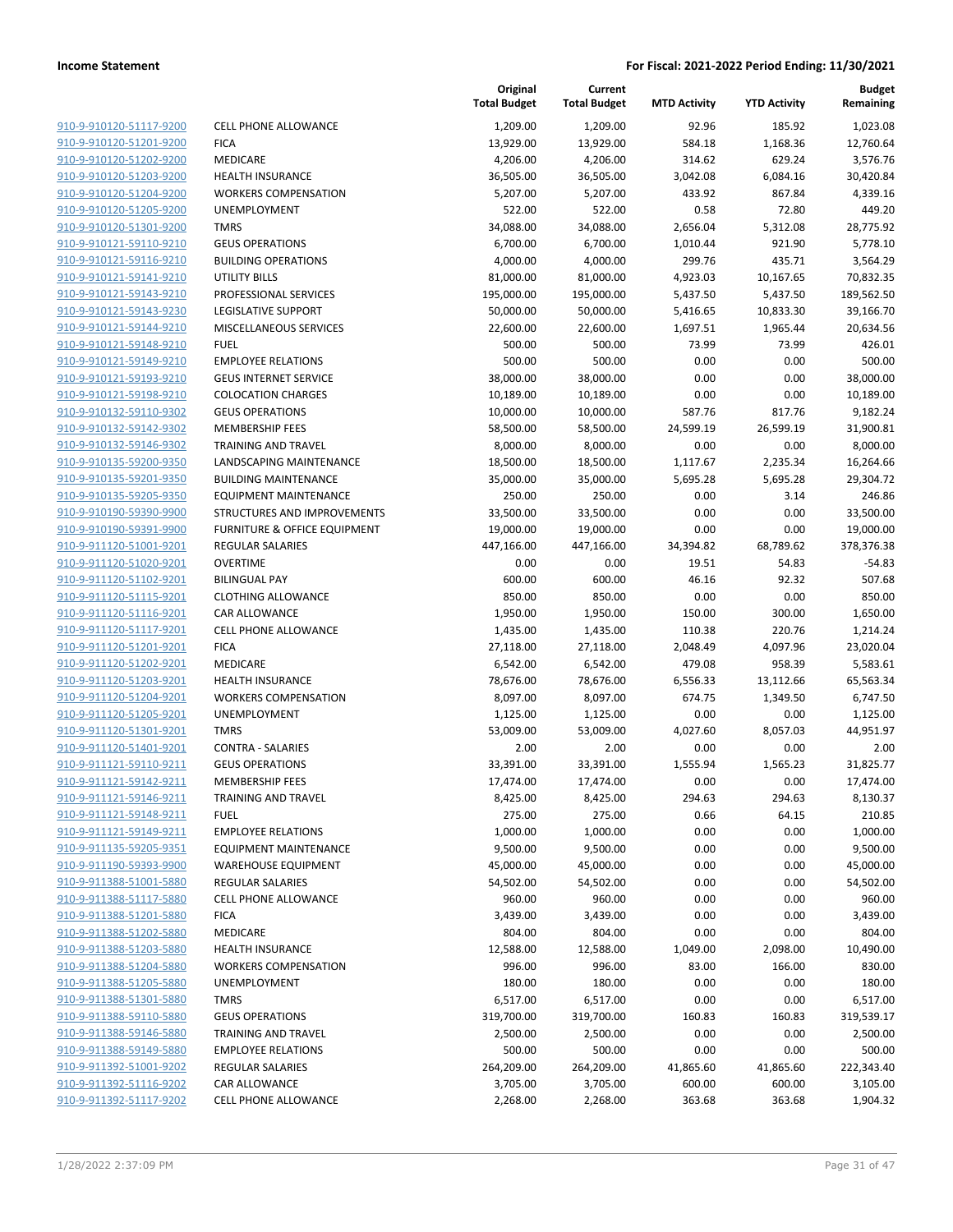|                                                    |                                                    | Original<br><b>Total Budget</b> | Current<br><b>Total Budget</b> | <b>MTD Activity</b>  | <b>YTD Activity</b> | <b>Budget</b><br>Remaining |
|----------------------------------------------------|----------------------------------------------------|---------------------------------|--------------------------------|----------------------|---------------------|----------------------------|
| 910-9-911392-51201-9202                            | <b>FICA</b>                                        | 15,984.00                       | 15,984.00                      | 2,556.76             | 2,556.76            | 13,427.24                  |
| 910-9-911392-51202-9202                            | MEDICARE                                           | 3,917.00                        | 3,917.00                       | 597.95               | 597.95              | 3,319.05                   |
| 910-9-911392-51203-9202                            | <b>HEALTH INSURANCE</b>                            | 33,987.00                       | 33,987.00                      | 2,832.25             | 5,664.50            | 28,322.50                  |
| 910-9-911392-51204-9202                            | <b>WORKERS COMPENSATION</b>                        | 4,850.00                        | 4,850.00                       | 404.17               | 808.34              | 4,041.66                   |
| 910-9-911392-51205-9202                            | UNEMPLOYMENT                                       | 486.00                          | 486.00                         | 0.00                 | 0.00                | 486.00                     |
| 910-9-911392-51301-9202                            | <b>TMRS</b>                                        | 31,747.00                       | 31,747.00                      | 4,968.20             | 4,968.20            | 26,778.80                  |
| 910-9-911392-59110-9212                            | <b>GEUS OPERATIONS</b>                             | 48,660.00                       | 48,660.00                      | 1,582.63             | 1,631.58            | 47,028.42                  |
| 910-9-911392-59130-9212                            | PHONE MANAGEMENT SERVICE                           | 81,375.00                       | 81,375.00                      | 13,344.00            | 13,344.00           | 68,031.00                  |
| 910-9-911392-59133-9212                            | OFFICE 365                                         | 26,202.00                       | 26,202.00                      | 4,442.00             | 4,442.00            | 21,760.00                  |
| 910-9-911392-59146-9212                            | <b>TRAINING AND TRAVEL</b>                         | 9,280.00                        | 9,280.00                       | 637.34               | 637.34              | 8,642.66                   |
| 910-9-911392-59149-9212                            | <b>EMPLOYEE RELATIONS</b>                          | 500.00                          | 500.00                         | 0.00                 | 0.00                | 500.00                     |
| 910-9-911393-59205-9352                            | EQUIPMENT MAINTENANCE - IT                         | 91,400.00                       | 91,400.00                      | 0.00                 | 0.00                | 91,400.00                  |
| 910-9-911399-59391-9900                            | <b>FURNITURE &amp; OFFICE EQUIPMENT</b>            | 258,090.00                      | 258,090.00                     | 0.00                 | 0.00                | 258,090.00                 |
| 910-9-911399-59397-9900                            | <b>COMMUNICATION EQUIPMENT</b>                     | 725,533.00                      | 725,533.00                     | 0.00                 | 0.00                | 725,533.00                 |
| 910-9-913101-51001-9301                            | <b>REGULAR SALARIES</b>                            | 135,507.00                      | 135,507.00                     | 10,430.44            | 20,886.44           | 114,620.56                 |
| 910-9-913101-51020-9301<br>910-9-913101-51115-9301 | <b>OVERTIME</b><br><b>CLOTHING ALLOWANCE</b>       | 0.00<br>350.00                  | 0.00<br>350.00                 | 38.34<br>0.00        | 145.70<br>0.00      | $-145.70$<br>350.00        |
| 910-9-913101-51117-9301                            | <b>CELL PHONE ALLOWANCE</b>                        | 636.00                          | 636.00                         | 48.92                | 97.84               | 538.16                     |
| 910-9-913101-51201-9301                            | <b>FICA</b>                                        |                                 |                                |                      | 1,256.65            |                            |
| 910-9-913101-51202-9301                            | MEDICARE                                           | 8,440.00<br>1,974.00            | 8,440.00<br>1,974.00           | 625.39<br>146.26     | 293.89              | 7,183.35<br>1,680.11       |
| 910-9-913101-51203-9301                            | <b>HEALTH INSURANCE</b>                            | 25,176.00                       | 25,176.00                      | 2,098.00             | 4,196.00            | 20,980.00                  |
| 910-9-913101-51204-9301                            | <b>WORKERS COMPENSATION</b>                        | 2,444.00                        | 2,444.00                       | 203.67               | 407.34              | 2,036.66                   |
| 910-9-913101-51205-9301                            | UNEMPLOYMENT                                       | 360.00                          | 360.00                         | 0.00                 | 0.00                | 360.00                     |
| 910-9-913101-51301-9301                            | <b>TMRS</b>                                        | 15,997.00                       | 15,997.00                      | 1,220.06             | 2,451.09            | 13,545.91                  |
| 910-9-913101-59110-9301                            | <b>GEUS OPERATIONS</b>                             | 7,100.00                        | 7,100.00                       | 764.56               | 751.36              | 6,348.64                   |
| 910-9-913101-59112-9301                            | SAFETY                                             | 2,660.00                        | 2,660.00                       | 0.00                 | 0.00                | 2,660.00                   |
| 910-9-913101-59131-9301                            | NON-BAD DEBT WRITE OFFS                            | 2,000.00                        | 2,000.00                       | 79.65                | 308.02              | 1,691.98                   |
| 910-9-913101-59146-9301                            | <b>TRAINING AND TRAVEL</b>                         | 2,500.00                        | 2,500.00                       | 0.00                 | 0.00                | 2,500.00                   |
| 910-9-913101-59149-9301                            | <b>EMPLOYEE RELATIONS</b>                          | 500.00                          | 500.00                         | 0.00                 | 0.00                | 500.00                     |
| 910-9-913101-59195-9301                            | PUBLIC SERVICE BY GEUS C/I                         | 15,000.00                       | 15,000.00                      | 0.00                 | 0.00                | 15,000.00                  |
| 910-9-913102-51001-9020                            | <b>REGULAR SALARIES</b>                            | 0.00                            | 0.00                           | $-21,930.02$         | 0.00                | 0.00                       |
| 910-9-913102-51020-9020                            | <b>OVERTIME</b>                                    | 0.00                            | 0.00                           | $-2,859.29$          | 0.00                | 0.00                       |
| 910-9-913102-51117-9020                            | <b>CELL PHONE ALLOWANCE</b>                        | 0.00                            | 0.00                           | $-66.44$             | 0.00                | 0.00                       |
| 910-9-913102-51201-9020                            | <b>FICA</b>                                        | 0.00                            | 0.00                           | $-1,421.72$          | 0.00                | 0.00                       |
| 910-9-913102-51202-9020                            | MEDICARE                                           | 0.00                            | 0.00                           | $-332.50$            | 0.00                | 0.00                       |
| 910-9-913102-51205-9020                            | <b>UNEMPLOYMENT</b>                                | 0.00                            | 0.00                           | $-43.14$             | 0.00                | 0.00                       |
| 910-9-913102-51301-9020                            | <b>TMRS</b>                                        | 0.00                            | 0.00                           | $-2,744.09$          | 0.00                | 0.00                       |
| 910-9-913102-59148-9020                            | <b>FUEL</b>                                        | 0.00                            | 0.00                           | $-339.91$            | 0.00                | 0.00                       |
| 910-9-913102-59169-9020                            | PRE PAID METER COSTS                               | 0.00                            | 0.00                           | $-1,737.34$          | 0.00                | 0.00                       |
| 910-9-913103-51001-9303                            | <b>REGULAR SALARIES</b>                            | 72,794.00                       | 72,794.00                      | 4,864.80             | 9,838.48            | 62,955.52                  |
| 910-9-913103-51020-9303                            | <b>OVERTIME</b>                                    | 628.00                          | 628.00                         | 0.00                 | 0.00                | 628.00                     |
| 910-9-913103-51102-9303                            | <b>BILINGUAL PAY</b>                               | 150.00                          | 150.00                         | 0.00                 | 5.77                | 144.23                     |
| 910-9-913103-51115-9303                            | <b>CLOTHING ALLOWANCE</b>                          | 200.00                          | 200.00                         | 0.00                 | 0.00                | 200.00                     |
| 910-9-913103-51117-9303                            | <b>CELL PHONE ALLOWANCE</b>                        | 585.00                          | 585.00                         | 36.70                | 77.55               | 507.45                     |
| 910-9-913103-51201-9303                            | <b>FICA</b>                                        | 4,559.00                        | 4,559.00                       | 283.72               | 580.42              | 3,978.58                   |
| 910-9-913103-51202-9303                            | MEDICARE                                           | 1,066.00                        | 1,066.00                       | 66.36                | 135.75              | 930.25                     |
| 910-9-913103-51203-9303                            | <b>HEALTH INSURANCE</b>                            | 12,588.00                       | 12,588.00                      | 1,049.00             | 2,098.00            | 10,490.00                  |
| 910-9-913103-51204-9303                            | <b>WORKERS COMPENSATION</b>                        | 1,321.00                        | 1,321.00                       | 110.08               | 220.16              | 1,100.84                   |
| 910-9-913103-51205-9303                            | UNEMPLOYMENT                                       | 180.00                          | 180.00                         | 0.00                 | 0.00                | 180.00                     |
| 910-9-913103-51301-9303                            | <b>TMRS</b>                                        | 8,640.00                        | 8,640.00                       | 568.58               | 1,164.34            | 7,475.66                   |
| 910-9-913103-59110-9303                            | <b>GEUS OPERATIONS</b>                             | 9,400.00                        | 9,400.00                       | 529.37               | 529.37              | 8,870.63                   |
| 910-9-913103-59146-9303                            | <b>TRAINING AND TRAVEL</b>                         | 3,000.00                        | 3,000.00                       | 872.25               | 872.25              | 2,127.75                   |
| 910-9-913103-59149-9303<br>910-9-913103-59160-9303 | <b>EMPLOYEE RELATIONS</b>                          | 250.00                          | 250.00                         | 0.00                 | 0.00                | 250.00                     |
| 910-9-913103-59167-9303                            | ADVERTISING<br><b>ENERGY EFFICIENCY OPERATIONS</b> | 64,250.00<br>10,000.00          | 64,250.00<br>10,000.00         | 6,070.40<br>1,400.00 | 12,904.12<br>0.00   | 51,345.88<br>10,000.00     |
| 910-9-913130-51001-9030                            | <b>REGULAR SALARIES</b>                            | 366,154.00                      | 366,154.00                     | 27,601.10            | 54,795.86           | 311,358.14                 |
| 910-9-913130-51010-9030                            | PART TIME REGULAR                                  | 29,994.00                       | 29,994.00                      | 0.00                 | 0.00                | 29,994.00                  |
| 910-9-913130-51020-9030                            | <b>OVERTIME</b>                                    | 4,000.00                        | 4,000.00                       | 732.34               | 1,747.49            | 2,252.51                   |
| 910-9-913130-51102-9030                            | <b>BILINGUAL PAY</b>                               | 2,400.00                        | 2,400.00                       | 126.94               | 253.88              | 2,146.12                   |
|                                                    |                                                    |                                 |                                |                      |                     |                            |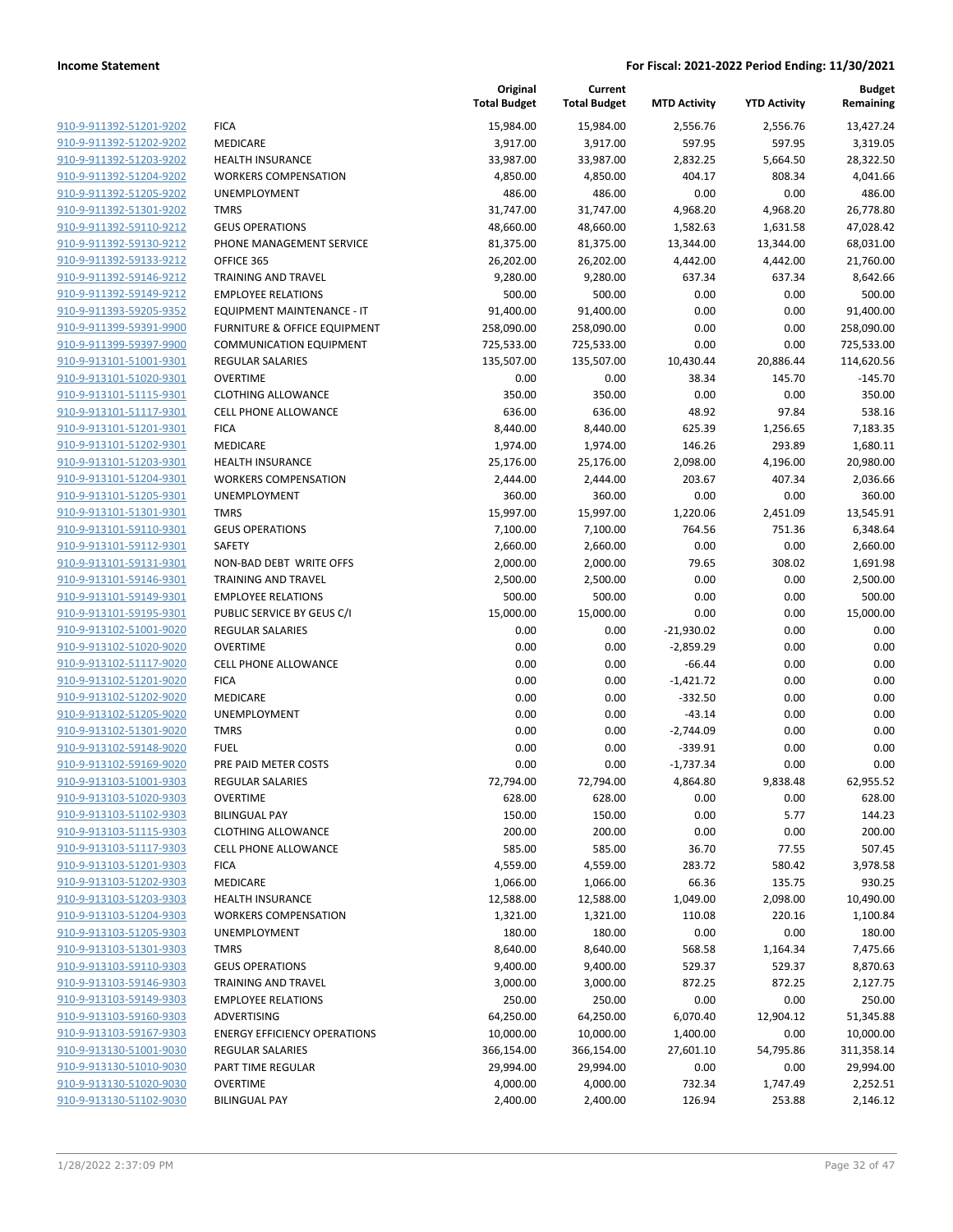|                         |                             | Original<br><b>Total Budget</b> | Current<br><b>Total Budget</b> | <b>MTD Activity</b> | <b>YTD Activity</b> | <b>Budget</b><br>Remaining |
|-------------------------|-----------------------------|---------------------------------|--------------------------------|---------------------|---------------------|----------------------------|
| 910-9-913130-51201-9030 | <b>FICA</b>                 | 24,709.00                       | 24,709.00                      | 1,706.08            | 3,410.30            | 21,298.70                  |
| 910-9-913130-51202-9030 | MEDICARE                    | 5,780.00                        | 5,780.00                       | 399.00              | 797.56              | 4,982.44                   |
| 910-9-913130-51203-9030 | <b>HEALTH INSURANCE</b>     | 125,880.00                      | 125,880.00                     | 10,490.00           | 20,980.00           | 104,900.00                 |
| 910-9-913130-51204-9030 | <b>WORKERS COMPENSATION</b> | 7,153.00                        | 7,153.00                       | 596.08              | 1,192.16            | 5,960.84                   |
| 910-9-913130-51205-9030 | <b>UNEMPLOYMENT</b>         | 2,160.00                        | 2,160.00                       | 167.33              | 301.72              | 1,858.28                   |
| 910-9-913130-51301-9030 | <b>TMRS</b>                 | 46,828.00                       | 46,828.00                      | 3,145.99            | 6,443.89            | 40,384.11                  |
| 910-9-913130-59110-9030 | <b>GEUS OPERATIONS</b>      | 24,200.00                       | 24,200.00                      | 2,826.78            | 2,456.86            | 21,743.14                  |
| 910-9-913130-59146-9030 | <b>TRAINING AND TRAVEL</b>  | 2,500.00                        | 2,500.00                       | 0.00                | 0.00                | 2,500.00                   |
| 910-9-913130-59149-9030 | <b>EMPLOYEE RELATIONS</b>   | 1,500.00                        | 1,500.00                       | 0.00                | 0.00                | 1,500.00                   |
| 910-9-913130-59166-9030 | LOW INCOME ASSISTANCE       | 15,000.00                       | 15,000.00                      | 1,000.00            | 1,850.00            | 13,150.00                  |
| 910-9-913131-51001-9031 | REGULAR SALARIES            | 47,176.00                       | 47,176.00                      | 3,625.60            | 7,251.20            | 39,924.80                  |
| 910-9-913131-51102-9031 | <b>BILINGUAL PAY</b>        | 600.00                          | 600.00                         | 46.16               | 92.32               | 507.68                     |
| 910-9-913131-51201-9031 | <b>FICA</b>                 | 2,962.00                        | 2,962.00                       | 224.54              | 449.08              | 2,512.92                   |
| 910-9-913131-51202-9031 | <b>MEDICARE</b>             | 693.00                          | 693.00                         | 52.52               | 105.04              | 587.96                     |
| 910-9-913131-51203-9031 | <b>HEALTH INSURANCE</b>     | 12,588.00                       | 12,588.00                      | 1,049.00            | 2,098.00            | 10,490.00                  |
| 910-9-913131-51204-9031 | <b>WORKERS COMPENSATION</b> | 858.00                          | 858.00                         | 71.50               | 143.00              | 715.00                     |
| 910-9-913131-51205-9031 | UNEMPLOYMENT                | 180.00                          | 180.00                         | 0.00                | 0.00                | 180.00                     |
| 910-9-913131-51301-9031 | <b>TMRS</b>                 | 5,614.00                        | 5,614.00                       | 425.92              | 851.84              | 4,762.16                   |
| 910-9-913131-59110-9031 | <b>GEUS OPERATIONS</b>      | 25,100.00                       | 25,100.00                      | 2,108.22            | 2,108.22            | 22,991.78                  |
| 910-9-913131-59146-9031 | <b>TRAINING AND TRAVEL</b>  | 750.00                          | 750.00                         | 0.00                | 0.00                | 750.00                     |
| 910-9-913131-59149-9031 | <b>EMPLOYEE RELATIONS</b>   | 250.00                          | 250.00                         | 0.00                | 0.00                | 250.00                     |
| 910-9-913134-51001-9034 | <b>REGULAR SALARIES</b>     | 156,174.00                      | 156,174.00                     | 12,032.97           | 23,803.67           | 132,370.33                 |
| 910-9-913134-51020-9034 | <b>OVERTIME</b>             | 2,000.00                        | 2,000.00                       | 91.86               | 183.72              | 1,816.28                   |
| 910-9-913134-51201-9034 | <b>FICA</b>                 | 9,682.00                        | 9,682.00                       | 723.42              | 1,430.58            | 8,251.42                   |
| 910-9-913134-51202-9034 | <b>MEDICARE</b>             | 2,266.00                        | 2,266.00                       | 169.18              | 334.57              | 1,931.43                   |
| 910-9-913134-51203-9034 | <b>HEALTH INSURANCE</b>     | 47,834.00                       | 47,834.00                      | 3,986.17            | 7,972.34            | 39,861.66                  |
| 910-9-913134-51204-9034 | <b>WORKERS COMPENSATION</b> | 2,803.00                        | 2,803.00                       | 233.58              | 467.16              | 2,335.84                   |
| 910-9-913134-51205-9034 | UNEMPLOYMENT                | 684.00                          | 684.00                         | 0.00                | 0.00                | 684.00                     |
| 910-9-913134-51301-9034 | <b>TMRS</b>                 | 18,350.00                       | 18,350.00                      | 1,406.48            | 2,782.54            | 15,567.46                  |
| 910-9-913134-59110-9034 | <b>GEUS OPERATIONS</b>      | 241,412.42                      | 241,412.42                     | 7,744.46            | 7,744.46            | 233,667.96                 |
| 910-9-913134-59146-9034 | <b>TRAINING AND TRAVEL</b>  | 3,500.00                        | 3,500.00                       | 0.00                | 0.00                | 3,500.00                   |
| 910-9-913134-59149-9034 | <b>EMPLOYEE RELATIONS</b>   | 500.00                          | 500.00                         | 0.00                | 0.00                | 500.00                     |
| 910-9-913135-51001-9035 | <b>REGULAR SALARIES</b>     | 133,192.00                      | 133,192.00                     | 11,224.00           | 22,448.00           | 110,744.00                 |
| 910-9-913135-51010-9035 | PART TIME REGULAR           | 29,994.00                       | 29,994.00                      | 0.00                | 0.00                | 29,994.00                  |
| 910-9-913135-51020-9035 | <b>OVERTIME</b>             | 9,000.00                        | 9,000.00                       | 132.51              | 223.81              | 8,776.19                   |
| 910-9-913135-51102-9035 | <b>BILINGUAL PAY</b>        | 600.00                          | 600.00                         | 46.16               | 92.32               | 507.68                     |
| 910-9-913135-51201-9035 | <b>FICA</b>                 | 10,154.00                       | 10,154.00                      | 647.71              | 1,299.95            | 8,854.05                   |
| 910-9-913135-51202-9035 | MEDICARE                    | 2,374.00                        | 2,374.00                       | 151.48              | 304.02              | 2,069.98                   |
| 910-9-913135-51203-9035 | <b>HEALTH INSURANCE</b>     | 37,764.00                       | 37,764.00                      | 3,147.00            | 6,294.00            | 31,470.00                  |
| 910-9-913135-51204-9035 | <b>WORKERS COMPENSATION</b> | 2,941.00                        | 2,941.00                       | 245.08              | 490.16              | 2,450.84                   |
| 910-9-913135-51205-9035 | UNEMPLOYMENT                | 900.00                          | 900.00                         | 0.00                | 0.00                | 900.00                     |
| 910-9-913135-51301-9035 | <b>TMRS</b>                 | 19,244.00                       | 19,244.00                      | 1,322.70            | 2,640.61            | 16,603.39                  |
| 910-9-913135-59146-9035 | <b>TRAINING AND TRAVEL</b>  | 1,500.00                        | 1,500.00                       | 0.00                | 0.00                | 1,500.00                   |
| 910-9-913135-59170-9035 | <b>CREDIT CARD FEES</b>     | 115,600.00                      | 115,600.00                     | 1,148.31            | $-6,396.98$         | 121,996.98                 |
| 910-9-913135-59172-9035 | LOCKBOX OVER/SHORT          | 500.00                          | 500.00                         | 0.00                | 0.00                | 500.00                     |
| 910-9-913135-59173-9035 | ONLINE PAYMENT OVER/SHORT   | 500.00                          | 500.00                         | 0.00                | 0.00                | 500.00                     |
| 910-9-913135-59174-9035 | <b>BANK RECS OVER/SHORT</b> | 100.00                          | 100.00                         | 0.00                | 0.00                | 100.00                     |
| 910-9-913135-59175-9035 | <b>CASHIERS OVER/SHORT</b>  | 100.00                          | 100.00                         | 8.04                | 8.52                | 91.48                      |
| 910-9-913135-59179-9035 | <b>AMPY OVER/SHORT</b>      | 100.00                          | 100.00                         | 0.00                | 0.00                | 100.00                     |
| 910-9-913136-51001-9036 | <b>REGULAR SALARIES</b>     | 33,465.00                       | 33,465.00                      | 2,548.80            | 5,097.60            | 28,367.40                  |
| 910-9-913136-51115-9036 | <b>CLOTHING ALLOWANCE</b>   | 300.00                          | 300.00                         | 0.00                | 0.00                | 300.00                     |
| 910-9-913136-51201-9036 | <b>FICA</b>                 | 2,075.00                        | 2,075.00                       | 137.52              | 275.04              | 1,799.96                   |
| 910-9-913136-51202-9036 | MEDICARE                    | 485.00                          | 485.00                         | 32.16               | 64.32               | 420.68                     |
| 910-9-913136-51203-9036 | <b>HEALTH INSURANCE</b>     | 12,588.00                       | 12,588.00                      | 1,049.00            | 2,098.00            | 10,490.00                  |
| 910-9-913136-51204-9036 | <b>WORKERS COMPENSATION</b> | 601.00                          | 601.00                         | 50.08               | 100.16              | 500.84                     |
| 910-9-913136-51205-9036 | UNEMPLOYMENT                | 108.00                          | 108.00                         | 0.00                | 0.00                | 108.00                     |
| 910-9-913136-51301-9036 | <b>TMRS</b>                 | 3,932.00                        | 3,932.00                       | 295.66              | 591.32              | 3,340.68                   |
| 910-9-913136-59110-9036 | <b>GEUS OPERATIONS</b>      | 19,860.00                       | 19,860.00                      | 1,615.55            | 1,625.43            | 18,234.57                  |
| 910-9-913136-59141-9036 | UTILITY BILLS               | 50,000.00                       | 50,000.00                      | 3,578.16            | 7,266.33            | 42,733.67                  |
|                         |                             |                                 |                                |                     |                     |                            |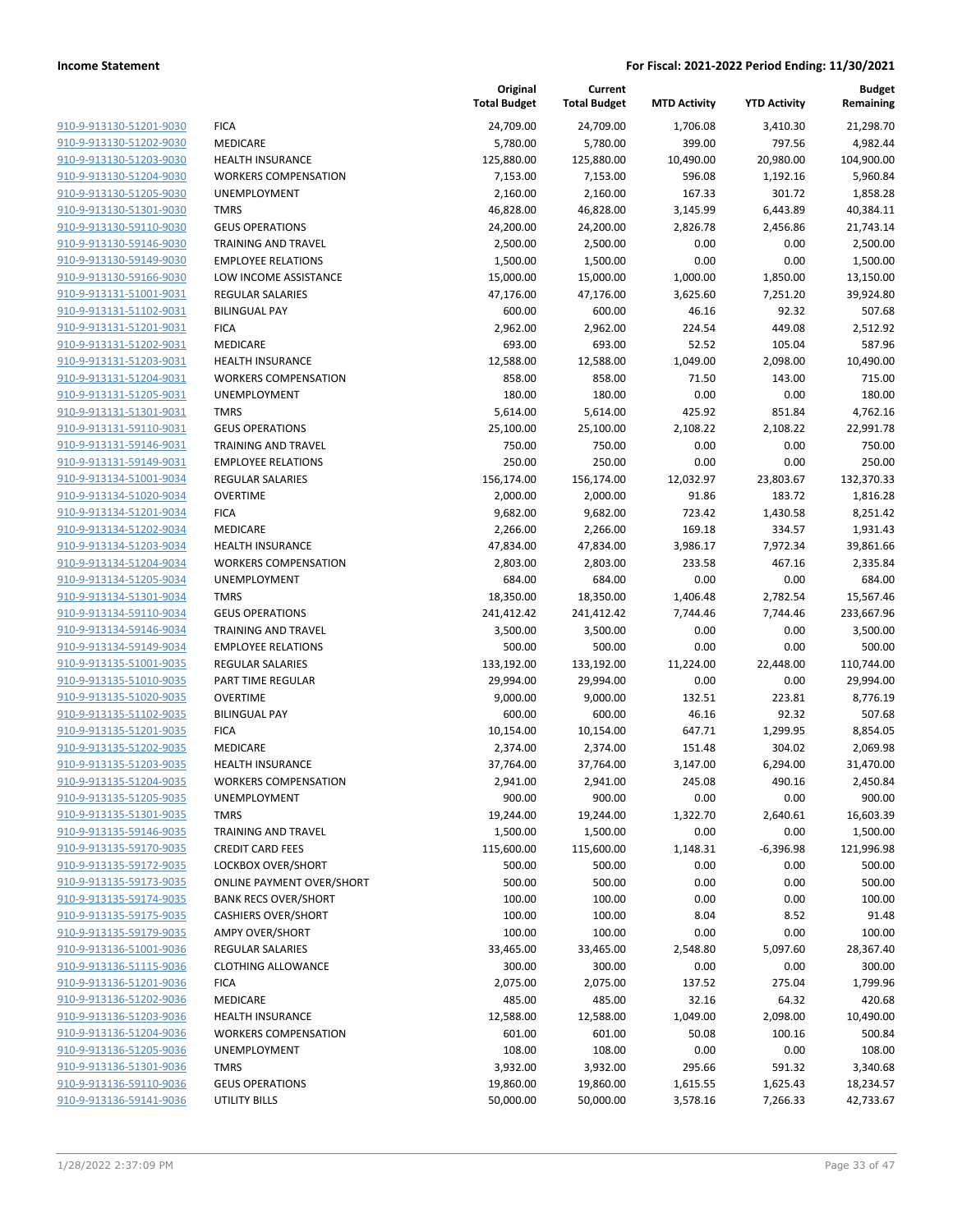|                                                    |                                         | Original<br><b>Total Budget</b> | Current<br><b>Total Budget</b> | <b>MTD Activity</b> | <b>YTD Activity</b> | <b>Budget</b><br>Remaining |
|----------------------------------------------------|-----------------------------------------|---------------------------------|--------------------------------|---------------------|---------------------|----------------------------|
| 910-9-913136-59149-9036                            | <b>EMPLOYEE RELATIONS</b>               | 250.00                          | 250.00                         | 0.00                | 0.00                | 250.00                     |
| 910-9-913139-59780-9240                            | PROPERTY INSURANCE                      | 13,454.12                       | 7,045.70                       | 7,045.70            | 7,045.70            | 0.00                       |
| 910-9-913139-59781-9250                            | <b>LIABILITY INSURANCE</b>              | 7,139.57                        | 15,693.18                      | 4,851.85            | 4,851.85            | 10,841.33                  |
| 910-9-913139-59902-9301                            | XFER to COG - ADMIN EXPENSES            | 88,942.36                       | 88,942.36                      | 4,515.49            | 9,030.98            | 79,911.38                  |
| 910-9-913139-59926-9301                            | XFER to COG - GARAGE                    | 18,250.00                       | 18,250.00                      | 692.17              | 1,384.34            | 16,865.66                  |
| 910-9-913139-59927-9301                            | XFER to COG - INSURANCE                 | 4,295.52                        | 4,295.52                       | 15.27               | 30.54               | 4,264.98                   |
| 910-9-913139-59928-9301                            | XFER to COG - IT                        | 128,514.50                      | 128,514.50                     | 877.77              | 1,755.54            | 126,758.96                 |
| 910-9-913159-59200-9353                            | LANDSCAPING MAINTENANCE                 | 3,500.00                        | 3,500.00                       | 139.19              | 278.38              | 3,221.62                   |
| 910-9-913159-59201-9353                            | <b>BUILDING MAINTENANCE</b>             | 22,488.00                       | 22,488.00                      | 2,891.48            | 3,856.48            | 18,631.52                  |
| 910-9-913159-59205-9353                            | <b>EQUIPMENT MAINTENANCE</b>            | 0.00                            | 0.00                           | $-38.99$            | $-38.99$            | 38.99                      |
| 910-9-913190-59390-9900                            | STRUCTURES AND IMPROVEMENTS             | 63,300.00                       | 63,300.00                      | 0.00                | 0.00                | 63,300.00                  |
| 910-9-913190-59391-9900                            | <b>FURNITURE &amp; OFFICE EQUIPMENT</b> | 6,000.00                        | 6,000.00                       | 0.00                | 0.00                | 6,000.00                   |
| 910-9-930000-59060-5650                            | <b>TRANSMISSION COSTS</b>               | 3,780,170.00                    | 3,780,170.00                   | 358,857.34          | 560,476.58          | 3,219,693.42               |
| 910-9-930000-59110-5600                            | <b>GEUS OPERATIONS</b>                  | 113,370.00                      | 113,370.00                     | 2,074.56            | 9,231.63            | 104,138.37                 |
| 910-9-930161-51001-5610                            | <b>REGULAR SALARIES</b>                 | 264,820.00                      | 264,820.00                     | 20,169.93           | 40,142.40           | 224,677.60                 |
| 910-9-930161-51020-5610                            | <b>OVERTIME</b>                         | 31,000.00                       | 31,000.00                      | 2,662.53            | 4,439.57            | 26,560.43                  |
| 910-9-930161-51115-5610                            | <b>CLOTHING ALLOWANCE</b>               | 100.00                          | 100.00                         | 0.00                | 0.00                | 100.00                     |
| 910-9-930161-51116-5610                            | CAR ALLOWANCE                           | 2,347.00                        | 2,347.00                       | 150.00              | 300.00              | 2,047.00                   |
| 910-9-930161-51117-5610                            | <b>CELL PHONE ALLOWANCE</b>             | 432.00                          | 432.00                         | 33.22               | 66.44               | 365.56                     |
| 910-9-930161-51201-5610                            | <b>FICA</b>                             | 16,593.00                       | 16,593.00                      | 1,295.50            | 2,523.85            | 14,069.15                  |
| 910-9-930161-51202-5610                            | MEDICARE                                | 3,882.00                        | 3,882.00                       | 302.98              | 590.26              | 3,291.74                   |
| 910-9-930161-51203-5610                            | <b>HEALTH INSURANCE</b>                 | 42,483.00                       | 42,483.00                      | 3,540.25            | 7,080.50            | 35,402.50                  |
| 910-9-930161-51204-5610                            | <b>WORKERS COMPENSATION</b>             | 4,805.00                        | 4,805.00                       | 400.42              | 800.84              | 4,004.16                   |
| 910-9-930161-51205-5610                            | UNEMPLOYMENT                            | 610.00                          | 610.00                         | 0.00                | 0.00                | 610.00                     |
| 910-9-930161-51301-5610                            | <b>TMRS</b>                             | 31,442.00                       | 31,442.00                      | 2,669.81            | 5,214.02            | 26,227.98                  |
| 910-9-930161-59110-5610                            | <b>GEUS OPERATIONS</b>                  | 11,757.00                       | 11,757.00                      | 341.99              | 341.99              | 11,415.01                  |
| 910-9-930161-59146-5610                            | <b>TRAINING AND TRAVEL</b>              | 38,200.00                       | 38,200.00                      | 0.00                | 0.00                | 38,200.00                  |
| 910-9-930161-59149-5610                            | <b>EMPLOYEE RELATIONS</b>               | 500.00                          | 500.00                         | 0.00                | 0.00                | 500.00                     |
| 910-9-930181-51001-5810                            | <b>REGULAR SALARIES</b>                 | 160,870.00                      | 160,870.00                     | 12,173.81           | 24,150.15           | 136,719.85                 |
| 910-9-930181-51020-5810                            | <b>OVERTIME</b>                         | 31,000.00                       | 31,000.00                      | 2,662.51            | 4,439.55            | 26,560.45                  |
| 910-9-930181-51115-5810                            | <b>CLOTHING ALLOWANCE</b>               | 850.00                          | 850.00                         | 0.00                | 0.00                | 850.00                     |
| 910-9-930181-51201-5810<br>910-9-930181-51202-5810 | <b>FICA</b><br>MEDICARE                 | 10,000.00                       | 10,000.00                      | 919.85<br>215.13    | 1,772.56<br>414.56  | 8,227.44                   |
| 910-9-930181-51203-5810                            | <b>HEALTH INSURANCE</b>                 | 2,340.00<br>29,895.00           | 2,340.00<br>29,895.00          | 2,491.25            | 4,982.50            | 1,925.44<br>24,912.50      |
| 910-9-930181-51204-5810                            | <b>WORKERS COMPENSATION</b>             | 2,896.00                        | 2,896.00                       | 241.33              | 482.66              | 2,413.34                   |
| 910-9-930181-51205-5810                            | UNEMPLOYMENT                            | 430.00                          | 430.00                         | 0.00                | 0.00                | 430.00                     |
| 910-9-930181-51301-5810                            | <b>TMRS</b>                             | 18,948.00                       | 18,948.00                      | 1,721.00            | 3,316.39            | 15,631.61                  |
| 910-9-930181-59110-5810                            | <b>GEUS OPERATIONS</b>                  | 10,957.00                       | 10,957.00                      | 172.38              | 172.38              | 10,784.62                  |
| 910-9-930181-59149-5810                            | <b>EMPLOYEE RELATIONS</b>               | 500.00                          | 500.00                         | 0.00                | 0.00                | 500.00                     |
| 910-9-930190-59390-9900                            | STRUCTURES AND IMPROVEMENTS             | 1,224,750.00                    | 1,224,750.00                   | 0.00                | 0.00                | 1,224,750.00               |
| 910-9-930190-59391-9900                            | FURNITURE AND OFFICE EQUIPMENT          | 0.00                            | 0.00                           | 26,400.00           | 26,400.00           | $-26,400.00$               |
| 910-9-931080-51001-5800                            | <b>REGULAR SALARIES</b>                 | 638,598.00                      | 638,598.00                     | 45,066.33           | 89,638.19           | 548,959.81                 |
| 910-9-931080-51010-5800                            | PART TIME REGULAR                       | 79,279.00                       | 79,279.00                      | 0.00                | 0.00                | 79,279.00                  |
| 910-9-931080-51020-5800                            | <b>OVERTIME</b>                         | 3,000.00                        | 3,000.00                       | 104.85              | 104.85              | 2,895.15                   |
| 910-9-931080-51115-5800                            | <b>CLOTHING ALLOWANCE</b>               | 900.00                          | 900.00                         | 0.00                | 0.00                | 900.00                     |
| 910-9-931080-51116-5800                            | CAR ALLOWANCE                           | 1,950.00                        | 1,950.00                       | 150.00              | 300.00              | 1,650.00                   |
| 910-9-931080-51117-5800                            | <b>CELL PHONE ALLOWANCE</b>             | 3,434.00                        | 3,434.00                       | 264.16              | 528.32              | 2,905.68                   |
| 910-9-931080-51201-5800                            | <b>FICA</b>                             | 42,334.00                       | 42,334.00                      | 2,562.46            | 5,200.88            | 37,133.12                  |
| 910-9-931080-51202-5800                            | <b>MEDICARE</b>                         | 10,487.00                       | 10,487.00                      | 626.10              | 1,243.15            | 9,243.85                   |
| 910-9-931080-51203-5800                            | <b>HEALTH INSURANCE</b>                 | 80,563.00                       | 80,563.00                      | 6,713.58            | 13,427.16           | 67,135.84                  |
| 910-9-931080-51204-5800                            | <b>WORKERS COMPENSATION</b>             | 12,984.00                       | 12,984.00                      | 1,082.01            | 2,164.02            | 10,819.98                  |
| 910-9-931080-51205-5800                            | UNEMPLOYMENT                            | 1,512.00                        | 1,512.00                       | 8.99                | 8.99                | 1,503.01                   |
| 910-9-931080-51301-5800                            | <b>TMRS</b>                             | 84,984.00                       | 84,984.00                      | 5,099.53            | 10,126.43           | 74,857.57                  |
| 910-9-931080-59110-5800                            | <b>GEUS OPERATIONS</b>                  | 8,980.00                        | 8,980.00                       | 809.85              | 796.65              | 8,183.35                   |
| 910-9-931080-59146-5800                            | <b>TRAINING AND TRAVEL</b>              | 14,600.00                       | 14,600.00                      | 0.00                | 0.00                | 14,600.00                  |
| 910-9-931080-59148-5800                            | <b>FUEL</b>                             | 3,500.00                        | 3,500.00                       | 411.46              | 555.80              | 2,944.20                   |
| 910-9-931080-59149-5800                            | <b>EMPLOYEE RELATIONS</b>               | 1,000.00                        | 1,000.00                       | 0.00                | 0.00                | 1,000.00                   |
| 910-9-931080-59205-5800                            | <b>EQUIPMENT MAINTENANCE</b>            | 1,500.00                        | 1,500.00                       | 0.00                | 0.00                | 1,500.00                   |
| 910-9-931092-51001-9202                            | <b>REGULAR SALARIES</b>                 | 0.00                            | 0.00                           | $-20,932.80$        | 0.00                | 0.00                       |
|                                                    |                                         |                                 |                                |                     |                     |                            |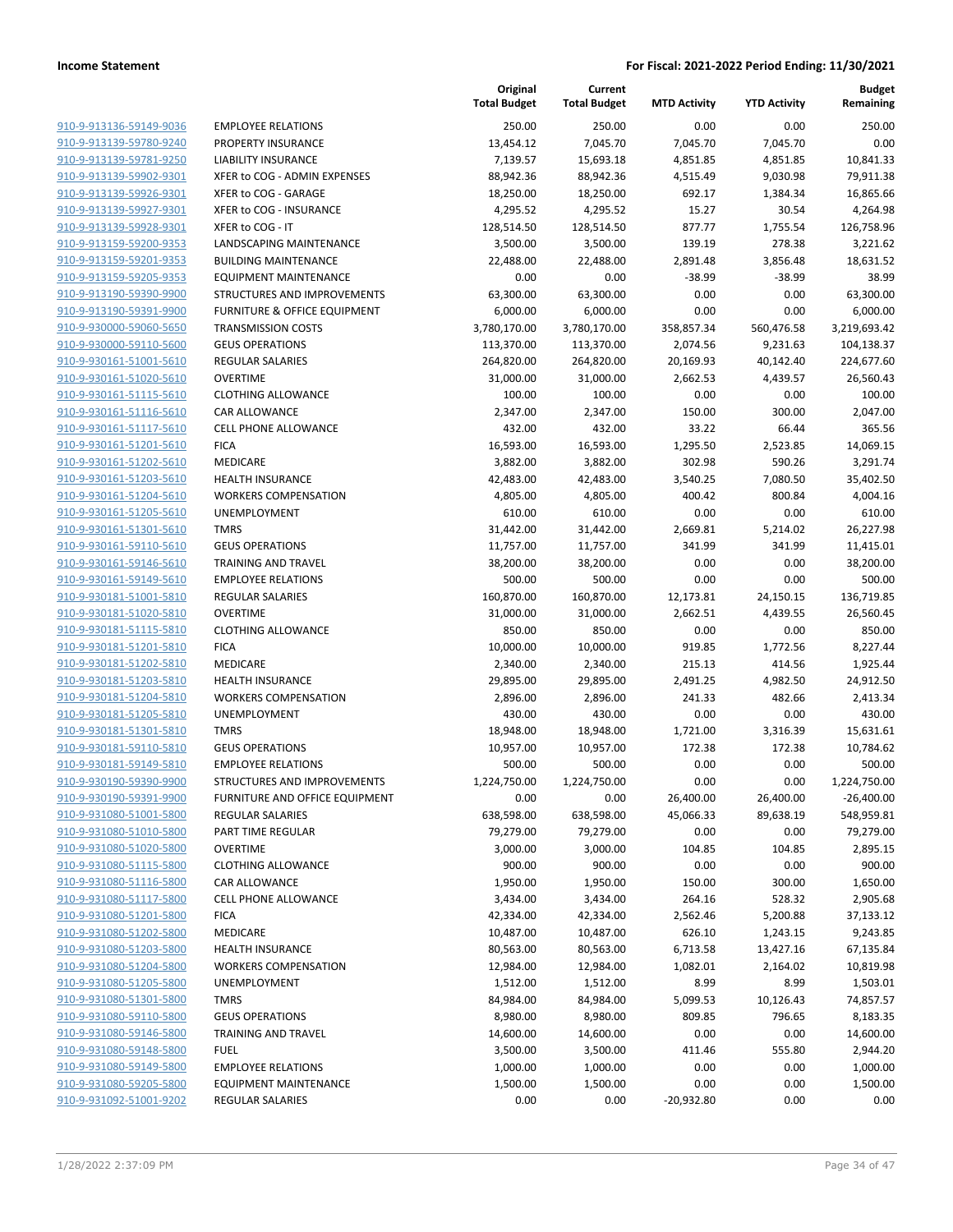| 910-9-931092-51116-9202        | (                             |
|--------------------------------|-------------------------------|
| 910-9-931092-51117-9202        | $\overline{\phantom{a}}$      |
| 910-9-931092-51201-9202        | f                             |
| 910-9-931092-51202-9202        | ľ                             |
|                                | Ī                             |
| 910-9-931092-51301-9202        |                               |
| 910-9-931092-59110-9212        | I                             |
| <u>910-9-931092-59130-9212</u> | f                             |
| 910-9-931092-59133-9212        | $\overline{\phantom{a}}$      |
| 910-9-931093-59205-9352        | I                             |
| 910-9-931462-51001-5620        | f                             |
| 910-9-931462-51115-5620        | (                             |
| <u>910-9-931462-51117-5620</u> | (                             |
| 910-9-931462-51201-5620        | f                             |
| 910-9-931462-51202-5620        | I                             |
| 910-9-931462-51203-5620        | ł                             |
| 910-9-931462-51204-5620        | ١                             |
| <u>910-9-931462-51205-5620</u> | l                             |
| 910-9-931462-51301-5620        | Ī                             |
|                                |                               |
| 910-9-931462-59110-5620        | $\overline{\phantom{a}}$<br>Ī |
| 910-9-931462-59146-5620        |                               |
| <u>910-9-931462-59148-5620</u> | f                             |
| <u>910-9-931462-59149-5620</u> | ł                             |
| 910-9-931462-59198-5620        | $\overline{\phantom{a}}$      |
| 910-9-931462-59199-5620        | l                             |
| 910-9-931470-51001-5700        | f                             |
| 910-9-931470-51020-5700        | (                             |
| <u>910-9-931470-51115-5700</u> | (                             |
| 910-9-931470-51117-5700        | (                             |
| 910-9-931470-51201-5700        | f                             |
| 910-9-931470-51202-5700        | I                             |
| 910-9-931470-51203-5700        | ł                             |
| <u>910-9-931470-51204-5700</u> | ١                             |
| 910-9-931470-51205-5700        | l                             |
| 910-9-931470-51301-5700        | Ĩ                             |
| 910-9-931470-59205-5700        | I                             |
| 910-9-931470-59253-5700        | Ī                             |
| 910-9-931490-59352-9900        | í,                            |
|                                | Ī                             |
| 910-9-931490-59353-9900        |                               |
| 910-9-931491-51001-9911        | f                             |
| 910-9-931491-51201-9911        | ŀ                             |
| 910-9-931491-51202-991         | ı                             |
| 910-9-931491-51205-9911        | ļ                             |
| 910-9-931491-51301-9911        |                               |
| 910-9-931528-51001-5820        | I                             |
| 910-9-931528-51115-5820        | (                             |
| 910-9-931528-51117-5820        | (                             |
| 910-9-931528-51201-5820        | f                             |
| 910-9-931528-51202-5820        | I                             |
| 910-9-931528-51203-5820        | ł                             |
| 910-9-931528-51204-5820        | ١                             |
| 910-9-931528-51205-5820        | ι                             |
| 910-9-931528-51301-5820        |                               |
| 910-9-931528-59110-5820        | I                             |
|                                |                               |
| 910-9-931528-59146-5820        | Ī                             |
| 910-9-931528-59148-5820        | I                             |
| 910-9-931528-59149-5820        | Į                             |
| 910-9-931529-51001-5920        | I                             |
| 910-9-931529-51020-5920        | (                             |
| 910-9-931529-51115-5920        | (                             |
|                                |                               |

|                         |                                   | Original<br><b>Total Budget</b> | Current<br><b>Total Budget</b> | <b>MTD Activity</b> | <b>YTD Activity</b> | <b>Budget</b><br>Remaining |
|-------------------------|-----------------------------------|---------------------------------|--------------------------------|---------------------|---------------------|----------------------------|
| 910-9-931092-51116-9202 | <b>CAR ALLOWANCE</b>              | 0.00                            | 0.00                           | $-300.00$           | 0.00                | 0.00                       |
| 910-9-931092-51117-9202 | <b>CELL PHONE ALLOWANCE</b>       | 0.00                            | 0.00                           | $-181.84$           | 0.00                | 0.00                       |
| 910-9-931092-51201-9202 | <b>FICA</b>                       | 0.00                            | 0.00                           | $-1,281.52$         | 0.00                | 0.00                       |
| 910-9-931092-51202-9202 | MEDICARE                          | 0.00                            | 0.00                           | $-299.71$           | 0.00                | 0.00                       |
| 910-9-931092-51301-9202 | <b>TMRS</b>                       | 0.00                            | 0.00                           | $-2,484.10$         | 0.00                | 0.00                       |
| 910-9-931092-59110-9212 | <b>GEUS OPERATIONS</b>            | 0.00                            | 0.00                           | 100.10              | 116.33              | $-116.33$                  |
| 910-9-931092-59130-9212 | PHONE MANAGEMENT SERVICE          | 0.00                            | 0.00                           | 6,672.00            | 0.00                | 0.00                       |
| 910-9-931092-59133-9212 | OFFICE 365                        | 0.00                            | 0.00                           | $-2,183.50$         | 0.00                | 0.00                       |
| 910-9-931093-59205-9352 | <b>EQUIPMENT MAINTENANCE - IT</b> | 0.00                            | 0.00                           | 0.00                | $-4,915.00$         | 4,915.00                   |
| 910-9-931462-51001-5620 | <b>REGULAR SALARIES</b>           | 53,339.00                       | 53,339.00                      | 4,173.60            | 8,347.20            | 44,991.80                  |
| 910-9-931462-51115-5620 | <b>CLOTHING ALLOWANCE</b>         | 500.00                          | 500.00                         | 0.00                | 0.00                | 500.00                     |
| 910-9-931462-51117-5620 | <b>CELL PHONE ALLOWANCE</b>       | 318.00                          | 318.00                         | 24.46               | 48.92               | 269.08                     |
| 910-9-931462-51201-5620 | <b>FICA</b>                       | 3,327.00                        | 3,327.00                       | 219.68              | 439.36              | 2,887.64                   |
| 910-9-931462-51202-5620 | MEDICARE                          | 779.00                          | 779.00                         | 51.38               | 102.76              | 676.24                     |
| 910-9-931462-51203-5620 | <b>HEALTH INSURANCE</b>           | 6,294.00                        | 6,294.00                       | 524.50              | 1,049.00            | 5,245.00                   |
| 910-9-931462-51204-5620 | <b>WORKERS COMPENSATION</b>       | 980.00                          | 980.00                         | 81.67               | 163.34              | 816.66                     |
| 910-9-931462-51205-5620 | UNEMPLOYMENT                      | 88.00                           | 88.00                          | 0.00                | 0.00                | 88.00                      |
| 910-9-931462-51301-5620 | <b>TMRS</b>                       | 6,305.00                        | 6,305.00                       | 486.98              | 973.96              | 5,331.04                   |
| 910-9-931462-59110-5620 | <b>GEUS OPERATIONS</b>            | 8,485.00                        | 8,485.00                       | 964.46              | 964.46              | 7,520.54                   |
| 910-9-931462-59146-5620 | <b>TRAINING AND TRAVEL</b>        | 3,000.00                        | 3,000.00                       | 0.00                | 0.00                | 3,000.00                   |
| 910-9-931462-59148-5620 | <b>FUEL</b>                       | 2,100.00                        | 2,100.00                       | 362.05              | 674.13              | 1,425.87                   |
| 910-9-931462-59149-5620 | <b>EMPLOYEE RELATIONS</b>         | 250.00                          | 250.00                         | 0.00                | 0.00                | 250.00                     |
| 910-9-931462-59198-5620 | <b>COLOCATION CHARGES</b>         | 10,189.00                       | 10,189.00                      | 0.00                | 0.00                | 10,189.00                  |
| 910-9-931462-59199-5620 | <b>LEASE OF DARK FIBER</b>        | 324,000.00                      | 324,000.00                     | 0.00                | 0.00                | 324,000.00                 |
| 910-9-931470-51001-5700 | <b>REGULAR SALARIES</b>           | 92,210.00                       | 92,210.00                      | 7,576.04            | 15,152.08           | 77,057.92                  |
| 910-9-931470-51020-5700 | <b>OVERTIME</b>                   | 5,000.00                        | 5,000.00                       | 68.57               | 105.33              | 4,894.67                   |
| 910-9-931470-51115-5700 | <b>CLOTHING ALLOWANCE</b>         | 850.00                          | 850.00                         | 0.00                | 0.00                | 850.00                     |
| 910-9-931470-51117-5700 | <b>CELL PHONE ALLOWANCE</b>       | 648.00                          | 648.00                         | 49.86               | 99.72               | 548.28                     |
| 910-9-931470-51201-5700 | <b>FICA</b>                       | 5,757.00                        | 5,757.00                       | 414.33              | 826.69              | 4,930.31                   |
| 910-9-931470-51202-5700 | MEDICARE                          | 1,346.00                        | 1,346.00                       | 96.90               | 193.34              | 1,152.66                   |
| 910-9-931470-51203-5700 | <b>HEALTH INSURANCE</b>           | 18,882.00                       | 18,882.00                      | 1,573.50            | 3,147.00            | 15,735.00                  |
| 910-9-931470-51204-5700 | <b>WORKERS COMPENSATION</b>       | 1,696.00                        | 1,696.00                       | 141.33              | 282.66              | 1,413.34                   |
| 910-9-931470-51205-5700 | UNEMPLOYMENT                      | 265.00                          | 265.00                         | 0.00                | 0.00                | 265.00                     |
| 910-9-931470-51301-5700 | <b>TMRS</b>                       | 10,910.00                       | 10,910.00                      | 892.56              | 1,781.43            | 9,128.57                   |
| 910-9-931470-59205-5700 | <b>EQUIPMENT MAINTENANCE</b>      | 4,150.00                        | 4,150.00                       | 62.88               | 62.88               | 4,087.12                   |
| 910-9-931470-59253-5700 | TRANSMISSION SUBSTATION MAINT     | 19,278.00                       | 19,278.00                      | 374.05              | 14,252.24           | 5,025.76                   |
| 910-9-931490-59352-9900 | STRUCTURES AND IMPROVEMENTS       | 0.00                            | 0.00                           | 0.00                | 0.00                | 0.00                       |
| 910-9-931490-59353-9900 | <b>TRANSMISSION SUBSTATIONS</b>   | 1,706,200.00                    | 1,706,200.00                   | 313,208.00          | 234,330.00          | 1,471,870.00               |
| 910-9-931491-51001-9911 | <b>REGULAR SALARIES</b>           | 2,506.00                        | 2,506.00                       | 0.00                | 0.00                | 2,506.00                   |
| 910-9-931491-51201-9911 | <b>FICA</b>                       | 156.00                          | 156.00                         | 0.00                | 0.00                | 156.00                     |
| 910-9-931491-51202-9911 | MEDICARE                          | 36.00                           | 36.00                          | 0.00                | 0.00                | 36.00                      |
| 910-9-931491-51205-9911 | <b>UNEMPLOYMENT</b>               | 7.00                            | 7.00                           | 0.00                | 0.00                | 7.00                       |
| 910-9-931491-51301-9911 | <b>TMRS</b>                       | 296.00                          | 296.00                         | 0.00                | 0.00                | 296.00                     |
| 910-9-931528-51001-5820 | REGULAR SALARIES                  | 53,492.00                       | 53,492.00                      | 4,173.60            | 8,347.20            | 45,144.80                  |
| 910-9-931528-51115-5820 | <b>CLOTHING ALLOWANCE</b>         | 500.00                          | 500.00                         | 0.00                | 0.00                | 500.00                     |
| 910-9-931528-51117-5820 | <b>CELL PHONE ALLOWANCE</b>       | 318.00                          | 318.00                         | 24.46               | 48.92               | 269.08                     |
| 910-9-931528-51201-5820 | <b>FICA</b>                       | 3,336.00                        | 3,336.00                       | 260.28              | 520.56              | 2,815.44                   |
| 910-9-931528-51202-5820 | MEDICARE                          | 781.00                          | 781.00                         | 60.88               | 121.76              | 659.24                     |
| 910-9-931528-51203-5820 | <b>HEALTH INSURANCE</b>           | 6,294.00                        | 6,294.00                       | 524.50              | 1,049.00            | 5,245.00                   |
| 910-9-931528-51204-5820 | <b>WORKERS COMPENSATION</b>       | 980.00                          | 980.00                         | 81.67               | 163.34              | 816.66                     |
| 910-9-931528-51205-5820 | UNEMPLOYMENT                      | 89.00                           | 89.00                          | 0.00                | 0.00                | 89.00                      |
| 910-9-931528-51301-5820 | <b>TMRS</b>                       | 6,323.00                        | 6,323.00                       | 486.98              | 973.96              | 5,349.04                   |
| 910-9-931528-59110-5820 | <b>GEUS OPERATIONS</b>            | 8,315.00                        | 8,315.00                       | 325.56              | 312.36              | 8,002.64                   |
| 910-9-931528-59146-5820 | <b>TRAINING AND TRAVEL</b>        | 5,970.00                        | 5,970.00                       | 504.68              | 609.68              | 5,360.32                   |
| 910-9-931528-59148-5820 | <b>FUEL</b>                       | 2,500.00                        | 2,500.00                       | 155.01              | 422.62              | 2,077.38                   |
| 910-9-931528-59149-5820 | <b>EMPLOYEE RELATIONS</b>         | 250.00                          | 250.00                         | 0.00                | 0.00                | 250.00                     |
| 910-9-931529-51001-5920 | REGULAR SALARIES                  | 92,476.00                       | 92,476.00                      | 7,576.02            | 15,152.04           | 77,323.96                  |
| 910-9-931529-51020-5920 | <b>OVERTIME</b>                   | 5,000.00                        | 5,000.00                       | 68.57               | 105.33              | 4,894.67                   |
| 910-9-931529-51115-5920 | <b>CLOTHING ALLOWANCE</b>         | 1,000.00                        | 1,000.00                       | 0.00                | 0.00                | 1,000.00                   |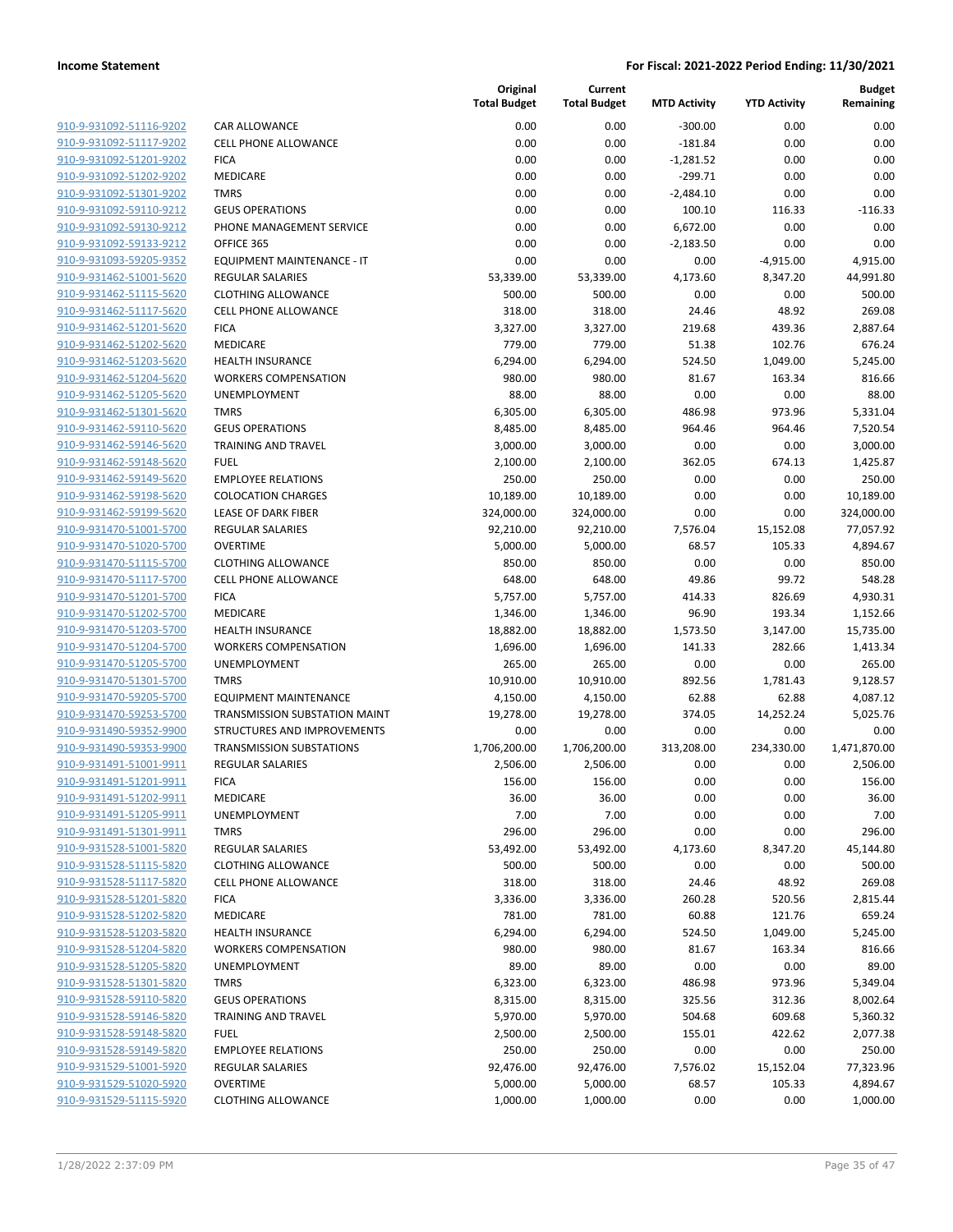|                         |                                      | Original<br><b>Total Budget</b> | Current<br><b>Total Budget</b> | <b>MTD Activity</b> | <b>YTD Activity</b> | <b>Budget</b><br>Remaining |
|-------------------------|--------------------------------------|---------------------------------|--------------------------------|---------------------|---------------------|----------------------------|
| 910-9-931529-51117-5920 | <b>CELL PHONE ALLOWANCE</b>          | 648.00                          | 648.00                         | 49.80               | 99.60               | 548.40                     |
| 910-9-931529-51201-5920 | <b>FICA</b>                          | 5,773.00                        | 5,773.00                       | 477.05              | 952.13              | 4,820.87                   |
| 910-9-931529-51202-5920 | MEDICARE                             | 1,350.00                        | 1,350.00                       | 111.57              | 222.68              | 1,127.32                   |
| 910-9-931529-51203-5920 | <b>HEALTH INSURANCE</b>              | 18,882.00                       | 18,882.00                      | 1,573.50            | 3,147.00            | 15,735.00                  |
| 910-9-931529-51204-5920 | <b>WORKERS COMPENSATION</b>          | 1,696.00                        | 1,696.00                       | 141.33              | 282.66              | 1,413.34                   |
| 910-9-931529-51205-5920 | UNEMPLOYMENT                         | 266.00                          | 266.00                         | 0.00                | 0.00                | 266.00                     |
| 910-9-931529-51301-5920 | <b>TMRS</b>                          | 10,942.00                       | 10,942.00                      | 892.55              | 1,781.42            | 9,160.58                   |
| 910-9-931529-59205-5920 | <b>EQUIPMENT MAINTENANCE</b>         | 5,250.00                        | 5,250.00                       | 0.00                | 0.00                | 5,250.00                   |
| 910-9-931529-59262-5920 | DISTRIBUTION SUBSTATION MAINTENANCE  | 29,878.00                       | 29,878.00                      | 374.05              | 723.12              | 29,154.88                  |
| 910-9-931590-59361-9900 | STRUCTURES AND IMPROVEMENTS          | 0.00                            | 0.00                           | 0.00                | 0.00                | 0.00                       |
| 910-9-931590-59362-9900 | <b>DISTRIBUTION SUBSTATIONS</b>      | 1,591,800.00                    | 1,591,800.00                   | 12,702.00           | 0.00                | 1,591,800.00               |
| 910-9-931591-51001-9912 | <b>REGULAR SALARIES</b>              | 2,087.00                        | 2,087.00                       | 0.00                | 0.00                | 2,087.00                   |
| 910-9-931591-51201-9912 | <b>FICA</b>                          | 131.00                          | 131.00                         | 0.00                | 0.00                | 131.00                     |
| 910-9-931591-51202-9912 | MEDICARE                             | 30.00                           | 30.00                          | 0.00                | 0.00                | 30.00                      |
| 910-9-931591-51205-9912 | <b>UNEMPLOYMENT</b>                  | 5.00                            | 5.00                           | 0.00                | 0.00                | 5.00                       |
| 910-9-931591-51301-9912 | <b>TMRS</b>                          | 246.00                          | 246.00                         | 0.00                | 0.00                | 246.00                     |
| 910-9-932467-51001-5671 | <b>REGULAR SALARIES</b>              | 63,703.00                       | 63,703.00                      | 0.00                | 0.00                | 63,703.00                  |
| 910-9-932467-51020-5671 | <b>OVERTIME</b>                      | 10,000.00                       | 10,000.00                      | 0.00                | 0.00                | 10,000.00                  |
| 910-9-932467-51115-5671 | <b>CLOTHING ALLOWANCE</b>            | 1,000.00                        | 1,000.00                       | 0.00                | 0.00                | 1,000.00                   |
| 910-9-932467-51201-5671 | <b>FICA</b>                          | 3,950.00                        | 3,950.00                       | 0.00                | 0.00                | 3,950.00                   |
| 910-9-932467-51202-5671 | <b>MEDICARE</b>                      | 924.00                          | 924.00                         | 0.00                | 0.00                | 924.00                     |
| 910-9-932467-51203-5671 | <b>HEALTH INSURANCE</b>              | 12,588.00                       | 12,588.00                      | 1,049.00            | 2,098.00            | 10,490.00                  |
| 910-9-932467-51204-5671 | <b>WORKERS COMPENSATION</b>          | 1,423.00                        | 1,423.00                       | 118.58              | 237.16              | 1,185.84                   |
| 910-9-932467-51205-5671 | UNEMPLOYMENT                         | 145.00                          | 145.00                         | 0.00                | 0.00                | 145.00                     |
| 910-9-932467-51301-5671 | <b>TMRS</b>                          | 7,485.00                        | 7,485.00                       | 0.00                | 0.00                | 7,485.00                   |
| 910-9-932467-59110-5671 | <b>GEUS OPERATIONS</b>               | 2,000.00                        | 2,000.00                       | 61.25               | 48.05               | 1,951.95                   |
| 910-9-932467-59146-5671 | <b>TRAINING AND TRAVEL</b>           | 1,000.00                        | 1,000.00                       | 0.00                | 0.00                | 1,000.00                   |
| 910-9-932467-59148-5671 | <b>FUEL</b>                          | 5,000.00                        | 5,000.00                       | 650.89              | 1,093.00            | 3,907.00                   |
| 910-9-932467-59149-5671 | <b>EMPLOYEE RELATIONS</b>            | 500.00                          | 500.00                         | 0.00                | 0.00                | 500.00                     |
| 910-9-932474-51001-5740 | REGULAR SALARIES                     | 59,280.00                       | 59,280.00                      | 1,885.80            | 3,089.12            | 56,190.88                  |
| 910-9-932474-51020-5740 | <b>OVERTIME</b>                      | 5,000.00                        | 5,000.00                       | 0.00                | 0.00                | 5,000.00                   |
| 910-9-932474-51115-5740 | <b>CLOTHING ALLOWANCE</b>            | 1,000.00                        | 1,000.00                       | 0.00                | 0.00                | 1,000.00                   |
| 910-9-932474-51201-5740 | <b>FICA</b>                          | 3,676.00                        | 3,676.00                       | 95.03               | 147.74              | 3,528.26                   |
| 910-9-932474-51202-5740 | MEDICARE                             | 860.00                          | 860.00                         | 22.22               | 34.55               | 825.45                     |
| 910-9-932474-51203-5740 | <b>HEALTH INSURANCE</b>              | 12,588.00                       | 12,588.00                      | 1,049.00            | 2,098.00            | 10,490.00                  |
| 910-9-932474-51204-5740 | <b>WORKERS COMPENSATION</b>          | 1,325.00                        | 1,325.00                       | 110.42              | 220.84              | 1,104.16                   |
| 910-9-932474-51205-5740 | UNEMPLOYMENT                         | 145.00                          | 145.00                         | 0.00                | 0.00                | 145.00                     |
| 910-9-932474-51301-5740 | <b>TMRS</b>                          | 6,966.00                        | 6,966.00                       | 218.76              | 358.35              | 6,607.65                   |
| 910-9-932474-59257-5740 | <b>TRANSMISSION LINE MAINTENANCE</b> | 111,525.00                      | 111,525.00                     | 12,897.79           | 12,897.79           | 98,627.21                  |
| 910-9-932490-59356-9900 | <b>GEUS TRANSMISSION LINES</b>       | 114,000.00                      | 114,000.00                     | 0.00                | 0.00                | 114,000.00                 |
| 910-9-932491-51001-9913 | REGULAR SALARIES                     | 30,091.00                       | 30,091.00                      | 0.00                | 0.00                | 30,091.00                  |
| 910-9-932491-51201-9913 | <b>FICA</b>                          | 1,865.00                        | 1,865.00                       | 0.00                | 0.00                | 1,865.00                   |
| 910-9-932491-51202-9913 | MEDICARE                             | 436.00                          | 436.00                         | 0.00                | 0.00                | 436.00                     |
| 910-9-932491-51205-9913 | UNEMPLOYMENT                         | 70.00                           | 70.00                          | 0.00                | 0.00                | 70.00                      |
| 910-9-932491-51301-9913 | <b>TMRS</b>                          | 3,536.00                        | 3,536.00                       | 0.00                | 0.00                | 3,536.00                   |
| 910-9-932500-51001-5801 | <b>REGULAR SALARIES</b>              | 130,129.00                      | 130,129.00                     | 10,204.32           | 20,408.64           | 109,720.36                 |
| 910-9-932500-51115-5801 | <b>CLOTHING ALLOWANCE</b>            | 500.00                          | 500.00                         | 0.00                | 0.00                | 500.00                     |
| 910-9-932500-51117-5801 | <b>CELL PHONE ALLOWANCE</b>          | 636.00                          | 636.00                         | 48.92               | 97.84               | 538.16                     |
| 910-9-932500-51201-5801 | <b>FICA</b>                          | 7,961.00                        | 7,961.00                       | 598.74              | 1,197.48            | 6,763.52                   |
| 910-9-932500-51202-5801 | MEDICARE                             | 1,896.00                        | 1,896.00                       | 140.02              | 280.04              | 1,615.96                   |
| 910-9-932500-51203-5801 | <b>HEALTH INSURANCE</b>              | 12,588.00                       | 12,588.00                      | 1,049.00            | 2,098.00            | 10,490.00                  |
| 910-9-932500-51204-5801 | <b>WORKERS COMPENSATION</b>          | 2,347.00                        | 2,347.00                       | 195.58              | 391.16              | 1,955.84                   |
| 910-9-932500-51205-5801 | UNEMPLOYMENT                         | 180.00                          | 180.00                         | 0.00                | 0.00                | 180.00                     |
| 910-9-932500-51301-5801 | <b>TMRS</b>                          | 15,365.00                       | 15,365.00                      | 1,189.38            | 2,378.76            | 12,986.24                  |
| 910-9-932500-59110-5801 | <b>GEUS OPERATIONS</b>               | 4,860.00                        | 4,860.00                       | 455.83              | 442.63              | 4,417.37                   |
| 910-9-932500-59112-5801 | SAFETY                               | 46,500.00                       | 46,500.00                      | 2,452.87            | 2,452.87            | 44,047.13                  |
| 910-9-932500-59146-5801 | <b>TRAINING AND TRAVEL</b>           | 14,000.00                       | 10,000.00                      | 1,235.54            | 1,525.54            | 8,474.46                   |
| 910-9-932500-59148-5801 | <b>FUEL</b>                          | 6,000.00                        | 6,000.00                       | 634.26              | 1,100.81            | 4,899.19                   |
| 910-9-932500-59149-5801 | <b>EMPLOYEE RELATIONS</b>            | 500.00                          | 500.00                         | 0.00                | 0.00                | 500.00                     |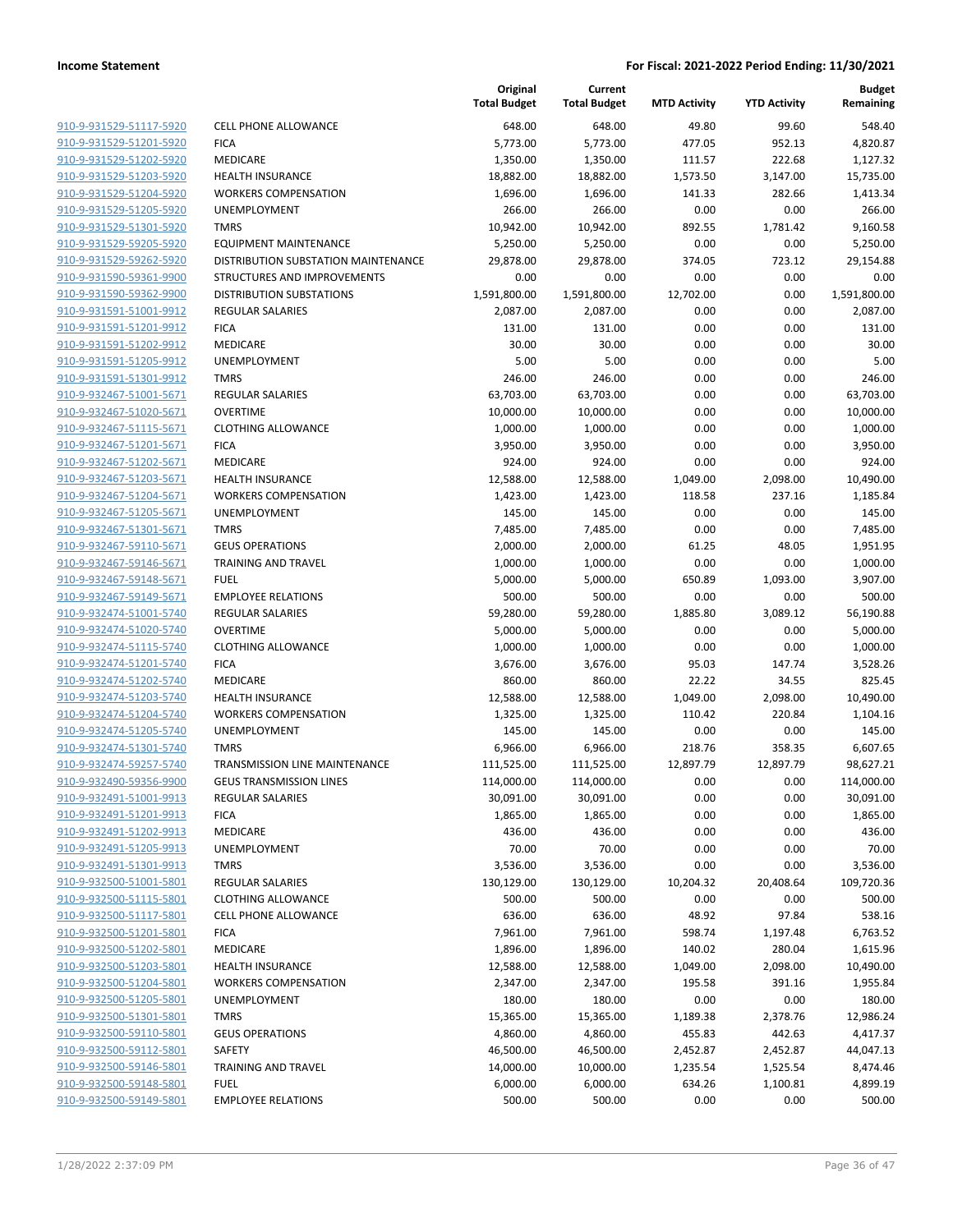**Current**

**Original**

**Budget Remaining**

| 910-9-932503-51001-5830<br>162,123.00<br>162,123.00<br>9,468.02<br>16,639.55<br><b>REGULAR SALARIES</b><br>910-9-932503-51020-5830<br><b>OVERTIME</b><br>10,000.00<br>10,000.00<br>124.46<br>464.62<br>910-9-932503-51115-5830<br><b>CLOTHING ALLOWANCE</b><br>4,300.00<br>4,300.00<br>0.00<br>0.00<br>910-9-932503-51117-5830<br>318.00<br>24.46<br>48.92<br><b>CELL PHONE ALLOWANCE</b><br>318.00<br>516.78<br>904.93<br>910-9-932503-51201-5830<br><b>FICA</b><br>10,071.00<br>10,071.00<br>910-9-932503-51202-5830<br>MEDICARE<br>120.86<br>211.64<br>2,357.00<br>2,357.00<br>910-9-932503-51203-5830<br><b>HEALTH INSURANCE</b><br>25,176.00<br>25,176.00<br>2,098.00<br>4,196.00<br>910-9-932503-51204-5830<br><b>WORKERS COMPENSATION</b><br>3,184.00<br>3,184.00<br>265.33<br>530.66<br>910-9-932503-51205-5830<br>330.00<br>330.00<br>0.00<br>UNEMPLOYMENT<br>0.00<br>910-9-932503-51301-5830<br><b>TMRS</b><br>19,085.00<br>19,085.00<br>1,115.58<br>1,989.78<br>910-9-932503-59110-5830<br><b>GEUS OPERATIONS</b><br>44,500.00<br>44,500.00<br>7,493.56<br>7,493.56<br>910-9-932503-59148-5830<br><b>FUEL</b><br>32,000.00<br>32,000.00<br>3,472.59<br>5,550.57<br>910-9-932503-59149-5830<br><b>EMPLOYEE RELATIONS</b><br>500.00<br>500.00<br>0.00<br>0.00<br>910-9-932504-51001-5840<br>162,123.00<br><b>REGULAR SALARIES</b><br>162,123.00<br>9,467.99<br>16,639.48<br><b>OVERTIME</b><br>910-9-932504-51020-5840<br>10,000.00<br>10,000.00<br>124.45<br>464.62<br>910-9-932504-51115-5840<br><b>CLOTHING ALLOWANCE</b><br>4,500.00<br>4,500.00<br>0.00<br>0.00<br>910-9-932504-51117-5840<br>CELL PHONE ALLOWANCE<br>318.00<br>318.00<br>24.46<br>48.92<br>910-9-932504-51201-5840<br><b>FICA</b><br>10,071.00<br>10,071.00<br>596.24<br>1,063.48<br>910-9-932504-51202-5840<br>248.72<br>MEDICARE<br>2,357.00<br>2,357.00<br>139.45<br>910-9-932504-51203-5840<br>HEALTH INSURANCE<br>25,176.00<br>25,176.00<br>2,098.00<br>4,196.00<br>910-9-932504-51204-5840<br><b>WORKERS COMPENSATION</b><br>3,184.00<br>3,184.00<br>265.33<br>530.66<br>910-9-932504-51205-5840<br>UNEMPLOYMENT<br>330.00<br>330.00<br>0.00<br>0.00<br>910-9-932504-51301-5840<br><b>TMRS</b><br>19,085.00<br>19,085.00<br>1,115.57<br>1,989.77<br>910-9-932504-59110-5840<br>72,500.00<br>72,500.00<br>4,994.19<br>4,994.19<br><b>GEUS OPERATIONS</b><br>910-9-932504-59148-5840<br><b>FUEL</b><br>20,000.00<br>20,000.00<br>2,333.52<br>4,411.50<br>910-9-932504-59149-5840<br><b>EMPLOYEE RELATIONS</b><br>500.00<br>500.00<br>0.00<br>0.00<br>910-9-932505-51001-5850<br><b>REGULAR SALARIES</b><br>911.00<br>911.00<br>0.00<br>0.00<br>910-9-932505-51201-5850<br><b>FICA</b><br>57.00<br>57.00<br>0.00<br>0.00<br>910-9-932505-51202-5850<br>MEDICARE<br>13.00<br>13.00<br>0.00<br>0.00<br>3.00<br>3.00<br>910-9-932505-51205-5850<br>UNEMPLOYMENT<br>0.00<br>0.00 | 145,483.45<br>9,535.38<br>4,300.00<br>269.08<br>9,166.07<br>2,145.36<br>20,980.00<br>2,653.34<br>330.00<br>17,095.22<br>37,006.44<br>26,449.43<br>500.00<br>145,483.52<br>9,535.38<br>4,500.00<br>269.08<br>9,007.52<br>2,108.28<br>20,980.00<br>2,653.34<br>330.00 |
|----------------------------------------------------------------------------------------------------------------------------------------------------------------------------------------------------------------------------------------------------------------------------------------------------------------------------------------------------------------------------------------------------------------------------------------------------------------------------------------------------------------------------------------------------------------------------------------------------------------------------------------------------------------------------------------------------------------------------------------------------------------------------------------------------------------------------------------------------------------------------------------------------------------------------------------------------------------------------------------------------------------------------------------------------------------------------------------------------------------------------------------------------------------------------------------------------------------------------------------------------------------------------------------------------------------------------------------------------------------------------------------------------------------------------------------------------------------------------------------------------------------------------------------------------------------------------------------------------------------------------------------------------------------------------------------------------------------------------------------------------------------------------------------------------------------------------------------------------------------------------------------------------------------------------------------------------------------------------------------------------------------------------------------------------------------------------------------------------------------------------------------------------------------------------------------------------------------------------------------------------------------------------------------------------------------------------------------------------------------------------------------------------------------------------------------------------------------------------------------------------------------------------------------------------------------------------------------------------------------------------------------------------------------------------------------------------------------------------------------------------------------------------------------------------------------------------------------------------------------|---------------------------------------------------------------------------------------------------------------------------------------------------------------------------------------------------------------------------------------------------------------------|
|                                                                                                                                                                                                                                                                                                                                                                                                                                                                                                                                                                                                                                                                                                                                                                                                                                                                                                                                                                                                                                                                                                                                                                                                                                                                                                                                                                                                                                                                                                                                                                                                                                                                                                                                                                                                                                                                                                                                                                                                                                                                                                                                                                                                                                                                                                                                                                                                                                                                                                                                                                                                                                                                                                                                                                                                                                                                |                                                                                                                                                                                                                                                                     |
|                                                                                                                                                                                                                                                                                                                                                                                                                                                                                                                                                                                                                                                                                                                                                                                                                                                                                                                                                                                                                                                                                                                                                                                                                                                                                                                                                                                                                                                                                                                                                                                                                                                                                                                                                                                                                                                                                                                                                                                                                                                                                                                                                                                                                                                                                                                                                                                                                                                                                                                                                                                                                                                                                                                                                                                                                                                                |                                                                                                                                                                                                                                                                     |
|                                                                                                                                                                                                                                                                                                                                                                                                                                                                                                                                                                                                                                                                                                                                                                                                                                                                                                                                                                                                                                                                                                                                                                                                                                                                                                                                                                                                                                                                                                                                                                                                                                                                                                                                                                                                                                                                                                                                                                                                                                                                                                                                                                                                                                                                                                                                                                                                                                                                                                                                                                                                                                                                                                                                                                                                                                                                |                                                                                                                                                                                                                                                                     |
|                                                                                                                                                                                                                                                                                                                                                                                                                                                                                                                                                                                                                                                                                                                                                                                                                                                                                                                                                                                                                                                                                                                                                                                                                                                                                                                                                                                                                                                                                                                                                                                                                                                                                                                                                                                                                                                                                                                                                                                                                                                                                                                                                                                                                                                                                                                                                                                                                                                                                                                                                                                                                                                                                                                                                                                                                                                                |                                                                                                                                                                                                                                                                     |
|                                                                                                                                                                                                                                                                                                                                                                                                                                                                                                                                                                                                                                                                                                                                                                                                                                                                                                                                                                                                                                                                                                                                                                                                                                                                                                                                                                                                                                                                                                                                                                                                                                                                                                                                                                                                                                                                                                                                                                                                                                                                                                                                                                                                                                                                                                                                                                                                                                                                                                                                                                                                                                                                                                                                                                                                                                                                |                                                                                                                                                                                                                                                                     |
|                                                                                                                                                                                                                                                                                                                                                                                                                                                                                                                                                                                                                                                                                                                                                                                                                                                                                                                                                                                                                                                                                                                                                                                                                                                                                                                                                                                                                                                                                                                                                                                                                                                                                                                                                                                                                                                                                                                                                                                                                                                                                                                                                                                                                                                                                                                                                                                                                                                                                                                                                                                                                                                                                                                                                                                                                                                                |                                                                                                                                                                                                                                                                     |
|                                                                                                                                                                                                                                                                                                                                                                                                                                                                                                                                                                                                                                                                                                                                                                                                                                                                                                                                                                                                                                                                                                                                                                                                                                                                                                                                                                                                                                                                                                                                                                                                                                                                                                                                                                                                                                                                                                                                                                                                                                                                                                                                                                                                                                                                                                                                                                                                                                                                                                                                                                                                                                                                                                                                                                                                                                                                |                                                                                                                                                                                                                                                                     |
|                                                                                                                                                                                                                                                                                                                                                                                                                                                                                                                                                                                                                                                                                                                                                                                                                                                                                                                                                                                                                                                                                                                                                                                                                                                                                                                                                                                                                                                                                                                                                                                                                                                                                                                                                                                                                                                                                                                                                                                                                                                                                                                                                                                                                                                                                                                                                                                                                                                                                                                                                                                                                                                                                                                                                                                                                                                                |                                                                                                                                                                                                                                                                     |
|                                                                                                                                                                                                                                                                                                                                                                                                                                                                                                                                                                                                                                                                                                                                                                                                                                                                                                                                                                                                                                                                                                                                                                                                                                                                                                                                                                                                                                                                                                                                                                                                                                                                                                                                                                                                                                                                                                                                                                                                                                                                                                                                                                                                                                                                                                                                                                                                                                                                                                                                                                                                                                                                                                                                                                                                                                                                |                                                                                                                                                                                                                                                                     |
|                                                                                                                                                                                                                                                                                                                                                                                                                                                                                                                                                                                                                                                                                                                                                                                                                                                                                                                                                                                                                                                                                                                                                                                                                                                                                                                                                                                                                                                                                                                                                                                                                                                                                                                                                                                                                                                                                                                                                                                                                                                                                                                                                                                                                                                                                                                                                                                                                                                                                                                                                                                                                                                                                                                                                                                                                                                                |                                                                                                                                                                                                                                                                     |
|                                                                                                                                                                                                                                                                                                                                                                                                                                                                                                                                                                                                                                                                                                                                                                                                                                                                                                                                                                                                                                                                                                                                                                                                                                                                                                                                                                                                                                                                                                                                                                                                                                                                                                                                                                                                                                                                                                                                                                                                                                                                                                                                                                                                                                                                                                                                                                                                                                                                                                                                                                                                                                                                                                                                                                                                                                                                |                                                                                                                                                                                                                                                                     |
|                                                                                                                                                                                                                                                                                                                                                                                                                                                                                                                                                                                                                                                                                                                                                                                                                                                                                                                                                                                                                                                                                                                                                                                                                                                                                                                                                                                                                                                                                                                                                                                                                                                                                                                                                                                                                                                                                                                                                                                                                                                                                                                                                                                                                                                                                                                                                                                                                                                                                                                                                                                                                                                                                                                                                                                                                                                                |                                                                                                                                                                                                                                                                     |
|                                                                                                                                                                                                                                                                                                                                                                                                                                                                                                                                                                                                                                                                                                                                                                                                                                                                                                                                                                                                                                                                                                                                                                                                                                                                                                                                                                                                                                                                                                                                                                                                                                                                                                                                                                                                                                                                                                                                                                                                                                                                                                                                                                                                                                                                                                                                                                                                                                                                                                                                                                                                                                                                                                                                                                                                                                                                |                                                                                                                                                                                                                                                                     |
|                                                                                                                                                                                                                                                                                                                                                                                                                                                                                                                                                                                                                                                                                                                                                                                                                                                                                                                                                                                                                                                                                                                                                                                                                                                                                                                                                                                                                                                                                                                                                                                                                                                                                                                                                                                                                                                                                                                                                                                                                                                                                                                                                                                                                                                                                                                                                                                                                                                                                                                                                                                                                                                                                                                                                                                                                                                                |                                                                                                                                                                                                                                                                     |
|                                                                                                                                                                                                                                                                                                                                                                                                                                                                                                                                                                                                                                                                                                                                                                                                                                                                                                                                                                                                                                                                                                                                                                                                                                                                                                                                                                                                                                                                                                                                                                                                                                                                                                                                                                                                                                                                                                                                                                                                                                                                                                                                                                                                                                                                                                                                                                                                                                                                                                                                                                                                                                                                                                                                                                                                                                                                |                                                                                                                                                                                                                                                                     |
|                                                                                                                                                                                                                                                                                                                                                                                                                                                                                                                                                                                                                                                                                                                                                                                                                                                                                                                                                                                                                                                                                                                                                                                                                                                                                                                                                                                                                                                                                                                                                                                                                                                                                                                                                                                                                                                                                                                                                                                                                                                                                                                                                                                                                                                                                                                                                                                                                                                                                                                                                                                                                                                                                                                                                                                                                                                                |                                                                                                                                                                                                                                                                     |
|                                                                                                                                                                                                                                                                                                                                                                                                                                                                                                                                                                                                                                                                                                                                                                                                                                                                                                                                                                                                                                                                                                                                                                                                                                                                                                                                                                                                                                                                                                                                                                                                                                                                                                                                                                                                                                                                                                                                                                                                                                                                                                                                                                                                                                                                                                                                                                                                                                                                                                                                                                                                                                                                                                                                                                                                                                                                |                                                                                                                                                                                                                                                                     |
|                                                                                                                                                                                                                                                                                                                                                                                                                                                                                                                                                                                                                                                                                                                                                                                                                                                                                                                                                                                                                                                                                                                                                                                                                                                                                                                                                                                                                                                                                                                                                                                                                                                                                                                                                                                                                                                                                                                                                                                                                                                                                                                                                                                                                                                                                                                                                                                                                                                                                                                                                                                                                                                                                                                                                                                                                                                                |                                                                                                                                                                                                                                                                     |
|                                                                                                                                                                                                                                                                                                                                                                                                                                                                                                                                                                                                                                                                                                                                                                                                                                                                                                                                                                                                                                                                                                                                                                                                                                                                                                                                                                                                                                                                                                                                                                                                                                                                                                                                                                                                                                                                                                                                                                                                                                                                                                                                                                                                                                                                                                                                                                                                                                                                                                                                                                                                                                                                                                                                                                                                                                                                |                                                                                                                                                                                                                                                                     |
|                                                                                                                                                                                                                                                                                                                                                                                                                                                                                                                                                                                                                                                                                                                                                                                                                                                                                                                                                                                                                                                                                                                                                                                                                                                                                                                                                                                                                                                                                                                                                                                                                                                                                                                                                                                                                                                                                                                                                                                                                                                                                                                                                                                                                                                                                                                                                                                                                                                                                                                                                                                                                                                                                                                                                                                                                                                                |                                                                                                                                                                                                                                                                     |
|                                                                                                                                                                                                                                                                                                                                                                                                                                                                                                                                                                                                                                                                                                                                                                                                                                                                                                                                                                                                                                                                                                                                                                                                                                                                                                                                                                                                                                                                                                                                                                                                                                                                                                                                                                                                                                                                                                                                                                                                                                                                                                                                                                                                                                                                                                                                                                                                                                                                                                                                                                                                                                                                                                                                                                                                                                                                |                                                                                                                                                                                                                                                                     |
|                                                                                                                                                                                                                                                                                                                                                                                                                                                                                                                                                                                                                                                                                                                                                                                                                                                                                                                                                                                                                                                                                                                                                                                                                                                                                                                                                                                                                                                                                                                                                                                                                                                                                                                                                                                                                                                                                                                                                                                                                                                                                                                                                                                                                                                                                                                                                                                                                                                                                                                                                                                                                                                                                                                                                                                                                                                                |                                                                                                                                                                                                                                                                     |
|                                                                                                                                                                                                                                                                                                                                                                                                                                                                                                                                                                                                                                                                                                                                                                                                                                                                                                                                                                                                                                                                                                                                                                                                                                                                                                                                                                                                                                                                                                                                                                                                                                                                                                                                                                                                                                                                                                                                                                                                                                                                                                                                                                                                                                                                                                                                                                                                                                                                                                                                                                                                                                                                                                                                                                                                                                                                | 17,095.23                                                                                                                                                                                                                                                           |
|                                                                                                                                                                                                                                                                                                                                                                                                                                                                                                                                                                                                                                                                                                                                                                                                                                                                                                                                                                                                                                                                                                                                                                                                                                                                                                                                                                                                                                                                                                                                                                                                                                                                                                                                                                                                                                                                                                                                                                                                                                                                                                                                                                                                                                                                                                                                                                                                                                                                                                                                                                                                                                                                                                                                                                                                                                                                | 67,505.81                                                                                                                                                                                                                                                           |
|                                                                                                                                                                                                                                                                                                                                                                                                                                                                                                                                                                                                                                                                                                                                                                                                                                                                                                                                                                                                                                                                                                                                                                                                                                                                                                                                                                                                                                                                                                                                                                                                                                                                                                                                                                                                                                                                                                                                                                                                                                                                                                                                                                                                                                                                                                                                                                                                                                                                                                                                                                                                                                                                                                                                                                                                                                                                | 15,588.50                                                                                                                                                                                                                                                           |
|                                                                                                                                                                                                                                                                                                                                                                                                                                                                                                                                                                                                                                                                                                                                                                                                                                                                                                                                                                                                                                                                                                                                                                                                                                                                                                                                                                                                                                                                                                                                                                                                                                                                                                                                                                                                                                                                                                                                                                                                                                                                                                                                                                                                                                                                                                                                                                                                                                                                                                                                                                                                                                                                                                                                                                                                                                                                | 500.00                                                                                                                                                                                                                                                              |
|                                                                                                                                                                                                                                                                                                                                                                                                                                                                                                                                                                                                                                                                                                                                                                                                                                                                                                                                                                                                                                                                                                                                                                                                                                                                                                                                                                                                                                                                                                                                                                                                                                                                                                                                                                                                                                                                                                                                                                                                                                                                                                                                                                                                                                                                                                                                                                                                                                                                                                                                                                                                                                                                                                                                                                                                                                                                | 911.00                                                                                                                                                                                                                                                              |
|                                                                                                                                                                                                                                                                                                                                                                                                                                                                                                                                                                                                                                                                                                                                                                                                                                                                                                                                                                                                                                                                                                                                                                                                                                                                                                                                                                                                                                                                                                                                                                                                                                                                                                                                                                                                                                                                                                                                                                                                                                                                                                                                                                                                                                                                                                                                                                                                                                                                                                                                                                                                                                                                                                                                                                                                                                                                | 57.00                                                                                                                                                                                                                                                               |
|                                                                                                                                                                                                                                                                                                                                                                                                                                                                                                                                                                                                                                                                                                                                                                                                                                                                                                                                                                                                                                                                                                                                                                                                                                                                                                                                                                                                                                                                                                                                                                                                                                                                                                                                                                                                                                                                                                                                                                                                                                                                                                                                                                                                                                                                                                                                                                                                                                                                                                                                                                                                                                                                                                                                                                                                                                                                | 13.00                                                                                                                                                                                                                                                               |
|                                                                                                                                                                                                                                                                                                                                                                                                                                                                                                                                                                                                                                                                                                                                                                                                                                                                                                                                                                                                                                                                                                                                                                                                                                                                                                                                                                                                                                                                                                                                                                                                                                                                                                                                                                                                                                                                                                                                                                                                                                                                                                                                                                                                                                                                                                                                                                                                                                                                                                                                                                                                                                                                                                                                                                                                                                                                | 3.00                                                                                                                                                                                                                                                                |
| 910-9-932505-51301-5850<br><b>TMRS</b><br>107.00<br>107.00<br>0.00<br>0.00                                                                                                                                                                                                                                                                                                                                                                                                                                                                                                                                                                                                                                                                                                                                                                                                                                                                                                                                                                                                                                                                                                                                                                                                                                                                                                                                                                                                                                                                                                                                                                                                                                                                                                                                                                                                                                                                                                                                                                                                                                                                                                                                                                                                                                                                                                                                                                                                                                                                                                                                                                                                                                                                                                                                                                                     | 107.00                                                                                                                                                                                                                                                              |
| 910-9-932506-51001-5860<br><b>REGULAR SALARIES</b><br>168,325.00<br>168,325.00<br>14,073.60<br>28,147.21                                                                                                                                                                                                                                                                                                                                                                                                                                                                                                                                                                                                                                                                                                                                                                                                                                                                                                                                                                                                                                                                                                                                                                                                                                                                                                                                                                                                                                                                                                                                                                                                                                                                                                                                                                                                                                                                                                                                                                                                                                                                                                                                                                                                                                                                                                                                                                                                                                                                                                                                                                                                                                                                                                                                                       | 140,177.79                                                                                                                                                                                                                                                          |
| 910-9-932506-51020-5860<br><b>OVERTIME</b><br>0.00<br>0.00<br>0.00<br>128.86                                                                                                                                                                                                                                                                                                                                                                                                                                                                                                                                                                                                                                                                                                                                                                                                                                                                                                                                                                                                                                                                                                                                                                                                                                                                                                                                                                                                                                                                                                                                                                                                                                                                                                                                                                                                                                                                                                                                                                                                                                                                                                                                                                                                                                                                                                                                                                                                                                                                                                                                                                                                                                                                                                                                                                                   | $-128.86$                                                                                                                                                                                                                                                           |
| 910-9-932506-51115-5860<br>500.00<br>500.00<br>0.00<br>0.00<br><b>CLOTHING ALLOWANCE</b>                                                                                                                                                                                                                                                                                                                                                                                                                                                                                                                                                                                                                                                                                                                                                                                                                                                                                                                                                                                                                                                                                                                                                                                                                                                                                                                                                                                                                                                                                                                                                                                                                                                                                                                                                                                                                                                                                                                                                                                                                                                                                                                                                                                                                                                                                                                                                                                                                                                                                                                                                                                                                                                                                                                                                                       | 500.00                                                                                                                                                                                                                                                              |
| 79.58<br>910-9-932506-51117-5860<br>1,035.00<br>1,035.00<br>159.16<br><b>CELL PHONE ALLOWANCE</b>                                                                                                                                                                                                                                                                                                                                                                                                                                                                                                                                                                                                                                                                                                                                                                                                                                                                                                                                                                                                                                                                                                                                                                                                                                                                                                                                                                                                                                                                                                                                                                                                                                                                                                                                                                                                                                                                                                                                                                                                                                                                                                                                                                                                                                                                                                                                                                                                                                                                                                                                                                                                                                                                                                                                                              | 875.84                                                                                                                                                                                                                                                              |
| 910-9-932506-51201-5860<br><b>FICA</b><br>865.06<br>10,495.00<br>10,495.00<br>1,738.11                                                                                                                                                                                                                                                                                                                                                                                                                                                                                                                                                                                                                                                                                                                                                                                                                                                                                                                                                                                                                                                                                                                                                                                                                                                                                                                                                                                                                                                                                                                                                                                                                                                                                                                                                                                                                                                                                                                                                                                                                                                                                                                                                                                                                                                                                                                                                                                                                                                                                                                                                                                                                                                                                                                                                                         | 8,756.89                                                                                                                                                                                                                                                            |
| 910-9-932506-51202-5860<br>MEDICARE<br>2,455.00<br>2,455.00<br>202.32<br>406.51                                                                                                                                                                                                                                                                                                                                                                                                                                                                                                                                                                                                                                                                                                                                                                                                                                                                                                                                                                                                                                                                                                                                                                                                                                                                                                                                                                                                                                                                                                                                                                                                                                                                                                                                                                                                                                                                                                                                                                                                                                                                                                                                                                                                                                                                                                                                                                                                                                                                                                                                                                                                                                                                                                                                                                                | 2,048.49                                                                                                                                                                                                                                                            |
| 910-9-932506-51203-5860<br><b>HEALTH INSURANCE</b><br>25,176.00<br>25,176.00<br>2,098.00<br>4,196.00                                                                                                                                                                                                                                                                                                                                                                                                                                                                                                                                                                                                                                                                                                                                                                                                                                                                                                                                                                                                                                                                                                                                                                                                                                                                                                                                                                                                                                                                                                                                                                                                                                                                                                                                                                                                                                                                                                                                                                                                                                                                                                                                                                                                                                                                                                                                                                                                                                                                                                                                                                                                                                                                                                                                                           | 20,980.00                                                                                                                                                                                                                                                           |
| 910-9-932506-51204-5860<br><b>WORKERS COMPENSATION</b><br>3,317.00<br>3,317.00<br>276.42<br>552.84                                                                                                                                                                                                                                                                                                                                                                                                                                                                                                                                                                                                                                                                                                                                                                                                                                                                                                                                                                                                                                                                                                                                                                                                                                                                                                                                                                                                                                                                                                                                                                                                                                                                                                                                                                                                                                                                                                                                                                                                                                                                                                                                                                                                                                                                                                                                                                                                                                                                                                                                                                                                                                                                                                                                                             | 2,764.16                                                                                                                                                                                                                                                            |
| 910-9-932506-51205-5860<br>UNEMPLOYMENT<br>330.00<br>330.00<br>0.00<br>0.00                                                                                                                                                                                                                                                                                                                                                                                                                                                                                                                                                                                                                                                                                                                                                                                                                                                                                                                                                                                                                                                                                                                                                                                                                                                                                                                                                                                                                                                                                                                                                                                                                                                                                                                                                                                                                                                                                                                                                                                                                                                                                                                                                                                                                                                                                                                                                                                                                                                                                                                                                                                                                                                                                                                                                                                    | 330.00                                                                                                                                                                                                                                                              |
| 910-9-932506-51301-5860<br>TMRS<br>19,890.00<br>19,890.00<br>1,641.76<br>3,298.47                                                                                                                                                                                                                                                                                                                                                                                                                                                                                                                                                                                                                                                                                                                                                                                                                                                                                                                                                                                                                                                                                                                                                                                                                                                                                                                                                                                                                                                                                                                                                                                                                                                                                                                                                                                                                                                                                                                                                                                                                                                                                                                                                                                                                                                                                                                                                                                                                                                                                                                                                                                                                                                                                                                                                                              | 16,591.53                                                                                                                                                                                                                                                           |
| 120,650.00<br>120,650.00<br>865.08<br>851.88<br>910-9-932506-59110-5860<br><b>GEUS OPERATIONS</b>                                                                                                                                                                                                                                                                                                                                                                                                                                                                                                                                                                                                                                                                                                                                                                                                                                                                                                                                                                                                                                                                                                                                                                                                                                                                                                                                                                                                                                                                                                                                                                                                                                                                                                                                                                                                                                                                                                                                                                                                                                                                                                                                                                                                                                                                                                                                                                                                                                                                                                                                                                                                                                                                                                                                                              | 119,798.12                                                                                                                                                                                                                                                          |
| 910-9-932506-59146-5860<br><b>TRAINING AND TRAVEL</b><br>0.00<br>4,000.00<br>0.00<br>0.00                                                                                                                                                                                                                                                                                                                                                                                                                                                                                                                                                                                                                                                                                                                                                                                                                                                                                                                                                                                                                                                                                                                                                                                                                                                                                                                                                                                                                                                                                                                                                                                                                                                                                                                                                                                                                                                                                                                                                                                                                                                                                                                                                                                                                                                                                                                                                                                                                                                                                                                                                                                                                                                                                                                                                                      | 4,000.00                                                                                                                                                                                                                                                            |
| 910-9-932506-59148-5860<br><b>FUEL</b><br>10,000.00<br>10,000.00<br>832.71<br>1,259.74                                                                                                                                                                                                                                                                                                                                                                                                                                                                                                                                                                                                                                                                                                                                                                                                                                                                                                                                                                                                                                                                                                                                                                                                                                                                                                                                                                                                                                                                                                                                                                                                                                                                                                                                                                                                                                                                                                                                                                                                                                                                                                                                                                                                                                                                                                                                                                                                                                                                                                                                                                                                                                                                                                                                                                         | 8,740.26                                                                                                                                                                                                                                                            |
| <b>EMPLOYEE RELATIONS</b><br>500.00<br>500.00<br>0.00<br>0.00<br>910-9-932506-59149-5860                                                                                                                                                                                                                                                                                                                                                                                                                                                                                                                                                                                                                                                                                                                                                                                                                                                                                                                                                                                                                                                                                                                                                                                                                                                                                                                                                                                                                                                                                                                                                                                                                                                                                                                                                                                                                                                                                                                                                                                                                                                                                                                                                                                                                                                                                                                                                                                                                                                                                                                                                                                                                                                                                                                                                                       | 500.00                                                                                                                                                                                                                                                              |
| 911.00<br>911.00<br>0.00<br>0.00<br>910-9-932507-51001-5870<br><b>REGULAR SALARIES</b>                                                                                                                                                                                                                                                                                                                                                                                                                                                                                                                                                                                                                                                                                                                                                                                                                                                                                                                                                                                                                                                                                                                                                                                                                                                                                                                                                                                                                                                                                                                                                                                                                                                                                                                                                                                                                                                                                                                                                                                                                                                                                                                                                                                                                                                                                                                                                                                                                                                                                                                                                                                                                                                                                                                                                                         | 911.00                                                                                                                                                                                                                                                              |
| 910-9-932507-51201-5870<br><b>FICA</b><br>57.00<br>57.00<br>0.00<br>0.00                                                                                                                                                                                                                                                                                                                                                                                                                                                                                                                                                                                                                                                                                                                                                                                                                                                                                                                                                                                                                                                                                                                                                                                                                                                                                                                                                                                                                                                                                                                                                                                                                                                                                                                                                                                                                                                                                                                                                                                                                                                                                                                                                                                                                                                                                                                                                                                                                                                                                                                                                                                                                                                                                                                                                                                       | 57.00                                                                                                                                                                                                                                                               |
| 910-9-932507-51202-5870<br>MEDICARE<br>14.00<br>14.00<br>0.00<br>0.00                                                                                                                                                                                                                                                                                                                                                                                                                                                                                                                                                                                                                                                                                                                                                                                                                                                                                                                                                                                                                                                                                                                                                                                                                                                                                                                                                                                                                                                                                                                                                                                                                                                                                                                                                                                                                                                                                                                                                                                                                                                                                                                                                                                                                                                                                                                                                                                                                                                                                                                                                                                                                                                                                                                                                                                          | 14.00                                                                                                                                                                                                                                                               |
| 910-9-932507-51203-5870<br>189.00<br>189.00<br>31.50<br><b>HEALTH INSURANCE</b><br>15.75                                                                                                                                                                                                                                                                                                                                                                                                                                                                                                                                                                                                                                                                                                                                                                                                                                                                                                                                                                                                                                                                                                                                                                                                                                                                                                                                                                                                                                                                                                                                                                                                                                                                                                                                                                                                                                                                                                                                                                                                                                                                                                                                                                                                                                                                                                                                                                                                                                                                                                                                                                                                                                                                                                                                                                       | 157.50                                                                                                                                                                                                                                                              |
| 910-9-932507-51205-5870<br><b>UNEMPLOYMENT</b><br>3.00<br>3.00<br>0.00<br>0.00                                                                                                                                                                                                                                                                                                                                                                                                                                                                                                                                                                                                                                                                                                                                                                                                                                                                                                                                                                                                                                                                                                                                                                                                                                                                                                                                                                                                                                                                                                                                                                                                                                                                                                                                                                                                                                                                                                                                                                                                                                                                                                                                                                                                                                                                                                                                                                                                                                                                                                                                                                                                                                                                                                                                                                                 | 3.00                                                                                                                                                                                                                                                                |
| <b>TMRS</b><br>108.00<br>108.00<br>0.00<br>0.00<br>910-9-932507-51301-5870                                                                                                                                                                                                                                                                                                                                                                                                                                                                                                                                                                                                                                                                                                                                                                                                                                                                                                                                                                                                                                                                                                                                                                                                                                                                                                                                                                                                                                                                                                                                                                                                                                                                                                                                                                                                                                                                                                                                                                                                                                                                                                                                                                                                                                                                                                                                                                                                                                                                                                                                                                                                                                                                                                                                                                                     | 108.00                                                                                                                                                                                                                                                              |
| 910-9-932509-59147-5890<br><b>RENT</b><br>161.00<br>161.00<br>0.00<br>0.00                                                                                                                                                                                                                                                                                                                                                                                                                                                                                                                                                                                                                                                                                                                                                                                                                                                                                                                                                                                                                                                                                                                                                                                                                                                                                                                                                                                                                                                                                                                                                                                                                                                                                                                                                                                                                                                                                                                                                                                                                                                                                                                                                                                                                                                                                                                                                                                                                                                                                                                                                                                                                                                                                                                                                                                     | 161.00                                                                                                                                                                                                                                                              |
| 910-9-932510-51001-5900<br>70,335.00<br>70,335.00<br>5,409.60<br>10,819.20<br><b>REGULAR SALARIES</b>                                                                                                                                                                                                                                                                                                                                                                                                                                                                                                                                                                                                                                                                                                                                                                                                                                                                                                                                                                                                                                                                                                                                                                                                                                                                                                                                                                                                                                                                                                                                                                                                                                                                                                                                                                                                                                                                                                                                                                                                                                                                                                                                                                                                                                                                                                                                                                                                                                                                                                                                                                                                                                                                                                                                                          | 59,515.80                                                                                                                                                                                                                                                           |
| 910-9-932510-51102-5900<br><b>BILINGUAL PAY</b><br>600.00<br>46.16<br>92.32                                                                                                                                                                                                                                                                                                                                                                                                                                                                                                                                                                                                                                                                                                                                                                                                                                                                                                                                                                                                                                                                                                                                                                                                                                                                                                                                                                                                                                                                                                                                                                                                                                                                                                                                                                                                                                                                                                                                                                                                                                                                                                                                                                                                                                                                                                                                                                                                                                                                                                                                                                                                                                                                                                                                                                                    | 507.68                                                                                                                                                                                                                                                              |
| 600.00<br><b>CLOTHING ALLOWANCE</b><br>500.00<br>500.00<br>0.00<br>0.00                                                                                                                                                                                                                                                                                                                                                                                                                                                                                                                                                                                                                                                                                                                                                                                                                                                                                                                                                                                                                                                                                                                                                                                                                                                                                                                                                                                                                                                                                                                                                                                                                                                                                                                                                                                                                                                                                                                                                                                                                                                                                                                                                                                                                                                                                                                                                                                                                                                                                                                                                                                                                                                                                                                                                                                        | 500.00                                                                                                                                                                                                                                                              |
| 910-9-932510-51115-5900<br><b>FICA</b>                                                                                                                                                                                                                                                                                                                                                                                                                                                                                                                                                                                                                                                                                                                                                                                                                                                                                                                                                                                                                                                                                                                                                                                                                                                                                                                                                                                                                                                                                                                                                                                                                                                                                                                                                                                                                                                                                                                                                                                                                                                                                                                                                                                                                                                                                                                                                                                                                                                                                                                                                                                                                                                                                                                                                                                                                         |                                                                                                                                                                                                                                                                     |
| 4,398.00<br>4,398.00<br>288.30<br>576.60<br>910-9-932510-51201-5900                                                                                                                                                                                                                                                                                                                                                                                                                                                                                                                                                                                                                                                                                                                                                                                                                                                                                                                                                                                                                                                                                                                                                                                                                                                                                                                                                                                                                                                                                                                                                                                                                                                                                                                                                                                                                                                                                                                                                                                                                                                                                                                                                                                                                                                                                                                                                                                                                                                                                                                                                                                                                                                                                                                                                                                            | 3,821.40                                                                                                                                                                                                                                                            |
| 910-9-932510-51202-5900<br>MEDICARE<br>1,029.00<br>1,029.00<br>67.42<br>134.84                                                                                                                                                                                                                                                                                                                                                                                                                                                                                                                                                                                                                                                                                                                                                                                                                                                                                                                                                                                                                                                                                                                                                                                                                                                                                                                                                                                                                                                                                                                                                                                                                                                                                                                                                                                                                                                                                                                                                                                                                                                                                                                                                                                                                                                                                                                                                                                                                                                                                                                                                                                                                                                                                                                                                                                 | 894.16                                                                                                                                                                                                                                                              |
| 910-9-932510-51203-5900<br><b>HEALTH INSURANCE</b><br>12,588.00<br>12,588.00<br>1,049.00<br>2,098.00                                                                                                                                                                                                                                                                                                                                                                                                                                                                                                                                                                                                                                                                                                                                                                                                                                                                                                                                                                                                                                                                                                                                                                                                                                                                                                                                                                                                                                                                                                                                                                                                                                                                                                                                                                                                                                                                                                                                                                                                                                                                                                                                                                                                                                                                                                                                                                                                                                                                                                                                                                                                                                                                                                                                                           | 10,490.00                                                                                                                                                                                                                                                           |
| 910-9-932510-51204-5900<br><b>WORKERS COMPENSATION</b><br>1,273.00<br>1,273.00<br>106.08<br>212.16                                                                                                                                                                                                                                                                                                                                                                                                                                                                                                                                                                                                                                                                                                                                                                                                                                                                                                                                                                                                                                                                                                                                                                                                                                                                                                                                                                                                                                                                                                                                                                                                                                                                                                                                                                                                                                                                                                                                                                                                                                                                                                                                                                                                                                                                                                                                                                                                                                                                                                                                                                                                                                                                                                                                                             | 1,060.84                                                                                                                                                                                                                                                            |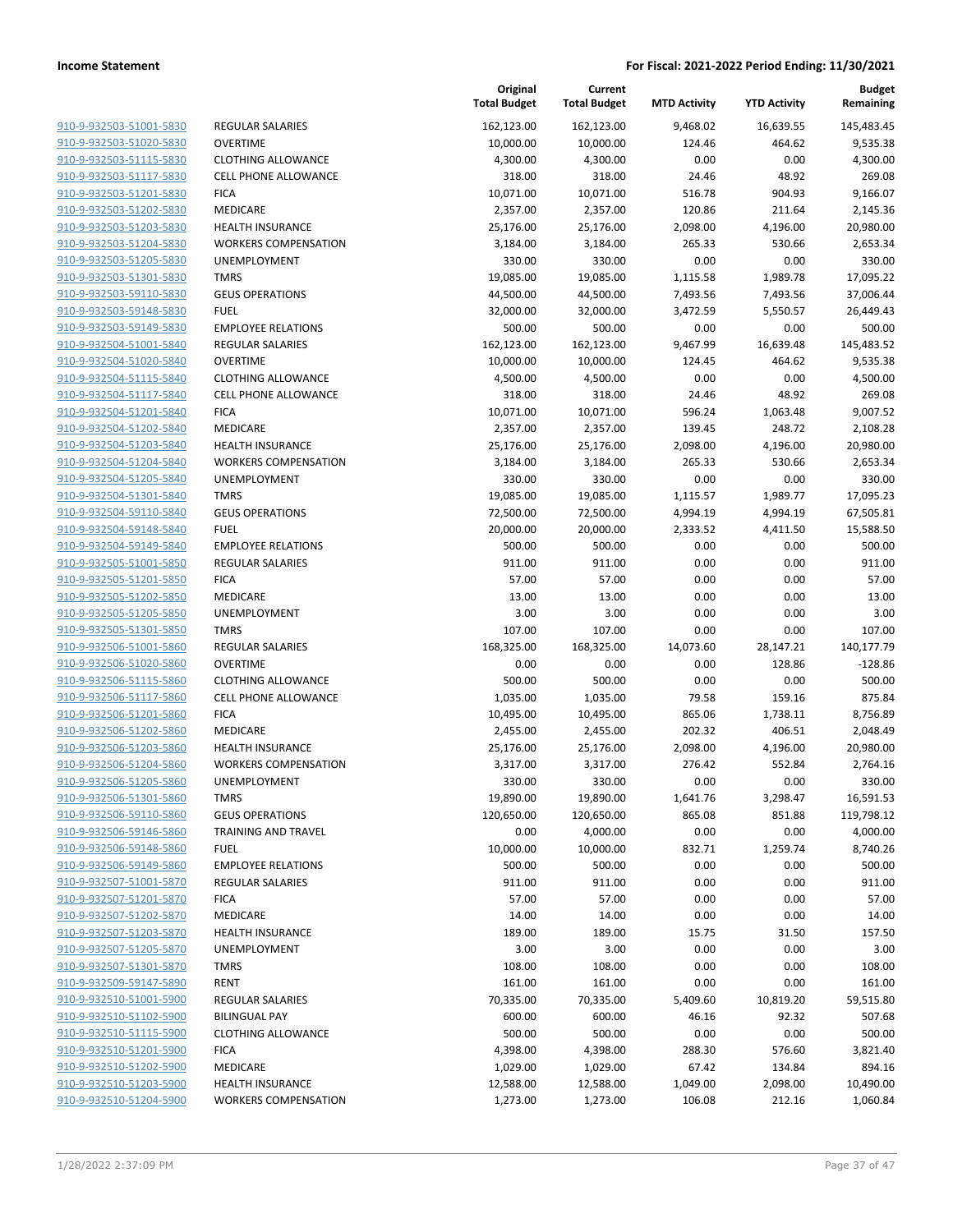|                                                    |                                                        | Original<br><b>Total Budget</b> | Current<br><b>Total Budget</b> | <b>MTD Activity</b> | <b>YTD Activity</b> | <b>Budget</b><br>Remaining |
|----------------------------------------------------|--------------------------------------------------------|---------------------------------|--------------------------------|---------------------|---------------------|----------------------------|
| 910-9-932510-51205-5900                            | UNEMPLOYMENT                                           | 180.00                          | 180.00                         | 0.00                | 0.00                | 180.00                     |
| 910-9-932510-51301-5900                            | <b>TMRS</b>                                            | 8,335.00                        | 8,335.00                       | 632.86              | 1,265.72            | 7,069.28                   |
| 910-9-932510-59205-5900                            | <b>EQUIPMENT MAINTENANCE</b>                           | 105,000.00                      | 105,000.00                     | 1,970.66            | $-596.24$           | 105,596.24                 |
| 910-9-932514-51001-5941                            | <b>REGULAR SALARIES</b>                                | 592,203.00                      | 592,203.00                     | 32,215.75           | 60,773.25           | 531,429.75                 |
| 910-9-932514-51020-5941                            | <b>OVERTIME</b>                                        | 60,000.00                       | 60,000.00                      | 2,216.91            | 5,589.44            | 54,410.56                  |
| 910-9-932514-51102-5941                            | <b>BILINGUAL PAY</b>                                   | 1,200.00                        | 1,200.00                       | 92.32               | 184.64              | 1,015.36                   |
| 910-9-932514-51115-5941                            | <b>CLOTHING ALLOWANCE</b>                              | 7,000.00                        | 7,000.00                       | 0.00                | 0.00                | 7,000.00                   |
| 910-9-932514-51201-5941                            | <b>FICA</b>                                            | 36,790.00                       | 36,790.00                      | 1,940.15            | 3,726.57            | 33,063.43                  |
| 910-9-932514-51202-5941                            | MEDICARE                                               | 8,605.00                        | 8,605.00                       | 453.75              | 871.54              | 7,733.46                   |
| 910-9-932514-51203-5941                            | <b>HEALTH INSURANCE</b>                                | 134,566.00                      | 134,566.00                     | 11,213.84           | 22,427.68           | 112,138.32                 |
| 910-9-932514-51204-5941                            | <b>WORKERS COMPENSATION</b>                            | 10,709.00                       | 10,709.00                      | 892.43              | 1,784.86            | 8,924.14                   |
| 910-9-932514-51205-5941                            | UNEMPLOYMENT                                           | 1,923.00                        | 1,923.00                       | 0.00                | 0.00                | 1,923.00                   |
| 910-9-932514-51301-5941                            | <b>TMRS</b>                                            | 69,724.00                       | 69,724.00                      | 3,999.55            | 7,711.46            | 62,012.54                  |
| 910-9-932514-59275-5941                            | POLES, OH, UG & SERVICES MAINTENANCE                   | 506,101.00                      | 506,101.00                     | 58,009.00           | 62,550.32           | 443,550.68                 |
| 910-9-932515-51001-5950                            | <b>REGULAR SALARIES</b>                                | 608.00                          | 608.00                         | 0.00                | 0.00                | 608.00                     |
| 910-9-932515-51201-5950                            | <b>FICA</b>                                            | 38.00                           | 38.00                          | 0.00                | 0.00                | 38.00                      |
| 910-9-932515-51202-5950                            | MEDICARE                                               | 9.00                            | 9.00                           | 0.00                | 0.00                | 9.00                       |
| 910-9-932515-51203-5950                            | <b>HEALTH INSURANCE</b>                                | 126.00                          | 126.00                         | 10.50               | 21.00               | 105.00                     |
| 910-9-932515-51205-5950                            | <b>UNEMPLOYMENT</b>                                    | 2.00                            | 2.00                           | 0.00                | 0.00                | 2.00                       |
| 910-9-932515-51301-5950                            | <b>TMRS</b>                                            | 72.00                           | 72.00                          | 0.00                | 0.00                | 72.00                      |
| 910-9-932515-59282-5950                            | <b>TRANSFORMERS MAINTENANCE</b>                        | 5,000.00                        | 5,000.00                       | 0.00                | 0.00                | 5,000.00                   |
| 910-9-932516-51001-5960                            | REGULAR SALARIES                                       | 13,362.00                       | 13,362.00                      | 589.72              | 1,545.93            | 11,816.07                  |
| 910-9-932516-51020-5960                            | <b>OVERTIME</b>                                        | 3,000.00                        | 3,000.00                       | 396.52              | 823.68              | 2,176.32                   |
| 910-9-932516-51201-5960                            | <b>FICA</b>                                            | 828.00                          | 828.00                         | 61.14               | 146.91              | 681.09                     |
| 910-9-932516-51202-5960                            | MEDICARE                                               | 193.00                          | 193.00                         | 14.30               | 34.36               | 158.64                     |
| 910-9-932516-51205-5960                            | UNEMPLOYMENT                                           | 37.00                           | 37.00                          | 0.00                | 0.00                | 37.00                      |
| 910-9-932516-51301-5960                            | <b>TMRS</b>                                            | 1,570.00                        | 1,570.00                       | 114.40              | 274.87              | 1,295.13                   |
| 910-9-932516-59284-5960                            | ST LIGHTING & SIGNALS MAINTENANCE                      | 8,000.00                        | 8,000.00                       | 816.85              | 1,292.67            | 6,707.33                   |
| 910-9-932517-51001-5970                            | <b>REGULAR SALARIES</b>                                | 45,808.00                       | 45,808.00                      | 3,268.80            | 6,537.60            | 39,270.40                  |
| 910-9-932517-51020-5970                            | <b>OVERTIME</b>                                        | 0.00                            | 0.00                           | 0.00                | 122.58              | $-122.58$                  |
| 910-9-932517-51115-5970                            | <b>CLOTHING ALLOWANCE</b>                              | 1,000.00                        | 1,000.00                       | 0.00                | 0.00                | 1,000.00                   |
| 910-9-932517-51201-5970                            | <b>FICA</b>                                            | 2,840.00                        | 2,840.00                       | 170.30              | 348.20              | 2,491.80                   |
| 910-9-932517-51202-5970                            | MEDICARE                                               | 664.00                          | 664.00                         | 39.82               | 81.42               | 582.58                     |
| 910-9-932517-51203-5970<br>910-9-932517-51204-5970 | <b>HEALTH INSURANCE</b><br><b>WORKERS COMPENSATION</b> | 12,336.00<br>839.00             | 12,336.00<br>839.00            | 1,028.00<br>69.92   | 2,056.00<br>139.84  | 10,280.00<br>699.16        |
| 910-9-932517-51205-5970                            | UNEMPLOYMENT                                           | 176.00                          | 176.00                         | 0.00                | 0.00                | 176.00                     |
| 910-9-932517-51301-5970                            | <b>TMRS</b>                                            | 5,382.00                        | 5,382.00                       | 379.18              | 772.58              | 4,609.42                   |
| 910-9-932517-59270-5970                            | <b>METERS MAINTENANCE</b>                              | 900.00                          | 900.00                         | 0.00                | 0.00                | 900.00                     |
| 910-9-932518-51001-5980                            | <b>REGULAR SALARIES</b>                                | 3,217.00                        | 3,217.00                       | 406.85              | 854.56              | 2,362.44                   |
| 910-9-932518-51020-5980                            | <b>OVERTIME</b>                                        | 600.00                          | 600.00                         | 183.12              | 213.77              | 386.23                     |
| 910-9-932518-51201-5980                            | <b>FICA</b>                                            | 199.00                          | 199.00                         | 36.58               | 66.24               | 132.76                     |
| 910-9-932518-51202-5980                            | MEDICARE                                               | 47.00                           | 47.00                          | 8.56                | 15.50               | 31.50                      |
| 910-9-932518-51203-5980                            | <b>HEALTH INSURANCE</b>                                | 629.00                          | 629.00                         | 52.42               | 104.84              | 524.16                     |
| 910-9-932518-51205-5980                            | UNEMPLOYMENT                                           | 9.00                            | 9.00                           | 0.00                | 0.00                | 9.00                       |
| 910-9-932518-51301-5980                            | <b>TMRS</b>                                            | 378.00                          | 378.00                         | 68.44               | 123.93              | 254.07                     |
| 910-9-932518-59288-5980                            | <b>VAPOR LIGHTS MAINTENANCE</b>                        | 500.00                          | 500.00                         | 58.41               | 73.01               | 426.99                     |
| 910-9-932519-51001-5990                            | REGULAR SALARIES                                       | 935.00                          | 935.00                         | 0.00                | 0.00                | 935.00                     |
| 910-9-932519-51201-5990                            | <b>FICA</b>                                            | 58.00                           | 58.00                          | 0.00                | 0.00                | 58.00                      |
| 910-9-932519-51202-5990                            | MEDICARE                                               | 14.00                           | 14.00                          | 0.00                | 0.00                | 14.00                      |
| 910-9-932519-51203-5990                            | <b>HEALTH INSURANCE</b>                                | 252.00                          | 252.00                         | 21.00               | 42.00               | 210.00                     |
| 910-9-932519-51205-5990                            | UNEMPLOYMENT                                           | 4.00                            | 4.00                           | 0.00                | 0.00                | 4.00                       |
| 910-9-932519-51301-5990                            | <b>TMRS</b>                                            | 110.00                          | 110.00                         | 0.00                | 0.00                | 110.00                     |
| 910-9-932520-51001-9021                            | REGULAR SALARIES                                       | 226,017.00                      | 226,017.00                     | 40,443.25           | 40,443.25           | 185,573.75                 |
| 910-9-932520-51020-9021                            | <b>OVERTIME</b>                                        | 15,000.00                       | 15,000.00                      | 5,485.84            | 5,485.84            | 9,514.16                   |
| 910-9-932520-51115-9021                            | <b>CLOTHING ALLOWANCE</b>                              | 3,500.00                        | 3,500.00                       | 0.00                | 0.00                | 3,500.00                   |
| 910-9-932520-51117-9021                            | <b>CELL PHONE ALLOWANCE</b>                            | 864.00                          | 864.00                         | 132.88              | 132.88              | 731.12                     |
| 910-9-932520-51201-9021                            | <b>FICA</b>                                            | 14,069.00                       | 14,069.00                      | 2,617.99            | 2,617.99            | 11,451.01                  |
| 910-9-932520-51202-9021                            | MEDICARE                                               | 3,290.00                        | 3,290.00                       | 612.28              | 612.28              | 2,677.72                   |
| 910-9-932520-51203-9021                            | <b>HEALTH INSURANCE</b>                                | 78,046.00                       | 78,046.00                      | 6,503.83            | 13,007.66           | 65,038.34                  |
|                                                    |                                                        |                                 |                                |                     |                     |                            |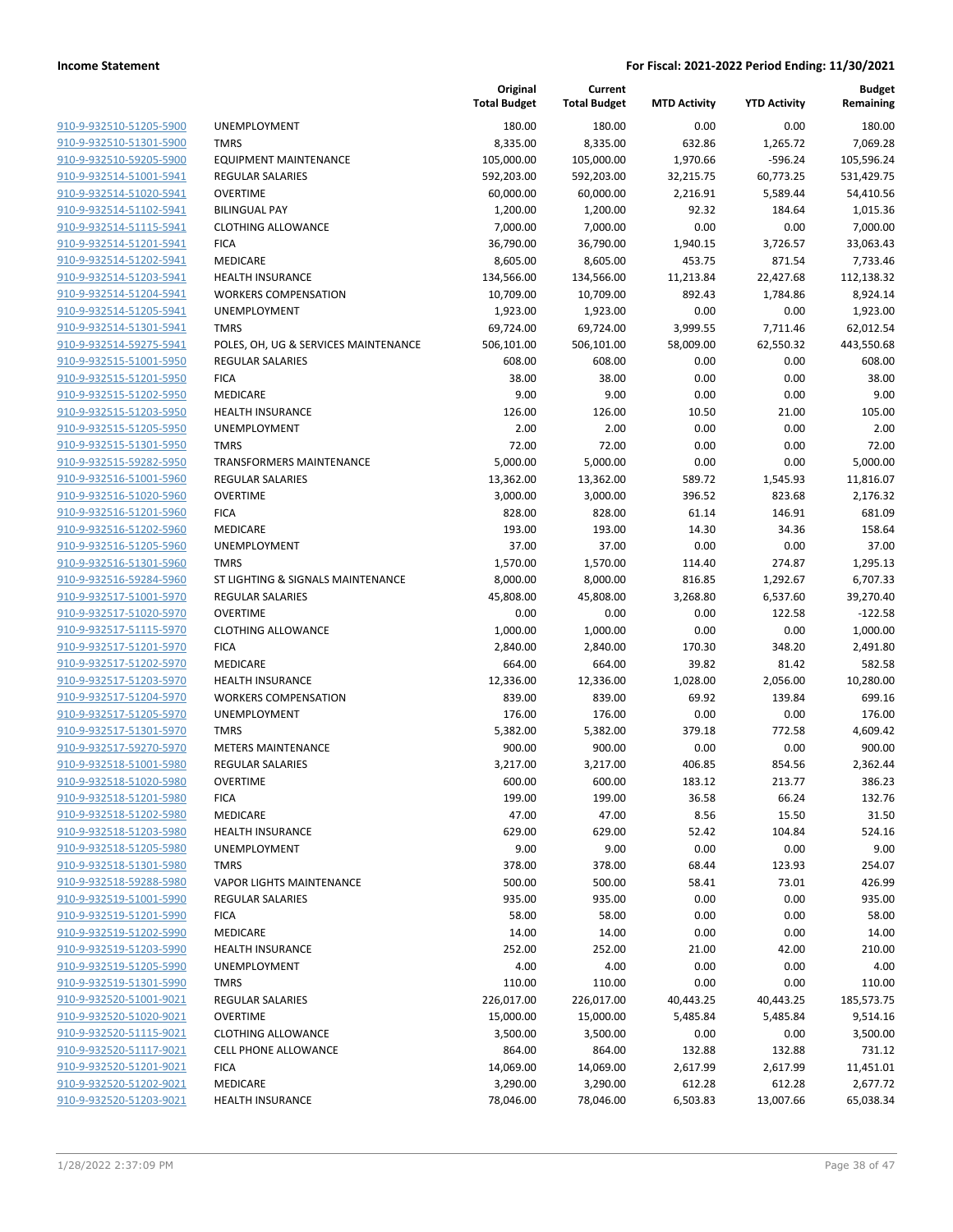| 910-9-932520-51204-9021                            | <b>WORKERS COMPENS/</b>        |
|----------------------------------------------------|--------------------------------|
| 910-9-932520-51205-9021                            | <b>UNEMPLOYMENT</b>            |
| 910-9-932520-51301-9021                            | <b>TMRS</b>                    |
| 910-9-932520-59110-9021                            | <b>GEUS OPERATIONS</b>         |
| <u>910-9-932520-59148-9021</u>                     | FUEL                           |
| 910-9-932520-59149-9021                            | <b>EMPLOYEE RELATION</b>       |
| 910-9-932520-59169-9021                            | PRE PAID METER COS             |
| 910-9-932521-59205-9354                            | <b>EQUIPMENT MAINTEI</b>       |
| 910-9-932590-59364-9900                            | <b>POLES</b>                   |
| <u>910-9-932590-59365-9900</u>                     | OH CONDUCTOR & DI              |
| 910-9-932590-59366-9900                            | UG CONDUIT                     |
| 910-9-932590-59367-9900                            | UG CONDUCTOR & DI              |
| 910-9-932590-59368-9900                            | TRANSFORMERS & CA              |
| 910-9-932590-59369-9900                            | <b>SERVICE CONNECTION</b>      |
| <u>910-9-932590-59370-9900</u>                     | METERS                         |
| 910-9-932590-59371-9900                            | VAPOR LIGHTS                   |
| 910-9-932590-59375-9900                            | <b>STREET LIGHTING &amp; S</b> |
| 910-9-932590-59392-9900                            | TRANSPORTATION EC              |
| 910-9-932590-59395-9900                            | <b>LABORATORY EQUIPN</b>       |
|                                                    | <b>REGULAR SALARIES</b>        |
| <u>910-9-932591-51001-9914</u>                     | OVERTIME                       |
| 910-9-932591-51020-9914<br>910-9-932591-51201-9914 | <b>FICA</b>                    |
| 910-9-932591-51202-9914                            | <b>MEDICARE</b>                |
| 910-9-932591-51205-9914                            | UNEMPLOYMENT                   |
|                                                    | <b>TMRS</b>                    |
| 910-9-932591-51301-9914                            |                                |
| 910-9-932592-51001-9915                            | REGULAR SALARIES               |
| 910-9-932592-51020-9915                            | OVERTIME                       |
| 910-9-932592-51201-9915                            | <b>FICA</b>                    |
| 910-9-932592-51202-9915                            | <b>MEDICARE</b>                |
| 910-9-932592-51205-9915                            | <b>UNEMPLOYMENT</b>            |
| 910-9-932592-51301-9915                            | TMRS                           |
| 910-9-932593-51001-9916                            | <b>REGULAR SALARIES</b>        |
| 910-9-932593-51020-9916                            | OVERTIME                       |
| 910-9-932593-51201-9916                            | FICA                           |
| 910-9-932593-51202-9916                            | MEDICARE                       |
| 910-9-932593-51205-9916                            | <b>UNEMPLOYMENT</b>            |
| 910-9-932593-51301-9916                            | TMRS                           |
| 910-9-932594-51001-9917                            | <b>REGULAR SALARIES</b>        |
| 910-9-932594-51020-9917                            | OVERTIME                       |
| 910-9-932594-51201-9917                            | <b>FICA</b>                    |
| 910-9-932594-51202-9917                            | MEDICARE                       |
| 910-9-932594-51205-9917                            | UNEMPLOYMENT                   |
| 910-9-932594-51301-9917                            | TMRS                           |
| 910-9-932595-51001-9918                            | <b>REGULAR SALARIES</b>        |
| 910-9-932595-51020-9918                            | <b>OVERTIME</b>                |
| 910-9-932595-51201-9918                            | <b>FICA</b>                    |
| 910-9-932595-51202-9918                            | MEDICARE                       |
| 910-9-932595-51205-9918                            | <b>UNEMPLOYMENT</b>            |
| 910-9-932595-51301-9918                            | <b>TMRS</b>                    |
| 910-9-932596-51001-9919                            | <b>REGULAR SALARIES</b>        |
| 910-9-932596-51020-9919                            | <b>OVERTIME</b>                |
| 910-9-932596-51201-9919                            | <b>FICA</b>                    |
| 910-9-932596-51202-9919                            | <b>MEDICARE</b>                |
| 910-9-932596-51205-9919                            | <b>UNEMPLOYMENT</b>            |
| 910-9-932596-51301-9919                            | TMRS                           |
| 910-9-932597-51001-9920                            | REGULAR SALARIES               |
| 910-9-932597-51020-9920                            | OVERTIME                       |
| 910-9-932597-51201-9920                            | <b>FICA</b>                    |
| 910-9-932597-51202-9920                            | <b>MEDICARE</b>                |
|                                                    |                                |

|                         |                                      | Original<br><b>Total Budget</b> | Current<br><b>Total Budget</b> | <b>MTD Activity</b> | <b>YTD Activity</b> | <b>Budget</b><br>Remaining |
|-------------------------|--------------------------------------|---------------------------------|--------------------------------|---------------------|---------------------|----------------------------|
| 910-9-932520-51204-9021 | <b>WORKERS COMPENSATION</b>          | 4,074.00                        | 4,074.00                       | 339.50              | 679.00              | 3,395.00                   |
| 910-9-932520-51205-9021 | UNEMPLOYMENT                         | 1,116.00                        | 1,116.00                       | 121.15              | 121.15              | 994.85                     |
| 910-9-932520-51301-9021 | <b>TMRS</b>                          | 26,659.00                       | 26,659.00                      | 5,040.99            | 5,040.99            | 21,618.01                  |
| 910-9-932520-59110-9021 | <b>GEUS OPERATIONS</b>               | 35,000.00                       | 35,000.00                      | 651.59              | 654.58              | 34,345.42                  |
| 910-9-932520-59148-9021 | <b>FUEL</b>                          | 10,000.00                       | 10,000.00                      | 1,356.86            | 1,356.86            | 8,643.14                   |
| 910-9-932520-59149-9021 | <b>EMPLOYEE RELATIONS</b>            | 1,000.00                        | 1,000.00                       | 0.00                | 0.00                | 1,000.00                   |
| 910-9-932520-59169-9021 | PRE PAID METER COSTS                 | 5,000.00                        | 5,000.00                       | 1,737.34            | 1,737.34            | 3,262.66                   |
| 910-9-932521-59205-9354 | <b>EQUIPMENT MAINTENANCE</b>         | 4,000.00                        | 4,000.00                       | 393.98              | 393.98              | 3,606.02                   |
| 910-9-932590-59364-9900 | <b>POLES</b>                         | 247,500.00                      | 247,500.00                     | 19,848.13           | 41,033.40           | 206,466.60                 |
| 910-9-932590-59365-9900 | OH CONDUCTOR & DEVICES               | 492,500.00                      | 492,500.00                     | 18,451.40           | 21,026.23           | 471,473.77                 |
| 910-9-932590-59366-9900 | <b>UG CONDUIT</b>                    | 210,000.00                      | 210,000.00                     | 11,678.60           | 15,641.10           | 194,358.90                 |
| 910-9-932590-59367-9900 | <b>UG CONDUCTOR &amp; DEVICES</b>    | 235,000.00                      | 235,000.00                     | 58,609.43           | 62,596.00           | 172,404.00                 |
| 910-9-932590-59368-9900 | <b>TRANSFORMERS &amp; CAPACITORS</b> | 212,000.00                      | 212,000.00                     | 29,973.21           | 41,100.87           | 170,899.13                 |
| 910-9-932590-59369-9900 | SERVICE CONNECTIONS                  | 1,000.00                        | 1,000.00                       | 0.00                | 0.00                | 1,000.00                   |
| 910-9-932590-59370-9900 | <b>METERS</b>                        | 602,649.00                      | 602,649.00                     | 36,461.54           | 36,462.74           | 566,186.26                 |
| 910-9-932590-59371-9900 | <b>VAPOR LIGHTS</b>                  | 6,000.00                        | 6,000.00                       | 1,972.81            | 2,900.97            | 3,099.03                   |
| 910-9-932590-59375-9900 | STREET LIGHTING & SIGNALS            | 120,000.00                      | 120,000.00                     | 1,395.22            | 1,968.42            | 118,031.58                 |
| 910-9-932590-59392-9900 | <b>TRANSPORTATION EQUIPMENT</b>      | 142,000.00                      | 142,000.00                     | 0.00                | 0.00                | 142,000.00                 |
| 910-9-932590-59395-9900 | <b>LABORATORY EQUIPMENT</b>          | 0.00                            | 0.00                           | 0.00                | 0.00                | 0.00                       |
| 910-9-932591-51001-9914 | <b>REGULAR SALARIES</b>              | 7,410.00                        | 7,410.00                       | 9,019.11            | 16,419.44           | $-9,009.44$                |
| 910-9-932591-51020-9914 | <b>OVERTIME</b>                      | 6,000.00                        | 6,000.00                       | 1,758.82            | 1,927.74            | 4,072.26                   |
| 910-9-932591-51201-9914 | <b>FICA</b>                          | 460.00                          | 460.00                         | 668.23              | 1,137.52            | $-677.52$                  |
| 910-9-932591-51202-9914 | MEDICARE                             | 108.00                          | 108.00                         | 156.28              | 266.03              | $-158.03$                  |
| 910-9-932591-51205-9914 | UNEMPLOYMENT                         | 15.00                           | 15.00                          | 0.00                | 0.00                | 15.00                      |
| 910-9-932591-51301-9914 | <b>TMRS</b>                          | 872.00                          | 872.00                         | 1,250.25            | 2,128.30            | $-1,256.30$                |
| 910-9-932592-51001-9915 | REGULAR SALARIES                     | 7,409.00                        | 7,409.00                       | 5,179.00            | 16,274.69           | $-8,865.69$                |
| 910-9-932592-51020-9915 | <b>OVERTIME</b>                      | 11,000.00                       | 11,000.00                      | 2,656.56            | 5,293.17            | 5,706.83                   |
| 910-9-932592-51201-9915 | <b>FICA</b>                          | 460.00                          | 460.00                         | 487.24              | 1,338.64            | $-878.64$                  |
| 910-9-932592-51202-9915 | MEDICARE                             | 107.00                          | 107.00                         | 113.95              | 313.07              | $-206.07$                  |
| 910-9-932592-51205-9915 | UNEMPLOYMENT                         | 15.00                           | 15.00                          | 0.00                | 0.00                | 15.00                      |
| 910-9-932592-51301-9915 | <b>TMRS</b>                          | 872.00                          | 872.00                         | 911.60              | 2,504.56            | $-1,632.56$                |
| 910-9-932593-51001-9916 | REGULAR SALARIES                     | 7,410.00                        | 7,410.00                       | 11,370.27           | 20,879.35           | $-13,469.35$               |
| 910-9-932593-51020-9916 | <b>OVERTIME</b>                      | 12,000.00                       | 12,000.00                      | 3,298.10            | 3,475.11            | 8,524.89                   |
| 910-9-932593-51201-9916 | <b>FICA</b>                          | 460.00                          | 460.00                         | 912.44              | 1,511.56            | $-1,051.56$                |
| 910-9-932593-51202-9916 | MEDICARE                             | 108.00                          | 108.00                         | 213.39              | 353.51              | $-245.51$                  |
| 910-9-932593-51205-9916 | UNEMPLOYMENT                         | 15.00                           | 15.00                          | 0.00                | 0.00                | 15.00                      |
| 910-9-932593-51301-9916 | <b>TMRS</b>                          | 872.00                          | 872.00                         | 1,709.89            | 2,836.32            | $-1,964.32$                |
| 910-9-932594-51001-9917 | <b>REGULAR SALARIES</b>              | 7,409.00                        | 7,409.00                       | 2,337.04            | 4,522.56            | 2,886.44                   |
| 910-9-932594-51020-9917 | <b>OVERTIME</b>                      | 8,000.00                        | 8,000.00                       | 0.00                | 675.66              | 7,324.34                   |
| 910-9-932594-51201-9917 | <b>FICA</b>                          | 460.00                          | 460.00                         | 144.90              | 323.81              | 136.19                     |
| 910-9-932594-51202-9917 | MEDICARE                             | 107.00                          | 107.00                         | 33.89               | 75.73               | 31.27                      |
| 910-9-932594-51205-9917 | UNEMPLOYMENT                         | 15.00                           | 15.00                          | 0.00                | 0.00                | 15.00                      |
| 910-9-932594-51301-9917 | <b>TMRS</b>                          | 872.00                          | 872.00                         | 271.11              | 605.85              | 266.15                     |
| 910-9-932595-51001-9918 | REGULAR SALARIES                     | 32,366.00                       | 32,366.00                      | 1,432.28            | 1,513.50            | 30,852.50                  |
| 910-9-932595-51020-9918 | <b>OVERTIME</b>                      | 3,000.00                        | 3,000.00                       | 0.00                | 183.12              | 2,816.88                   |
| 910-9-932595-51201-9918 | <b>FICA</b>                          | 2,011.00                        | 2,011.00                       | 88.80               | 105.19              | 1,905.81                   |
| 910-9-932595-51202-9918 | MEDICARE                             | 470.00                          | 470.00                         | 20.77               | 24.60               | 445.40                     |
| 910-9-932595-51205-9918 | UNEMPLOYMENT                         | 108.00                          | 108.00                         | 0.00                | 0.00                | 108.00                     |
| 910-9-932595-51301-9918 | <b>TMRS</b>                          | 3,811.00                        | 3,811.00                       | 166.13              | 196.79              | 3,614.21                   |
| 910-9-932596-51001-9919 | REGULAR SALARIES                     | 15,941.00                       | 15,941.00                      | 4,870.58            | 11,809.38           | 4,131.62                   |
| 910-9-932596-51020-9919 | <b>OVERTIME</b>                      | 6,000.00                        | 6,000.00                       | 793.39              | 1,403.29            | 4,596.71                   |
| 910-9-932596-51201-9919 | <b>FICA</b>                          | 990.00                          | 990.00                         | 351.17              | 823.66              | 166.34                     |
| 910-9-932596-51202-9919 | MEDICARE                             | 232.00                          | 232.00                         | 82.13               | 192.63              | 39.37                      |
| 910-9-932596-51205-9919 | UNEMPLOYMENT                         | 53.00                           | 53.00                          | 0.00                | 0.00                | 53.00                      |
| 910-9-932596-51301-9919 | <b>TMRS</b>                          | 1,877.00                        | 1,877.00                       | 657.02              | 1,541.04            | 335.96                     |
| 910-9-932597-51001-9920 | REGULAR SALARIES                     | 18,978.00                       | 18,978.00                      | 1,017.00            | 3,673.42            | 15,304.58                  |
| 910-9-932597-51020-9920 | <b>OVERTIME</b>                      | 0.00                            | 0.00                           | 274.67              | 457.79              | $-457.79$                  |
| 910-9-932597-51201-9920 | <b>FICA</b>                          | 1,182.00                        | 1,182.00                       | 80.08               | 256.13              | 925.87                     |
| 910-9-932597-51202-9920 | MEDICARE                             | 276.00                          | 276.00                         | 18.73               | 59.90               | 216.10                     |
|                         |                                      |                                 |                                |                     |                     |                            |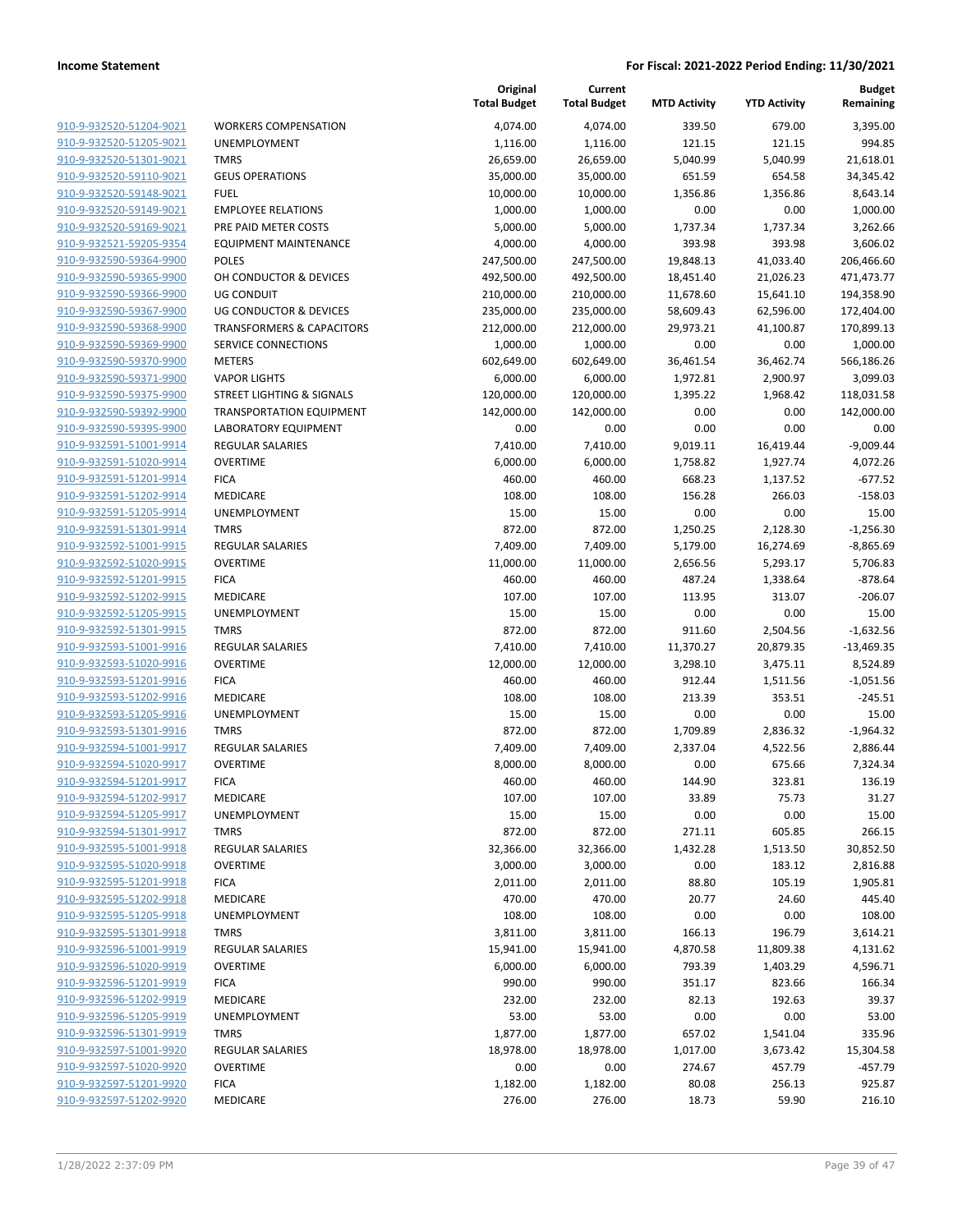|                                                    |                                                        | Original<br><b>Total Budget</b> | Current<br><b>Total Budget</b> | <b>MTD Activity</b> | <b>YTD Activity</b> | <b>Budget</b><br>Remaining  |
|----------------------------------------------------|--------------------------------------------------------|---------------------------------|--------------------------------|---------------------|---------------------|-----------------------------|
|                                                    |                                                        |                                 |                                |                     |                     |                             |
| 910-9-932597-51205-9920                            | <b>UNEMPLOYMENT</b>                                    | 45.00                           | 45.00                          | 0.00                | 0.00                | 45.00                       |
| 910-9-932597-51301-9920                            | <b>TMRS</b><br><b>REGULAR SALARIES</b>                 | 2,240.00<br>333.00              | 2,240.00<br>333.00             | 149.84<br>183.12    | 479.23<br>183.12    | 1,760.77<br>149.88          |
| 910-9-932598-51001-9921<br>910-9-932598-51020-9921 | <b>OVERTIME</b>                                        | 150.00                          | 150.00                         | 0.00                | 0.00                | 150.00                      |
| 910-9-932598-51201-9921                            | <b>FICA</b>                                            | 20.00                           | 20.00                          | 11.35               | 11.35               | 8.65                        |
| 910-9-932598-51202-9921                            | MEDICARE                                               | 5.00                            | 5.00                           | 2.66                | 2.66                | 2.34                        |
|                                                    | UNEMPLOYMENT                                           | 1.00                            |                                | 0.00                | 0.00                | 1.00                        |
| 910-9-932598-51205-9921                            | <b>TMRS</b>                                            | 39.00                           | 1.00<br>39.00                  | 21.24               | 21.24               | 17.76                       |
| 910-9-932598-51301-9921<br>910-9-932599-51001-9922 | <b>REGULAR SALARIES</b>                                |                                 |                                | 305.20              | 305.20              | 998.80                      |
|                                                    |                                                        | 1,304.00                        | 1,304.00                       | 18.92               | 18.92               | 62.08                       |
| 910-9-932599-51201-9922                            | <b>FICA</b>                                            | 81.00                           | 81.00                          |                     |                     |                             |
| 910-9-932599-51202-9922                            | MEDICARE                                               | 19.00                           | 19.00                          | 4.43                | 4.43                | 14.57                       |
| 910-9-932599-51205-9922                            | UNEMPLOYMENT                                           | 3.00                            | 3.00                           | 0.00                | 0.00                | 3.00                        |
| 910-9-932599-51301-9922                            | <b>TMRS</b>                                            | 154.00                          | 154.00                         | 35.40               | 35.40               | 118.60                      |
| 910-9-970000-59143-9231                            | PROFESSIONAL SERVICES                                  | 0.00                            | 0.00                           | 0.00                | 0.00                | 0.00                        |
| 910-9-970000-59187-9211                            | <b>EMPLOYEE RELATIONS</b>                              | 14,500.00                       | 14,500.00                      | 6.00                | 6.00                | 14,494.00                   |
| 910-9-970000-59701-9040                            | <b>BAD DEBT</b>                                        | 10,000.00                       | 10,000.00                      | 0.00                | 0.00                | 10,000.00                   |
| 910-9-970000-59720-9705                            | <b>BANK FEES</b>                                       | 15,000.00                       | 15,000.00                      | 299.06              | 299.06              | 14,700.94                   |
| 910-9-970000-59730-9250                            | <b>INVENTORY LOSS/GAIN</b>                             | 1,000.00                        | 1,000.00                       | $-453.66$           | $-465.80$           | 1,465.80                    |
| 910-9-970000-59731-9250                            | <b>GASOLINE LOSSES/GAINS</b>                           | 500.00                          | 500.00                         | 0.00                | 0.00                | 500.00                      |
| 910-9-970000-59732-9250                            | FUEL OIL LOSSES/GAINS                                  | 500.00                          | 500.00                         | 0.00                | 0.00                | 500.00                      |
| 910-9-970000-59750-9260                            | <b>ACCRUED PTO PAY</b>                                 | 125,000.00                      | 125,000.00                     | 0.00                | 208.91              | 124,791.09                  |
| 910-9-970000-59770-9997                            | <b>CONTINGENCY</b>                                     | 350,000.00                      | 343,295.28                     | 75.98               | 75.98               | 343,219.30                  |
| 910-9-970000-59771-9997                            | PAYROLL CONTINGENCY                                    | 125,000.00                      | 125,000.00                     | 0.00                | 0.00                | 125,000.00                  |
| 910-9-970000-59780-9240                            | <b>PROPERTY INSURANCE</b>                              | 275,585.19                      | 258,063.60                     | 81,499.96           | 258,063.60          | 0.00                        |
| 910-9-970000-59781-9250                            | <b>LIABILITY INSURANCE</b>                             | 82,545.00                       | 122,172.01                     | 98,941.16           | 138,435.98          | $-16,263.97$                |
| 910-9-990000-59901-9270                            | XFER to COG - FRANCHISE FEES                           | 2,786,921.97                    | 2,786,921.97                   | 0.00                | 0.00                | 2,786,921.97                |
| 910-9-990000-59902-9200                            | XFER to COG- ADMIN EXPENSES                            | 345,000.00                      | 345,000.00                     | 18,765.92           | 37,531.84           | 307,468.16                  |
| 910-9-990000-59903-4082                            | XFER to COG - PILOT                                    | 352,451.00                      | 352,451.00                     | 0.00                | 0.00                | 352,451.00                  |
| 910-9-990000-59912-9999                            | XFER TO 912 - DEBT SERVICE                             | 26,529,167.00                   | 26,529,167.00                  | 2,178,498.93        | $-581,190.74$       | 27,110,357.74               |
| 910-9-990000-59926-9330                            | XFER to COG - GARAGE                                   | 72,908.92                       | 72,908.92                      | 6,075.74            | 12,151.48           | 60,757.44                   |
| 910-9-990000-59927-9200                            | XFER to COG - INSURANCE                                | 16,643.67                       | 16,643.67                      | 63.48               | 126.96              | 16,516.71                   |
| 910-9-990000-59928-9200                            | XFER to COG - IT                                       | 78,985.82                       | 78,985.82                      | 6,582.15            | 13,164.30           | 65,821.52                   |
| 910-9-990000-59930-9270                            | <b>XFER to GBOD</b>                                    | 611,875.06<br>85,110,280.12     | 611,875.06                     | 0.00                | 0.00                | 611,875.06<br>75,912,603.30 |
|                                                    | <b>Expense Total:</b>                                  |                                 | 85,127,826.01                  | 6,933,993.55        | 9,215,222.71        |                             |
|                                                    | Fund: 910 - ELECTRIC OPERATING FUND Surplus (Deficit): | 5,681,474.88                    | 5,663,928.99                   | -1,776,013.31       | 2,752,317.98        |                             |
| Fund: 911 - ELECTRIC DEBT REDUCTION                |                                                        |                                 |                                |                     |                     |                             |
| Revenue                                            |                                                        |                                 |                                |                     |                     |                             |
| 911-9-000000-49801-4190                            | <b>INTEREST INCOME</b>                                 | 1,100.00                        | 1,100.00                       | $-0.16$             | $-0.16$             | 1,100.16                    |
|                                                    | <b>Revenue Total:</b>                                  | 1,100.00                        | 1,100.00                       | $-0.16$             | -0.16               | 1,100.16                    |
|                                                    | Fund: 911 - ELECTRIC DEBT REDUCTION Total:             | 1,100.00                        | 1,100.00                       | -0.16               | -0.16               |                             |
| Fund: 912 - ELECTRIC DEBT SERVICE                  |                                                        |                                 |                                |                     |                     |                             |
| Revenue                                            |                                                        |                                 |                                |                     |                     |                             |
| 912-9-000000-49710-4999                            | TRANFSER FROM GEUS 910 - ELECTRIC OP                   | -26,883,724.00                  | -26,883,724.00                 | 2,178,498.93        | -581,190.74         | -26,302,533.26              |
|                                                    | <b>Revenue Total:</b>                                  | -26,883,724.00                  | -26,883,724.00                 | 2,178,498.93        | -581,190.74         | $-26,302,533.26$            |
|                                                    |                                                        |                                 |                                |                     |                     |                             |
| <b>Expense</b>                                     |                                                        |                                 |                                |                     |                     |                             |
| 912-9-980000-59801-9800                            | PAYING AGENT FEES                                      | 3,500.00                        | 3,500.00                       | 0.00                | 0.00                | 3,500.00                    |
| 912-9-980000-59810-9800                            | ARBITRAGE                                              | 5,000.00                        | 5,000.00                       | 0.00                | 0.00                | 5,000.00                    |
| 912-9-980000-59811-9800                            | CONTINUING DISCLOSURE                                  | 1,000.00                        | 1,000.00                       | 0.00                | 0.00                | 1,000.00                    |
| 912-9-980000-59820-9800                            | <b>SURETY BOND</b>                                     | 1,600.00                        | 1,600.00                       | 0.00                | 0.00                | 1,600.00                    |
| 912-9-980000-59862-9800                            | PRINCIPAL 2019A ISSUE                                  | 2,140,000.00                    | 2,140,000.00                   | 0.00                | 0.00                | 2,140,000.00                |
| 912-9-980000-59863-4270                            | INTEREST 2019A ISSUE                                   | 1,828,000.00                    | 1,828,000.00                   | 0.00                | 0.00                | 1,828,000.00                |
| 912-9-980000-59864-9800                            | PRINCIPAL 2019B ISSUE                                  | 1,565,688.00                    | 1,565,688.00                   | 0.00                | 0.00                | 1,565,688.00                |
| 912-9-980000-59865-4270                            | INTEREST 2019B ISSUE                                   | 159,500.00                      | 159,500.00                     | 0.00                | 0.00                | 159,500.00                  |
| 912-9-980000-59866-9800                            | PRINCIPAL 2021 ISSUE                                   | 20,000,000.00                   | 20,000,000.00                  | 0.00                | 0.00                | 20,000,000.00               |
| 912-9-980000-59867-4270                            | INTEREST 2021 ISSUE                                    | 64,584.00                       | 64,584.00                      | 25,416.76           | 25,416.76           | 39,167.24                   |
| 912-9-980000-59868-9800                            | PRINCIPAL 2021 CIP ISSUE                               | 240,000.00                      | 240,000.00                     | 0.00                | 0.00                | 240,000.00                  |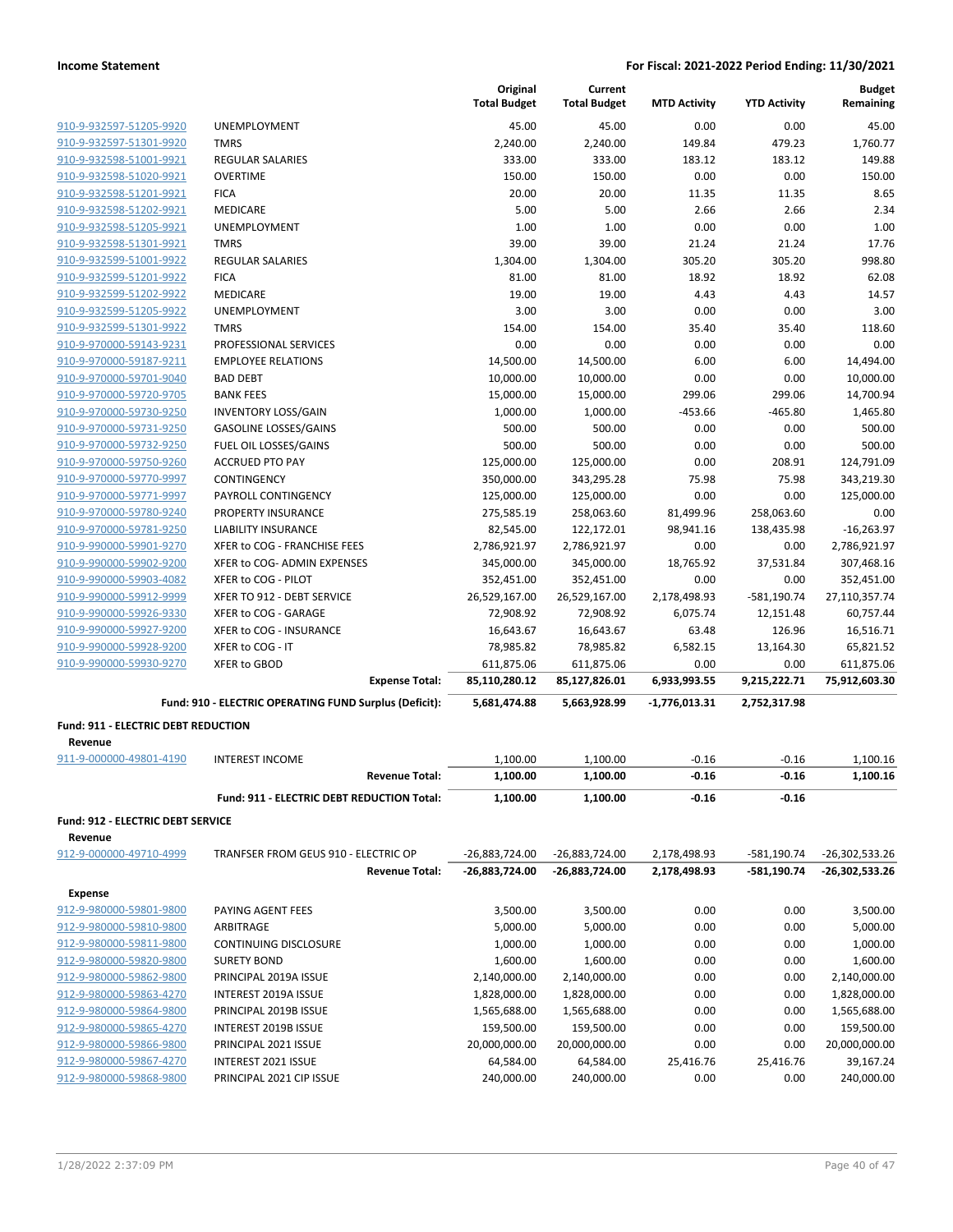|                                               |                                                      | Original            | Current             |                     |                     | <b>Budget</b> |
|-----------------------------------------------|------------------------------------------------------|---------------------|---------------------|---------------------|---------------------|---------------|
|                                               |                                                      | <b>Total Budget</b> | <b>Total Budget</b> | <b>MTD Activity</b> | <b>YTD Activity</b> | Remaining     |
| 912-9-980000-59869-4270                       | <b>INTEREST 2021 CIP ISSUE</b>                       | 437,444.00          | 437.444.00          | 0.00                | 0.00                | 437,444.00    |
|                                               | <b>Expense Total:</b>                                | 26,446,316.00       | 26,446,316.00       | 25,416.76           | 25,416.76           | 26,420,899.24 |
|                                               | Fund: 912 - ELECTRIC DEBT SERVICE Surplus (Deficit): | -53,330,040.00      | -53,330,040.00      | 2,153,082.17        | -606,607.50         |               |
| <b>Fund: 913 - ELECTRIC CONSTRUCTION FUND</b> |                                                      |                     |                     |                     |                     |               |
| Revenue                                       |                                                      |                     |                     |                     |                     |               |
| 913-9-000000-49801-4190                       | <b>INTEREST INCOME</b>                               | 600.00              | 600.00              | $-1.97$             | $-1.97$             | 601.97        |
|                                               | <b>Revenue Total:</b>                                | 600.00              | 600.00              | $-1.97$             | $-1.97$             | 601.97        |
|                                               | Fund: 913 - ELECTRIC CONSTRUCTION FUND Total:        | 600.00              | 600.00              | $-1.97$             | $-1.97$             |               |
| Fund: 950 - CABLE / INTERNET                  |                                                      |                     |                     |                     |                     |               |
| Revenue                                       |                                                      |                     |                     |                     |                     |               |
| 950-9-000000-48001-3950                       | <b>CABLE REVENUES</b>                                | 2,474,951.00        | 2,474,951.00        | 212,247.16          | 430,005.82          | 2,044,945.18  |
| 950-9-000000-48002-3950                       | MOVIE PAY-PER-VIEW                                   | 0.00                | 0.00                | 57.65               | 57.65               | $-57.65$      |
| 950-9-000000-48003-3950                       | SET-TOP                                              | 101,711.00          | 101,711.00          | 9,648.24            | 19,212.83           | 82,498.17     |
| 950-9-000000-48040-3950                       | <b>BROADCASTS</b>                                    | 0.00                | 0.00                | 200.00              | 400.00              | $-400.00$     |
| 950-9-000000-48101-3950                       | <b>INTERNET REVENUES</b>                             | 3,247,356.00        | 3,247,356.00        | 265,547.12          | 528,571.99          | 2,718,784.01  |
| 950-9-000000-48102-3950                       | COLOCATION                                           | 20,378.00           | 20,378.00           | 0.00                | 0.00                | 20,378.00     |
| 950-9-000000-48201-3950                       | LATE CHARGES                                         | 50,000.00           | 50,000.00           | 6,599.32            | 12,068.62           | 37,931.38     |
| 950-9-000000-48202-3950                       | <b>SERVICE CHARGES</b>                               | 40,000.00           | 40,000.00           | 7,145.11            | 14,174.83           | 25,825.17     |
| 950-9-000000-48203-3950                       | LOST/DAMAGED EQUIPMENT                               | 30,000.00           | 30,000.00           | 2,370.68            | 4,698.35            | 25,301.65     |
| 950-9-000000-48301-3950                       | <b>TRANSFER TO COG</b>                               | 320,338.00          | 320,338.00          | 22,174.83           | 44,333.45           | 276,004.55    |
| 950-9-000000-48307-3950                       | <b>TRANSFER TO GBOD</b>                              | 64,067.00           | 64,067.00           | 4,436.16            | 8,872.82            | 55,194.18     |
| 950-9-000000-48434-3950                       | <b>CHANNEL 34</b>                                    | 0.00                | 0.00                | 100.00              | 200.00              | $-200.00$     |
|                                               | <b>AD INSERTIONS</b>                                 |                     | 30,000.00           | 0.00                |                     | 30,000.00     |
| 950-9-000000-48488-3950                       |                                                      | 30,000.00           |                     |                     | 0.00                |               |
| 950-9-000000-48501-3950                       | <b>CUSTOMER AID TO CONSTRUCTION</b>                  | 1,000.00            | 1,000.00            | 0.00                | 0.00                | 1,000.00      |
| 950-9-000000-48502-3950                       | OTHER REIMBURSEMENTS                                 | 500.00              | 500.00              | 0.00                | 0.00                | 500.00        |
| 950-9-000000-48503-3950                       | FIBER MAINTENANCE FEES                               | 5,500.00            | 5,500.00            | 0.00                | $-252.00$           | 5,752.00      |
| 950-9-000000-48801-4190                       | INTEREST INCOME                                      | 8,000.00            | 8,000.00            | 0.00                | 0.00                | 8,000.00      |
| 950-9-000000-48991-3950                       | <b>GEUS ELECTRIC PAYMENT FOR INTERNET</b>            | 38,000.00           | 38,000.00           | 0.00                | 0.00                | 38,000.00     |
| 950-9-000000-48993-3950                       | GEUS ELECTRIC PAYMENT FOR PUBLIC SVC                 | 15,000.00           | 15,000.00           | 0.00                | 0.00                | 15,000.00     |
| 950-9-000000-48994-3950                       | LEASE OF DARK FIBER                                  | 324,000.00          | 324,000.00          | 0.00                | 0.00                | 324,000.00    |
| 950-9-000000-48995-3950                       | <b>COLOCATION FOR SCADA &amp; PHONE SYSTEM</b>       | 20,378.00           | 20,378.00           | 0.00                | 0.00                | 20,378.00     |
|                                               | <b>Revenue Total:</b>                                | 6,791,179.00        | 6,791,179.00        | 530,526.27          | 1,062,344.36        | 5,728,834.64  |
| <b>Expense</b>                                |                                                      |                     |                     |                     |                     |               |
| 950-9-951050-51001-8500                       | <b>REGULAR SALARIES</b>                              | 80,956.00           | 80,956.00           | 4,661.60            | 9,323.20            | 71,632.80     |
| 950-9-951050-51115-8500                       | <b>CLOTHING ALLOWANCE</b>                            | 3,500.00            | 3,500.00            | 0.00                | 211.70              | 3,288.30      |
| 950-9-951050-51116-8500                       | <b>CAR ALLOWANCE</b>                                 | 1,170.00            | 1,170.00            | 150.00              | 300.00              | 870.00        |
| 950-9-951050-51117-8500                       | <b>CELL PHONE ALLOWANCE</b>                          | 504.00              | 504.00              | 16.62               | 33.24               | 470.76        |
| 950-9-951050-51201-8500                       | <b>FICA</b>                                          | 5,124.00            | 5,124.00            | 231.20              | 462.40              | 4,661.60      |
| 950-9-951050-51202-8500                       | MEDICARE                                             | 1,199.00            | 1,199.00            | 54.08               | 108.16              | 1,090.84      |
| 950-9-951050-51203-8500                       | <b>HEALTH INSURANCE</b>                              | 10,071.00           | 10,071.00           | 839.25              | 1,678.50            | 8,392.50      |
| 950-9-951050-51204-8500                       | <b>WORKERS COMPENSATION</b>                          | 1,484.00            | 1,484.00            | 123.67              | 247.34              | 1,236.66      |
| 950-9-951050-51205-8500                       | UNEMPLOYMENT                                         | 144.00              | 144.00              | 0.00                | 0.00                | 144.00        |
| 950-9-951050-51301-8500                       | <b>TMRS</b>                                          | 9,709.00            | 9,709.00            | 560.08              | 1,120.16            | 8,588.84      |
| 950-9-951050-59110-8500                       | <b>GEUS OPERATIONS</b>                               | 81,400.00           | 81,400.00           | 15,386.65           | 15,324.67           | 66,075.33     |
| 950-9-951050-59141-8500                       | <b>UTILITY BILLS</b>                                 | 87,000.00           | 87,000.00           | 6,143.05            | 12,591.05           | 74,408.95     |
| 950-9-951050-59148-8500                       | <b>FUEL</b>                                          | 10,000.00           | 10,000.00           | 1,385.82            | 1,807.33            | 8,192.67      |
| 950-9-951050-59149-8500                       | <b>EMPLOYEE RELATIONS</b>                            | 500.00              | 500.00              | 0.00                | 0.00                | 500.00        |
|                                               | POLE USE                                             | 33,000.00           |                     |                     |                     |               |
| 950-9-951050-59191-8500                       |                                                      |                     | 33,000.00           | 0.00                | 0.00                | 33,000.00     |
| 950-9-951051-51001-8510                       | REGULAR SALARIES                                     | 64,352.00           | 64,352.00           | 2,791.46            | 5,636.26            | 58,715.74     |
| 950-9-951051-51020-8510                       | <b>OVERTIME</b>                                      | 1,000.00            | 1,000.00            | 166.69              | 226.70              | 773.30        |
| 950-9-951051-51117-8510                       | <b>CELL PHONE ALLOWANCE</b>                          | 324.00              | 324.00              | 0.00                | 0.00                | 324.00        |
| 950-9-951051-51201-8510                       | <b>FICA</b>                                          | 4,037.00            | 4,037.00            | 181.18              | 359.06              | 3,677.94      |
| 950-9-951051-51202-8510                       | MEDICARE                                             | 944.00              | 944.00              | 42.37               | 83.97               | 860.03        |
| 950-9-951051-51203-8510                       | <b>HEALTH INSURANCE</b>                              | 22,029.00           | 22,029.00           | 1,835.75            | 3,671.50            | 18,357.50     |
| 950-9-951051-51204-8510                       | <b>WORKERS COMPENSATION</b>                          | 1,170.00            | 1,170.00            | 97.50               | 195.00              | 975.00        |
| 950-9-951051-51205-8510                       | UNEMPLOYMENT                                         | 315.00              | 315.00              | 0.00                | 0.00                | 315.00        |
| 950-9-951051-51301-8510                       | <b>TMRS</b>                                          | 7,653.00            | 7,653.00            | 343.14              | 680.10              | 6,972.90      |
| 950-9-951051-59110-8510                       | <b>GEUS OPERATIONS</b>                               | 200.00              | 200.00              | 12.23               | 12.23               | 187.77        |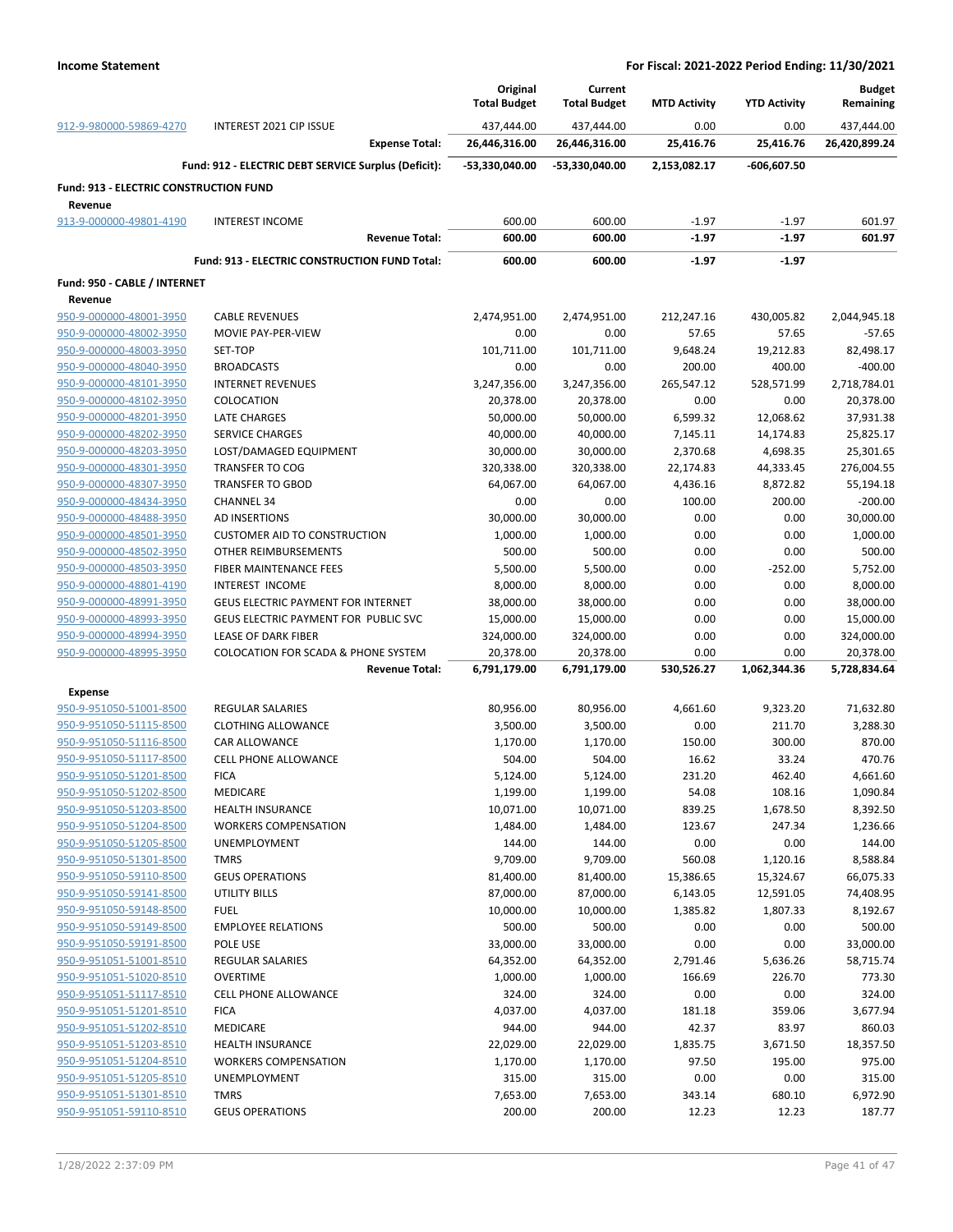| 950-9-951051-59148-8510                            | <b>FUEL</b>                          |
|----------------------------------------------------|--------------------------------------|
| 950-9-951051-59151-8510                            | <b>BASIC PRO</b>                     |
| 950-9-951051-59152-8510                            | PREMIUM                              |
| 950-9-951051-59154-8510                            | TIVO Fees                            |
| 950-9-951051-59155-8510                            | <b>OTHER PRO</b>                     |
| 950-9-951052-51001-8520                            | <b>REGULARS</b>                      |
| 950-9-951052-51115-8520                            | <b>CLOTHING</b>                      |
| 950-9-951052-51116-8520                            | <b>CAR ALLOV</b>                     |
| 950-9-951052-51117-8520                            | <b>CELL PHON</b>                     |
| 950-9-951052-51201-8520                            | <b>FICA</b>                          |
| 950-9-951052-51202-8520                            | <b>MEDICARE</b>                      |
| 950-9-951052-51203-8520                            | <b>HEALTH IN</b>                     |
| 950-9-951052-51204-8520                            | WORKERS                              |
| 950-9-951052-51205-8520                            | UNEMPLO'                             |
| 950-9-951052-51301-8520                            | TMRS                                 |
| 950-9-951052-59110-8520                            | <b>GEUS OPER</b>                     |
| 950-9-951052-59148-8520                            | FUEL                                 |
| 950-9-951052-59149-8520                            | <b>EMPLOYEE</b>                      |
| 950-9-951052-59150-8520                            | <b>ISP SERVIC</b>                    |
| 950-9-951053-51001-8530                            | <b>REGULARS</b>                      |
| 950-9-951053-51020-8530                            | OVERTIME                             |
| 950-9-951053-51102-8530                            | <b>BILINGUAL</b>                     |
| 950-9-951053-51117-8530                            | <b>CELL PHON</b>                     |
| 950-9-951053-51201-8530                            | <b>FICA</b>                          |
| 950-9-951053-51202-8530                            | <b>MEDICARE</b>                      |
| 950-9-951053-51203-8530<br>950-9-951053-51204-8530 | <b>HEALTH IN</b><br>WORKERS          |
| 950-9-951053-51205-8530                            | UNEMPLO'                             |
| 950-9-951053-51301-8530                            | <b>TMRS</b>                          |
| 950-9-951053-59110-8530                            | <b>GEUS OPER</b>                     |
| 950-9-951053-59146-8530                            | TRAINING.                            |
| 950-9-951053-59148-8530                            | FUEL                                 |
| 950-9-951053-59149-8530                            | <b>EMPLOYEE</b>                      |
| 950-9-951053-59160-8530                            | <b>ADVERTISI</b>                     |
| 950-9-951054-51001-8540                            | <b>REGULARS</b>                      |
| 950-9-951054-51020-8540                            | OVERTIME                             |
| 950-9-951054-51102-8540                            | <b>BILINGUAL</b>                     |
| 950-9-951054-51201-8540                            | <b>FICA</b>                          |
| 950-9-951054-51202-8540                            | MEDICARE                             |
| 950-9-951054-51203-8540                            | <b>HEALTH IN</b>                     |
| 950-9-951054-51204-8540                            | WORKERS                              |
| 950-9-951054-51205-8540                            | UNEMPLO'                             |
| 950-9-951054-51301-8540                            | TMRS                                 |
| 950-9-951054-59110-8540                            | <b>GEUS OPER</b>                     |
| 950-9-951054-59149-8540                            | <b>EMPLOYEE</b>                      |
| 950-9-951055-51001-8550                            | <b>REGULARS</b>                      |
| 950-9-951055-51020-8550                            | <b>OVERTIME</b>                      |
| 950-9-951055-51115-8550                            | <b>CLOTHING</b>                      |
| 950-9-951055-51116-8550                            | <b>CAR ALLOV</b><br><b>CELL PHON</b> |
| 950-9-951055-51117-8550<br>950-9-951055-51201-8550 | <b>FICA</b>                          |
| 950-9-951055-51202-8550                            | <b>MEDICARE</b>                      |
| 950-9-951055-51203-8550                            | <b>HEALTH IN</b>                     |
| 950-9-951055-51204-8550                            | WORKERS                              |
| 950-9-951055-51205-8550                            | UNEMPLO'                             |
| 950-9-951055-51301-8550                            | TMRS                                 |
| 950-9-951055-59110-8550                            | <b>GEUS OPER</b>                     |
| 950-9-951055-59112-8550                            | SAFETY                               |
| 950-9-951055-59158-8550                            | C/I BILLING                          |
|                                                    |                                      |

|                         |                              | Original<br><b>Total Budget</b> | Current<br><b>Total Budget</b> | <b>MTD Activity</b> | <b>YTD Activity</b> | <b>Budget</b><br>Remaining |
|-------------------------|------------------------------|---------------------------------|--------------------------------|---------------------|---------------------|----------------------------|
| 950-9-951051-59148-8510 | <b>FUEL</b>                  | 200.00                          | 200.00                         | 0.00                | 0.00                | 200.00                     |
| 950-9-951051-59151-8510 | <b>BASIC PROGRAM EXPENSE</b> | 2,223,645.00                    | 2,223,645.00                   | 163,226.17          | 164,735.00          | 2,058,910.00               |
| 950-9-951051-59152-8510 | PREMIUM PROGRAM EXPENSE      | 65,565.00                       | 65,565.00                      | 4,449.60            | 4,449.60            | 61,115.40                  |
| 950-9-951051-59154-8510 | <b>TIVO Fees</b>             | 25,403.00                       | 25,403.00                      | 2,394.85            | 2,394.85            | 23,008.15                  |
| 950-9-951051-59155-8510 | OTHER PROGRAM EXPENSE        | 7,500.00                        | 7,500.00                       | 0.00                | 0.00                | 7,500.00                   |
| 950-9-951052-51001-8520 | <b>REGULAR SALARIES</b>      | 60,898.00                       | 60,898.00                      | 5,500.00            | 11,000.00           | 49,898.00                  |
| 950-9-951052-51115-8520 | <b>CLOTHING ALLOWANCE</b>    | 500.00                          | 500.00                         | 0.00                | 0.00                | 500.00                     |
| 950-9-951052-51116-8520 | CAR ALLOWANCE                | 975.00                          | 975.00                         | 0.00                | 0.00                | 975.00                     |
| 950-9-951052-51117-8520 | <b>CELL PHONE ALLOWANCE</b>  | 216.00                          | 216.00                         | 31.36               | 62.72               | 153.28                     |
| 950-9-951052-51201-8520 | <b>FICA</b>                  | 3,850.00                        | 3,850.00                       | 342.94              | 685.88              | 3,164.12                   |
| 950-9-951052-51202-8520 | MEDICARE                     | 901.00                          | 901.00                         | 80.20               | 160.40              | 740.60                     |
| 950-9-951052-51203-8520 | <b>HEALTH INSURANCE</b>      | 6,294.00                        | 6,294.00                       | 524.50              | 1,049.00            | 5,245.00                   |
| 950-9-951052-51204-8520 | <b>WORKERS COMPENSATION</b>  | 1,115.00                        | 1,115.00                       | 92.92               | 185.84              | 929.16                     |
| 950-9-951052-51205-8520 | UNEMPLOYMENT                 | 90.00                           | 90.00                          | 0.00                | 0.00                | 90.00                      |
| 950-9-951052-51301-8520 | <b>TMRS</b>                  | 7,296.00                        | 7,296.00                       | 641.64              | 1,283.28            | 6,012.72                   |
| 950-9-951052-59110-8520 | <b>GEUS OPERATIONS</b>       | 115,000.00                      | 115,000.00                     | 18,389.79           | 18,389.79           | 96,610.21                  |
| 950-9-951052-59148-8520 | <b>FUEL</b>                  | 10,000.00                       | 10,000.00                      | 1,385.81            | 1,807.32            | 8,192.68                   |
| 950-9-951052-59149-8520 | <b>EMPLOYEE RELATIONS</b>    | 500.00                          | 500.00                         | 0.00                | 0.00                | 500.00                     |
| 950-9-951052-59150-8520 | <b>ISP SERVICE EXPENSE</b>   | 742,640.00                      | 742,640.00                     | 96,125.88           | 132,635.40          | 610,004.60                 |
| 950-9-951053-51001-8530 | <b>REGULAR SALARIES</b>      | 175,971.00                      | 175,971.00                     | 11,365.60           | 23,057.82           | 152,913.18                 |
| 950-9-951053-51020-8530 | <b>OVERTIME</b>              | 1,000.00                        | 1,000.00                       | 79.96               | 99.96               | 900.04                     |
| 950-9-951053-51102-8530 | <b>BILINGUAL PAY</b>         | 450.00                          | 450.00                         | 0.00                | 17.31               | 432.69                     |
| 950-9-951053-51117-8530 | <b>CELL PHONE ALLOWANCE</b>  | 1,392.00                        | 1,392.00                       | 82.12               | 176.70              | 1,215.30                   |
| 950-9-951053-51201-8530 | <b>FICA</b>                  | 11,025.00                       | 11,025.00                      | 711.19              | 1,462.22            | 9,562.78                   |
| 950-9-951053-51202-8530 | MEDICARE                     | 2,578.00                        | 2,578.00                       | 166.32              | 341.97              | 2,236.03                   |
| 950-9-951053-51203-8530 | <b>HEALTH INSURANCE</b>      | 34,617.00                       | 34,617.00                      | 2,884.75            | 5,769.50            | 28,847.50                  |
| 950-9-951053-51204-8530 | <b>WORKERS COMPENSATION</b>  | 3,193.00                        | 3,193.00                       | 266.08              | 532.16              | 2,660.84                   |
| 950-9-951053-51205-8530 | UNEMPLOYMENT                 | 495.00                          | 495.00                         | 0.00                | 0.00                | 495.00                     |
| 950-9-951053-51301-8530 | <b>TMRS</b>                  | 20,894.00                       | 20,894.00                      | 1,337.22            | 2,748.97            | 18,145.03                  |
| 950-9-951053-59110-8530 | <b>GEUS OPERATIONS</b>       | 17,350.00                       | 17,350.00                      | 161.97              | 161.97              | 17,188.03                  |
| 950-9-951053-59146-8530 | <b>TRAINING AND TRAVEL</b>   | 4,500.00                        | 4,500.00                       | 0.00                | 0.00                | 4,500.00                   |
| 950-9-951053-59148-8530 | <b>FUEL</b>                  | 2,250.00                        | 2,250.00                       | 0.00                | 0.00                | 2,250.00                   |
| 950-9-951053-59149-8530 | <b>EMPLOYEE RELATIONS</b>    | 250.00                          | 250.00                         | 0.00                | 0.00                | 250.00                     |
| 950-9-951053-59160-8530 | ADVERTISING                  | 28,850.00                       | 28,850.00                      | 293.20              | 0.00                | 28,850.00                  |
| 950-9-951054-51001-8540 | <b>REGULAR SALARIES</b>      | 69,221.00                       | 69,221.00                      | 6,316.66            | 12,659.46           | 56,561.54                  |
| 950-9-951054-51020-8540 | <b>OVERTIME</b>              | 3,000.00                        | 3,000.00                       | 117.21              | 333.38              | 2,666.62                   |
| 950-9-951054-51102-8540 | <b>BILINGUAL PAY</b>         | 0.00                            | 0.00                           | 11.54               | 23.08               | $-23.08$                   |
| 950-9-951054-51201-8540 | <b>FICA</b>                  | 4,292.00                        | 4,292.00                       | 392.97              | 793.69              | 3,498.31                   |
| 950-9-951054-51202-8540 | <b>MEDICARE</b>              | 1,003.00                        | 1,003.00                       | 91.90               | 185.61              | 817.39                     |
| 950-9-951054-51203-8540 | <b>HEALTH INSURANCE</b>      | 25,176.00                       | 25,176.00                      | 2,098.00            | 4,196.00            | 20,980.00                  |
| 950-9-951054-51204-8540 | <b>WORKERS COMPENSATION</b>  | 1,243.00                        | 1,243.00                       | 103.58              | 207.16              | 1,035.84                   |
| 950-9-951054-51205-8540 | UNEMPLOYMENT                 | 360.00                          | 360.00                         | 0.00                | 0.00                | 360.00                     |
| 950-9-951054-51301-8540 | <b>TMRS</b>                  | 8,134.00                        | 8,134.00                       | 747.66              | 1,509.83            | 6,624.17                   |
| 950-9-951054-59110-8540 | <b>GEUS OPERATIONS</b>       | 7,000.00                        | 7,000.00                       | 625.27              | 625.27              | 6,374.73                   |
| 950-9-951054-59149-8540 | <b>EMPLOYEE RELATIONS</b>    | 250.00                          | 250.00                         | 0.00                | 0.00                | 250.00                     |
| 950-9-951055-51001-8550 | <b>REGULAR SALARIES</b>      | 104,303.00                      | 104,303.00                     | 8,002.09            | 15,983.74           | 88,319.26                  |
| 950-9-951055-51020-8550 | <b>OVERTIME</b>              | 4,000.00                        | 4,000.00                       | 283.13              | 476.16              | 3,523.84                   |
| 950-9-951055-51115-8550 | <b>CLOTHING ALLOWANCE</b>    | 100.00                          | 100.00                         | 0.00                | 0.00                | 100.00                     |
| 950-9-951055-51116-8550 | CAR ALLOWANCE                | 1,441.00                        | 1,441.00                       | 0.00                | 0.00                | 1,441.00                   |
| 950-9-951055-51117-8550 | <b>CELL PHONE ALLOWANCE</b>  | 287.00                          | 287.00                         | 22.10               | 44.20               | 242.80                     |
| 950-9-951055-51201-8550 | <b>FICA</b>                  | 5,556.00                        | 5,556.00                       | 321.20              | 635.55              | 4,920.45                   |
| 950-9-951055-51202-8550 | MEDICARE                     | 1,535.00                        | 1,535.00                       | 120.45              | 239.30              | 1,295.70                   |
| 950-9-951055-51203-8550 | <b>HEALTH INSURANCE</b>      | 16,996.00                       | 16,996.00                      | 1,416.33            | 2,832.66            | 14,163.34                  |
| 950-9-951055-51204-8550 | <b>WORKERS COMPENSATION</b>  | 1,905.00                        | 1,905.00                       | 158.75              | 317.50              | 1,587.50                   |
| 950-9-951055-51205-8550 | UNEMPLOYMENT                 | 238.00                          | 238.00                         | 0.00                | 0.00                | 238.00                     |
| 950-9-951055-51301-8550 | <b>TMRS</b>                  | 12,460.00                       | 12,460.00                      | 963.63              | 1,914.42            | 10,545.58                  |
| 950-9-951055-59110-8550 | <b>GEUS OPERATIONS</b>       | 10,800.00                       | 10,800.00                      | 517.11              | 503.91              | 10,296.09                  |
| 950-9-951055-59112-8550 | SAFETY                       | 2,410.00                        | 2,410.00                       | 0.00                | 0.00                | 2,410.00                   |
| 950-9-951055-59158-8550 | C/I BILLING                  | 45,000.00                       | 45,000.00                      | 0.00                | 44,421.24           | 578.76                     |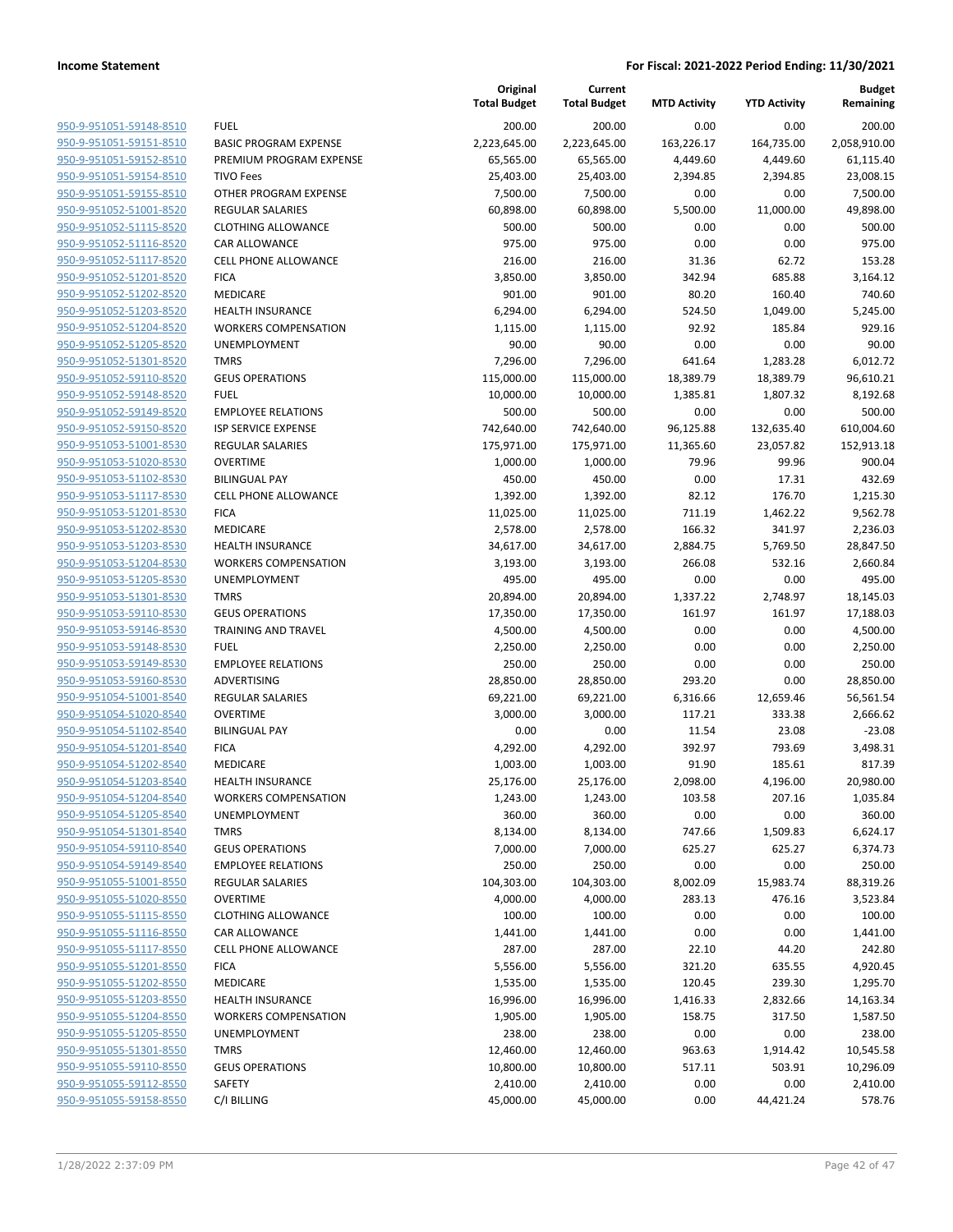| 950-9-951060-51001-8600        |
|--------------------------------|
| 950-9-951060-51010-8600        |
| 950-9-951060-51020-8600        |
| 950-9-951060-51115-8600        |
| 950-9-951060-51116-8600        |
| 950-9-951060-51117-8600        |
| 950-9-951060-51201-8600        |
| 950-9-951060-51202-8600        |
| 950-9-951060-51203-8600        |
| 950-9-951060-51204-8600        |
| 950-9-951060-51205-8600        |
| 950-9-951060-51301-8600        |
| 950-9-951060-59201-8600        |
| 950-9-951060-59205-8600        |
| 950-9-951060-59231-8600        |
| 950-9-951060-59235-8600        |
| 950-9-951061-51001-8610        |
| 950-9-951061-51020-8610        |
| 950-9-951061-51115-8610        |
| 950-9-951061-51116-8610        |
| 950-9-951061-51117-8610        |
| 950-9-951061-51201-8610        |
| <u>950-9-951061-51202-8610</u> |
| 950-9-951061-51203-8610        |
| 950-9-951061-51204-8610        |
| 950-9-951061-51205-8610        |
| 950-9-951061-51301-8610        |
| 950-9-951061-59205-8610        |
| 950-9-951061-59233-8610        |
| 950-9-951090-59510-9900        |
| 950-9-951090-59511-9900        |
| 950-9-951090-59512-9900        |
| <u>950-9-951091-51001-9958</u> |
| 950-9-951091-51020-9958        |
| 950-9-951091-51201-9958        |
| 950-9-951091-51202-9958        |
| 950-9-951091-51205-9958        |
| 950-9-951091-51301-9958        |
| 950-9-970000-59720-9705        |
| 950-9-970000-59730-9250        |
| 950-9-970000-59734-4210        |
| 950-9-970000-59750-9260        |
|                                |
| 950-9-970000-59770-9970        |
| 950-9-970000-59771-9970        |
| 950-9-970000-59780-9240        |
| 950-9-970000-59781-9250        |
| 950-9-990000-59901-9270        |
| <u>950-9-990000-59902-9200</u> |
| <u>950-9-990000-59903-4082</u> |
| <u>950-9-990000-59926-9330</u> |
| 950-9-990000-59927-9200        |
| 950-9-990000-59928-9200        |
| 950-9-990000-59930-9270        |
| <u>950-9-990000-59954-8559</u> |
| 950-9-990000-59955-8559        |

|                                                    |                                                                  | Original<br><b>Total Budget</b> | Current<br><b>Total Budget</b> | <b>MTD Activity</b>   | <b>YTD Activity</b>   | <b>Budget</b><br>Remaining |
|----------------------------------------------------|------------------------------------------------------------------|---------------------------------|--------------------------------|-----------------------|-----------------------|----------------------------|
| 950-9-951060-51001-8600                            | REGULAR SALARIES                                                 | 221,449.00                      | 221,449.00                     | 16,548.60             | 33,221.66             | 188,227.34                 |
| 950-9-951060-51010-8600                            | PART TIME REGULAR                                                | 18,125.00                       | 18,125.00                      | 0.00                  | 0.00                  | 18,125.00                  |
| 950-9-951060-51020-8600                            | <b>OVERTIME</b>                                                  | 10,000.00                       | 10,000.00                      | 262.07                | 1,068.45              | 8,931.55                   |
| 950-9-951060-51115-8600                            | <b>CLOTHING ALLOWANCE</b>                                        | 2,300.00                        | 2,300.00                       | 0.00                  | 0.00                  | 2,300.00                   |
| 950-9-951060-51116-8600                            | <b>CAR ALLOWANCE</b>                                             | 1,950.00                        | 1,950.00                       | 300.00                | 600.00                | 1,350.00                   |
| 950-9-951060-51117-8600                            | <b>CELL PHONE ALLOWANCE</b>                                      | 1,672.00                        | 1,672.00                       | 116.30                | 232.60                | 1,439.40                   |
| 950-9-951060-51201-8600                            | <b>FICA</b>                                                      | 15,072.00                       | 15,072.00                      | 961.63                | 1,964.72              | 13,107.28                  |
| 950-9-951060-51202-8600                            | MEDICARE                                                         | 3,525.00                        | 3,525.00                       | 224.89                | 459.49                | 3,065.51                   |
| 950-9-951060-51203-8600                            | <b>HEALTH INSURANCE</b>                                          | 44,688.00                       | 44,688.00                      | 3,724.00              | 7,448.00              | 37,240.00                  |
| 950-9-951060-51204-8600                            | <b>WORKERS COMPENSATION</b>                                      | 4,363.00                        | 4,363.00                       | 363.58                | 727.16                | 3,635.84                   |
| 950-9-951060-51205-8600                            | <b>UNEMPLOYMENT</b>                                              | 822.00                          | 822.00                         | 0.00                  | 0.00                  | 822.00                     |
| 950-9-951060-51301-8600                            | <b>TMRS</b>                                                      | 28,562.00                       | 28,562.00                      | 1,914.57              | 3,906.46              | 24,655.54                  |
| 950-9-951060-59201-8600                            | <b>BUILDINGS MAINTENANCE</b>                                     | 24,100.00                       | 24,100.00                      | 13,355.41             | 13,355.41             | 10,744.59                  |
| 950-9-951060-59205-8600                            | <b>EQUIPMENT MAINTENANCE</b>                                     | 25,000.00                       | 25,000.00                      | 5,629.53              | 5,681.58              | 19,318.42                  |
| 950-9-951060-59231-8600                            | CABLE PLANT MAINTENANCE                                          | 22,500.00                       | 22,500.00                      | 7,087.18              | 7,087.18              | 15,412.82                  |
| 950-9-951060-59235-8600                            | FIBER OPTICS PLANT MAINTENANCE                                   | 45,000.00                       | 45,000.00                      | 0.00                  | 0.00                  | 45,000.00                  |
| 950-9-951061-51001-8610                            | REGULAR SALARIES                                                 | 196,228.00                      | 196,228.00                     | 16,548.21             | 33,221.10             | 163,006.90                 |
| 950-9-951061-51020-8610                            | <b>OVERTIME</b>                                                  | 10,000.00                       | 10,000.00                      | 262.07                | 1,068.47              | 8,931.53                   |
| 950-9-951061-51115-8610                            | <b>CLOTHING ALLOWANCE</b>                                        | 2,300.00                        | 2,300.00                       | 0.00                  | 0.00                  | 2,300.00                   |
| 950-9-951061-51116-8610                            | CAR ALLOWANCE                                                    | 1,950.00                        | 1,950.00                       | 0.00                  | 0.00                  | 1,950.00                   |
| 950-9-951061-51117-8610                            | <b>CELL PHONE ALLOWANCE</b>                                      | 1,352.00                        | 1,352.00                       | 116.24                | 232.48                | 1,119.52                   |
| 950-9-951061-51201-8610                            | <b>FICA</b>                                                      | 12,373.00                       | 12,373.00                      | 993.69                | 2,028.86              | 10,344.14                  |
| 950-9-951061-51202-8610                            | MEDICARE                                                         | 2,894.00                        | 2,894.00                       | 232.39                | 474.49                | 2,419.51                   |
| 950-9-951061-51203-8610                            | <b>HEALTH INSURANCE</b>                                          | 39,338.00                       | 39,338.00                      | 3,278.17              | 6,556.34              | 32,781.66                  |
| 950-9-951061-51204-8610                            | <b>WORKERS COMPENSATION</b>                                      | 3,582.00                        | 3,582.00                       | 298.50                | 597.00                | 2,985.00                   |
| 950-9-951061-51205-8610                            | UNEMPLOYMENT                                                     | 565.00                          | 565.00                         | 0.00                  | 0.00                  | 565.00                     |
| 950-9-951061-51301-8610                            | <b>TMRS</b>                                                      | 23,447.00                       | 23,447.00                      | 1,879.74              | 3,836.82              | 19,610.18                  |
| 950-9-951061-59205-8610                            | <b>EQUIPMENT MAINTENANCE</b>                                     | 100.00                          | 100.00                         | 0.00                  | 0.00                  | 100.00                     |
| 950-9-951061-59233-8610<br>950-9-951090-59510-9900 | <b>INTERNET PLANT MAINTENANCE</b>                                | 15,000.00                       | 15,000.00                      | 0.00                  | 0.00                  | 15,000.00                  |
| 950-9-951090-59511-9900                            | HEADEND, TRUNK & DISTRIBUTION SYSTEM<br><b>HEADEND EQUIPMENT</b> | 165,000.00<br>365,000.00        | 165,000.00<br>365,000.00       | 8,206.00<br>81,945.62 | 8,206.00<br>81,945.62 | 156,794.00<br>283,054.38   |
| 950-9-951090-59512-9900                            | <b>DROPS</b>                                                     | 120,000.00                      | 120,000.00                     | 5,631.08              | 20,798.93             | 99,201.07                  |
| 950-9-951091-51001-9958                            | <b>REGULAR SALARIES</b>                                          | 36,480.00                       | 36,480.00                      | 2,267.68              | 4,578.15              | 31,901.85                  |
| 950-9-951091-51020-9958                            | <b>OVERTIME</b>                                                  | 4,500.00                        | 4,500.00                       | 61.28                 | 319.17                | 4,180.83                   |
| 950-9-951091-51201-9958                            | <b>FICA</b>                                                      | 2,279.00                        | 2,279.00                       | 145.64                | 306.11                | 1,972.89                   |
| 950-9-951091-51202-9958                            | MEDICARE                                                         | 534.00                          | 534.00                         | 34.06                 | 71.59                 | 462.41                     |
| 950-9-951091-51205-9958                            | UNEMPLOYMENT                                                     | 130.00                          | 130.00                         | 0.00                  | 0.00                  | 130.00                     |
| 950-9-951091-51301-9958                            | <b>TMRS</b>                                                      | 4,322.00                        | 4,322.00                       | 272.47                | 572.70                | 3,749.30                   |
| 950-9-970000-59720-9705                            | <b>CREDIT CARD &amp; BANK FEES</b>                               | 17,400.00                       | 17,400.00                      | 178.26                | 1,537.00              | 15,863.00                  |
| 950-9-970000-59730-9250                            | <b>INVENTORY LOSS/GAIN</b>                                       | 1,000.00                        | 1,000.00                       | 0.00                  | 0.00                  | 1,000.00                   |
| 950-9-970000-59734-4210                            | ASSET DISPOSAL LOSSES/GAINS                                      | 1,000.00                        | 1,000.00                       | 0.00                  | 0.00                  | 1,000.00                   |
| 950-9-970000-59750-9260                            | <b>ACCRUED PTO PAY</b>                                           | 5,000.00                        | 5,000.00                       | 0.00                  | 346.14                | 4,653.86                   |
| 950-9-970000-59770-9970                            | CONTINGENCY                                                      | 50,000.00                       | 50,000.00                      | 0.00                  | 0.00                  | 50,000.00                  |
| 950-9-970000-59771-9970                            | PAYROLL CONTINGENCY                                              | 10,000.00                       | 10,000.00                      | 0.00                  | 0.00                  | 10,000.00                  |
| 950-9-970000-59780-9240                            | PROPERTY INSURANCE                                               | 34,548.72                       | 9,332.15                       | 9,332.15              | 9,332.15              | 0.00                       |
| 950-9-970000-59781-9250                            | <b>LIABILITY INSURANCE</b>                                       | 10,136.00                       | 17,806.68                      | 12,384.03             | 12,384.03             | 5,422.65                   |
| 950-9-990000-59901-9270                            | TRANSFER to COG - FRANCHISE FEES                                 | 298,700.90                      | 298,700.90                     | 0.00                  | 0.00                  | 298,700.90                 |
| 950-9-990000-59902-9200                            | TRANSFER to COG - ADMIN EXPENSES                                 | 51,246.67                       | 51,246.67                      | 3,270.17              | 6,540.34              | 44,706.33                  |
| 950-9-990000-59903-4082                            | TRANSFER to COG - PILOT                                          | 36,393.00                       | 36,393.00                      | 0.00                  | 0.00                  | 36,393.00                  |
| 950-9-990000-59926-9330                            | TRANSFER to COG - GARAGE                                         | 13,392.00                       | 13,392.00                      | 1,069.92              | 2,139.84              | 11,252.16                  |
| 950-9-990000-59927-9200                            | TRANSFER to COG - INSURANCE                                      | 3,415.00                        | 3,415.00                       | 12.33                 | 24.66                 | 3,390.34                   |
| 950-9-990000-59928-9200                            | XFER to COG - IT                                                 | 13,390.33                       | 13,390.33                      | 1,149.58              | 2,299.16              | 11,091.17                  |
| 950-9-990000-59930-9270                            | TRANSFER to GBOD                                                 | 59,740.18                       | 59,740.18                      | 0.00                  | 0.00                  | 59,740.18                  |
| 950-9-990000-59954-8559                            | TRANSFER TO 910 - BILLING                                        | 50,812.00                       | 50,812.00                      | 4,234.34              | 8,468.68              | 42,343.32                  |
| 950-9-990000-59955-8559                            | TRANSFER TO 910 - CASHIERING                                     | 68,089.00                       | 68,089.00                      | 5,674.09              | 11,348.18             | 56,740.82                  |
|                                                    | <b>Expense Total:</b>                                            | 6,532,663.80                    | 6,515,117.91                   | 577,831.46            | 810,169.11            | 5,704,948.80               |
|                                                    | Fund: 950 - CABLE / INTERNET Surplus (Deficit):                  | 258,515.20                      | 276,061.09                     | -47,305.19            | 252,175.25            |                            |
|                                                    |                                                                  |                                 |                                |                       |                       |                            |

**Total Surplus (Deficit): -53,993,551.19 -54,417,022.19 -3,402,240.84 121,004,567.45**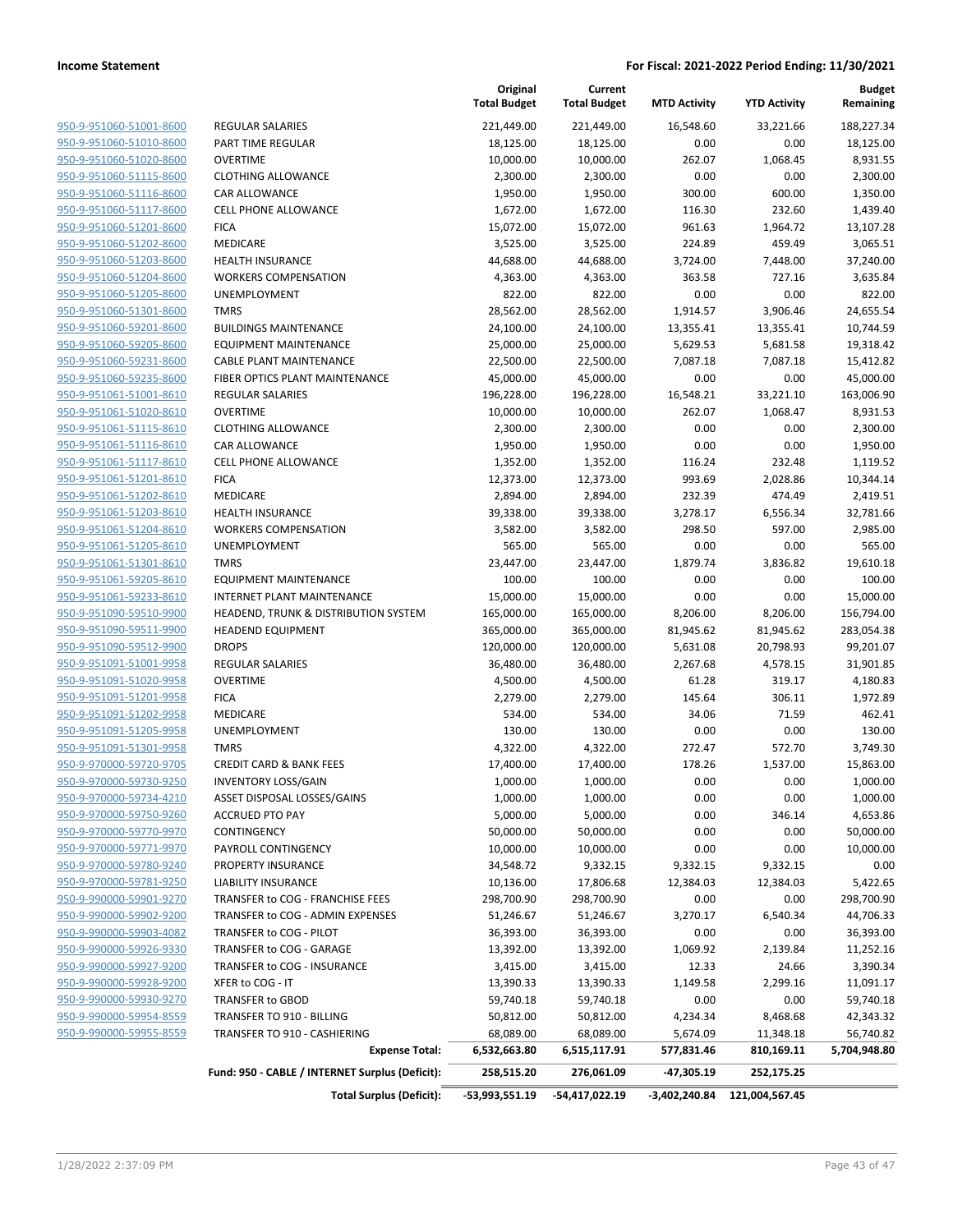## **Group Summary**

| <b>Account Type</b>                                                       | Original<br><b>Total Budget</b> | Current<br><b>Total Budget</b> | <b>MTD Activity</b> | <b>YTD Activity</b> | <b>Budget</b><br>Remaining |
|---------------------------------------------------------------------------|---------------------------------|--------------------------------|---------------------|---------------------|----------------------------|
| Fund: 100 - GENERAL FUND                                                  |                                 |                                |                     |                     |                            |
| Revenue                                                                   | 27,976,074.00                   | 27,976,074.00                  | 2,171,522.90        | 3,937,341.67        | 24,038,732.33              |
| Expense                                                                   | 31,811,180.36                   | 31,811,180.36                  | 2,738,824.75        | 4,971,541.91        | 26,839,638.45              |
| Fund: 100 - GENERAL FUND Surplus (Deficit):                               | -3,835,106.36                   | $-3,835,106.36$                | -567,301.85         | -1,034,200.24       | $-2,800,906.12$            |
| Fund: 101 - MUNICIPAL COURT BUILDING SECURITY FEES                        |                                 |                                |                     |                     |                            |
| Revenue                                                                   | 0.00                            | 0.00                           | 471.08              | 884.99              | $-884.99$                  |
| Expense                                                                   | 0.00                            | 0.00                           | 1.44                | 1.44                | $-1.44$                    |
| Fund: 101 - MUNICIPAL COURT BUILDING SECURITY FEES Surplus (Deficit):     | 0.00                            | 0.00                           | 469.64              | 883.55              | $-883.55$                  |
| Fund: 102 - MUNICIPAL COURT TECH FUND                                     |                                 |                                |                     |                     |                            |
| Revenue                                                                   | 0.00                            | 0.00                           | 403.00              | 981.57              | $-981.57$                  |
| Expense                                                                   | 0.00                            | 0.00                           | 1.03                | 1.03                | $-1.03$                    |
| Fund: 102 - MUNICIPAL COURT TECH FUND Surplus (Deficit):                  | 0.00                            | 0.00                           | 401.97              | 980.54              | $-980.54$                  |
|                                                                           |                                 |                                |                     |                     |                            |
| Fund: 103 - MUNICIPAL COURT CHILD SAFETY FUND                             |                                 |                                |                     |                     |                            |
| Revenue                                                                   | 30,060.00                       | 30,060.00                      | 16.00<br>7,893.81   | 41.00<br>7,893.81   | 30,019.00                  |
| Expense                                                                   | 25,010.00<br>5,050.00           | 25,010.00<br>5,050.00          | $-7,877.81$         | $-7,852.81$         | 17,116.19<br>12,902.81     |
| Fund: 103 - MUNICIPAL COURT CHILD SAFETY FUND Surplus (Deficit):          |                                 |                                |                     |                     |                            |
| <b>Fund: 111 - RECREATION ACTIVITIES FUND</b>                             |                                 |                                |                     |                     |                            |
| Revenue                                                                   | 270,677.00                      | 270,677.00                     | 6,011.98            | 24,479.63           | 246,197.37                 |
| Expense                                                                   | 319,814.78                      | 319,814.78                     | 20,723.68           | 42,234.51           | 277,580.27                 |
| Fund: 111 - RECREATION ACTIVITIES FUND Surplus (Deficit):                 | $-49,137.78$                    | $-49,137.78$                   | -14,711.70          | -17,754.88          | -31,382.90                 |
| <b>Fund: 112 - GUN RANGE FUND</b>                                         |                                 |                                |                     |                     |                            |
| Revenue                                                                   | 1,500.00                        | 1,500.00                       | 130.00              | 240.00              | 1,260.00                   |
| Expense                                                                   | 2,160.00                        | 2,160.00                       | 0.00                | 380.00              | 1,780.00                   |
| Fund: 112 - GUN RANGE FUND Surplus (Deficit):                             | $-660.00$                       | $-660.00$                      | 130.00              | $-140.00$           | $-520.00$                  |
| Fund: 113 - HOTEL / MOTEL OCCUPANCY TAX FUND                              |                                 |                                |                     |                     |                            |
| Revenue                                                                   | 535,820.00                      | 535,820.00                     | 69,033.10           | 119,361.04          | 416,458.96                 |
| Expense                                                                   | 644,415.99                      | 644,415.99                     | 52,365.21           | 113,385.32          | 531,030.67                 |
| Fund: 113 - HOTEL / MOTEL OCCUPANCY TAX FUND Surplus (Deficit):           | -108,595.99                     | -108,595.99                    | 16,667.89           | 5,975.72            | -114,571.71                |
| Fund: 114 - VENUE MANAGEMENT FUND                                         |                                 |                                |                     |                     |                            |
| Revenue                                                                   | 419,385.00                      | 419,385.00                     | 67,988.05           | 96,117.55           | 323,267.45                 |
| Expense                                                                   | 259,596.68                      | 259,596.68                     | 28,204.32           | 63,256.40           | 196,340.28                 |
| Fund: 114 - VENUE MANAGEMENT FUND Surplus (Deficit):                      | 159,788.32                      | 159,788.32                     | 39,783.73           | 32,861.15           | 126,927.17                 |
| <b>Fund: 123 - PTRAIN - POLICE REIMBURSEMENT GRANTS &amp; CONT EDUCAT</b> |                                 |                                |                     |                     |                            |
| Expense                                                                   | 0.00                            | 0.00                           | 346.10              | 511.10              | $-511.10$                  |
| Fund: 123 - PTRAIN - POLICE REIMBURSEMENT GRANTS & CONT EDUCAT Total:     | 0.00                            | 0.00                           | 346.10              | 511.10              | $-511.10$                  |
| <b>Fund: 124 - FIRE HAZMAT GRANT</b>                                      |                                 |                                |                     |                     |                            |
| Expense                                                                   | 0.00                            | 0.00                           | 0.02                | 0.02                | $-0.02$                    |
| Fund: 124 - FIRE HAZMAT GRANT Total:                                      | 0.00                            | 0.00                           | 0.02                | 0.02                | $-0.02$                    |
| Fund: 140 - DEBT SERVICE FUND                                             |                                 |                                |                     |                     |                            |
| Revenue                                                                   | 7,983,857.00                    | 7,983,857.00                   | 656,336.00          | 797,505.20          | 7,186,351.80               |
| Expense                                                                   | 7,920,415.09                    | 7,920,415.09                   | 12.79               | 12.79               | 7,920,402.30               |
| Fund: 140 - DEBT SERVICE FUND Surplus (Deficit):                          | 63,441.91                       | 63,441.91                      | 656,323.21          | 797,492.41          | -734,050.50                |
| Fund: 160 - GENERAL CAPITAL IMPROVEMENT FUND                              |                                 |                                |                     |                     |                            |
| Revenue                                                                   | 20,008,008.00                   | 20,008,008.00                  | 221,702.35          | 72,390,349.49       | -52,382,341.49             |
| Expense                                                                   | 19,985,928.00                   | 20,409,399.00                  | 3,677,592.74        | 3,697,275.54        | 16,712,123.46              |
| Fund: 160 - GENERAL CAPITAL IMPROVEMENT FUND Surplus (Deficit):           | 22,080.00                       | $-401,391.00$                  | -3,455,890.39       | 68,693,073.95       | -69,094,464.95             |
|                                                                           |                                 |                                |                     |                     |                            |
| Fund: 161 - STREET CONSTRUCTION FUND                                      |                                 |                                |                     |                     |                            |
| Revenue                                                                   | 54,507,580.00                   | 54,507,580.00                  | 0.00                | 0.00                | 54,507,580.00              |
| Expense<br>Fund: 161 - STREET CONSTRUCTION FUND Surplus (Deficit):        | 54,500,200.00<br>7,380.00       | 54,500,200.00<br>7,380.00      | 0.00<br>0.00        | 0.00<br>0.00        | 54,500,200.00<br>7,380.00  |
|                                                                           |                                 |                                |                     |                     |                            |
| Fund: 164 - 2013 CO CAPITAL FUND                                          |                                 |                                |                     |                     |                            |
| Expense                                                                   | 0.00                            | 0.00                           | 0.62                | 0.62                | $-0.62$                    |
| Fund: 164 - 2013 CO CAPITAL FUND Total:                                   | 0.00                            | 0.00                           | 0.62                | 0.62                | -0.62                      |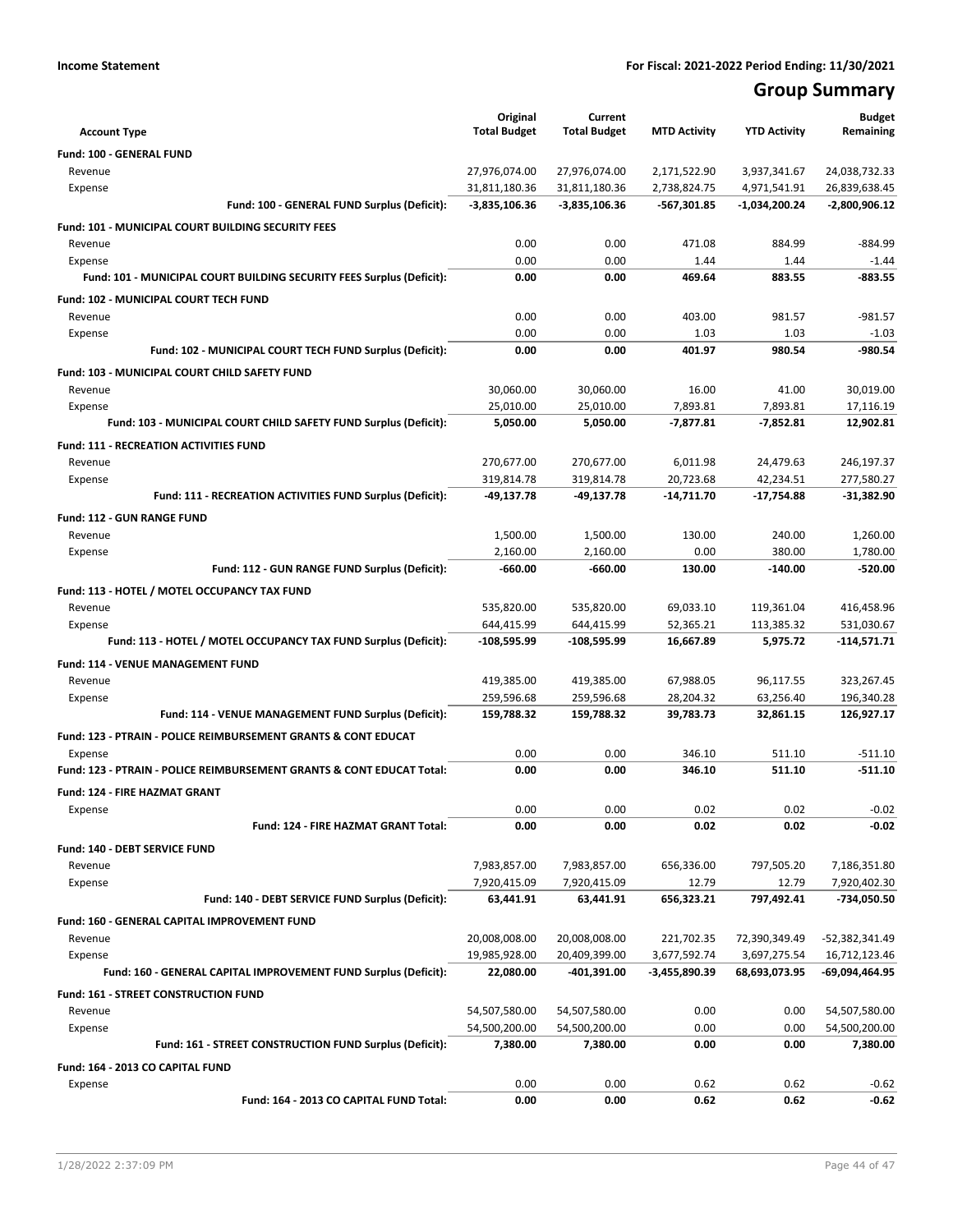|                                                         | Original            | Current             |                     |                     | <b>Budget</b>   |
|---------------------------------------------------------|---------------------|---------------------|---------------------|---------------------|-----------------|
| <b>Account Type</b>                                     | <b>Total Budget</b> | <b>Total Budget</b> | <b>MTD Activity</b> | <b>YTD Activity</b> | Remaining       |
| <b>Fund: 165 - 2014 GO FUND</b>                         |                     |                     |                     |                     |                 |
| Revenue                                                 | 500.00              | 500.00              | 0.00                | 0.00                | 500.00          |
| Fund: 165 - 2014 GO FUND Total:                         | 500.00              | 500.00              | 0.00                | 0.00                | 500.00          |
| <b>Fund: 172 - MINOR GRANTS FUND</b>                    |                     |                     |                     |                     |                 |
| Revenue                                                 | 0.00                | 0.00                | 2,661.53            | 2,661.53            | $-2,661.53$     |
| Expense                                                 | 0.00                | 0.00                | 60.00               | 60.00               | $-60.00$        |
| Fund: 172 - MINOR GRANTS FUND Surplus (Deficit):        | 0.00                | 0.00                | 2,601.53            | 2,601.53            | $-2,601.53$     |
| Fund: 200 - WATER / WASTEWATER FUND                     |                     |                     |                     |                     |                 |
| Revenue                                                 | 16,273,468.00       | 16,273,468.00       | 1,293,573.75        | 2,808,357.41        | 13,465,110.59   |
| Expense                                                 | 17,880,530.98       | 17,880,530.98       | 1,192,114.86        | 2,076,285.44        | 15,804,245.54   |
| Fund: 200 - WATER / WASTEWATER FUND Surplus (Deficit):  | $-1,607,062.98$     | $-1,607,062.98$     | 101,458.89          | 732,071.97          | $-2,339,134.95$ |
| Fund: 216 - UTILIITY CIP FUND                           |                     |                     |                     |                     |                 |
| Revenue                                                 | 51,315,500.00       | 51,315,500.00       | 108,333.33          | 50,102,550.32       | 1,212,949.68    |
| Expense                                                 | 51,302,350.00       | 51,302,350.00       | 276.53              | 174,516.60          | 51,127,833.40   |
| Fund: 216 - UTILIITY CIP FUND Surplus (Deficit):        | 13,150.00           | 13,150.00           | 108,056.80          | 49,928,033.72       | -49,914,883.72  |
| <b>Fund: 217 - WASTEWATER RECLAMATION FUND</b>          |                     |                     |                     |                     |                 |
| Revenue                                                 | 400.00              | 400.00              | 0.00                | 0.00                | 400.00          |
| <b>Fund: 217 - WASTEWATER RECLAMATION FUND Total:</b>   | 400.00              | 400.00              | 0.00                | 0.00                | 400.00          |
| Fund: 300 - AIRPORT FUND                                |                     |                     |                     |                     |                 |
| Revenue                                                 | 705,158.00          | 705,158.00          | 4,885.89            | 125,622.57          | 579,535.43      |
| Expense                                                 | 1,522,384.00        | 1,522,384.00        | 143,889.87          | 260,373.53          | 1,262,010.47    |
| Fund: 300 - AIRPORT FUND Surplus (Deficit):             | $-817,226.00$       | -817,226.00         | -139,003.98         | -134,750.96         | $-682,475.04$   |
| Fund: 360 - AIRPORT CAPITAL FUND                        |                     |                     |                     |                     |                 |
| Revenue                                                 | 1,300,000.00        | 1,300,000.00        | 108,333.33          | 216,666.66          | 1,083,333.34    |
| Expense                                                 | 1,300,000.00        | 1,300,000.00        | 11,435.36           | 11,435.36           | 1,288,564.64    |
| Fund: 360 - AIRPORT CAPITAL FUND Surplus (Deficit):     | 0.00                | 0.00                | 96,897.97           | 205,231.30          | $-205,231.30$   |
| <b>Fund: 362 - AIRPORT FBO FUEL</b>                     |                     |                     |                     |                     |                 |
| Revenue                                                 | 457,325.00          | 457,325.00          | 62,884.68           | 98,632.78           | 358,692.22      |
| Expense                                                 | 325,000.00          | 325,000.00          | 2,131.37            | 17,243.91           | 307,756.09      |
| Fund: 362 - AIRPORT FBO FUEL Surplus (Deficit):         | 132,325.00          | 132,325.00          | 60,753.31           | 81,388.87           | 50,936.13       |
| Fund: 400 - GOLF FUND                                   |                     |                     |                     |                     |                 |
| Revenue                                                 | 244,370.00          | 244,370.00          | 17,838.67           | 40,654.21           | 203.715.79      |
| Expense                                                 | 281.714.13          | 281.714.13          | 25,974.30           | 40,649.77           | 241,064.36      |
| Fund: 400 - GOLF FUND Surplus (Deficit):                | $-37,344.13$        | $-37,344.13$        | $-8,135.63$         | 4.44                | $-37,348.57$    |
| <b>Fund: 500 - SANITATION FUND</b>                      |                     |                     |                     |                     |                 |
| Revenue                                                 | 5,428,690.00        | 5,428,690.00        | 485,537.67          | 962,537.30          | 4,466,152.70    |
| Expense                                                 | 6,490,734.45        | 6,490,734.45        | 543,403.47          | 651,638.74          | 5,839,095.71    |
| Fund: 500 - SANITATION FUND Surplus (Deficit):          | $-1,062,044.45$     | -1,062,044.45       | $-57,865.80$        | 310,898.56          | $-1,372,943.01$ |
| Fund: 601 - CENTRAL SERVICE FUND                        |                     |                     |                     |                     |                 |
| Revenue                                                 | 1,108,646.00        | 1,108,646.00        | 92,387.16           | 184,774.32          | 923,871.68      |
| Expense                                                 | 1,081,673.00        | 1,081,673.00        | 101,818.94          | 171,913.34          | 909,759.66      |
| Fund: 601 - CENTRAL SERVICE FUND Surplus (Deficit):     | 26,973.00           | 26,973.00           | $-9,431.78$         | 12,860.98           | 14,112.02       |
| <b>Fund: 602 - INSURANCE FUND</b>                       |                     |                     |                     |                     |                 |
| Revenue                                                 | 6,759,952.19        | 6,759,952.19        | 565,776.34          | 1,130,122.94        | 5,629,829.25    |
| Expense                                                 | 7,000,917.00        | 7,000,917.00        | 1,112,086.82        | 2,164,955.54        | 4,835,961.46    |
| Fund: 602 - INSURANCE FUND Surplus (Deficit):           | -240,964.81         | -240,964.81         | $-546,310.48$       | -1,034,832.60       | 793,867.79      |
| Fund: 604 - MIS FUND                                    |                     |                     |                     |                     |                 |
| Revenue                                                 | 1,108,517.00        | 1,108,517.00        | 92,376.41           | 184,752.82          | 923,764.18      |
| Expense                                                 | 1,015,669.00        | 1,015,669.00        | 69,483.36           | 176,737.51          | 838,931.49      |
| Fund: 604 - MIS FUND Surplus (Deficit):                 | 92,848.00           | 92,848.00           | 22,893.05           | 8,015.31            | 84,832.69       |
|                                                         |                     |                     |                     |                     |                 |
| Fund: 660 - VEHICLE REPLACEMENT FUND<br>Revenue         | 977,509.00          | 977,509.00          | 81,459.09           | 162,918.18          | 814,590.82      |
| Expense                                                 | 977,509.00          | 977,509.00          | 131,735.31          | 157,220.32          | 820,288.68      |
| Fund: 660 - VEHICLE REPLACEMENT FUND Surplus (Deficit): | 0.00                | 0.00                | -50,276.22          | 5,697.86            | -5,697.86       |
|                                                         |                     |                     |                     |                     |                 |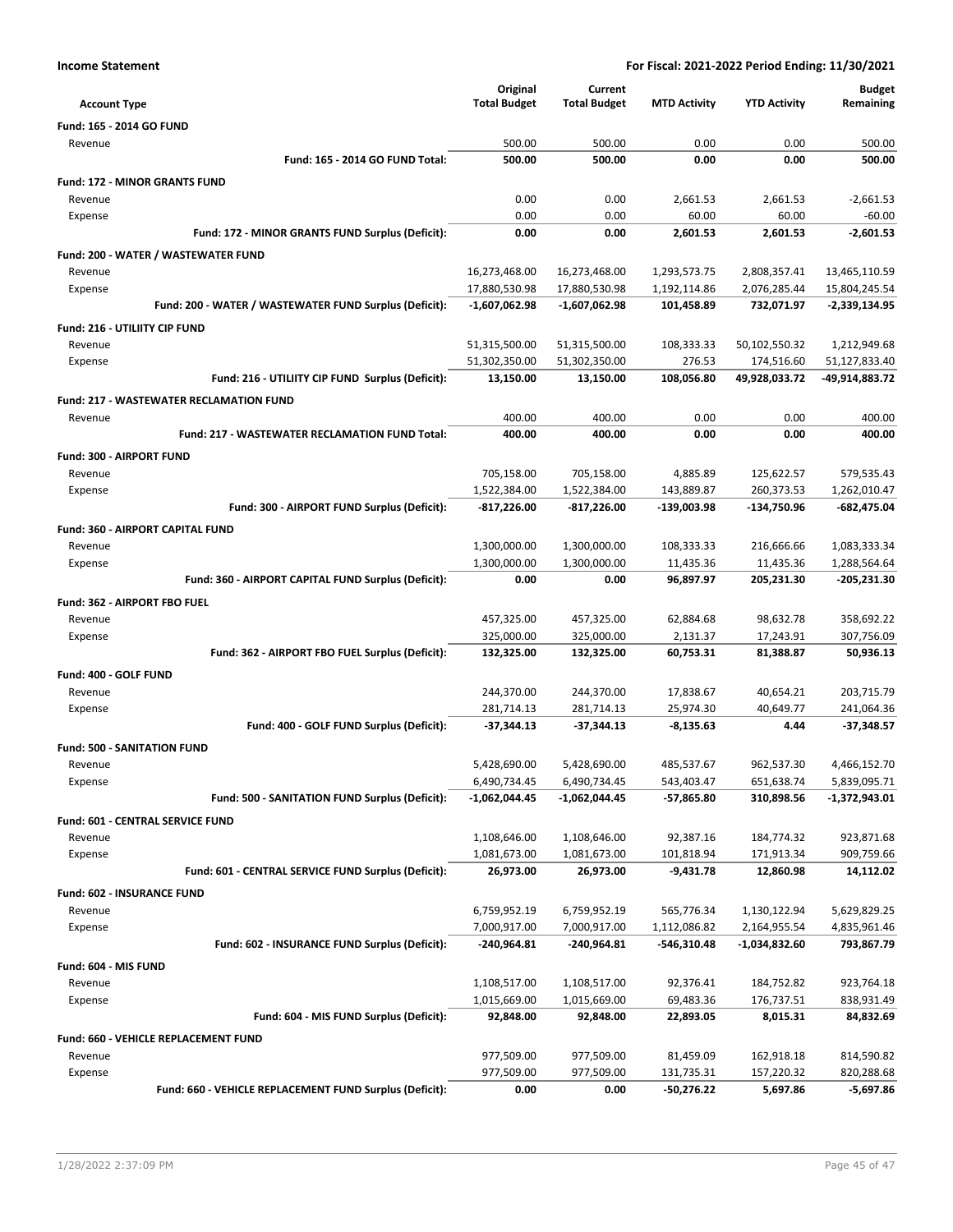| <b>Income Statement</b>                                                    | For Fiscal: 2021-2022 Period Ending: 11/30/2021 |                                |                     |                     |                            |
|----------------------------------------------------------------------------|-------------------------------------------------|--------------------------------|---------------------|---------------------|----------------------------|
| <b>Account Type</b>                                                        | Original<br><b>Total Budget</b>                 | Current<br><b>Total Budget</b> | <b>MTD Activity</b> | <b>YTD Activity</b> | <b>Budget</b><br>Remaining |
| Fund: 800 - SPENCE FUND                                                    |                                                 |                                |                     |                     |                            |
| Revenue                                                                    | 300.00                                          | 300.00                         | 0.00                | 0.00                | 300.00                     |
| Expense                                                                    | 600.00                                          | 600.00                         | 50.00               | 100.00              | 500.00                     |
| Fund: 800 - SPENCE FUND Surplus (Deficit):                                 | $-300.00$                                       | $-300.00$                      | $-50.00$            | $-100.00$           | $-200.00$                  |
| <b>Fund: 801 - JONES LIBRARY TRUST</b>                                     |                                                 |                                |                     |                     |                            |
| Expense                                                                    | 0.00                                            | 0.00                           | 0.30                | 0.30                | $-0.30$                    |
| Fund: 801 - JONES LIBRARY TRUST Total:                                     | 0.00                                            | 0.00                           | 0.30                | 0.30                | $-0.30$                    |
| <b>Fund: 810 - SEIZURE FUNDS - STATE RULES</b>                             |                                                 |                                |                     |                     |                            |
| Revenue                                                                    | 250.00                                          | 250.00                         | 0.00                | 0.00                | 250.00                     |
| Expense                                                                    | 75.00                                           | 75.00                          | 104.07              | 425.11              | $-350.11$                  |
| Fund: 810 - SEIZURE FUNDS - STATE RULES Surplus (Deficit):                 | 175.00                                          | 175.00                         | $-104.07$           | $-425.11$           | 600.11                     |
| Fund: 811 - SEIZURE FUNDS - FED RULES                                      |                                                 |                                |                     |                     |                            |
| Revenue                                                                    | 150.00                                          | 150.00                         | 0.00                | 0.00                | 150.00                     |
| Expense                                                                    | 75.00                                           | 75.00                          | 4.08                | 4.08                | 70.92                      |
| Fund: 811 - SEIZURE FUNDS - FED RULES Surplus (Deficit):                   | 75.00                                           | 75.00                          | $-4.08$             | $-4.08$             | 79.08                      |
| Fund: 820 - TIRZ FUND (Tax Increment Reinvestment Zone)                    |                                                 |                                |                     |                     |                            |
| Revenue                                                                    | 820,002.00                                      | 820,002.00                     | 18,929.39           | 19,243.64           | 800,758.36                 |
| Expense                                                                    | 190,947.00                                      | 190,947.00                     | 58.93               | 58.93               | 190,888.07                 |
| Fund: 820 - TIRZ FUND (Tax Increment Reinvestment Zone) Surplus (Deficit): | 629,055.00                                      | 629,055.00                     | 18,870.46           | 19,184.71           | 609,870.29                 |
| <b>Fund: 910 - ELECTRIC OPERATING FUND</b>                                 |                                                 |                                |                     |                     |                            |
| Revenue                                                                    | 90,791,755.00                                   | 90,791,755.00                  | 5,157,980.24        | 11,967,540.69       | 78,824,214.31              |
| Expense                                                                    | 85,110,280.12                                   | 85,127,826.01                  | 6,933,993.55        | 9,215,222.71        | 75,912,603.30              |
| Fund: 910 - ELECTRIC OPERATING FUND Surplus (Deficit):                     | 5,681,474.88                                    | 5,663,928.99                   | -1,776,013.31       | 2,752,317.98        | 2,911,611.01               |
| Fund: 911 - ELECTRIC DEBT REDUCTION                                        |                                                 |                                |                     |                     |                            |
| Revenue                                                                    | 1,100.00                                        | 1,100.00                       | $-0.16$             | $-0.16$             | 1,100.16                   |
| Fund: 911 - ELECTRIC DEBT REDUCTION Total:                                 | 1,100.00                                        | 1,100.00                       | $-0.16$             | $-0.16$             | 1,100.16                   |
| Fund: 912 - ELECTRIC DEBT SERVICE                                          |                                                 |                                |                     |                     |                            |
| Revenue                                                                    | -26,883,724.00                                  | -26,883,724.00                 | 2,178,498.93        | $-581,190.74$       | -26,302,533.26             |
| Expense                                                                    | 26,446,316.00                                   | 26,446,316.00                  | 25,416.76           | 25,416.76           | 26,420,899.24              |
| Fund: 912 - ELECTRIC DEBT SERVICE Surplus (Deficit):                       | -53,330,040.00                                  | -53,330,040.00                 | 2,153,082.17        | $-606,607.50$       | -52,723,432.50             |
| <b>Fund: 913 - ELECTRIC CONSTRUCTION FUND</b>                              |                                                 |                                |                     |                     |                            |
| Revenue                                                                    | 600.00                                          | 600.00                         | $-1.97$             | $-1.97$             | 601.97                     |
| Fund: 913 - ELECTRIC CONSTRUCTION FUND Total:                              | 600.00                                          | 600.00                         | $-1.97$             | $-1.97$             | 601.97                     |
| Fund: 950 - CABLE / INTERNET                                               |                                                 |                                |                     |                     |                            |
| Revenue                                                                    | 6,791,179.00                                    | 6,791,179.00                   | 530,526.27          | 1,062,344.36        | 5,728,834.64               |
| Expense                                                                    | 6,532,663.80                                    | 6,515,117.91                   | 577,831.46          | 810,169.11          | 5,704,948.80               |
| Fund: 950 - CABLE / INTERNET Surplus (Deficit):                            | 258,515.20                                      | 276,061.09                     | $-47,305.19$        | 252,175.25          | 23,885.84                  |
| <b>Total Surplus (Deficit):</b>                                            | -53,993,551.19                                  | -54,417,022.19                 | -3,402,240.84       | 121,004,567.45      |                            |